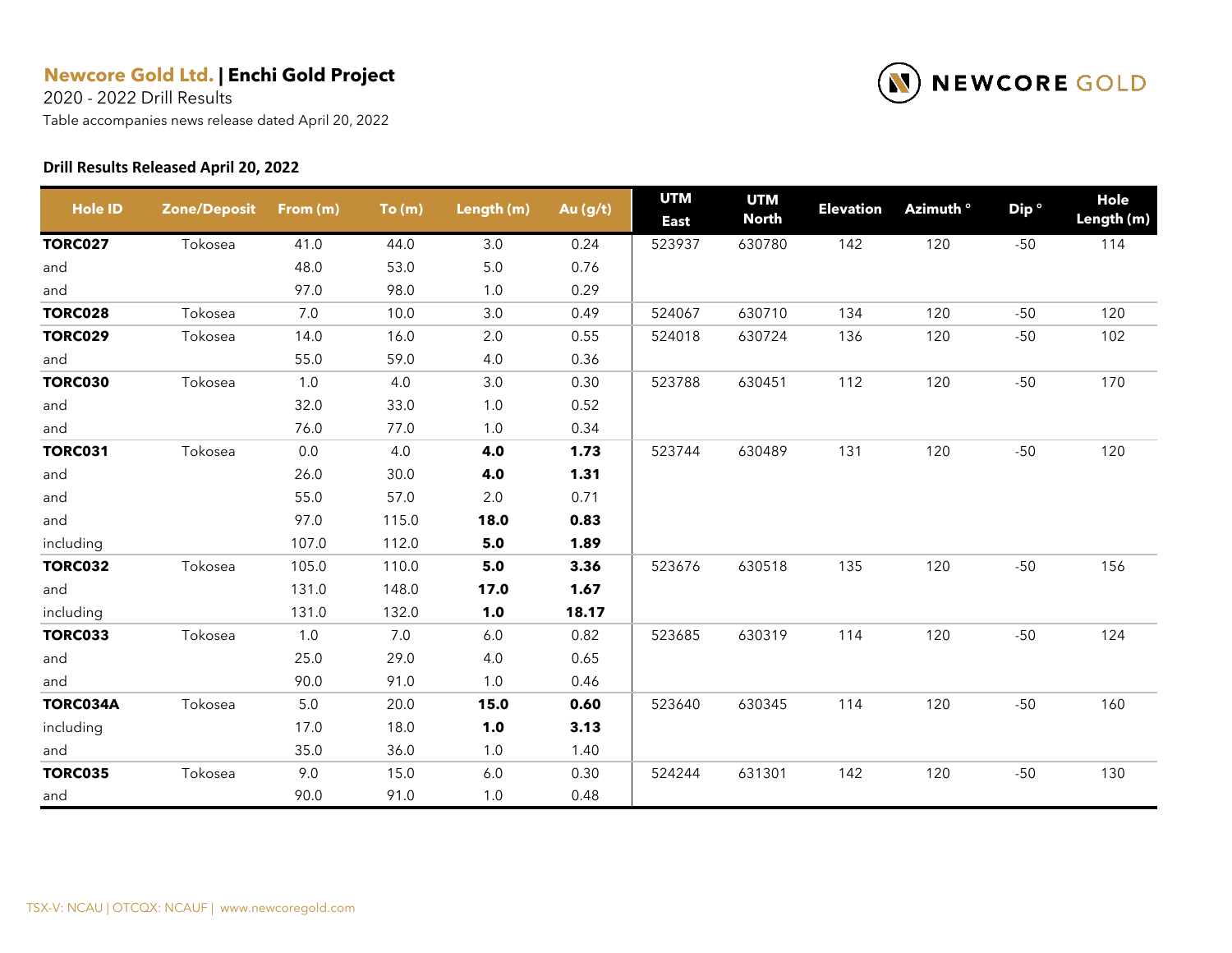2020 - 2022 Drill Results



| <b>Hole ID</b> | <b>Zone/Deposit</b> | From (m) | To(m) | Length (m) | Au $(g/t)$ | <b>UTM</b><br><b>East</b> | <b>UTM</b><br><b>North</b> | <b>Elevation</b> | Azimuth <sup>o</sup> | Dip <sup>o</sup> | Hole<br>Length (m) |
|----------------|---------------------|----------|-------|------------|------------|---------------------------|----------------------------|------------------|----------------------|------------------|--------------------|
| <b>TORC036</b> | Tokosea             | 7.0      | 8.0   | 1.0        | 0.27       | 524182                    | 631335                     | 153              | 120                  | $-50$            | 162                |
| and            |                     | 93.0     | 97.0  | 4.0        | 0.37       |                           |                            |                  |                      |                  |                    |
| and            |                     | 133.0    | 138.0 | $5.0$      | 0.32       |                           |                            |                  |                      |                  |                    |
| and            |                     | 147.0    | 150.0 | 3.0        | 0.92       |                           |                            |                  |                      |                  |                    |
| and            |                     | 155.0    | 157.0 | 2.0        | 0.47       |                           |                            |                  |                      |                  |                    |
| <b>TORC037</b> | Tokosea             | $5.0\,$  | 6.0   | 1.0        | 0.28       | 524518                    | 631332                     | 134              | 120                  | $-50$            | 137                |
| and            |                     | 43.0     | 44.0  | 1.0        | 0.22       |                           |                            |                  |                      |                  |                    |
| <b>TORC038</b> | Tokosea             | 0.0      | 1.0   | 1.0        | 0.21       | 524425                    | 631204                     | 151              | 120                  | $-50$            | 126                |
| <b>TORC039</b> | Tokosea             | $5.0\,$  | 16.0  | 11.0       | 0.23       | 524357                    | 631237                     | 163              | 120                  | $-50$            | 156                |
| and            |                     | 33.0     | 34.0  | 1.0        | 0.27       |                           |                            |                  |                      |                  |                    |
| and            |                     | 53.0     | 54.0  | 1.0        | 0.28       |                           |                            |                  |                      |                  |                    |
| and            |                     | 94.0     | 95.0  | 1.0        | 0.28       |                           |                            |                  |                      |                  |                    |
| <b>TORC040</b> | Tokosea             | 1.0      | 2.0   | 1.0        | 0.24       | 524319                    | 631321                     | 173              | 120                  | $-50$            | 138                |
| and            |                     | 20.0     | 21.0  | $1.0$      | 0.28       |                           |                            |                  |                      |                  |                    |
| and            |                     | 40.0     | 41.0  | 1.0        | 0.28       |                           |                            |                  |                      |                  |                    |
| and            |                     | 109.0    | 111.0 | 2.0        | 0.80       |                           |                            |                  |                      |                  |                    |
| <b>TORC041</b> | Tokosea             | 35.0     | 36.0  | 1.0        | 0.60       | 524457                    | 631372                     | 157              | 120                  | $-50$            | 136                |
| and            |                     | 57.0     | 58.0  | 1.0        | 0.32       |                           |                            |                  |                      |                  |                    |
| and            |                     | 67.0     | 68.0  | 1.0        | 1.02       |                           |                            |                  |                      |                  |                    |
| <b>TORC042</b> | Tokosea             | $5.0\,$  | 6.0   | 1.0        | 0.31       | 524401                    | 631414                     | 167              | 120                  | $-50$            | 126                |
| and            |                     | 72.0     | 73.0  | 1.0        | 0.23       |                           |                            |                  |                      |                  |                    |
| <b>TORC043</b> | Tokosea             | 18.0     | 20.0  | 2.0        | 0.79       | 524342                    | 631447                     | 162              | 120                  | $-50$            | 102                |
| and            |                     | 84.0     | 85.0  | 1.0        | 2.12       |                           |                            |                  |                      |                  |                    |
| <b>TORC044</b> | Tokosea             | 14.0     | 24.0  | 10.0       | 0.43       | 524288                    | 631486                     | 174              | 120                  | $-50$            | 108                |
| and            |                     | 49.0     | 50.0  | 1.0        | 0.31       |                           |                            |                  |                      |                  |                    |
| and            |                     | 66.0     | 72.0  | $6.0\,$    | 0.21       |                           |                            |                  |                      |                  |                    |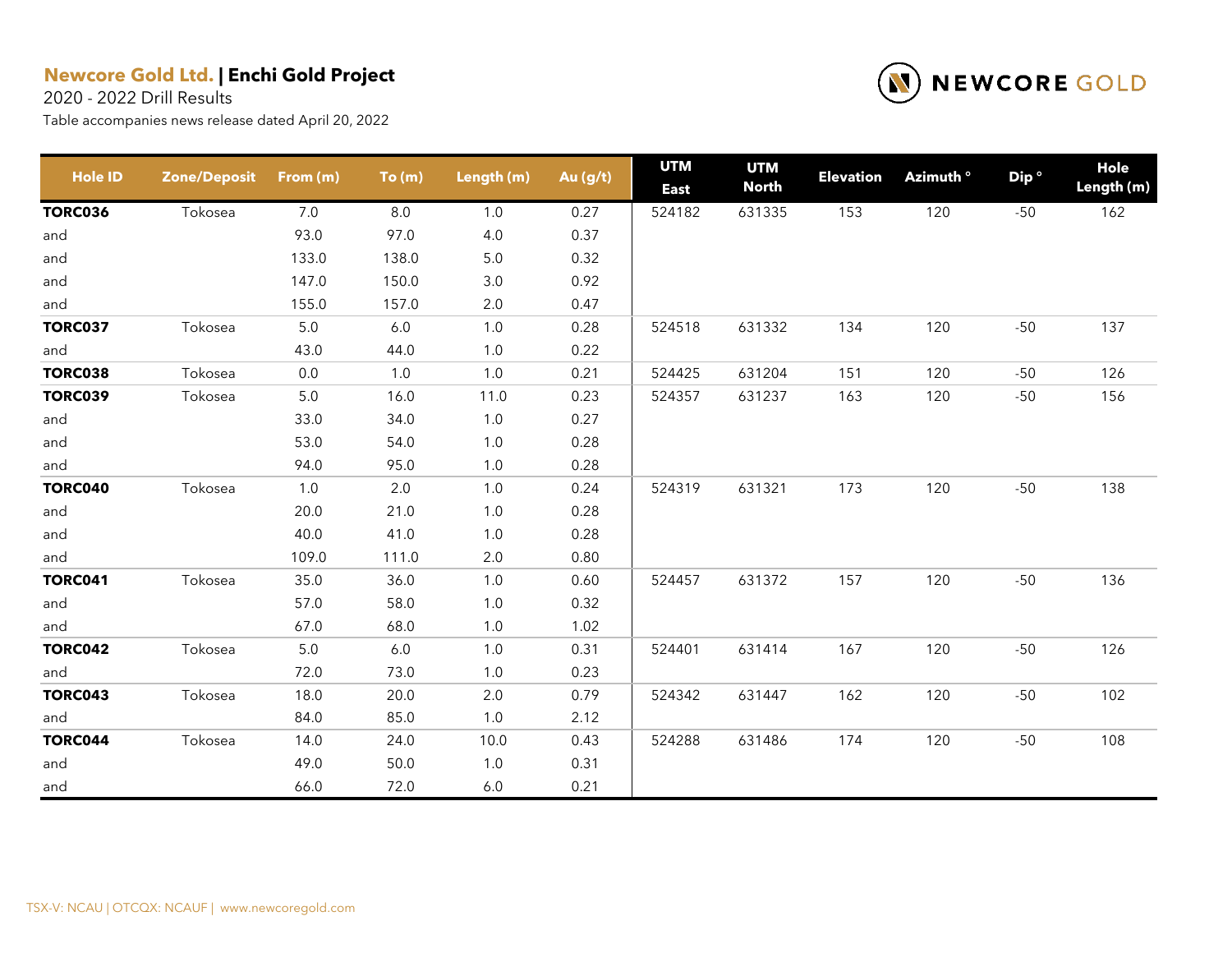2020 - 2022 Drill Results



| <b>Hole ID</b> | <b>Zone/Deposit</b> | From (m) | To(m)   | Length (m) | Au (g/t) | <b>UTM</b><br><b>East</b> | <b>UTM</b><br><b>North</b> | <b>Elevation</b> | Azimuth <sup>o</sup> | Dip <sup>o</sup> | <b>Hole</b><br>Length (m) |
|----------------|---------------------|----------|---------|------------|----------|---------------------------|----------------------------|------------------|----------------------|------------------|---------------------------|
| <b>TORC045</b> | Tokosea             | 0.0      | 12.0    | 12.0       | 0.33     | 523739                    | 630276                     | 112              | 120                  | $-50$            | 150                       |
| and            |                     | 19.0     | 20.0    | $1.0\,$    | 0.50     |                           |                            |                  |                      |                  |                           |
| and            |                     | 30.0     | 57.0    | 27.0       | 1.80     |                           |                            |                  |                      |                  |                           |
| including      |                     | 31.0     | 34.0    | 3.0        | 4.13     |                           |                            |                  |                      |                  |                           |
| including      |                     | 38.0     | 41.0    | $3.0$      | 3.41     |                           |                            |                  |                      |                  |                           |
| including      |                     | 47.0     | 50.0    | 3.0        | 3.76     |                           |                            |                  |                      |                  |                           |
| and            |                     | 78.0     | 86.0    | 8.0        | 0.58     |                           |                            |                  |                      |                  |                           |
| and            |                     | 90.0     | 91.0    | $1.0$      | 0.36     |                           |                            |                  |                      |                  |                           |
| and            |                     | 96.0     | 98.0    | $2.0\,$    | 0.28     |                           |                            |                  |                      |                  |                           |
| and            |                     | 102.0    | 103.0   | $1.0\,$    | 0.62     |                           |                            |                  |                      |                  |                           |
| and            |                     | 108.0    | 109.0   | $1.0\,$    | 0.39     |                           |                            |                  |                      |                  |                           |
| and            |                     | 114.0    | 115.0   | $1.0$      | 0.28     |                           |                            |                  |                      |                  |                           |
| and            |                     | 120.0    | 121.0   | $1.0$      | 0.26     |                           |                            |                  |                      |                  |                           |
| and            |                     | 134.0    | 149.0   | 15.0       | 0.93     |                           |                            |                  |                      |                  |                           |
| including      |                     | 140.0    | 143.0   | 3.0        | 3.22     |                           |                            |                  |                      |                  |                           |
| <b>TORC046</b> | Tokosea             | $3.0\,$  | $5.0\,$ | $2.0\,$    | 0.53     | 523492                    | 630405                     | 123              | 120                  | $-50$            | 180                       |
| and            |                     | 61.0     | 62.0    | $1.0$      | 0.27     |                           |                            |                  |                      |                  |                           |
| and            |                     | 161.0    | 173.0   | 12.0       | 0.62     |                           |                            |                  |                      |                  |                           |
| including      |                     | 164.0    | 165.0   | 1.0        | 6.27     |                           |                            |                  |                      |                  |                           |
| <b>TORC047</b> | Tokosea             | $0.0\,$  | 10.0    | 10.0       | 1.20     | 523130                    | 630115                     | 136              | 120                  | $-50$            | 138                       |
| including      |                     | 1.0      | $3.0\,$ | 2.0        | 4.26     |                           |                            |                  |                      |                  |                           |
| and            |                     | 26.0     | 30.0    | 4.0        | 0.99     |                           |                            |                  |                      |                  |                           |
| and            |                     | 66.0     | 68.0    | $2.0\,$    | 0.25     |                           |                            |                  |                      |                  |                           |
| and            |                     | 85.0     | 86.0    | $1.0\,$    | 0.46     |                           |                            |                  |                      |                  |                           |
| and            |                     | 110.0    | 112.0   | $2.0\,$    | 0.32     |                           |                            |                  |                      |                  |                           |
| and            |                     | 121.0    | 123.0   | $2.0\,$    | 0.37     |                           |                            |                  |                      |                  |                           |
| and            |                     | 126.0    | 127.0   | 1.0        | 0.30     |                           |                            |                  |                      |                  |                           |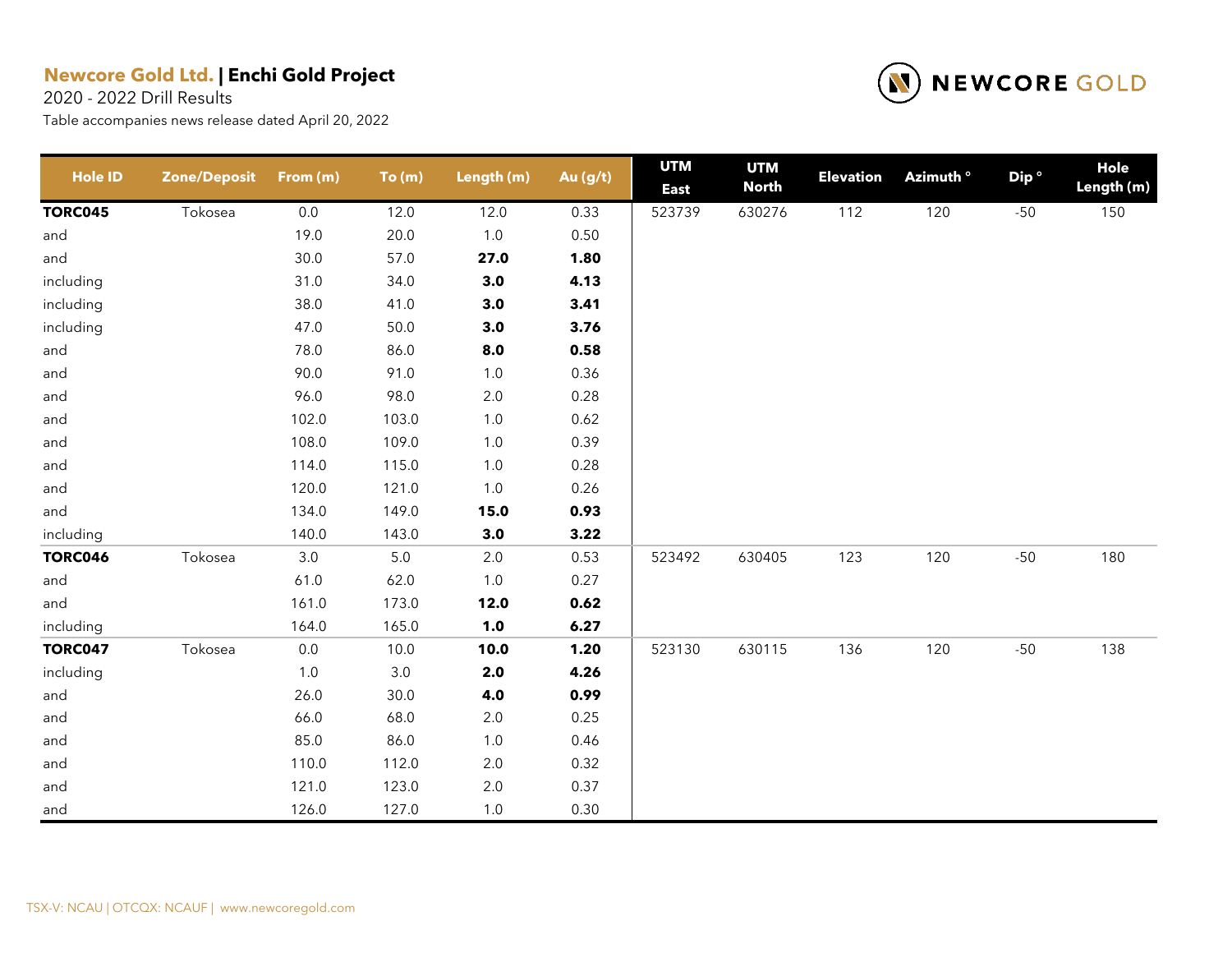2020 - 2022 Drill Results

Table accompanies news release dated April 20, 2022



| <b>Hole ID</b> | <b>Zone/Deposit</b> | From (m) | To(m) | Length (m)             | Au (g/t) | <b>UTM</b>  | <b>UTM</b>   | <b>Elevation</b> | Azimuth ° | Dip <sup>o</sup> | Hole       |
|----------------|---------------------|----------|-------|------------------------|----------|-------------|--------------|------------------|-----------|------------------|------------|
|                |                     |          |       |                        |          | <b>East</b> | <b>North</b> |                  |           |                  | Length (m) |
| <b>TORC048</b> | Tokosea             | 0.0      | 32.0  | 32.0                   | 0.40     | 523153      | 630362       | 122              | 120       | $-50$            | 100        |
| including      |                     | 8.0      | 10.0  | 2.0                    | 0.59     |             |              |                  |           |                  |            |
| including      |                     | 27.0     | 30.0  | 3.0                    | 2.10     |             |              |                  |           |                  |            |
| and            |                     | 38.0     | 42.0  | 4.0                    | 0.40     |             |              |                  |           |                  |            |
| and            |                     | 63.0     | 64.0  | 1.0                    | 0.33     |             |              |                  |           |                  |            |
| and            |                     | 73.0     | 76.0  | 3.0                    | 0.53     |             |              |                  |           |                  |            |
| and            |                     | 87.0     | 95.0  | 8.0                    | 0.74     |             |              |                  |           |                  |            |
| <b>TORC049</b> | Tokosea             |          |       | no significant results |          | 522211      | 628391       | 118              | 120       | $-50$            | 120        |
| <b>TORC050</b> | Tokosea             |          |       | no significant results |          | 522156      | 628419       | 130              | 120       | $-50$            | 144        |
| <b>TORC051</b> | Tokosea             | 35.0     | 36.0  | 1.0                    | 0.46     | 522349      | 628119       | 142              | 120       | $-50$            | 120        |
| <b>TORC052</b> | Tokosea             | 39.0     | 40.0  | 1.0                    | 0.62     | 522310      | 628139       | 143              | 120       | $-50$            | 114        |
| and            |                     | 47.0     | 49.0  | 2.0                    | 0.26     |             |              |                  |           |                  |            |
| <b>TORC053</b> | Tokosea             |          |       | no significant results |          | 522241      | 628175       | 122              | 120       | $-50$            | 108        |
| <b>TORC054</b> | Tokosea             |          |       | no significant results |          | 522179      | 628204       | 112              | 120       | $-50$            | 126        |
| <b>TORC055</b> | Tokosea             |          |       | no significant results |          | 522195      | 628547       | 105              | 120       | $-50$            | 102        |
| <b>TORC056</b> | Tokosea             |          |       | no significant results |          | 522183      | 628619       | 112              | 120       | $-50$            | 100        |

1. Intervals reported are hole lengths with true width estimated to be 75 - 85%.

2. Length-weighted averages from uncut assays.

3. All drilling completed by independent contractor.

4. All drilling samples sealed on site and delivered directly to independent lab Intertek Mineral Limited located in Tarkwa, Ghana for preparation and 50g Fire Assay with AAS finish.

5. QA/QC procedures include industry standard inclusion of standards, blanks, and duplicates in all sample batches.

[SEE NEXT PAGE FOR PREVIOUSLY RELEASED RESULTS]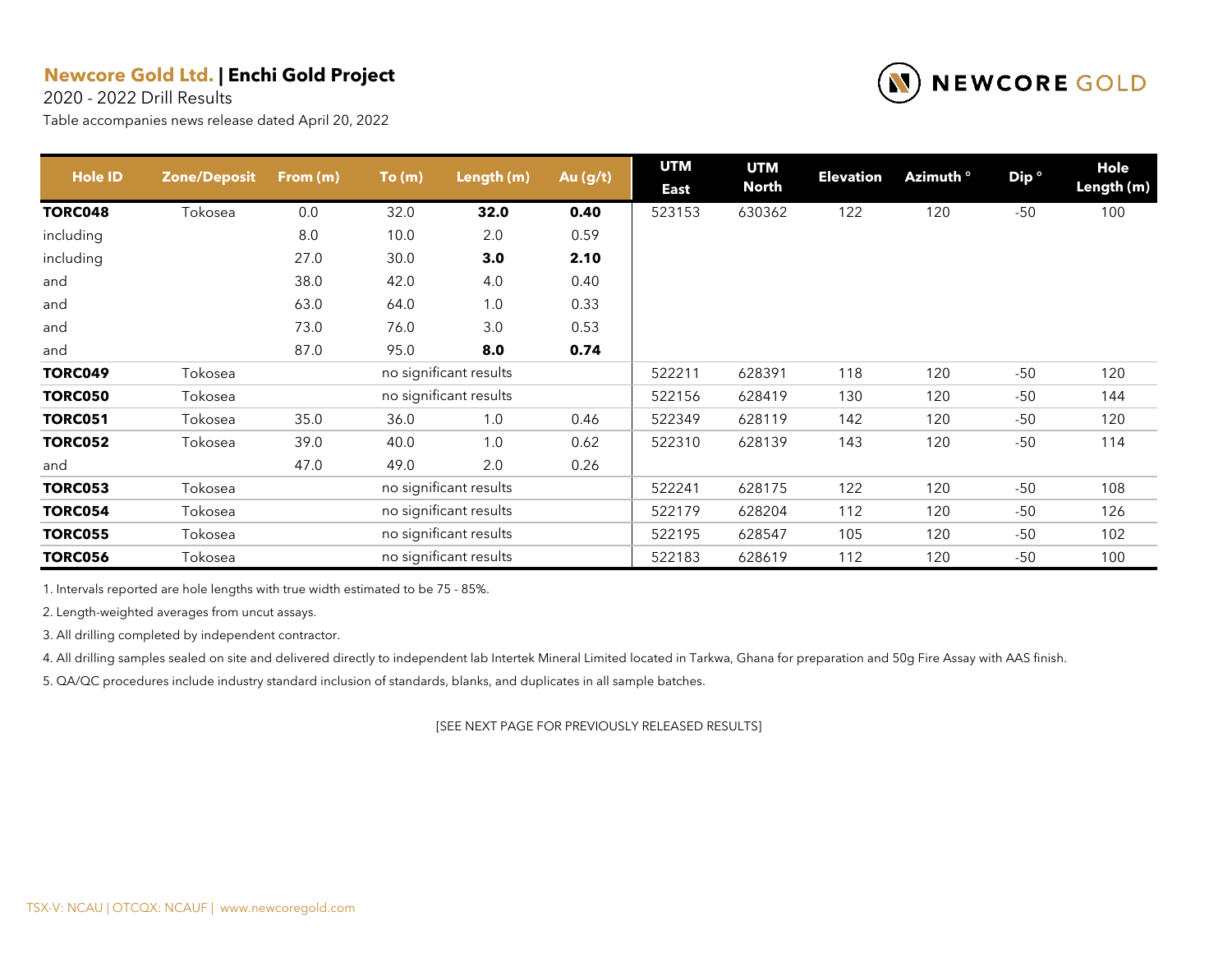2020 - 2022 Drill Results

Table accompanies news release dated April 20, 2022

#### **Previously Released Drill Results**



| <b>Hole ID</b> | <b>Zone/Deposit</b> | From (m) | To(m)   | Length (m) | Au (g/t) | <b>UTM</b><br><b>East</b> | <b>UTM</b><br><b>North</b> | <b>Elevation</b> | Azimuth <sup>o</sup> | Dip <sup>o</sup> | Hole<br>Length (m) |
|----------------|---------------------|----------|---------|------------|----------|---------------------------|----------------------------|------------------|----------------------|------------------|--------------------|
| <b>KBRC138</b> | Boin                | 92.0     | 96.0    | 4.0        | 1.05     | 518408                    | 632972                     | 147              | 114                  | -60              | 97                 |
| KBRC138A       | Boin                | 133.0    | 135.0   | 2.0        | 0.57     | 518405                    | 632976                     | 147              | 114                  | $-60$            | 216                |
| and            |                     | 146.0    | 148.0   | 2.0        | 0.65     |                           |                            |                  |                      |                  |                    |
| <b>KBRC139</b> | Boin                | 1.0      | 17.0    | 16.0       | 0.69     | 518700                    | 633234                     | 130              | 120                  | $-60$            | 80                 |
| <b>KBRC140</b> | Boin                | 4.0      | $7.0\,$ | 3.0        | 0.31     | 519121                    | 633708                     | 155              | 120                  | $-60$            | 80                 |
| and            |                     | 13.0     | 14.0    | 1.0        | 0.44     |                           |                            |                  |                      |                  |                    |
| <b>KBRC141</b> | Boin                | 10.0     | 21.0    | 11.0       | 0.34     | 519018                    | 633704                     | 156              | 114                  | $-50$            | 120                |
| and            |                     | 48.0     | 95.0    | 47.0       | 1.67     |                           |                            |                  |                      |                  |                    |
| including      |                     | 49.0     | 58.0    | 9.0        | 2.96     |                           |                            |                  |                      |                  |                    |
| and incl.      |                     | 75.0     | 85.0    | 10.0       | 3.63     |                           |                            |                  |                      |                  |                    |
| <b>KBRC142</b> | Boin                | 1.0      | 4.0     | 3.0        | 0.27     | 518558                    | 633239                     | 129              | 114                  | $-50$            | 156                |
| and            |                     | 131.0    | 150.0   | 19.0       | 0.43     |                           |                            |                  |                      |                  |                    |
| including      |                     | 131.0    | 142.0   | 11.0       | 0.60     |                           |                            |                  |                      |                  |                    |
| KBRC142B       | Boin                | 121.0    | 130.0   | 9.0        | 0.30     | 518573                    | 633233                     | 137              | 114                  | $-50$            | 238                |
| <b>KBRC143</b> | Boin                | 3.0      | 17.0    | 14.0       | 0.56     | 519395                    | 634172                     | 120              | 114                  | $-60$            | 108                |
| <b>KBRC144</b> | <b>Boin</b>         | 146.0    | 148.0   | 2.0        | 0.51     | 519378                    | 634178                     | 120              | 120                  | -60              | 150                |
| <b>KBRC145</b> | <b>Boin</b>         | 48.0     | 55.0    | 7.0        | 0.54     | 520325                    | 635410                     | 117              | 120                  | $-60$            | 150                |
| <b>KBRC146</b> | Boin                | 7.0      | 10.0    | 3.0        | 0.24     | 520456                    | 635619                     | 124              | 114                  | $-50$            | 100                |
| and            |                     | 30.0     | 62.0    | 32.0       | 0.92     |                           |                            |                  |                      |                  |                    |
| including      |                     | 42.0     | 54.0    | 12.0       | 1.78     |                           |                            |                  |                      |                  |                    |
| and incl.      |                     | 59.0     | 61.0    | 2.0        | 0.52     |                           |                            |                  |                      |                  |                    |
| <b>KBRC147</b> | Boin                | 50.0     | 59.0    | 9.0        | 0.52     | 520424                    | 635582                     | 124              | 114                  | $-50$            | 102                |
| <b>KBRC148</b> | Boin                | 56.0     | 58.0    | 2.0        | 0.69     | 520391                    | 635546                     | 122              | 114                  | $-50$            | 108                |
| and            |                     | 75.0     | 77.0    | 2.0        | 0.30     |                           |                            |                  |                      |                  |                    |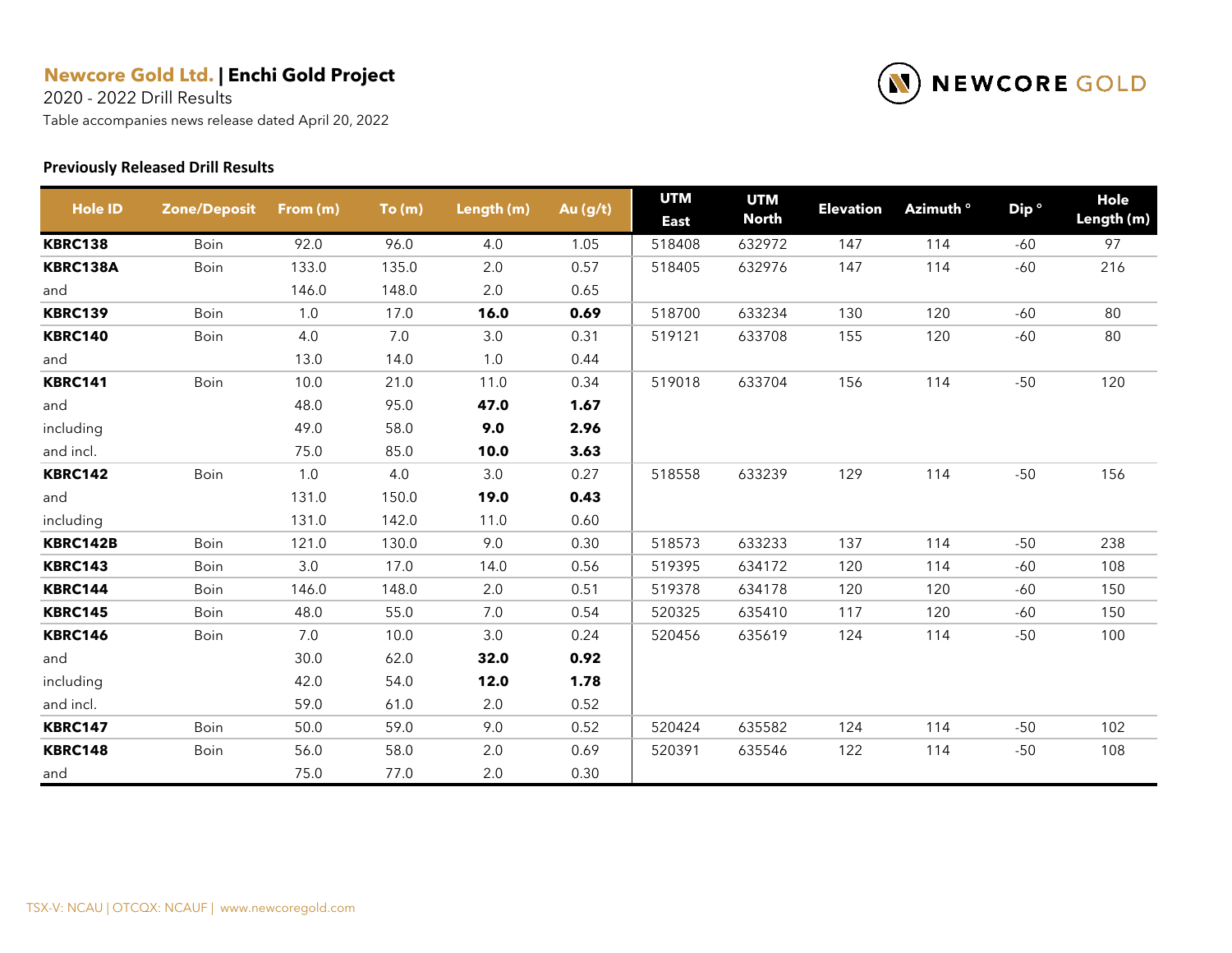2020 - 2022 Drill Results



| <b>Hole ID</b>  | <b>Zone/Deposit</b> | From (m) | To(m) | Length (m) | Au (g/t) | <b>UTM</b><br><b>East</b> | <b>UTM</b><br><b>North</b> | <b>Elevation</b> | Azimuth <sup>o</sup> | Dip <sup>o</sup> | Hole<br>Length (m) |
|-----------------|---------------------|----------|-------|------------|----------|---------------------------|----------------------------|------------------|----------------------|------------------|--------------------|
| <b>KBRC149</b>  | Boin                | 38.0     | 41.0  | 3.0        | 0.36     | 520378                    | 635496                     | 120              | 114                  | $-50$            | 100                |
| <b>KBRC150</b>  | Boin                | 59.0     | 94.0  | 35.0       | 0.57     | 520335                    | 635517                     | 125              | 114                  | $-65$            | 148                |
| including       |                     | 65.0     | 91.0  | 26.0       | 0.70     |                           |                            |                  |                      |                  |                    |
| and             |                     | 130.0    | 135.0 | $5.0\,$    | 0.59     |                           |                            |                  |                      |                  |                    |
| and             |                     | 141.0    | 148.0 | 7.0        | 0.42     |                           |                            |                  |                      |                  |                    |
| <b>KBRC150A</b> | Boin                | 72.0     | 74.0  | $2.0\,$    | 0.59     | 520338                    | 635514                     | 122              | 114                  | $-65$            | 174                |
| and             |                     | 87.0     | 108.0 | 21.0       | 1.19     |                           |                            |                  |                      |                  |                    |
| and             |                     | 136.0    | 139.0 | $3.0\,$    | 1.01     |                           |                            |                  |                      |                  |                    |
| and             |                     | 145.0    | 162.0 | 17.0       | 0.44     |                           |                            |                  |                      |                  |                    |
| <b>KBRC151</b>  | Boin                | 9.0      | 20.0  | 11.0       | 2.30     | 519349                    | 634402                     | 131              | 120                  | $-60$            | 156                |
| and             |                     | 62.0     | 65.0  | 3.0        | 0.63     |                           |                            |                  |                      |                  |                    |
| and             |                     | 136.0    | 144.0 | 8.0        | 0.55     |                           |                            |                  |                      |                  |                    |
| <b>KBRC152</b>  | Boin                | 73.0     | 74.0  | $1.0$      | 1.20     | 519292                    | 634429                     | 117              | 120                  | $-60$            | 258                |
| and             |                     | 209.0    | 213.0 | $4.0\,$    | 1.56     |                           |                            |                  |                      |                  |                    |
| and             |                     | 234.0    | 235.0 | 1.0        | 2.55     |                           |                            |                  |                      |                  |                    |
| <b>KBRC153</b>  | Boin                | 7.0      | 11.0  | 4.0        | 0.68     | 519317                    | 634201                     | 122              | 120                  | $-60$            | 258                |
| and             |                     | 28.0     | 33.0  | 5.0        | 0.42     |                           |                            |                  |                      |                  |                    |
| and             |                     | 42.0     | 60.0  | 18.0       | 1.21     |                           |                            |                  |                      |                  |                    |
| and             |                     | 67.0     | 71.0  | 4.0        | 1.40     |                           |                            |                  |                      |                  |                    |
| and             |                     | 110.0    | 114.0 | 4.0        | 0.82     |                           |                            |                  |                      |                  |                    |
| and             |                     | 155.0    | 158.0 | 3.0        | 0.33     |                           |                            |                  |                      |                  |                    |
| and             |                     | 191.0    | 194.0 | 3.0        | 0.39     |                           |                            |                  |                      |                  |                    |
| <b>KBRC154</b>  | Boin                | 88.0     | 95.0  | $7.0$      | 0.61     | 519086                    | 633928                     | 157              | 120                  | $-60$            | 178                |
| and             |                     | 149.0    | 152.0 | 3.0        | 0.27     |                           |                            |                  |                      |                  |                    |
| <b>KBRC155</b>  | Boin                | 85.0     | 89.0  | 4.0        | 0.22     | 518896                    | 633582                     | 155              | 120                  | $-60$            | 138                |
| and             |                     | 103.0    | 105.0 | $2.0\,$    | 0.89     |                           |                            |                  |                      |                  |                    |
| and             |                     | 118.0    | 134.0 | 16.0       | 0.57     |                           |                            |                  |                      |                  |                    |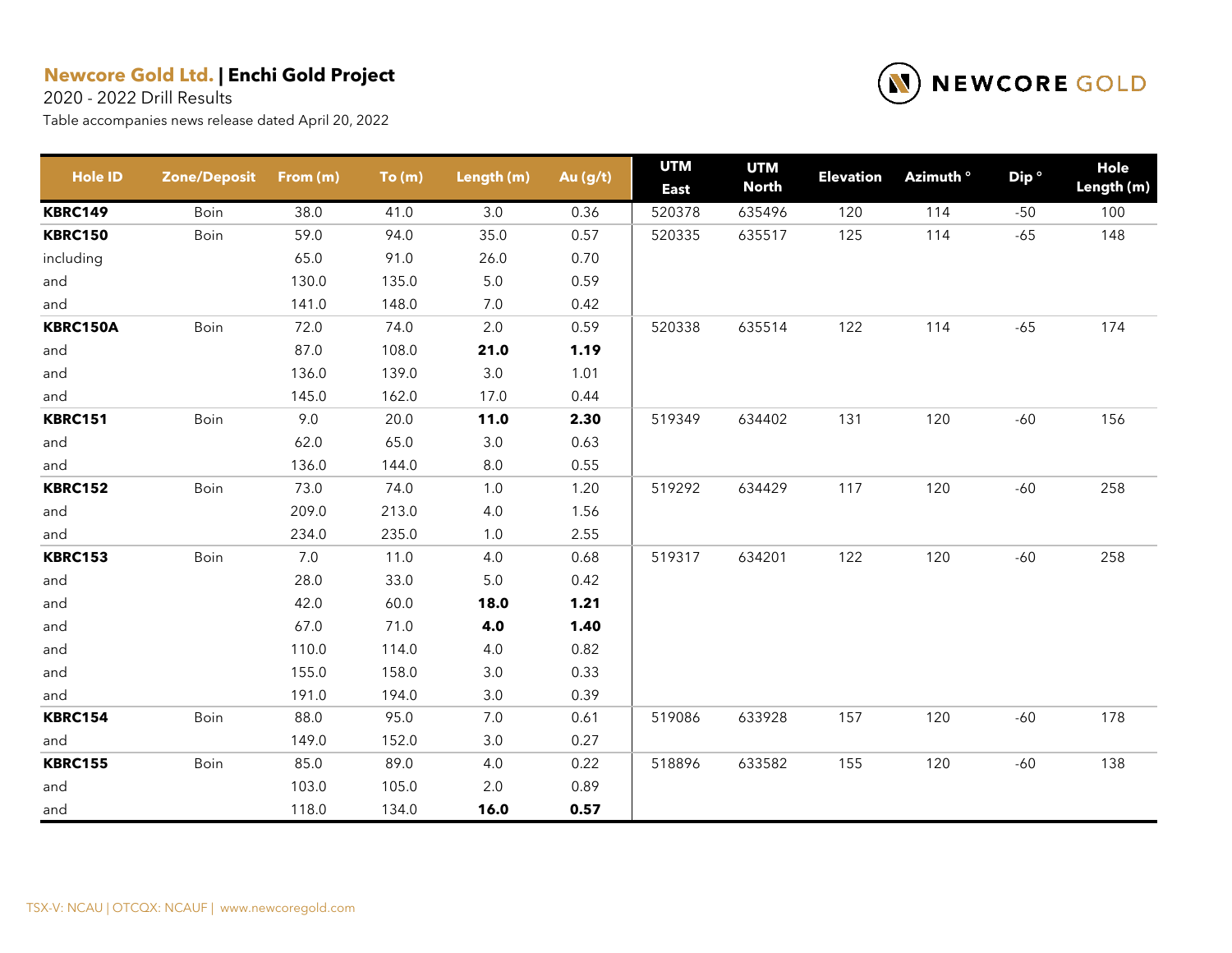2020 - 2022 Drill Results



| <b>Hole ID</b>  | <b>Zone/Deposit</b> | From (m) | To(m) | Length (m)             | Au (g/t) | <b>UTM</b><br><b>East</b> | <b>UTM</b><br><b>North</b> | <b>Elevation</b> | Azimuth <sup>o</sup> | Dip <sup>o</sup> | Hole<br>Length (m) |
|-----------------|---------------------|----------|-------|------------------------|----------|---------------------------|----------------------------|------------------|----------------------|------------------|--------------------|
| KBRC155A        | Boin                | 95.0     | 97.0  | 2.0                    | 0.68     | 518900                    | 633578                     | 163              | 120                  | $-60$            | 204                |
| and             |                     | 110.0    | 113.0 | 3.0                    | 0.64     |                           |                            |                  |                      |                  |                    |
| and             |                     | 127.0    | 135.0 | 8.0                    | 0.37     |                           |                            |                  |                      |                  |                    |
| <b>KBRC156A</b> | Boin                | 156.0    | 174.0 | 18.0                   | 0.69     | 518480                    | 633164                     | 130              | 114                  | $-55$            | 270                |
| and             |                     | 187.0    | 191.0 | 4.0                    | 1.20     |                           |                            |                  |                      |                  |                    |
| <b>KBRC157B</b> | Boin                | 150.0    | 162.0 | 12.0                   | 0.70     | 518457                    | 633065                     | 128              | 114                  | $-65$            | 180                |
| <b>KBRC158</b>  | Boin                | 77.0     | 91.0  | 14.0                   | 1.41     | 518379                    | 632992                     | 126              | 114                  | $-60$            | 260                |
| <b>KBRC159</b>  | Boin                | 178.0    | 240.0 | 62.0                   | 0.73     | 518423                    | 633075                     | 127              | 114                  | $-65$            | 240                |
| including       |                     | 187.0    | 206.0 | 19.0                   | 1.76     |                           |                            |                  |                      |                  |                    |
| and incl.       |                     | 199.0    | 206.0 | 7.0                    | 3.18     |                           |                            |                  |                      |                  |                    |
| <b>KBRC160</b>  | Boin                |          |       | no significant results |          | 518358                    | 632778                     | 124              | 114                  | -60              | 120                |
| <b>KBRC161</b>  | Boin                | 124.0    | 126.0 | 2.0                    | 0.37     | 518330                    | 632898                     | 128              | 114                  | $-55$            | 200                |
| and             |                     | 144.0    | 151.0 | $7.0\,$                | 0.36     |                           |                            |                  |                      |                  |                    |
| and             |                     | 163.0    | 166.0 | 3.0                    | 0.31     |                           |                            |                  |                      |                  |                    |
| <b>KBRC162</b>  | Boin                | 65.0     | 69.0  | 4.0                    | 0.53     | 518321                    | 632793                     | 120              | 114                  | $-60$            | 156                |
| and             |                     | 88.0     | 91.0  | $3.0\,$                | 0.68     |                           |                            |                  |                      |                  |                    |
| and             |                     | 101.0    | 107.0 | 6.0                    | 1.67     |                           |                            |                  |                      |                  |                    |
| <b>KBRC163</b>  | Boin                | 11.0     | 14.0  | 3.0                    | 0.34     | 519678                    | 634811                     | 141              | 114                  | $-60$            | 102                |
| and             |                     | 27.0     | 54.0  | 27.0                   | 1.27     |                           |                            |                  |                      |                  |                    |
| <b>KBRC164</b>  | Boin                | 19.0     | 25.0  | 6.0                    | 1.23     | 519649                    | 634822                     | 164              | 114                  | $-60$            | 144                |
| and             |                     | 102.0    | 114.0 | 12.0                   | 0.69     |                           |                            |                  |                      |                  |                    |
| and             |                     | 128.0    | 132.0 | 4.0                    | 0.47     |                           |                            |                  |                      |                  |                    |
| <b>KBRC165</b>  | Boin                | 78.0     | 80.0  | 2.0                    | 0.41     | 519895                    | 635045                     | 120              | 114                  | $-60$            | 102                |
| <b>KBRC166</b>  | Boin                |          |       | no significant results |          | 519886                    | 635049                     | 126              | 114                  | $-60$            | 140                |
| <b>KBRC167</b>  | Boin                |          |       | no significant results |          | 519836                    | 634974                     | 123              | 114                  | $-60$            | 120                |
| <b>KBRC168</b>  | Boin                | 1.0      | 6.0   | $5.0$                  | 0.56     | 519816                    | 634986                     | 121              | 114                  | $-60$            | 140                |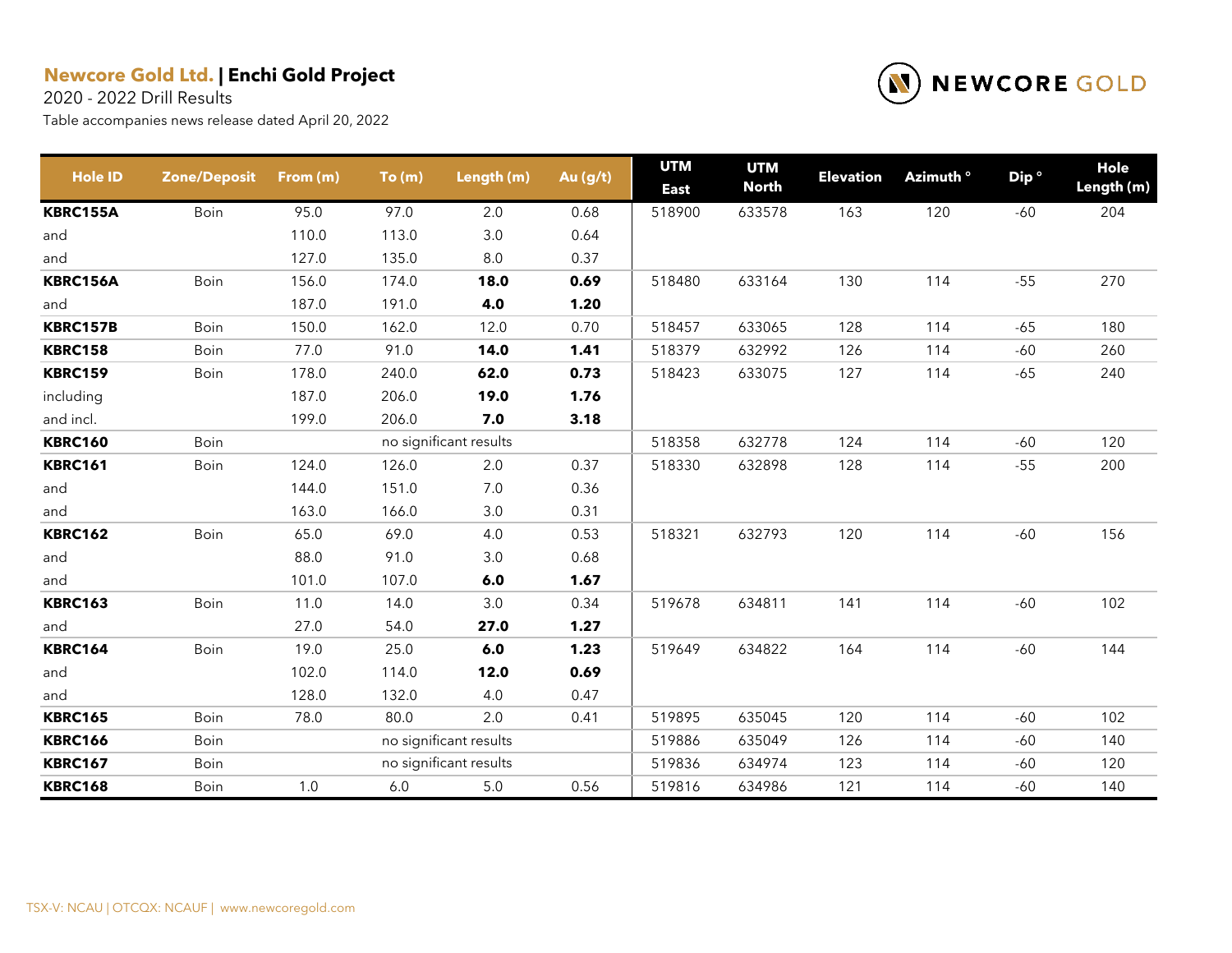2020 - 2022 Drill Results



| <b>Hole ID</b> | <b>Zone/Deposit</b> | From (m) | To(m)   | Length (m) | Au (g/t) | <b>UTM</b><br><b>East</b> | <b>UTM</b><br><b>North</b> | <b>Elevation</b> | Azimuth <sup>o</sup> | Dip <sup>o</sup> | Hole<br>Length (m) |
|----------------|---------------------|----------|---------|------------|----------|---------------------------|----------------------------|------------------|----------------------|------------------|--------------------|
| <b>KBRC169</b> | Boin                | 55.0     | 69.0    | 14.0       | 1.41     | 519973                    | 635110                     | 128              | 114                  | $-60$            | 138                |
| including      |                     | 62.0     | 68.0    | 6.0        | 2.86     |                           |                            |                  |                      |                  |                    |
| and            |                     | 84.0     | 86.0    | $2.0\,$    | 0.53     |                           |                            |                  |                      |                  |                    |
| and            |                     | 90.0     | 92.0    | 2.0        | 0.53     |                           |                            |                  |                      |                  |                    |
| and            |                     | 125.0    | 131.0   | $6.0\,$    | 0.31     |                           |                            |                  |                      |                  |                    |
| <b>KBRC170</b> | Boin                | 45.0     | 49.0    | 4.0        | 0.31     | 520050                    | 635185                     | 141              | 114                  | $-60$            | 156                |
| and            |                     | 70.0     | 72.0    | 2.0        | 0.49     |                           |                            |                  |                      |                  |                    |
| <b>KBRC171</b> | Boin                | 77.0     | 78.0    | 1.0        | 1.07     | 520030                    | 635195                     | 129              | 114                  | $-60$            | 150                |
| and            |                     | 119.0    | 129.0   | 10.0       | 0.44     |                           |                            |                  |                      |                  |                    |
| <b>KBRC172</b> | Boin                | $2.0\,$  | $5.0\,$ | $3.0\,$    | 0.27     | 520131                    | 635252                     | 125              | 114                  | $-60$            | 150                |
| and            |                     | 78.0     | 84.0    | $6.0\,$    | 0.57     |                           |                            |                  |                      |                  |                    |
| and            |                     | 128.0    | 138.0   | 10.0       | 0.92     |                           |                            |                  |                      |                  |                    |
| <b>KBRC173</b> | Boin                | 20.0     | 22.0    | $2.0\,$    | 0.28     | 520105                    | 635265                     | 126              | 114                  | $-60$            | 186                |
| and            |                     | 85.0     | 87.0    | $2.0\,$    | 0.76     |                           |                            |                  |                      |                  |                    |
| and            |                     | 154.0    | 158.0   | 4.0        | 0.32     |                           |                            |                  |                      |                  |                    |
| and            |                     | 166.0    | 179.0   | 13.0       | 0.30     |                           |                            |                  |                      |                  |                    |
| <b>KBRC174</b> | Boin                | 91.0     | 93.0    | $2.0\,$    | 0.41     | 519957                    | 635121                     | 130              | 114                  | $-60$            | 162                |
| and            |                     | 153.0    | 154.0   | 1.0        | 0.76     |                           |                            |                  |                      |                  |                    |
| <b>KBRC175</b> | Boin                | 67.0     | 89.0    | 22.0       | 0.65     | 520291                    | 635396                     | 119              | 114                  | $-60$            | 150                |
| <b>KBRC176</b> | Boin                | 70.0     | 77.0    | 7.0        | 0.39     | 520369                    | 635575                     | 130              | 114                  | $-60$            | 182                |
| and            |                     | 95.0     | 105.0   | 10.0       | 0.64     |                           |                            |                  |                      |                  |                    |
| and            |                     | 130.0    | 140.0   | 10.0       | 0.44     |                           |                            |                  |                      |                  |                    |
| <b>KBRC177</b> | Boin                | 81.0     | 84.0    | 2.0        | 0.47     | 520320                    | 635523                     | 123              | 114                  | $-65$            | 228                |
| and            |                     | 108.0    | 109.0   | $1.0$      | 0.46     |                           |                            |                  |                      |                  |                    |
| and            |                     | 116.0    | 120.0   | 4.0        | 0.81     |                           |                            |                  |                      |                  |                    |
| and            |                     | 204.0    | 206.0   | 2.0        | 1.39     |                           |                            |                  |                      |                  |                    |
| <b>KBRC178</b> | Boin                | 134.0    | 140.0   | 6.0        | 0.57     | 520297                    | 635532                     | 117              | 114                  | $-65$            | 220                |
|                |                     | 147.0    | 149.0   | 2.0        | 0.90     |                           |                            |                  |                      |                  |                    |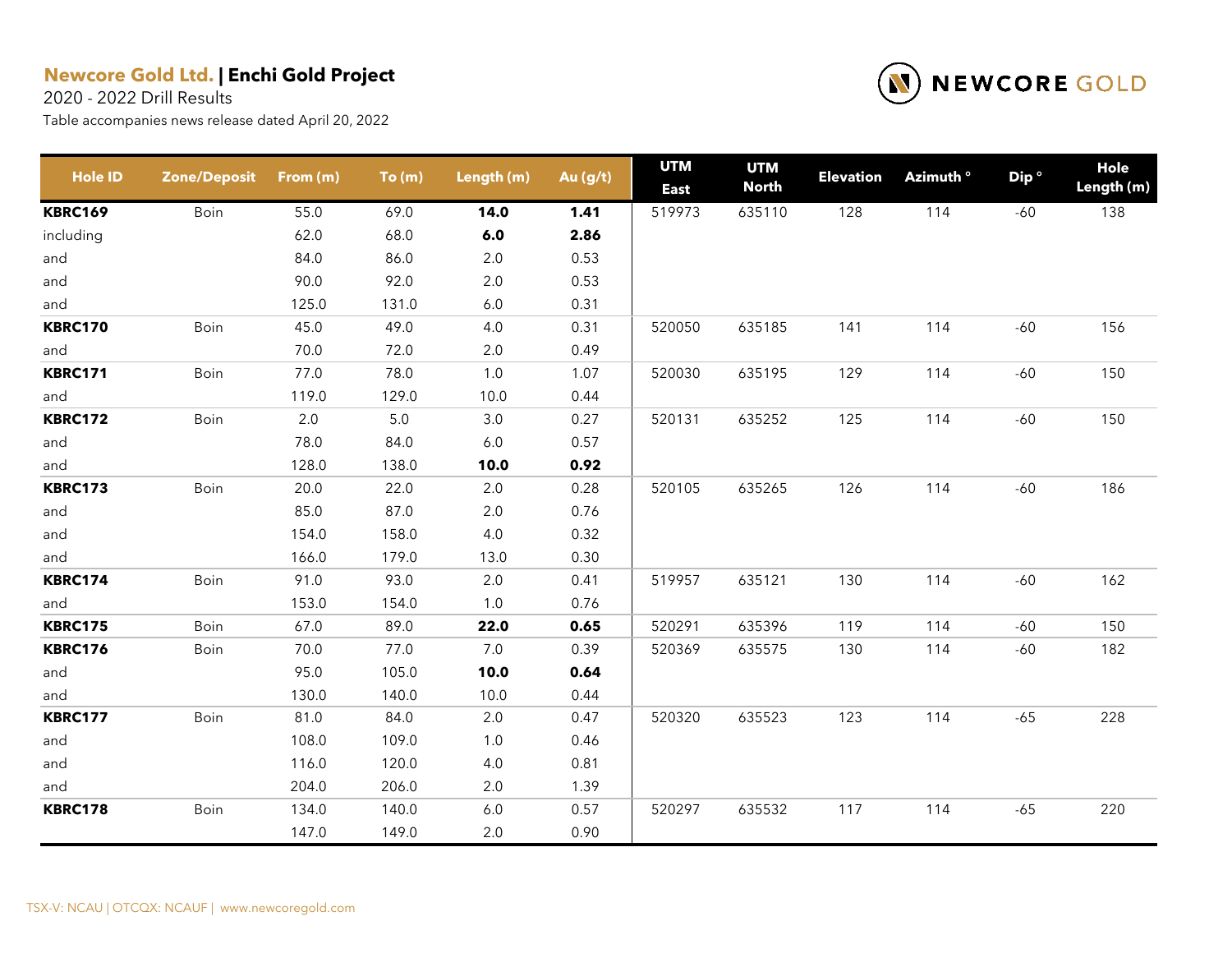2020 - 2022 Drill Results



| <b>Hole ID</b> | <b>Zone/Deposit</b> | From (m) | To(m) | Length (m) | Au (g/t) | <b>UTM</b><br><b>East</b> | <b>UTM</b><br><b>North</b> | <b>Elevation</b> | Azimuth <sup>o</sup> | Dip <sup>o</sup> | Hole<br>Length (m) |
|----------------|---------------------|----------|-------|------------|----------|---------------------------|----------------------------|------------------|----------------------|------------------|--------------------|
| <b>KBRC179</b> | Boin                | 92.0     | 97.0  | 5.0        | 0.56     | 520436                    | 635631                     | 133              | 114                  | $-50$            | 150                |
| <b>KBRC180</b> | Boin                | 108.0    | 110.0 | 2.0        | 0.33     | 520415                    | 635637                     | 134              | 114                  | $-55$            | 170                |
| and            |                     | 126.0    | 129.0 | 3.0        | 0.47     |                           |                            |                  |                      |                  |                    |
| <b>KBRC181</b> | Boin                | 127.0    | 138.0 | 11.0       | 0.45     | 520393                    | 635648                     | 138              | 114                  | $-60$            | 216                |
| and            |                     | 142.0    | 145.0 | $3.0\,$    | 0.29     |                           |                            |                  |                      |                  |                    |
| and            |                     | 155.0    | 162.0 | 7.0        | 1.05     |                           |                            |                  |                      |                  |                    |
| <b>KBRC182</b> | Boin                | 64.0     | 68.0  | 4.0        | 0.35     | 520570                    | 635717                     | 137              | 114                  | $-60$            | 108                |
| and            |                     | 78.0     | 82.0  | $4.0\,$    | 0.68     |                           |                            |                  |                      |                  |                    |
| and            |                     | 87.0     | 91.0  | 4.0        | 0.70     |                           |                            |                  |                      |                  |                    |
| <b>KBRC183</b> | Boin                | 93.0     | 96.0  | 3.0        | 0.49     | 520544                    | 635724                     | 131              | 114                  | $-60$            | 144                |
| and            |                     | 105.0    | 121.0 | 16.0       | 0.30     |                           |                            |                  |                      |                  |                    |
| <b>KBRC184</b> | Boin                | 86.0     | 88.0  | 2.0        | 0.44     | 520234                    | 635422                     | 114              | 114                  | $-60$            | 216                |
| and            |                     | 102.0    | 111.0 | 9.0        | 0.82     |                           |                            |                  |                      |                  |                    |
| and            |                     | 125.0    | 128.0 | 3.0        | 0.45     |                           |                            |                  |                      |                  |                    |
| and            |                     | 145.0    | 166.0 | 21.0       | 0.94     |                           |                            |                  |                      |                  |                    |
| <b>KBRC185</b> | Boin                | 114.0    | 116.0 | 2.0        | 1.42     | 530284                    | 634768                     | 135              | 114                  | $-50$            | 204                |
| and            |                     | 137.0    | 204.0 | 67.0       | 0.85     |                           |                            |                  |                      |                  |                    |
| including      |                     | 137.0    | 146.0 | 9.0        | 2.95     |                           |                            |                  |                      |                  |                    |
| <b>KBRC186</b> | Boin                | 102.0    | 103.0 | 1.0        | 0.30     | 530262                    | 634841                     | 146              | 114                  | $-60$            | 200                |
| and            |                     | 138.0    | 142.0 | 4.0        | 0.54     |                           |                            |                  |                      |                  |                    |
| and            |                     | 166.0    | 169.0 | 3.0        | 0.32     |                           |                            |                  |                      |                  |                    |
| <b>KBRC187</b> | Boin                | 0.0      | 1.0   | 1.0        | 0.56     | 530200                    | 635099                     | 137              | 114                  | $-60$            | 132                |
| and            |                     | 7.0      | 9.0   | 2.0        | 0.30     |                           |                            |                  |                      |                  |                    |
| and            |                     | 22.0     | 24.0  | 2.0        | 1.19     |                           |                            |                  |                      |                  |                    |
| and            |                     | 102.0    | 106.0 | 4.0        | 0.40     |                           |                            |                  |                      |                  |                    |
| <b>KBRC188</b> | Boin                | $6.0\,$  | 30.0  | 24.0       | 0.85     | 530122                    | 635241                     | 129              | 114                  | $-60$            | 150                |
| and            |                     | 46.0     | 51.0  | 5.0        | 0.50     |                           |                            |                  |                      |                  |                    |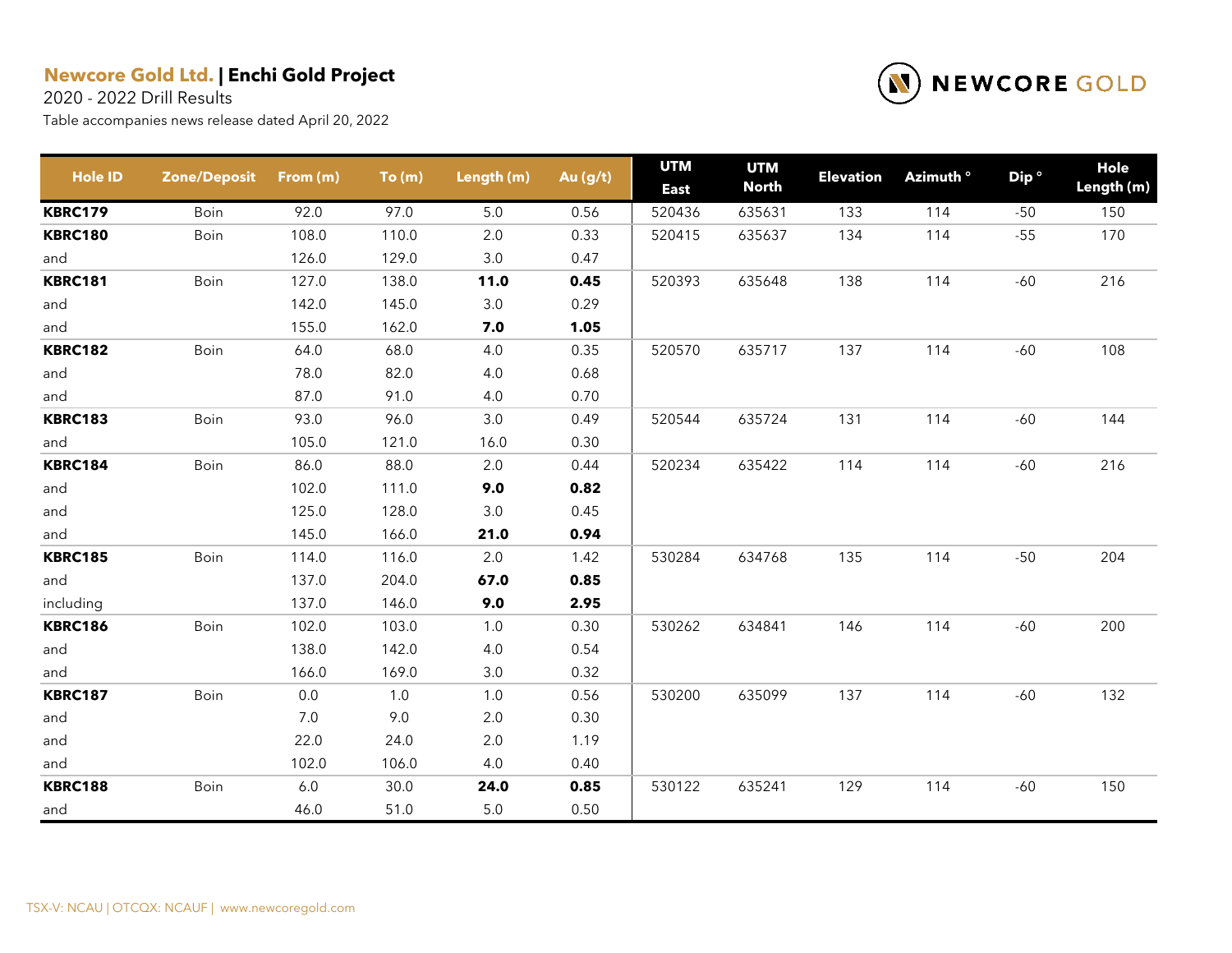2020 - 2022 Drill Results



| <b>Hole ID</b> | <b>Zone/Deposit</b> | From (m) | To(m)   | Length (m)             | Au (g/t) | <b>UTM</b><br><b>East</b> | <b>UTM</b><br><b>North</b> | <b>Elevation</b> | Azimuth <sup>o</sup> | Dip <sup>o</sup> | Hole<br>Length (m) |
|----------------|---------------------|----------|---------|------------------------|----------|---------------------------|----------------------------|------------------|----------------------|------------------|--------------------|
| <b>KBRC189</b> | Boin                | 86.0     | 88.0    | 2.0                    | 0.37     | 530142                    | 635433                     | 111              | 114                  | $-60$            | 200                |
| and            |                     | 92.0     | 94.0    | 2.0                    | 0.51     |                           |                            |                  |                      |                  |                    |
| and            |                     | 101.0    | 103.0   | $2.0\,$                | 0.57     |                           |                            |                  |                      |                  |                    |
| and            |                     | 121.0    | 123.0   | $2.0\,$                | 0.41     |                           |                            |                  |                      |                  |                    |
| and            |                     | 126.0    | 127.0   | $1.0$                  | 0.78     |                           |                            |                  |                      |                  |                    |
| and            |                     | 140.0    | 142.0   | 2.0                    | 0.37     |                           |                            |                  |                      |                  |                    |
| and            |                     | 148.0    | 150.0   | 2.0                    | 0.48     |                           |                            |                  |                      |                  |                    |
| <b>KBRC190</b> | Boin                | 103.0    | 111.0   | $8.0\,$                | 0.61     | 530180                    | 635591                     | 128              | 114                  | $-60$            | 200                |
| and            |                     | 119.0    | 155.0   | 36.0                   | 1.14     |                           |                            |                  |                      |                  |                    |
| including      |                     | 124.0    | 142.0   | 18.0                   | 1.72     |                           |                            |                  |                      |                  |                    |
| <b>KBRC191</b> | Boin                | 1.0      | 3.0     | 2.0                    | 0.48     | 530297                    | 635707                     | 129              | 114                  | $-60$            | 100                |
| <b>KBRC192</b> | Boin                | 116.0    | 118.0   | 2.0                    | 0.36     | 530507                    | 635817                     | 145              | 114                  | $-60$            | 150                |
| and            |                     | 124.0    | 125.0   | 1.0                    | 0.30     |                           |                            |                  |                      |                  |                    |
| <b>KBRC193</b> | Boin                |          |         | no significant results |          | 530909                    | 635870                     | 125              | 114                  | $-50$            | 100                |
| <b>KBRC194</b> | Boin                | 4.0      | $6.0\,$ | 2.0                    | 0.31     | 530760                    | 635882                     | 119              | 114                  | $-60$            | 160                |
| and            |                     | 12.0     | 13.0    | $1.0$                  | 0.50     |                           |                            |                  |                      |                  |                    |
| and            |                     | 17.0     | 19.0    | $2.0\,$                | 0.46     |                           |                            |                  |                      |                  |                    |
| and            |                     | 25.0     | 26.0    | $1.0$                  | 0.36     |                           |                            |                  |                      |                  |                    |
| and            |                     | 102.0    | 103.0   | 1.0                    | 0.86     |                           |                            |                  |                      |                  |                    |
| <b>KBRC195</b> | Boin                | 111.0    | 113.0   | 2.0                    | 0.31     | 530910                    | 635894                     | 124              | 114                  | $-70$            | 208                |
| and            |                     | 145.0    | 146.0   | $1.0$                  | 0.37     |                           |                            |                  |                      |                  |                    |
| and            |                     | 163.0    | 164.0   | 1.0                    | 0.58     |                           |                            |                  |                      |                  |                    |
| <b>KBRC196</b> | Boin                |          |         | no significant results |          | 531135                    | 635948                     | 114              | 114                  | $-50$            | 100                |
| <b>KBRC197</b> | Bon                 | 21.0     | 23.0    | $2.0\,$                | 0.54     | 531161                    | 635960                     | 108              | 114                  | $-60$            | 150                |
| and            |                     | 28.0     | 29.0    | $1.0$                  | 0.32     |                           |                            |                  |                      |                  |                    |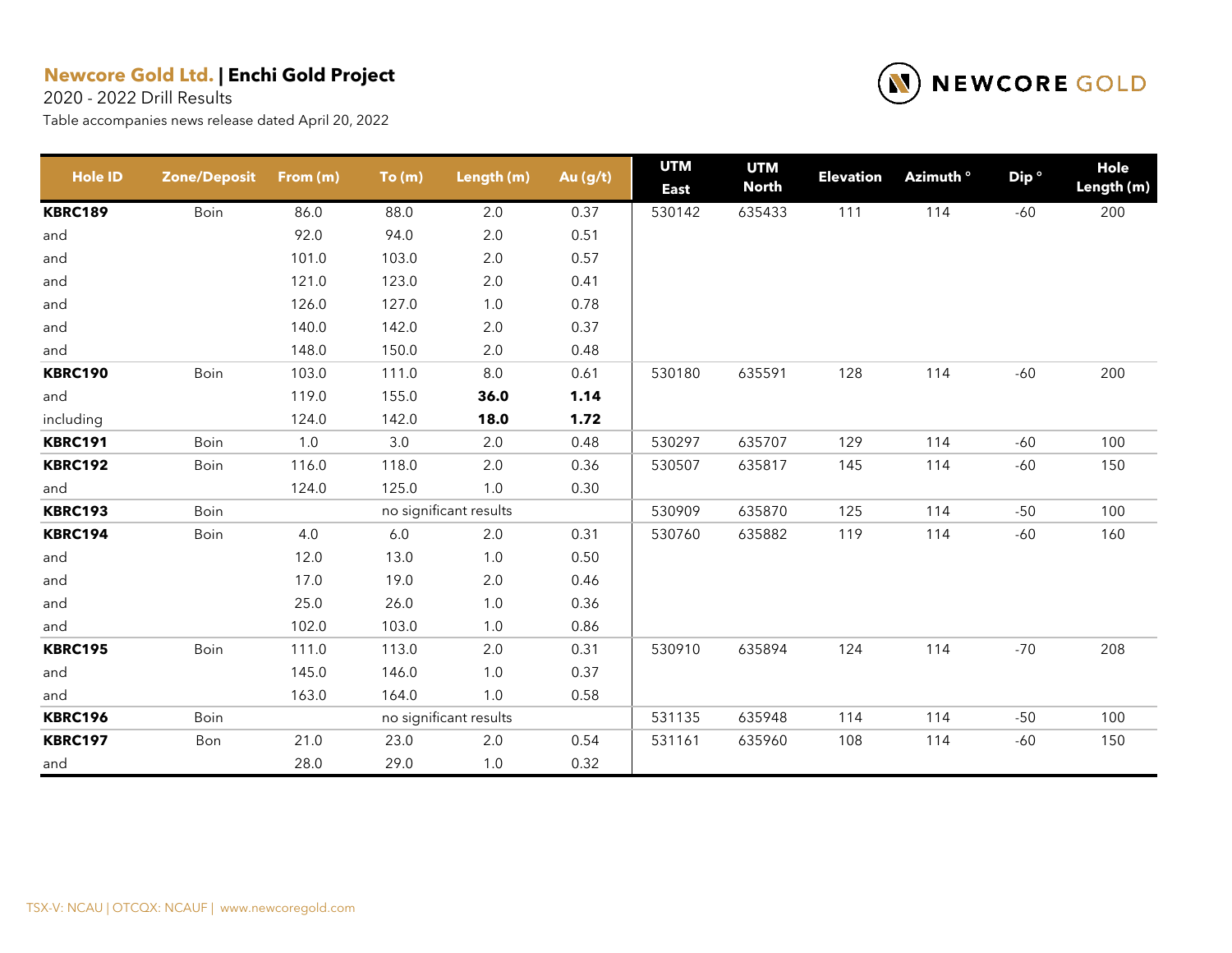2020 - 2022 Drill Results



| <b>Hole ID</b>  | <b>Zone/Deposit</b> | From (m) | To(m)   | Length (m)             | Au (g/t) | <b>UTM</b><br><b>East</b> | <b>UTM</b><br><b>North</b> | <b>Elevation</b> | Azimuth <sup>o</sup> | Dip <sup>o</sup> | Hole<br>Length (m) |
|-----------------|---------------------|----------|---------|------------------------|----------|---------------------------|----------------------------|------------------|----------------------|------------------|--------------------|
| <b>KBRC198</b>  | Boin                | 4.0      | $8.0\,$ | 4.0                    | 0.39     | 531190                    | 635967                     | 107              | 114                  | $-70$            | 204                |
| and             |                     | 29.0     | 32.0    | 3.0                    | 0.43     |                           |                            |                  |                      |                  |                    |
| and             |                     | 36.0     | 40.0    | 4.0                    | 0.34     |                           |                            |                  |                      |                  |                    |
| and             |                     | 97.0     | 99.0    | 2.0                    | 0.39     |                           |                            |                  |                      |                  |                    |
| and             |                     | 193.0    | 194.0   | $1.0$                  | 0.35     |                           |                            |                  |                      |                  |                    |
| <b>KBRC199</b>  | Boin                | 41.0     | 46.0    | $5.0$                  | 0.41     | 531096                    | 636032                     | 112              | 114                  | $-50$            | 108                |
| <b>KBRC200</b>  | Boin                | 59.0     | 62.0    | 3.0                    | 0.67     | 531120                    | 636055                     | 113              | 114                  | $-70$            | 200                |
| <b>KBRC201</b>  | Boin                | 84.0     | 86.0    | 2.0                    | 0.26     | 520881                    | 636042                     | 111              | 114                  | $-60$            | 180                |
| <b>KBRC202</b>  | Boin                | 7.0      | 8.0     | 1.0                    | 0.32     | 518142                    | 632540                     | 136              | 114                  | $-60$            | 102                |
| <b>KBRC203</b>  | Boin                | 59.0     | 61.0    | 2.0                    | 0.29     | 518113                    | 632554                     | 129              | 114                  | $-60$            | 150                |
| and             |                     | 130.0    | 133.0   | 3.0                    | 0.32     |                           |                            |                  |                      |                  |                    |
| <b>KBRC204</b>  | Boin                | 51.0     | 53.0    | 2.0                    | 0.26     | 518036                    | 632382                     | 121              | 114                  | $-60$            | 102                |
| <b>KBRC205</b>  | Boin                | 12.0     | 27.0    | 15.0                   | 0.53     | 517993                    | 632397                     | 131              | 114                  | $-60$            | 132                |
| including       |                     | 13.0     | 16.0    | 3.0                    | 1.81     |                           |                            |                  |                      |                  |                    |
| and             |                     | 30.0     | 33.0    | $3.0\,$                | 0.31     |                           |                            |                  |                      |                  |                    |
| and             |                     | 80.0     | 82.0    | 2.0                    | 0.48     |                           |                            |                  |                      |                  |                    |
| <b>KBRC206</b>  | Boin                | 67.0     | 69.0    | 2.0                    | 2.31     | 517951                    | 632416                     | 125              | 114                  | $-60$            | 168                |
| <b>KBRC207</b>  | Boin                | 12.0     | 14.0    | 2.0                    | 0.32     | 517815                    | 632238                     | 120              | 114                  | $-60$            | 108                |
| and             |                     | 44.0     | 46.0    | 2.0                    | 0.40     |                           |                            |                  |                      |                  |                    |
| <b>KBRC208</b>  | Boin                | 51.0     | 53.0    | 2.0                    | 0.30     | 517778                    | 632254                     | 115              | 114                  | $-60$            | 105                |
| and             |                     | 78.0     | 80.0    | 2.0                    | 0.21     |                           |                            |                  |                      |                  |                    |
| and             |                     | 88.0     | 89.0    | 1.0                    | 0.33     |                           |                            |                  |                      |                  |                    |
| <b>KBRC209</b>  | Boin                | 87.0     | 90.0    | 3.0                    | 0.19     | 517741                    | 632271                     | 115              | 114                  | $-60$            | 156                |
| <b>KBRC210A</b> | Boin                |          |         | no significant results |          | 522086                    | 637066                     | 98               | 114                  | $-60$            | 109                |
| <b>KBRC211</b>  | Boin                |          |         | no significant results |          | 522026                    | 637096                     | 101              | 114                  | $-60$            | 150                |
| <b>KBRC212</b>  | Boin                |          |         | no significant results |          | 521954                    | 637125                     | 99               | 114                  | $-60$            | 200                |
| <b>KBRC213</b>  | Boin                |          |         | no significant results |          | 521852                    | 636897                     | 105              | 114                  | $-60$            | 108                |
| <b>KBRC214</b>  | Boin                |          |         | no significant results |          | 521774                    | 636929                     | 100              | 114                  | $-60$            | 156                |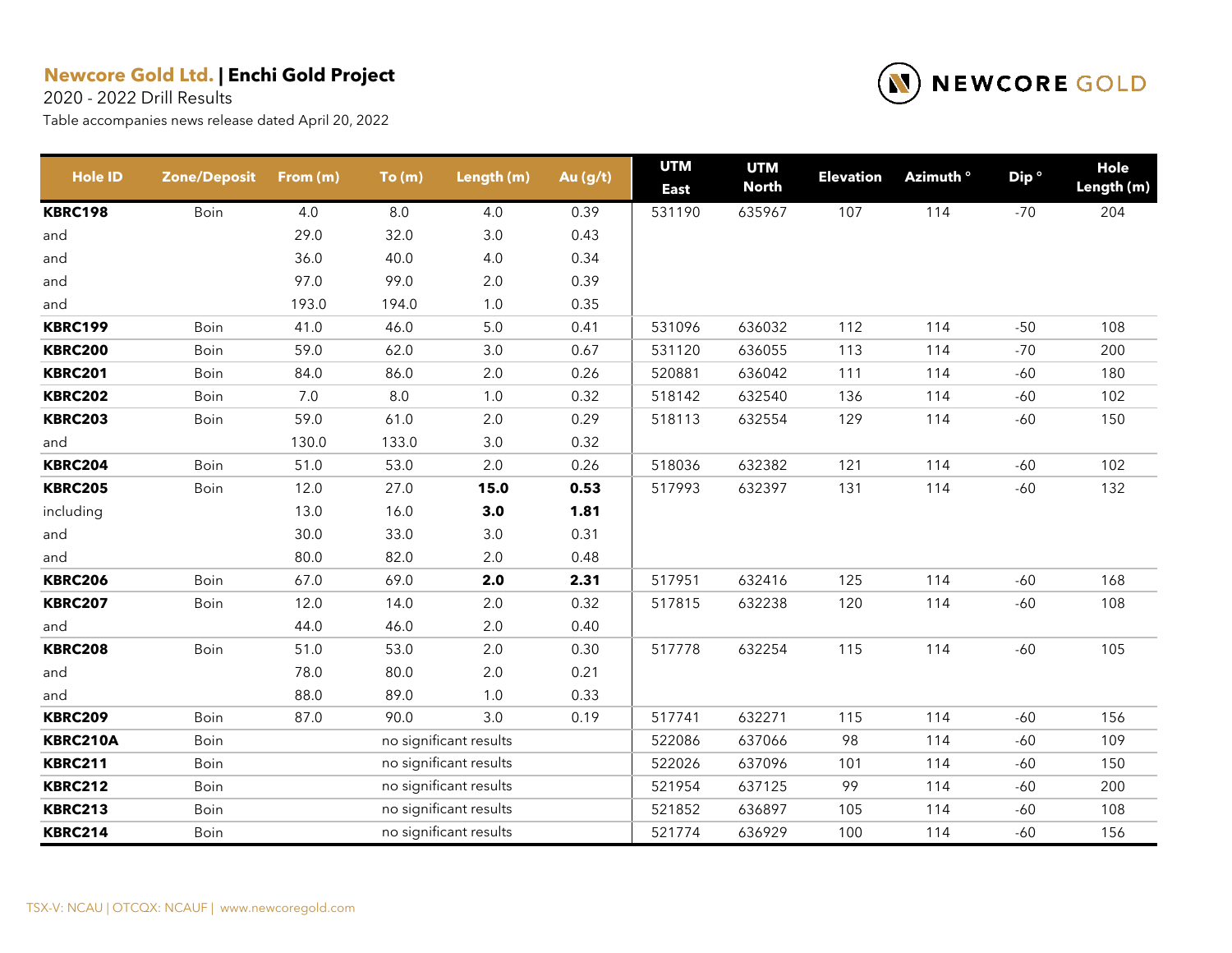2020 - 2022 Drill Results

| <b>Hole ID</b> | <b>Zone/Deposit</b> | From (m) | To(m) | Length (m)             | Au (g/t) | <b>UTM</b><br><b>East</b> | <b>UTM</b><br><b>North</b> | <b>Elevation</b> | Azimuth <sup>o</sup> | Dip <sup>o</sup> | Hole<br>Length (m) |
|----------------|---------------------|----------|-------|------------------------|----------|---------------------------|----------------------------|------------------|----------------------|------------------|--------------------|
| <b>KBRC215</b> | Boin                | 89.0     | 90.0  | 1.0                    | 0.21     | 521707                    | 636961                     | 104              | 114                  | -60              | 213                |
| <b>KBRC216</b> | Boin                |          |       | no significant results |          | 521425                    | 636580                     | 116              | 114                  | $-60$            | 108                |
| <b>KBRC217</b> | Boin                |          |       | no significant results |          | 521370                    | 636604                     | 108              | 114                  | $-60$            | 150                |
| <b>KBRC218</b> | Boin                |          |       | no significant results |          | 521309                    | 636633                     | 100              | 114                  | $-60$            | 200                |
| <b>KBRC219</b> | Boin                |          |       | no significant results |          | 521141                    | 636272                     | 107              | 114                  | $-60$            | 100                |
| <b>KBRC220</b> | Boin                | 114.0    | 116.0 | 2.0                    | 0.28     | 521096                    | 636295                     | 107              | 114                  | $-60$            | 150                |
| <b>KBRC221</b> | Boin                |          |       | no significant results |          | 521053                    | 636315                     | 107              | 114                  | $-60$            | 216                |
| <b>KBRC222</b> | Boin                | 23.0     | 26.0  | 3.0                    | 0.40     | 517464                    | 631646                     | 136              | 114                  | $-60$            | 120                |
| and            |                     | 34.0     | 41.0  | $7.0\,$                | 0.45     |                           |                            |                  |                      |                  |                    |
| and            |                     | 48.0     | 53.0  | $5.0\,$                | 0.33     |                           |                            |                  |                      |                  |                    |
| and            |                     | 59.0     | 61.0  | 2.0                    | 0.67     |                           |                            |                  |                      |                  |                    |
| <b>KBRC223</b> | Boin                | 75.0     | 79.0  | 4.0                    | 0.29     | 517535                    | 631739                     | 140              | 114                  | $-60$            | 132                |
| <b>KBRC224</b> | Boin                | 3.0      | 4.0   | 1.0                    | 0.94     | 517608                    | 631888                     | 113              | 114                  | $-60$            | 100                |
| and            |                     | 41.0     | 42.0  | 1.0                    | 1.16     |                           |                            |                  |                      |                  |                    |
| <b>KBRC225</b> | Boin                | 23.0     | 25.0  | 2.0                    | 1.51     | 517571                    | 631888                     | 118              | 114                  | $-60$            | 100                |
| and            |                     | 38.0     | 40.0  | $2.0\,$                | 0.31     |                           |                            |                  |                      |                  |                    |
| and            |                     | 70.0     | 109.0 | 39.0                   | 0.67     |                           |                            |                  |                      |                  |                    |
| including      |                     | 95.0     | 103.0 | 8.0                    | 1.60     |                           |                            |                  |                      |                  |                    |
| <b>KBRC226</b> | Boin                | 91.0     | 92.0  | 1.0                    | 0.63     | 517690                    | 632085                     | 122              | 114                  | $-60$            | 100                |
| <b>KBRC227</b> | Boin                | 84.0     | 86.0  | 2.0                    | 0.37     | 517653                    | 632106                     | 116              | 114                  | $-60$            | 150                |
| and            |                     | 95.0     | 104.0 | 9.0                    | 0.35     |                           |                            |                  |                      |                  |                    |
| including      |                     | 95.0     | 97.0  | 2.0                    | 0.69     |                           |                            |                  |                      |                  |                    |
| <b>KBRC228</b> | Boin                | 36.0     | 38.0  | $2.0\,$                | 0.33     | 518290                    | 632705                     | 125              | 114                  | $-60$            | 100                |
| and            |                     | 50.0     | 51.0  | 1.0                    | 0.40     |                           |                            |                  |                      |                  |                    |
| and            |                     | 78.0     | 84.0  | $6.0\,$                | 0.29     |                           |                            |                  |                      |                  |                    |
| <b>KBRC229</b> | Boin                | 118.0    | 133.0 | 15.0                   | 0.73     | 518240                    | 632729                     | 127              | 114                  | $-60$            | 150                |
| <b>KBRC230</b> | Boin                |          |       | no significant results |          | 518218                    | 632621                     | 126              | 114                  | $-60$            | 107                |

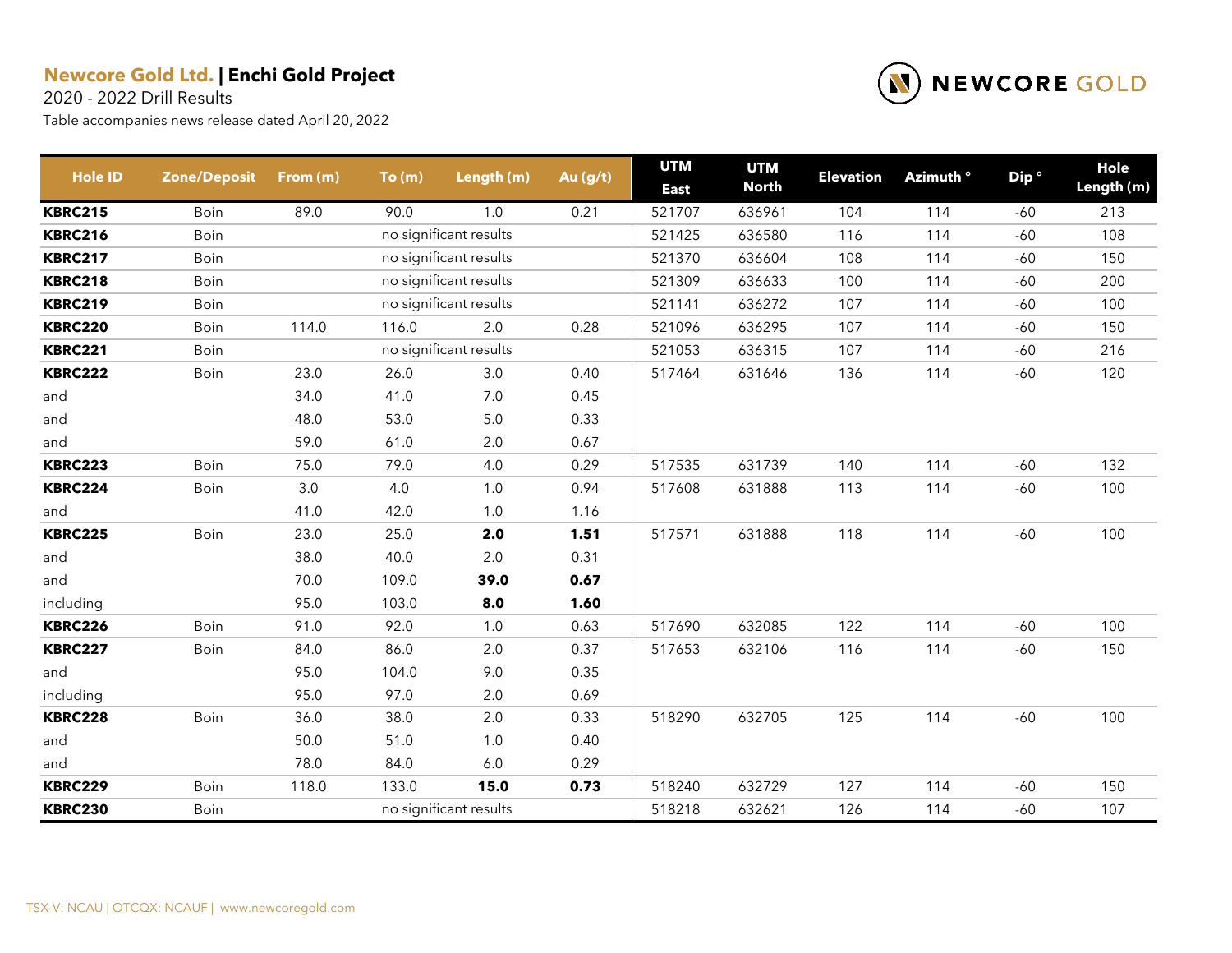2020 - 2022 Drill Results



| <b>Hole ID</b> | <b>Zone/Deposit</b> | From (m) | To(m) | Length (m) | Au $(g/t)$ | <b>UTM</b><br><b>East</b> | <b>UTM</b><br><b>North</b> | <b>Elevation</b> | Azimuth <sup>o</sup> | Dip <sup>o</sup> | <b>Hole</b><br>Length (m) |
|----------------|---------------------|----------|-------|------------|------------|---------------------------|----------------------------|------------------|----------------------|------------------|---------------------------|
| <b>KBRC231</b> | Boin                | 52.0     | 54.0  | 2.0        | 0.33       | 518175                    | 632636                     | 120              | 114                  | $-60$            | 150                       |
| and            |                     | 56.0     | 57.0  | 1.0        | 0.32       |                           |                            |                  |                      |                  |                           |
| and            |                     | 103.0    | 104.0 | 1.0        | 0.33       |                           |                            |                  |                      |                  |                           |
| <b>KBRC232</b> | Boin                | 8.0      | 12.0  | 4.0        | 0.36       | 520142                    | 635142                     | 138              | 114                  | $-60$            | 84                        |
| <b>KBRC233</b> | Boin                | 21.0     | 27.0  | 6.0        | 0.29       | 520119                    | 635156                     | 135              | 114                  | $-60$            | 126                       |
| and            |                     | 39.0     | 43.0  | 4.0        | 3.50       |                           |                            |                  |                      |                  |                           |
| and            |                     | 63.0     | 64.0  | $1.0$      | 0.45       |                           |                            |                  |                      |                  |                           |
| and            |                     | 67.0     | 68.0  | 1.0        | 0.31       |                           |                            |                  |                      |                  |                           |
| <b>KBRC234</b> | Boin                | 64.0     | 71.0  | 7.0        | 1.25       | 520035                    | 635082                     | 121              | 114                  | $-60$            | 114                       |
| <b>KBRC235</b> | Boin                | 40.0     | 43.0  | 3.0        | 1.45       | 520092                    | 635164                     | 134              | 114                  | $-60$            | 136                       |
| and            |                     | 55.0     | 59.0  | 4.0        | 1.29       |                           |                            |                  |                      |                  |                           |
| and            |                     | 91.0     | 92.0  | 1.0        | 0.46       |                           |                            |                  |                      |                  |                           |
| and            |                     | 103.0    | 107.0 | 4.0        | 0.39       |                           |                            |                  |                      |                  |                           |
| and            |                     | 123.0    | 125.0 | 2.0        | 0.34       |                           |                            |                  |                      |                  |                           |
| <b>KBRC236</b> | Boin                | 13.0     | 18.0  | $5.0$      | 1.24       | 520187                    | 635223                     | 125              | 114                  | $-60$            | 126                       |
| and            |                     | 55.0     | 124.0 | 69.0       | 0.90       |                           |                            |                  |                      |                  |                           |
| including      |                     | 61.0     | 73.0  | 12.0       | 2.06       |                           |                            |                  |                      |                  |                           |
| <b>KBRC237</b> | Boin                | 24.0     | 26.0  | $2.0\,$    | 0.59       | 520246                    | 635295                     | 118              | 114                  | $-60$            | 100                       |
| and            |                     | 52.0     | 56.0  | 4.0        | 0.46       |                           |                            |                  |                      |                  |                           |
| <b>KBRC238</b> | Boin                | 44.0     | 45.0  | 1.0        | 0.46       | 520218                    | 635313                     | 112              | 114                  | $-60$            | 150                       |
| and            |                     | 118.0    | 120.0 | 2.0        | 0.41       |                           |                            |                  |                      |                  |                           |
| <b>KBRC239</b> | Boin                | 6.0      | 7.0   | 1.0        | 0.37       | 520333                    | 635374                     | 114              | 114                  | $-60$            | 100                       |
| and            |                     | 91.0     | 92.0  | 1.0        | 0.71       |                           |                            |                  |                      |                  |                           |
| <b>KBRC240</b> | Boin                | 48.0     | 51.0  | 3.0        | 0.69       | 520334                    | 635433                     | 110              | 114                  | $-60$            | 100                       |
| and            |                     | 57.0     | 59.0  | $2.0\,$    | 0.28       |                           |                            |                  |                      |                  |                           |
| and            |                     | 72.0     | 73.0  | $1.0$      | 0.63       |                           |                            |                  |                      |                  |                           |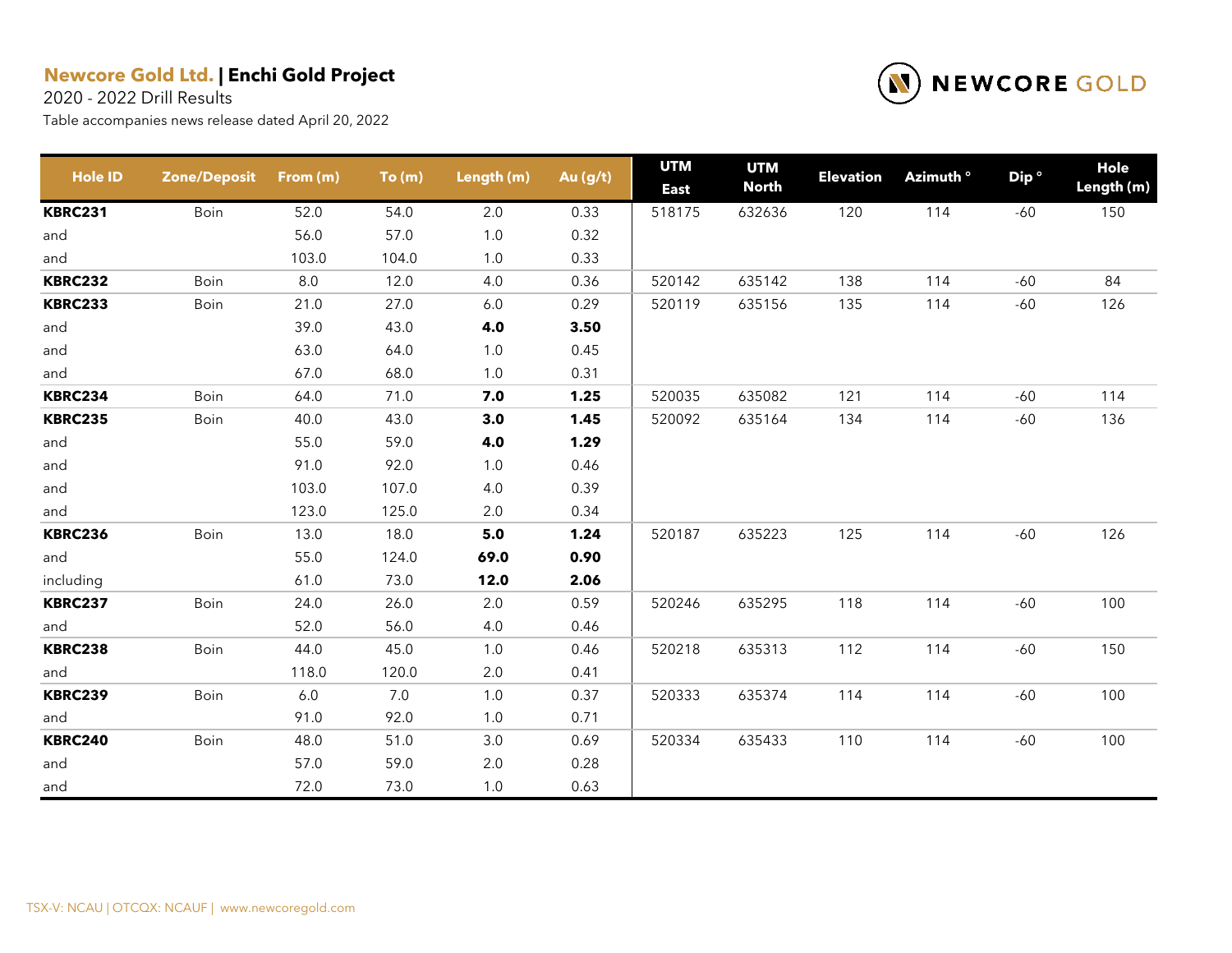2020 - 2022 Drill Results



| <b>Hole ID</b> | <b>Zone/Deposit</b> | From (m) | To(m)   | Length (m)             | Au (g/t) | <b>UTM</b><br><b>East</b> | <b>UTM</b><br><b>North</b> | <b>Elevation</b> | Azimuth <sup>o</sup> | Dip <sup>o</sup> | Hole<br>Length (m) |
|----------------|---------------------|----------|---------|------------------------|----------|---------------------------|----------------------------|------------------|----------------------|------------------|--------------------|
| <b>KBRC241</b> | Boin                | 18.0     | 26.0    | 8.0                    | 0.45     | 520300                    | 635447                     | 129              | 114                  | $-60$            | 150                |
| and            |                     | 34.0     | 43.0    | 9.0                    | 1.75     |                           |                            |                  |                      |                  |                    |
| and            |                     | 62.0     | 65.0    | 3.0                    | 1.36     |                           |                            |                  |                      |                  |                    |
| and            |                     | 76.0     | 112.0   | 36.0                   | 1.02     |                           |                            |                  |                      |                  |                    |
| including      |                     | 95.0     | 102.0   | 7.0                    | 2.58     |                           |                            |                  |                      |                  |                    |
| <b>KBRC242</b> | Boin                | $6.0\,$  | $8.0\,$ | 2.0                    | 0.57     | 520443                    | 635548                     | 121              | 114                  | $-60$            | 100                |
| <b>KBRC243</b> | Boin                |          |         | no significant results |          | 520612                    | 635700                     | 129              | 114                  | $-60$            | 100                |
| <b>KBRC244</b> | Boin                | 0.0      | $1.0\,$ | 1.0                    | 0.48     | 518380                    | 632770                     | 126              | 114                  | $-60$            | 102                |
| and            |                     | 4.0      | 11.0    | 7.0                    | 0.68     |                           |                            |                  |                      |                  |                    |
| <b>KBRC245</b> | Boin                | 126.0    | 132.0   | 6.0                    | 0.56     | 520161                    | 635179                     | 94               | 114                  | $-55$            | 132                |
| <b>KBRC246</b> | Boin                | 2.0      | 12.0    | 10.0                   | 0.74     | 520216                    | 635206                     | 116              | 114                  | $-50$            | 108                |
| <b>KBRC247</b> | Boin                | 9.0      | 16.0    | $7.0\,$                | 0.45     | 520187                    | 635223                     | 123              | 114                  | $-65$            | 186                |
| and            |                     | 70.0     | 74.0    | 4.0                    | 0.50     |                           |                            |                  |                      |                  |                    |
| and            |                     | 102.0    | 105.0   | 3.0                    | 0.56     |                           |                            |                  |                      |                  |                    |
| <b>KBRC248</b> | Boin                | $1.0$    | $6.0\,$ | $5.0\,$                | 0.45     | 520285                    | 635280                     | 115              | 114                  | $-55$            | 156                |
| and            |                     | 29.0     | 31.0    | 2.0                    | 0.25     |                           |                            |                  |                      |                  |                    |
| <b>KBRC249</b> | Boin                | 1.0      | 3.0     | $2.0\,$                | 0.32     | 520309                    | 635327                     | 113              | 114                  | $-55$            | 132                |
| and            |                     | 14.0     | 15.0    | 1.0                    | 0.31     |                           |                            |                  |                      |                  |                    |
| <b>KBRC250</b> | Boin                | 54.0     | 59.0    | $5.0\,$                | 0.28     | 520273                    | 635345                     | 119              | 114                  | $-55$            | 138                |
| and            |                     | 79.0     | 81.0    | $2.0\,$                | 0.30     |                           |                            |                  |                      |                  |                    |
| and            |                     | 109.0    | 111.0   | 2.0                    | 95.16    |                           |                            |                  |                      |                  |                    |
| and            |                     | 111.0    | 116.0   | 5.0                    | 0.93     |                           |                            |                  |                      |                  |                    |
| and            |                     | 120.0    | 121.0   | 1.0                    | 13.22    |                           |                            |                  |                      |                  |                    |
| and            |                     | 121.0    | 127.0   | $6.0\,$                | 0.21     |                           |                            |                  |                      |                  |                    |
| <b>KBRC251</b> | Boin                | 182.0    | 187.0   | $5.0$                  | 0.20     | 520302                    | 635603                     | 130              | 114                  | $-60$            | 240                |
| <b>KBRC252</b> | Boin                | 134.0    | 135.0   | 1.0                    | 1.86     | 520512                    | 635737                     | 144              | 114                  | $-60$            | 207                |
| <b>KBRC253</b> | Boin                | 17.0     | 19.0    | 2.0                    | 0.33     | 519153                    | 633798                     | 114              | 114                  | $-60$            | 114                |
| and            |                     | 24.0     | 31.0    | $7.0\,$                | 0.99     |                           |                            |                  |                      |                  |                    |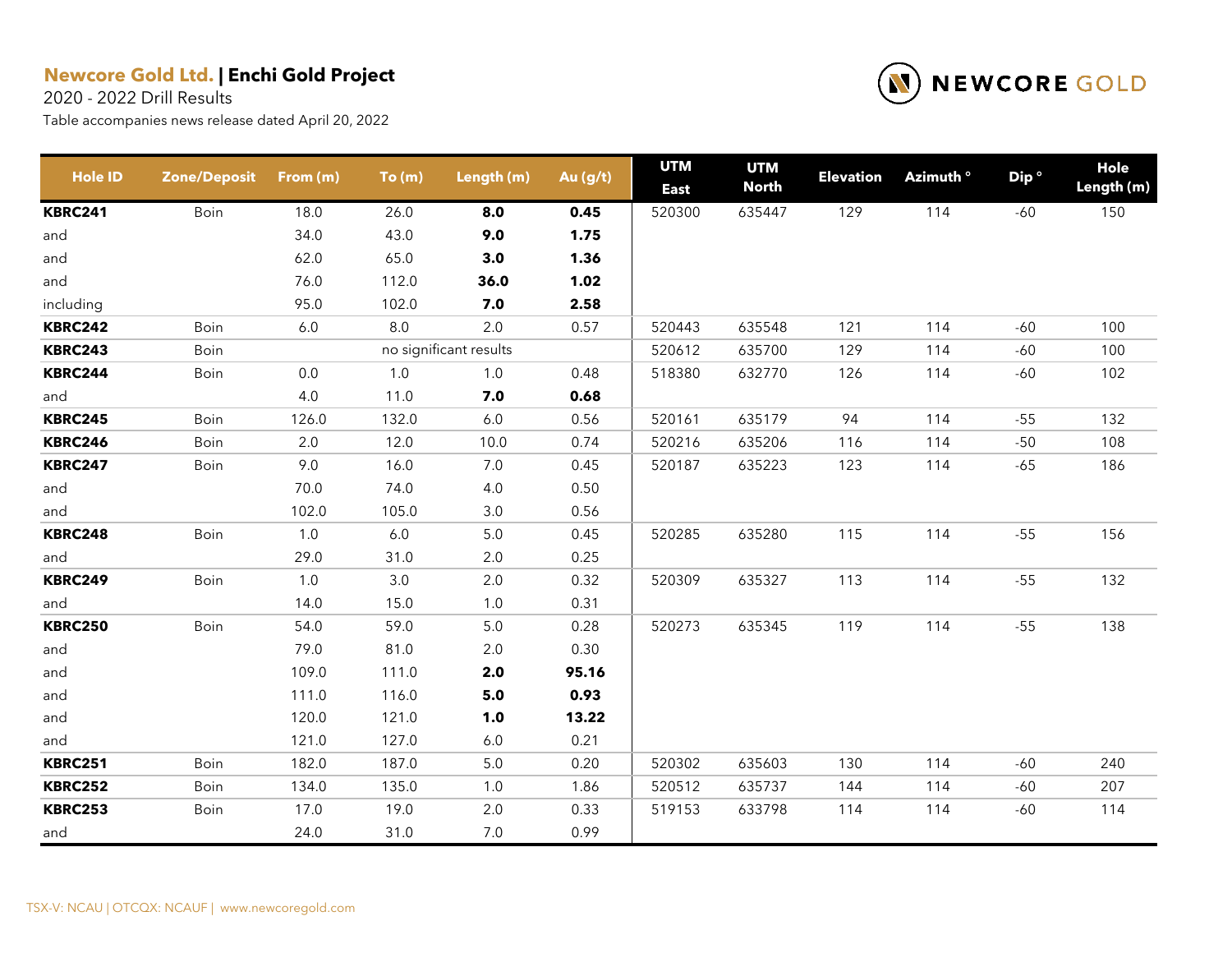2020 - 2022 Drill Results



| <b>Hole ID</b> | <b>Zone/Deposit</b> | From (m) | To(m) | Length (m)             | Au (g/t) | <b>UTM</b><br><b>East</b> | <b>UTM</b><br><b>North</b> | <b>Elevation</b> | Azimuth <sup>o</sup> | Dip <sup>o</sup> | Hole<br>Length (m) |
|----------------|---------------------|----------|-------|------------------------|----------|---------------------------|----------------------------|------------------|----------------------|------------------|--------------------|
| <b>KBRC254</b> | Boin                | 57.0     | 59.0  | 2.0                    | 0.30     | 517736                    | 632173                     | 112              | 114                  | $-50$            | 102                |
| <b>KBRC255</b> | Boin                | 143.0    | 145.0 | 2.0                    | 0.39     | 517700                    | 632187                     | 113              | 114                  | $-50$            | 152                |
| <b>KBRC256</b> | Boin                | 39.0     | 47.0  | $8.0\,$                | 0.68     | 517597                    | 631947                     | 124              | 114                  | $-55$            | 150                |
| and            |                     | 51.0     | 53.0  | $2.0\,$                | 0.27     |                           |                            |                  |                      |                  |                    |
| and            |                     | 63.0     | 76.0  | 13.0                   | 0.48     |                           |                            |                  |                      |                  |                    |
| and            |                     | 118.0    | 119.0 | 1.0                    | 0.36     |                           |                            |                  |                      |                  |                    |
| and            |                     | 126.0    | 139.0 | 13.0                   | 0.21     |                           |                            |                  |                      |                  |                    |
| <b>KBRC257</b> | Boin                | 42.0     | 44.0  | 2.0                    | 0.43     | 517565                    | 631962                     | 114              | 114                  | $-55$            | 201                |
| and            |                     | 52.0     | 81.0  | 29.0                   | 0.50     |                           |                            |                  |                      |                  |                    |
| and            |                     | 188.0    | 201.0 | 13.0                   | 0.45     |                           |                            |                  |                      |                  |                    |
| <b>KBRC258</b> | Boin                | 49.0     | 52.0  | 3.0                    | 0.86     | 517585                    | 632005                     | 112              | 114                  | $-50$            | 150                |
| and            |                     | 62.0     | 65.0  | 3.0                    | 0.50     |                           |                            |                  |                      |                  |                    |
| and            |                     | 85.0     | 91.0  | $6.0\,$                | 0.78     |                           |                            |                  |                      |                  |                    |
| and            |                     | 107.0    | 114.0 | 7.0                    | 0.27     |                           |                            |                  |                      |                  |                    |
| and            |                     | 139.0    | 143.0 | 4.0                    | 0.39     |                           |                            |                  |                      |                  |                    |
| <b>KBRC259</b> | Boin                | 56.0     | 62.0  | 6.0                    | 0.46     | 517742                    | 632065                     | 113              | 114                  | $-50$            | 124                |
| <b>KBRC260</b> | Boin                | 39.0     | 41.0  | 2.0                    | 0.35     | 517663                    | 631979                     | 110              | 114                  | $-55$            | 90                 |
| and            |                     | 49.0     | 62.0  | 13.0                   | 0.78     |                           |                            |                  |                      |                  |                    |
| <b>KBRC261</b> | Boin                | 101.0    | 103.0 | 2.0                    | 0.31     | 517742                    | 632065                     | 113              | 114                  | $-50$            | 156                |
| <b>KBRC262</b> | Boin                |          |       | no significant results |          | 517617                    | 632116                     | 104              | 114                  | $-50$            | 198                |
| <b>KBRC263</b> | Boin                | 22.0     | 25.0  | 3.0                    | 0.31     | 517653                    | 631932                     | 113              | 114                  | $-55$            | 108                |
| and            |                     | 45.0     | 46.0  | 1.0                    | 0.51     |                           |                            |                  |                      |                  |                    |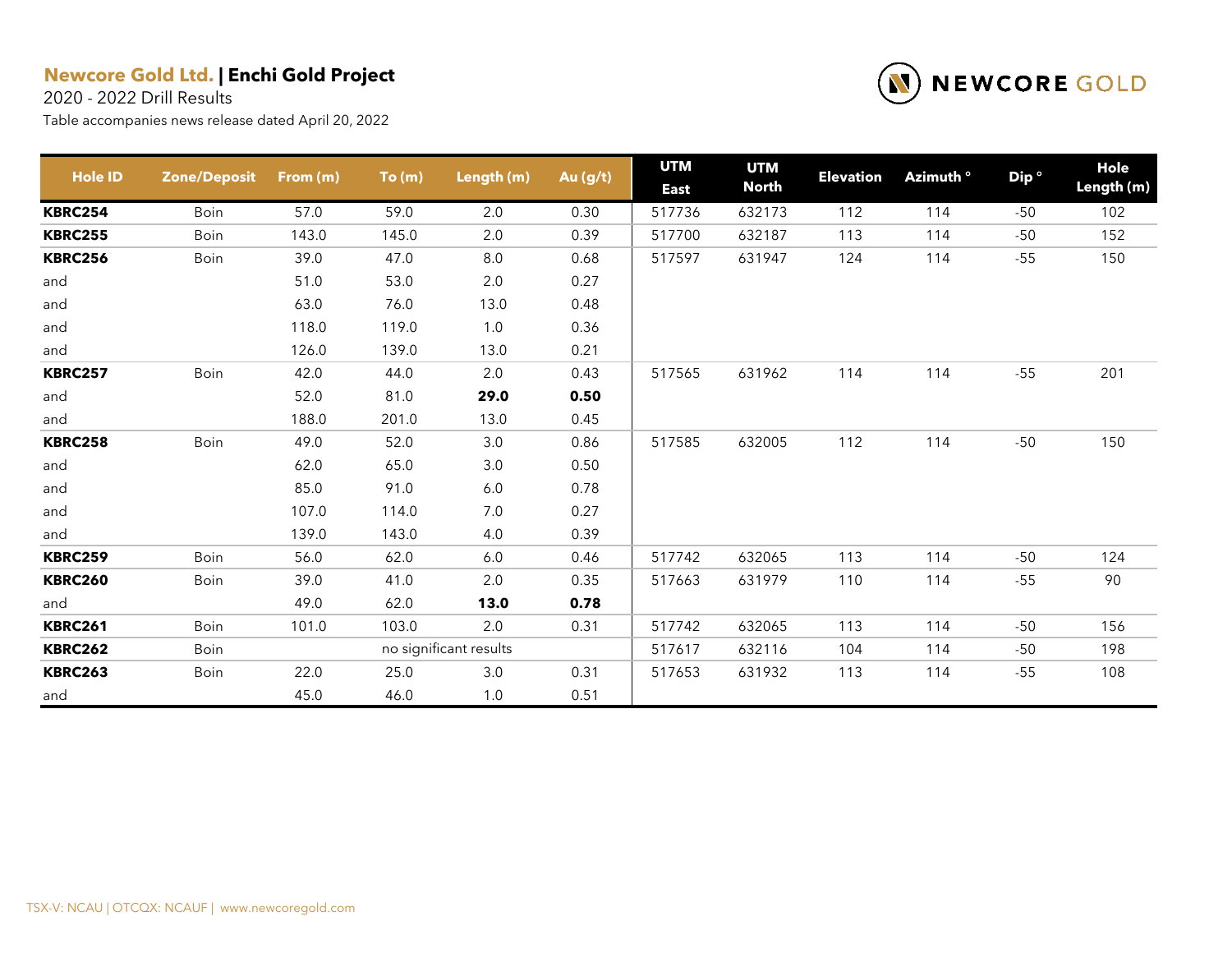2020 - 2022 Drill Results



| <b>Hole ID</b> | <b>Zone/Deposit</b> | From (m) | To(m)   | Length (m) | Au (g/t) | <b>UTM</b><br><b>East</b> | <b>UTM</b><br><b>North</b> | <b>Elevation</b> | Azimuth <sup>o</sup> | Dip <sup>o</sup> | Hole<br>Length (m) |
|----------------|---------------------|----------|---------|------------|----------|---------------------------|----------------------------|------------------|----------------------|------------------|--------------------|
| <b>KBRC264</b> | Boin                | 33.0     | 42.0    | 9.0        | 0.50     | 517530                    | 631895                     | 119              | 114                  | $-50$            | 236                |
| and            |                     | 63.0     | 64.0    | $1.0\,$    | 0.53     |                           |                            |                  |                      |                  |                    |
| and            |                     | 72.0     | 102.0   | 30.0       | 0.39     |                           |                            |                  |                      |                  |                    |
| and            |                     | 142.0    | 144.0   | 2.0        | 0.32     |                           |                            |                  |                      |                  |                    |
| and            |                     | 160.0    | 169.0   | 9.0        | 0.32     |                           |                            |                  |                      |                  |                    |
| and            |                     | 177.0    | 230.0   | 53.0       | 0.51     |                           |                            |                  |                      |                  |                    |
| including      |                     | 187.0    | 196.0   | 9.0        | 1.17     |                           |                            |                  |                      |                  |                    |
| and            |                     | 234.0    | 236.0   | 2.0        | 0.43     |                           |                            |                  |                      |                  |                    |
| <b>KBRC265</b> | Boin                | $3.0\,$  | $5.0\,$ | 2.0        | 0.32     | 517569                    | 631819                     | 132              | 114                  | $-50$            | 108                |
| and            |                     | 23.0     | 24.0    | 1.0        | 0.88     |                           |                            |                  |                      |                  |                    |
| and            |                     | 44.0     | 48.0    | 4.0        | 0.36     |                           |                            |                  |                      |                  |                    |
| and            |                     | 69.0     | 78.0    | 9.0        | 1.55     |                           |                            |                  |                      |                  |                    |
| including      |                     | 70.0     | 72.0    | 2.0        | 4.75     |                           |                            |                  |                      |                  |                    |
| <b>KBRC266</b> | Boin                | 14.0     | 22.0    | 8.0        | 1.12     | 517530                    | 631833                     | 131              | 114                  | $-50$            | 156                |
| and            |                     | 92.0     | 94.0    | 2.0        | 0.56     |                           |                            |                  |                      |                  |                    |
| <b>KBRC267</b> | Boin                | 45.0     | 49.0    | 4.0        | 0.30     | 517490                    | 631848                     | 125              | 114                  | $-55$            | 186                |
| and            |                     | 95.0     | 102.0   | 7.0        | 1.78     |                           |                            |                  |                      |                  |                    |
| <b>KBRC268</b> | Boin                | 45.0     | 46.0    | 1.0        | 0.84     | 517365                    | 631470                     | 110              | 114                  | $-50$            | 126                |
| and            |                     | 60.0     | 85.0    | 25.0       | 0.79     |                           |                            |                  |                      |                  |                    |
| and            |                     | 94.0     | 96.0    | 2.0        | 0.29     |                           |                            |                  |                      |                  |                    |
| and            |                     | 108.0    | 121.0   | 13.0       | 0.54     |                           |                            |                  |                      |                  |                    |
| <b>KBRC269</b> | Boin                | 128.0    | 130.0   | 2.0        | 0.50     | 517338                    | 631490                     | 109              | 114                  | $-50$            | 152                |
| <b>KBRC270</b> | Boin                | 48.0     | 53.0    | 5.0        | 0.50     | 517413                    | 631559                     | 108              | 114                  | $-50$            | 120                |
| and            |                     | 78.0     | 80.0    | 2.0        | 0.41     |                           |                            |                  |                      |                  |                    |
| and            |                     | 92.0     | 112.0   | 20.0       | 0.44     |                           |                            |                  |                      |                  |                    |
| KBDD061A       | Boin                | 236.0    | 236.7   | 0.7        | 1.38     | 518372                    | 633108                     | 122              | 114                  | $-65$            | 360.9              |
| <b>KBDD062</b> | Boin                | 303.0    | 304.1   | 1.1        | 0.24     | 518423                    | 633182                     | 127              | 114                  | $-62$            | 320.8              |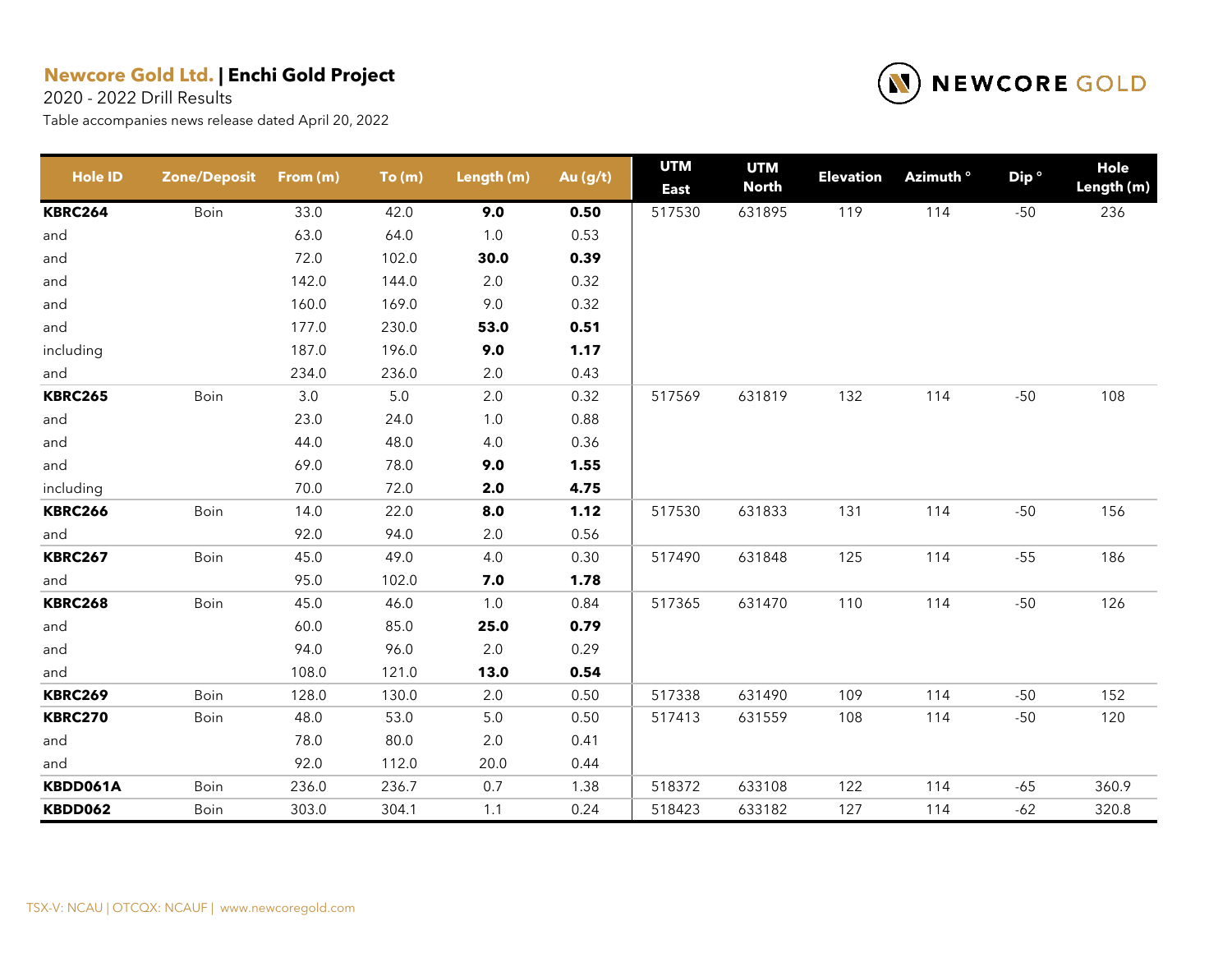2020 - 2022 Drill Results



| <b>Hole ID</b> | <b>Zone/Deposit</b> | From (m) | To(m) | Length (m)             | Au (g/t) | <b>UTM</b><br><b>East</b> | <b>UTM</b><br><b>North</b> | <b>Elevation</b> | Azimuth <sup>o</sup> | Dip <sup>o</sup> | Hole<br>Length (m) |
|----------------|---------------------|----------|-------|------------------------|----------|---------------------------|----------------------------|------------------|----------------------|------------------|--------------------|
| KBDD063A       | Boin                | 207.5    | 210.0 | $2.5\,$                | 0.30     | 518891                    | 633759                     | 155              | 114                  | $-60$            | 249.8              |
| and            |                     | 218.5    | 225.8 | 7.3                    | 0.45     |                           |                            |                  |                      |                  |                    |
| and            |                     | 243.0    | 244.2 | $1.2$                  | 1.09     |                           |                            |                  |                      |                  |                    |
| and            |                     | 248.0    | 249.8 | $1.8$                  | 0.63     |                           |                            |                  |                      |                  |                    |
| <b>KBRD063</b> | Boin                | 198.4    | 201.3 | 2.9                    | 0.69     | 518891                    | 633759                     | 155              | 114                  | $-60$            | 315.4              |
| and            |                     | 208.9    | 221.9 | 13.0                   | 0.13     |                           |                            |                  |                      |                  |                    |
| and            |                     | 252.3    | 254.4 | 2.1                    | 2.72     |                           |                            |                  |                      |                  |                    |
| and            |                     | 297.8    | 301.0 | 3.2                    | 0.72     |                           |                            |                  |                      |                  |                    |
| KBDD064        | Boin                | 107.3    | 109.0 | 1.7                    | 1.19     | 519239                    | 634235                     | 130              | 114                  | $-60$            | 351.7              |
| and            |                     | 121.0    | 195.0 | 74.0                   | 1.28     |                           |                            |                  |                      |                  |                    |
| including      |                     | 122.0    | 128.4 | 6.4                    | 2.65     |                           |                            |                  |                      |                  |                    |
| including      |                     | 136.0    | 137.4 | 1,4                    | 9.93     |                           |                            |                  |                      |                  |                    |
| including      |                     | 149.3    | 155.4 | 6.1                    | 2.24     |                           |                            |                  |                      |                  |                    |
| including      |                     | 170.6    | 177.0 | 6.4                    | 4.04     |                           |                            |                  |                      |                  |                    |
| including      |                     | 189.0    | 193.0 | 4.0                    | 2.41     |                           |                            |                  |                      |                  |                    |
| KBDD065        | Boin                | 276.3    | 277.0 | 0.7                    | 1.32     | 520215                    | 635573                     | 109              | 114                  | $-57$            | 330.3              |
| and            |                     | 296.0    | 297.8 | 1.8                    | 6.14     |                           |                            |                  |                      |                  |                    |
| and            |                     | 310.0    | 313.0 | 3.0                    | 0.56     |                           |                            |                  |                      |                  |                    |
| KBDD066        | Boin                | 222.0    | 247.0 | 25.0                   | 1.08     | 518777                    | 633586                     | 146              | 114                  | $-57$            | 300.6              |
| including      |                     | 222.0    | 224.0 | 2.0                    | 4.31     |                           |                            |                  |                      |                  |                    |
| including      |                     | 232.9    | 237.5 | 4.6                    | 2.06     |                           |                            |                  |                      |                  |                    |
| and            |                     | 257.4    | 279.0 | 21.6                   | 0.63     |                           |                            |                  |                      |                  |                    |
| including      |                     | 259.0    | 260.8 | 1.8                    | 2.04     |                           |                            |                  |                      |                  |                    |
| including      |                     | 267.0    | 270.0 | 3.0                    | 1.84     |                           |                            |                  |                      |                  |                    |
| <b>KBDD067</b> | Boin                |          |       | no significant results |          | 519130                    | 634081                     | 142              | 114                  | $-57$            | 300.4              |
| <b>KBRC271</b> | Boin                | 10.0     | 12.0  | $2.0\,$                | 0.34     | 517381                    | 631566                     | 110              | 114                  | $-50$            | 162                |
| and            |                     | 18.0     | 25.0  | 7.0                    | 1.22     |                           |                            |                  |                      |                  |                    |
| and            |                     | 77.0     | 110.0 | 33.0                   | 0.47     |                           |                            |                  |                      |                  |                    |
| and            |                     | 119.0    | 122.0 | 3.0                    | 0.30     |                           |                            |                  |                      |                  |                    |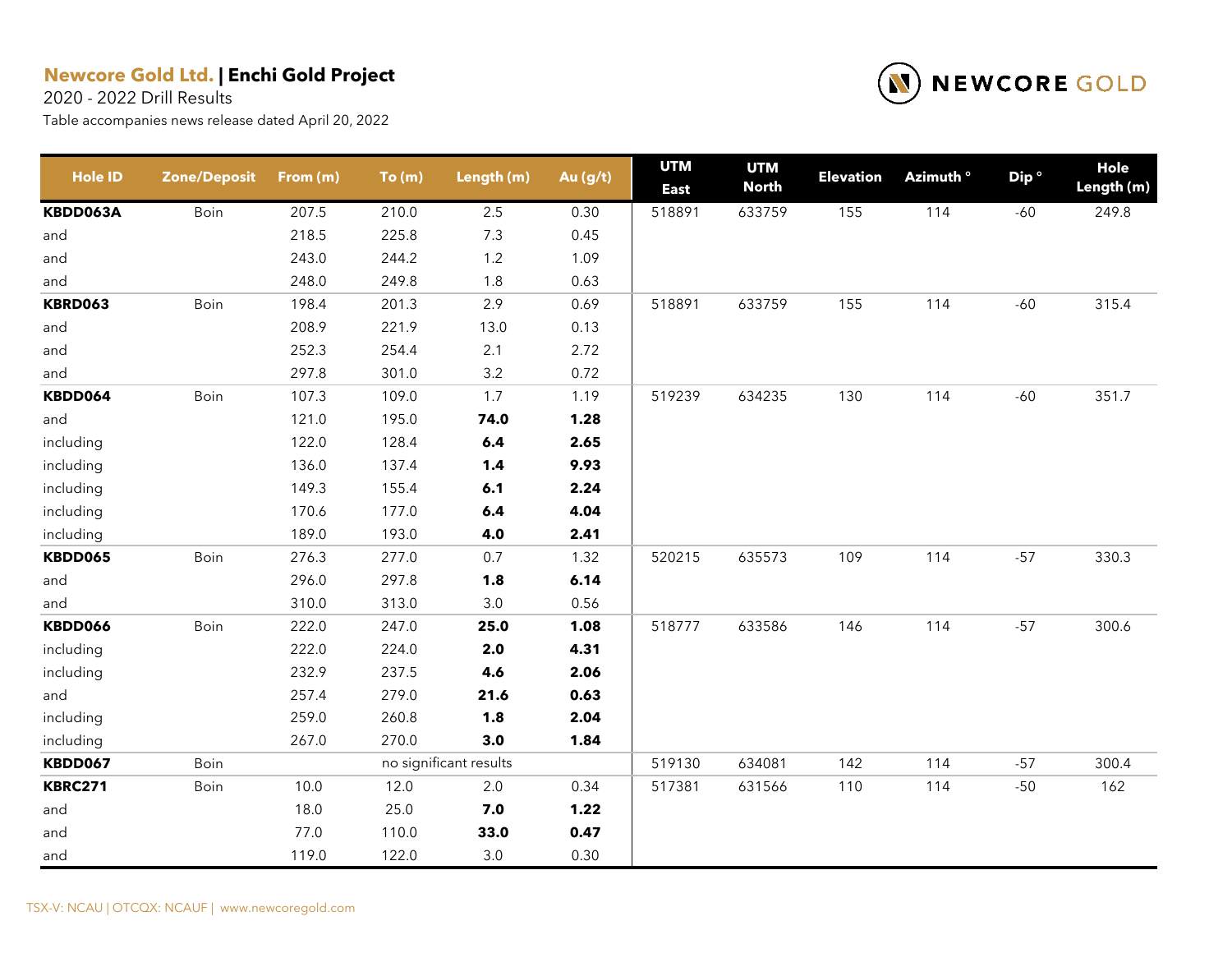2020 - 2022 Drill Results



| <b>Hole ID</b> | <b>Zone/Deposit</b> | From (m) | To(m) | Length (m) | Au (g/t) | <b>UTM</b><br><b>East</b> | <b>UTM</b><br><b>North</b> | <b>Elevation</b> | Azimuth <sup>o</sup> | Dip <sup>o</sup> | <b>Hole</b><br>Length (m) |
|----------------|---------------------|----------|-------|------------|----------|---------------------------|----------------------------|------------------|----------------------|------------------|---------------------------|
| <b>KBRC272</b> | Boin                | 90.0     | 94.0  | 4.0        | 0.40     | 517432                    | 631655                     | 126              | 114                  | $-50$            | 162                       |
| and            |                     | 102.0    | 109.0 | 7.0        | 0.75     |                           |                            |                  |                      |                  |                           |
| <b>KBRC273</b> | Boin                | 152.0    | 155.0 | $3.0\,$    | 1.63     | 519489                    | 634780                     | 132              | 114                  | $-50$            | 278                       |
| and            |                     | 166.0    | 175.0 | 9.0        | 1.67     |                           |                            |                  |                      |                  |                           |
| and            |                     | 183.0    | 192.0 | 9.0        | 1.57     |                           |                            |                  |                      |                  |                           |
| and            |                     | 232.0    | 233.0 | $1.0$      | 0.70     |                           |                            |                  |                      |                  |                           |
| <b>KBRC274</b> | Boin                | 12.0     | 13.0  | 1.0        | 0.41     | 520124                    | 635198                     | 127              | 114                  | $-55$            | 200                       |
| and            |                     | 32.0     | 40.0  | $8.0\,$    | 0.41     |                           |                            |                  |                      |                  |                           |
| and            |                     | 60.0     | 63.0  | $3.0\,$    | 0.82     |                           |                            |                  |                      |                  |                           |
| and            |                     | 84.0     | 85.0  | $1.0$      | 0.39     |                           |                            |                  |                      |                  |                           |
| <b>KBRC275</b> | Boin                | 16.0     | 19.0  | 3.0        | 0.39     | 520245                    | 635365                     | 116              | 114                  | $-55$            | 156                       |
| and            |                     | 45.0     | 46.0  | $1.0\,$    | 0.31     |                           |                            |                  |                      |                  |                           |
| and            |                     | 80.0     | 82.0  | 2.0        | 0.32     |                           |                            |                  |                      |                  |                           |
| <b>KBRC276</b> | Boin                | 27.0     | 67.0  | 40.0       | 0.63     | 520217                    | 635377                     | 120              | 114                  | $-55$            | 216                       |
| including      |                     | 44.0     | 46.0  | $2.0\,$    | 3.42     |                           |                            |                  |                      |                  |                           |
| and            |                     | 69.0     | 70.0  | $1.0\,$    | 0.65     |                           |                            |                  |                      |                  |                           |
| and            |                     | 80.0     | 83.0  | $3.0\,$    | 0.35     |                           |                            |                  |                      |                  |                           |
| and            |                     | 91.0     | 103.0 | 12.0       | 0.64     |                           |                            |                  |                      |                  |                           |
| including      |                     | 91.0     | 95.0  | $4.0\,$    | 1.12     |                           |                            |                  |                      |                  |                           |
| and            |                     | 113.0    | 216.0 | 103.0      | 1.00     |                           |                            |                  |                      |                  |                           |
| including      |                     | 121.0    | 126.0 | 5.0        | 4.16     |                           |                            |                  |                      |                  |                           |
| including      |                     | 132.0    | 133.0 | 1.0        | 2.91     |                           |                            |                  |                      |                  |                           |
| including      |                     | 198.0    | 214.0 | 16.0       | 1.67     |                           |                            |                  |                      |                  |                           |
| <b>KBRC277</b> | Boin                | 159.0    | 162.0 | 3.0        | 1.00     | 518205                    | 632743                     | 131              | 114                  | $-60$            | 216                       |
| <b>KBRC278</b> | Boin                | 117.0    | 132.0 | 15.0       | 1.49     | 518259                    | 632764                     | 129              | 114                  | $-55$            | 156                       |
| including      |                     | 123.0    | 129.0 | 6.0        | 2.44     |                           |                            |                  |                      |                  |                           |
| <b>KBRC279</b> | Boin                | 152.0    | 160.0 | $8.0\,$    | 0.68     | 518229                    | 632779                     | 127              | 114                  | $-55$            | 205                       |
| and            |                     | 171.0    | 174.0 | $3.0\,$    | 0.45     |                           |                            |                  |                      |                  |                           |
| <b>KBRC280</b> | Boin                | 140.0    | 141.0 | 1.0        | 0.29     | 518288                    | 632806                     | 122              | 114                  | $-60$            | 222                       |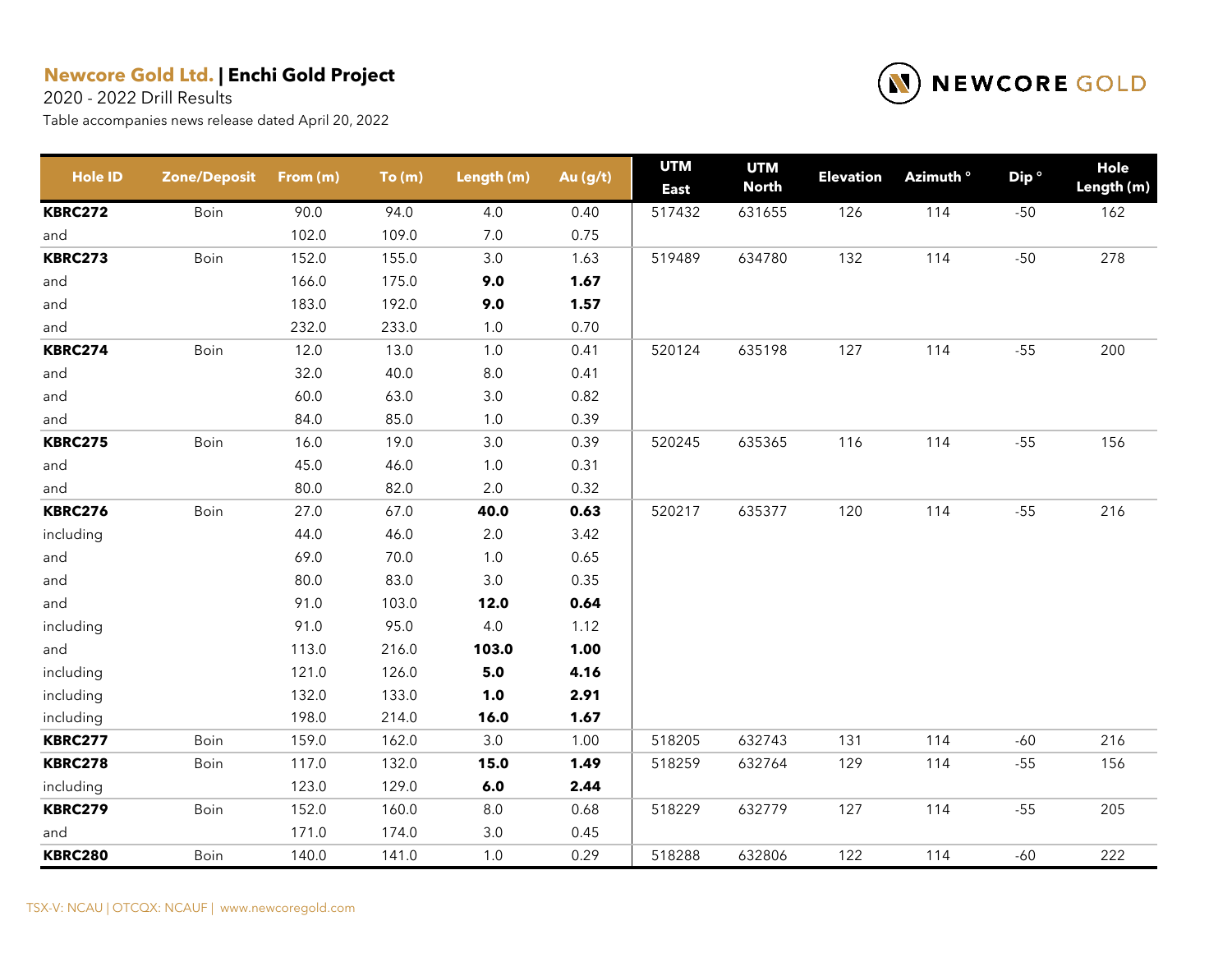2020 - 2022 Drill Results



| <b>Hole ID</b> | <b>Zone/Deposit</b> | From (m) | To(m) | Length (m) | Au (g/t) | <b>UTM</b><br><b>East</b> | <b>UTM</b><br><b>North</b> | <b>Elevation</b> | Azimuth ° | Dip <sup>o</sup> | Hole<br>Length (m) |
|----------------|---------------------|----------|-------|------------|----------|---------------------------|----------------------------|------------------|-----------|------------------|--------------------|
| <b>SWRC068</b> | Sewum               | 3.0      | 5.0   | 2.0        | 0.28     | 521494                    | 629230                     | 193              | 120       | $-70$            | 100                |
| and            |                     | 23.0     | 31.0  | 8.0        | 0.30     |                           |                            |                  |           |                  |                    |
| and            |                     | 39.0     | 42.0  | $3.0\,$    | 0.35     |                           |                            |                  |           |                  |                    |
| and            |                     | 46.0     | 62.0  | 16.0       | 0.54     |                           |                            |                  |           |                  |                    |
| including      |                     | 51.0     | 57.0  | $6.0\,$    | 0.93     |                           |                            |                  |           |                  |                    |
| and            |                     | 74.0     | 76.0  | 2.0        | 1.03     |                           |                            |                  |           |                  |                    |
| <b>SWRC069</b> | Sewum               | 39.0     | 41.0  | $2.0\,$    | 0.30     | 521442                    | 629252                     | 198              | 120       | $-70$            | 125                |
| and            |                     | 50.0     | 59.0  | 9.0        | 0.55     |                           |                            |                  |           |                  |                    |
| and            |                     | 63.0     | 70.0  | 7.0        | 0.47     |                           |                            |                  |           |                  |                    |
| and            |                     | 98.0     | 114.0 | 16.0       | 1.20     |                           |                            |                  |           |                  |                    |
| SWRC070        | Sewum               | 43.0     | 45.0  | 2.0        | 1.41     | 521392                    | 629273                     | 193              | 120       | $-70$            | 180                |
| and            |                     | 141.0    | 148.0 | 7.0        | 0.98     |                           |                            |                  |           |                  |                    |
| <b>SWRC071</b> | Sewum               | 3.0      | 16.0  | 13.0       | 0.45     | 521347                    | 628986                     | 193              | 120       | $-55$            | 100                |
| and            |                     | 38.0     | 43.0  | $5.0\,$    | 0.46     |                           |                            |                  |           |                  |                    |
| and            |                     | 95.0     | 100.0 | 5.0        | 0.55     |                           |                            |                  |           |                  |                    |
| <b>SWRC072</b> | Sewum               | $3.0\,$  | 22.0  | 19.0       | 0.67     | 521408                    | 628860                     | 199              | 120       | $-60$            | 150                |
| and            |                     | 46.0     | 84.0  | 38.0       | 0.42     |                           |                            |                  |           |                  |                    |
| SWRC073        | Sewum               | $0.0\,$  | 28.0  | 28.0       | 1.52     | 520472                    | 626241                     | 119              | 130       | $-50$            | 100                |
| including      |                     | 15.0     | 25.0  | 10.0       | 3.58     |                           |                            |                  |           |                  |                    |
| and            |                     | 36.0     | 42.0  | $6.0\,$    | 1.21     |                           |                            |                  |           |                  |                    |
| SWRC074        | Sewum               | 7.0      | 38.0  | 31.0       | 0.84     | 520416                    | 626193                     | 105              | 130       | $-50$            | 100                |
| including      |                     | $8.0\,$  | 17.0  | 9.0        | 1.47     |                           |                            |                  |           |                  |                    |
| and            |                     | 48.0     | 60.0  | 12.0       | 0.71     |                           |                            |                  |           |                  |                    |
| and            |                     | 92.0     | 94.0  | 2.0        | 0.36     |                           |                            |                  |           |                  |                    |
| <b>SWRC075</b> | Sewum               | 169.0    | 177.0 | 8.0        | 0.56     | 520355                    | 626219                     | 102              | 130       | $-60$            | 220                |
| <b>SWRC076</b> | Sewum               | 1.0      | 12.0  | 11.0       | 0.48     | 521308                    | 627853                     | 118              | 120       | $-50$            | 120                |
| and            |                     | 39.0     | 88.0  | 49.0       | 0.91     |                           |                            |                  |           |                  |                    |
| and            |                     | 104.0    | 120.0 | 16.0       | 3.04     |                           |                            |                  |           |                  |                    |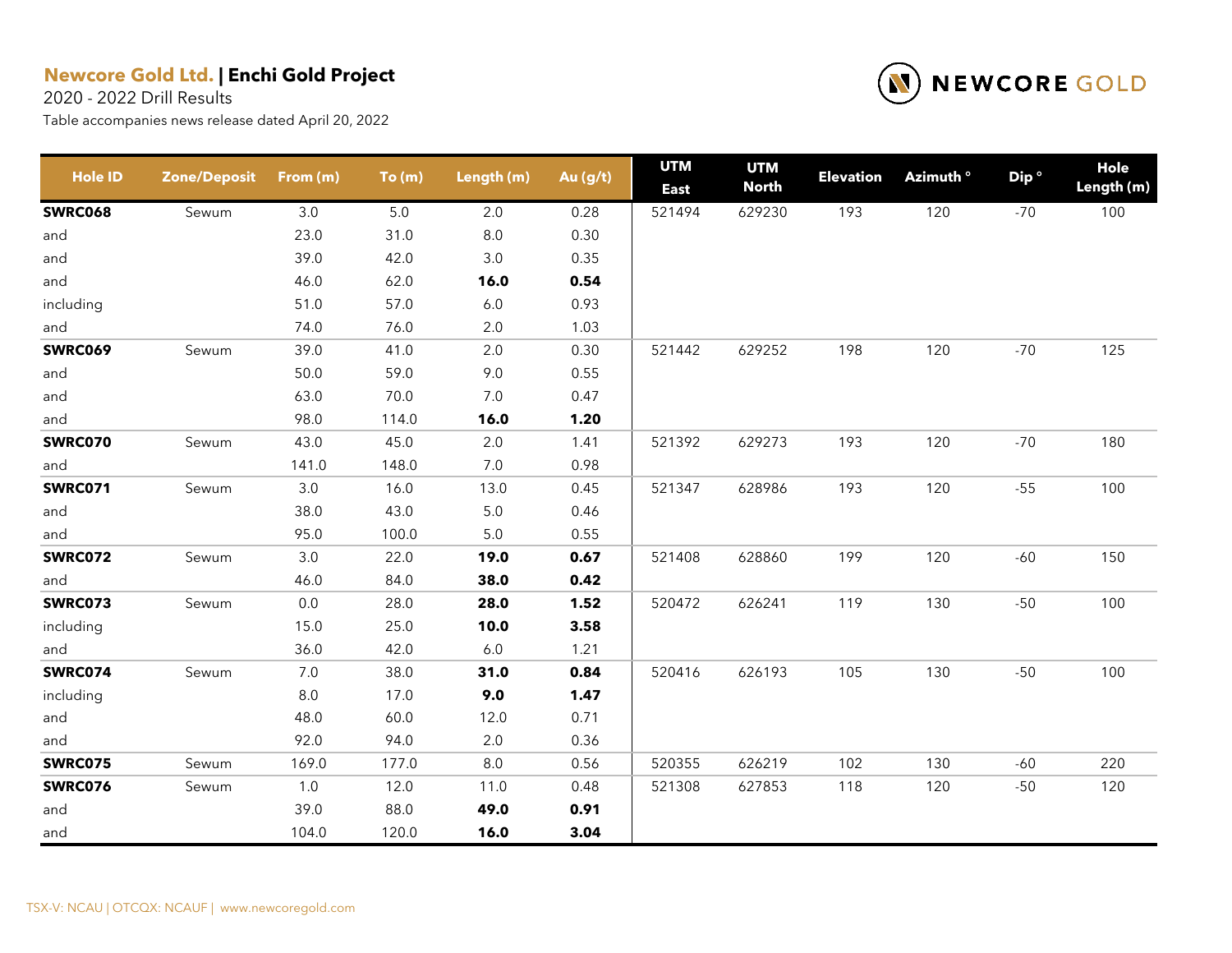2020 - 2022 Drill Results



| <b>Hole ID</b> | <b>Zone/Deposit</b> | From (m) | To(m) | Length (m)             | Au (g/t) | <b>UTM</b><br><b>East</b> | <b>UTM</b><br><b>North</b> | <b>Elevation</b> | Azimuth <sup>o</sup> | Dip <sup>o</sup> | Hole<br>Length (m) |
|----------------|---------------------|----------|-------|------------------------|----------|---------------------------|----------------------------|------------------|----------------------|------------------|--------------------|
| <b>SWRC077</b> | Sewum               | 29.0     | 35.0  | $6.0\,$                | 0.49     | 521268                    | 627871                     | 112              | 120                  | $-50$            | 180                |
| and            |                     | 54.0     | 56.0  | 2.0                    | 0.36     |                           |                            |                  |                      |                  |                    |
| and            |                     | 68.0     | 83.0  | 15.0                   | 0.76     |                           |                            |                  |                      |                  |                    |
| and            |                     | 89.0     | 92.0  | 3.0                    | 0.62     |                           |                            |                  |                      |                  |                    |
| and            |                     | 117.0    | 119.0 | $2.0\,$                | 0.40     |                           |                            |                  |                      |                  |                    |
| and            |                     | 126.0    | 131.0 | $5.0\,$                | 0.40     |                           |                            |                  |                      |                  |                    |
| and            |                     | 138.0    | 140.0 | $2.0\,$                | 0.28     |                           |                            |                  |                      |                  |                    |
| and            |                     | 151.0    | 153.0 | $2.0\,$                | 0.35     |                           |                            |                  |                      |                  |                    |
| and            |                     | 163.0    | 165.0 | 2.0                    | 0.40     |                           |                            |                  |                      |                  |                    |
| <b>SWRC078</b> | Sewum               |          |       | no significant results |          | 520197                    | 626036                     | 83               | 120                  | $-60$            | 270                |
| <b>SWRC079</b> | Sewum               | 207.0    | 209.0 | 2.0                    | 0.37     | 520334                    | 626242                     | 104              | 120                  | $-60$            | 294                |
| and            |                     | 260.0    | 262.0 | $2.0\,$                | 1.78     |                           |                            |                  |                      |                  |                    |
| and            |                     | 278.0    | 284.0 | $6.0\,$                | 0.98     |                           |                            |                  |                      |                  |                    |
| <b>SWRC080</b> | Sewum               | 149.0    | 159.0 | 10.0                   | 1.35     | 520405                    | 626279                     | 113              | 120                  | $-60$            | 204                |
| and            |                     | 166.0    | 168.0 | $2.0\,$                | 0.49     |                           |                            |                  |                      |                  |                    |
| <b>SWRC081</b> | Sewum               |          |       | no significant results |          | 520380                    | 626293                     | 104              | 120                  | $-60$            | 250                |
| <b>SWRC082</b> | Sewum               | 36.0     | 60.0  | 24.0                   | 2.02     | 520483                    | 626291                     | 115              | 120                  | $-50$            | 246                |
| and            |                     | 96.0     | 111.0 | 15.0                   | 0.40     |                           |                            |                  |                      |                  |                    |
| and            |                     | 222.0    | 224.0 | $2.0\,$                | 0.55     |                           |                            |                  |                      |                  |                    |
| <b>SWRC083</b> | Sewum               | 86.0     | 108.0 | 22.0                   | 1.97     | 520459                    | 626301                     | 124              | 120                  | $-60$            | 252                |
| and            |                     | 140.0    | 141.0 | $1.0\,$                | 0.83     |                           |                            |                  |                      |                  |                    |
| <b>SWRC084</b> | Sewum               | 115.0    | 134.0 | 19.0                   | 1.41     | 520472                    | 626357                     | 114              | 120                  | $-60$            | 250                |
| <b>SWRC085</b> | Sewum               | 4.0      | 12.0  | $8.0\,$                | 0.43     | 521395                    | 628651                     | 191              | 120                  | $-50$            | 100                |
| and            |                     | 42.0     | 44.0  | $2.0\,$                | 0.36     |                           |                            |                  |                      |                  |                    |
| and            |                     | 63.0     | 64.0  | 1.0                    | 0.31     |                           |                            |                  |                      |                  |                    |
| <b>SWRC086</b> | Sewum               | 131.0    | 133.0 | $2.0\,$                | 0.46     | 521353                    | 628672                     | 198              | 120                  | $-50$            | 150                |
| <b>SWRC087</b> | Sewum               | 0.0      | $1.0$ | $1.0$                  | 0.66     | 521415                    | 628352                     | 145              | 120                  | $-50$            | 120                |
| and            |                     | 84.0     | 86.0  | $2.0\,$                | 0.48     |                           |                            |                  |                      |                  |                    |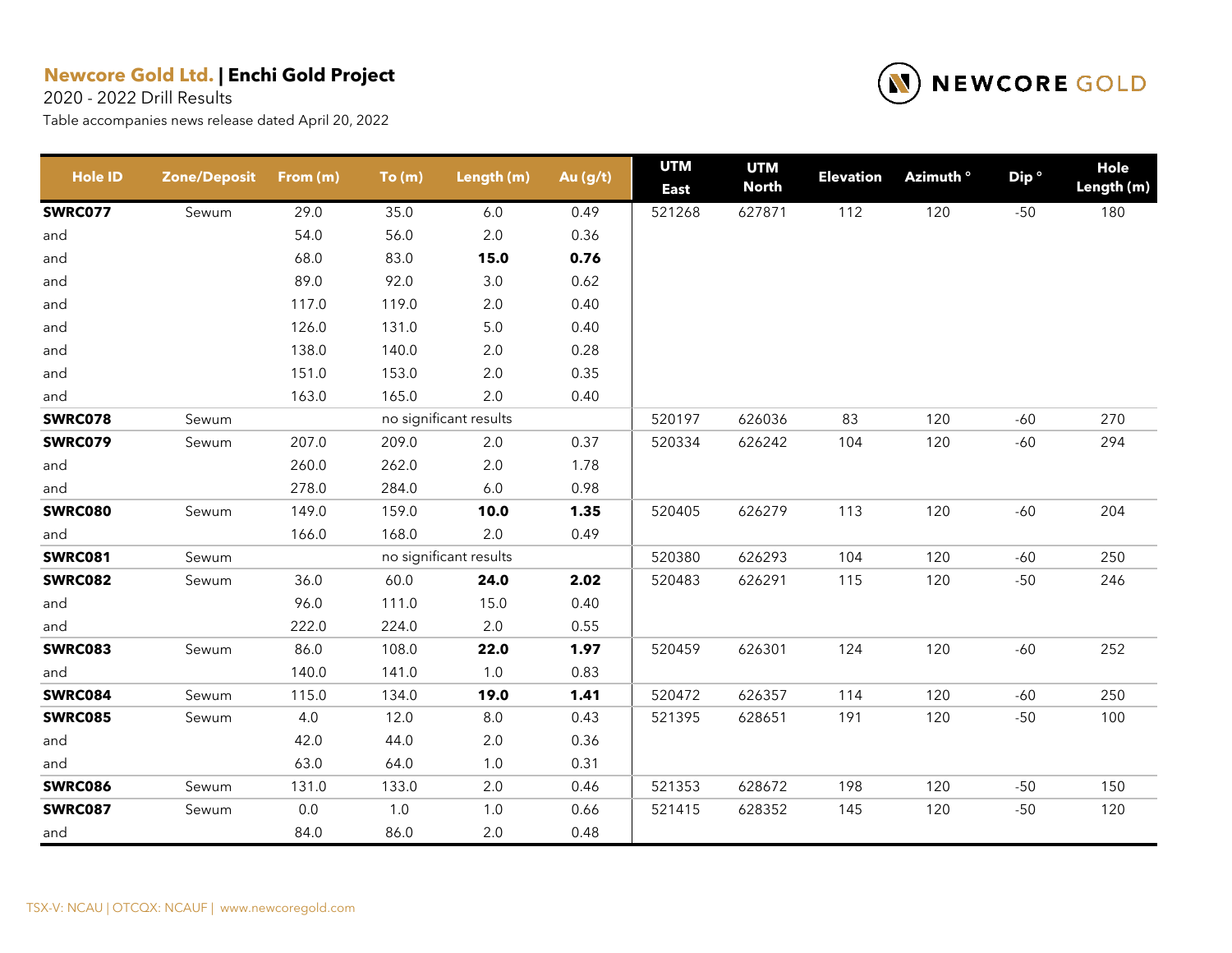2020 - 2022 Drill Results



| <b>Hole ID</b> | <b>Zone/Deposit</b> | From (m) | To(m) | Length (m) | Au (g/t) | <b>UTM</b><br><b>East</b> | <b>UTM</b><br><b>North</b> | <b>Elevation</b> | Azimuth <sup>o</sup> | Dip <sup>o</sup> | Hole<br>Length (m) |
|----------------|---------------------|----------|-------|------------|----------|---------------------------|----------------------------|------------------|----------------------|------------------|--------------------|
| <b>SWRC088</b> | Sewum               | 7.0      | 18.0  | 11.0       | 0.32     | 521366                    | 628375                     | 145              | 120                  | $-50$            | 180                |
| and            |                     | 34.0     | 36.0  | $2.0\,$    | 0.29     |                           |                            |                  |                      |                  |                    |
| and            |                     | 56.0     | 63.0  | 7.0        | 0.35     |                           |                            |                  |                      |                  |                    |
| <b>SWRC089</b> | Sewum               | 12.0     | 13.0  | 1.0        | 0.33     | 521412                    | 628244                     | 127              | 120                  | $-50$            | 102                |
| and            |                     | 43.0     | 45.0  | 2.0        | 0.31     |                           |                            |                  |                      |                  |                    |
| and            |                     | 47.0     | 49.0  | 2.0        | 0.30     |                           |                            |                  |                      |                  |                    |
| and            |                     | 60.0     | 62.0  | $2.0\,$    | 0.38     |                           |                            |                  |                      |                  |                    |
| <b>SWRC090</b> | Sewum               | 0.0      | $1.0$ | 1.0        | 0.52     | 521370                    | 628269                     | 137              | 120                  | $-50$            | 156                |
| and            |                     | 66.0     | 68.0  | 2.0        | 0.29     |                           |                            |                  |                      |                  |                    |
| and            |                     | 114.0    | 116.0 | 2.0        | 0.46     |                           |                            |                  |                      |                  |                    |
| and            |                     | 119.0    | 121.0 | $2.0\,$    | 0.73     |                           |                            |                  |                      |                  |                    |
| <b>SWRC091</b> | Sewum               | 4.0      | $5.0$ | 1.0        | 0.32     | 521371                    | 628158                     | 107              | 120                  | $-50$            | 100                |
| and            |                     | 60.0     | 61.0  | 1.0        | 0.30     |                           |                            |                  |                      |                  |                    |
| and            |                     | 81.0     | 82.0  | $1.0$      | 0.40     |                           |                            |                  |                      |                  |                    |
| and            |                     | 95.0     | 99.0  | 4.0        | 0.81     |                           |                            |                  |                      |                  |                    |
| <b>SWRC092</b> | Sewum               | 90.0     | 91.0  | 1.0        | 0.71     | 521270                    | 627986                     | 106              | 120                  | $-50$            | 220                |
| and            |                     | 140.0    | 148.0 | $8.0\,$    | 0.37     |                           |                            |                  |                      |                  |                    |
| and            |                     | 196.0    | 198.0 | 2.0        | 0.43     |                           |                            |                  |                      |                  |                    |
| <b>SWRC093</b> | Sewum               | 8.0      | 11.0  | 3.0        | 1.48     | 521364                    | 627948                     | 102              | 120                  | $-50$            | 168                |
| and            |                     | 32.0     | 49.0  | 17.0       | 0.60     |                           |                            |                  |                      |                  |                    |
| and            |                     | 61.0     | 164.0 | 103.0      | 0.82     |                           |                            |                  |                      |                  |                    |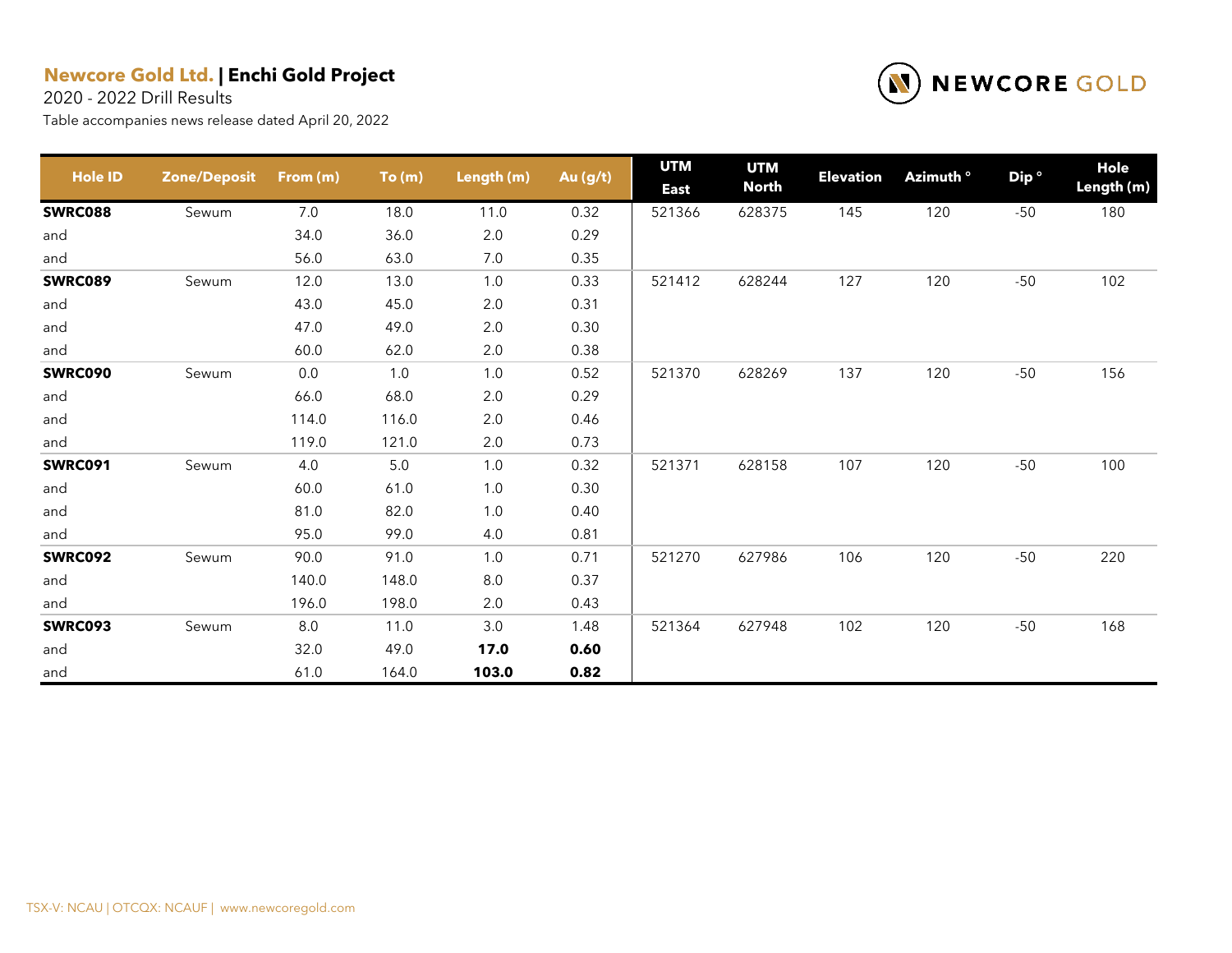2020 - 2022 Drill Results



| <b>Hole ID</b> | <b>Zone/Deposit</b> | From (m) | To(m) | Length (m) | Au (g/t) | <b>UTM</b><br><b>East</b> | <b>UTM</b><br><b>North</b> | <b>Elevation</b> | Azimuth <sup>o</sup> | Dip <sup>o</sup> | Hole<br>Length (m) |
|----------------|---------------------|----------|-------|------------|----------|---------------------------|----------------------------|------------------|----------------------|------------------|--------------------|
| <b>SWRC094</b> | Sewum               | 86.0     | 88.0  | $2.0\,$    | 0.33     | 521225                    | 627895                     | 113              | 120                  | $-50$            | 254                |
| and            |                     | 91.0     | 94.0  | 3.0        | 0.32     |                           |                            |                  |                      |                  |                    |
| and            |                     | 108.0    | 111.0 | $3.0\,$    | 1.19     |                           |                            |                  |                      |                  |                    |
| and            |                     | 115.0    | 131.0 | 16.0       | 1.26     |                           |                            |                  |                      |                  |                    |
| and            |                     | 147.0    | 150.0 | $3.0\,$    | 0.55     |                           |                            |                  |                      |                  |                    |
| and            |                     | 158.0    | 164.0 | $6.0\,$    | 1.51     |                           |                            |                  |                      |                  |                    |
| and            |                     | 175.0    | 183.0 | 8.0        | 2.35     |                           |                            |                  |                      |                  |                    |
| and            |                     | 187.0    | 195.0 | $8.0\,$    | 0.71     |                           |                            |                  |                      |                  |                    |
| and            |                     | 246.0    | 252.0 | $6.0\,$    | 0.37     |                           |                            |                  |                      |                  |                    |
| <b>SWRC095</b> | Sewum               | 27.0     | 28.0  | $1.0$      | 0.95     | 521155                    | 627863                     | 119              | 120                  | $-50$            | 242                |
| and            |                     | 122.0    | 124.0 | $2.0\,$    | 1.63     |                           |                            |                  |                      |                  |                    |
| and            |                     | 181.0    | 195.0 | 14.0       | 0.53     |                           |                            |                  |                      |                  |                    |
| and            |                     | 233.0    | 238.0 | $5.0\,$    | 1.16     |                           |                            |                  |                      |                  |                    |
| <b>SWRC096</b> | Sewum               | $0.0\,$  | $1.0$ | $1.0$      | 2.44     | 521165                    | 627779                     | 105              | 120                  | $-50$            | 200                |
| and            |                     | 66.0     | 67.0  | $1.0$      | 1.56     |                           |                            |                  |                      |                  |                    |
| and            |                     | 83.0     | 84.0  | $1.0$      | 0.54     |                           |                            |                  |                      |                  |                    |
| and            |                     | 92.0     | 108.0 | 16.0       | 0.69     |                           |                            |                  |                      |                  |                    |
| and            |                     | 136.0    | 138.0 | $2.0\,$    | 0.40     |                           |                            |                  |                      |                  |                    |
| and            |                     | 143.0    | 192.0 | 49.0       | 0.32     |                           |                            |                  |                      |                  |                    |
| <b>SWRC097</b> | Sewum               | 2.0      | 3.0   | 1.0        | 0.31     | 521164                    | 627439                     | 106              | 120                  | $-50$            | 180                |
| and            |                     | 22.0     | 23.0  | $1.0\,$    | 0.36     |                           |                            |                  |                      |                  |                    |
| and            |                     | 155.0    | 156.0 | $1.0$      | 0.62     |                           |                            |                  |                      |                  |                    |
| <b>SWRC098</b> | Sewum               | 7.0      | 12.0  | $5.0\,$    | 0.29     | 521375                    | 628065                     | 100              | 120                  | $-50$            | 150                |
| and            |                     | 59.0     | 60.0  | $1.0$      | 0.66     |                           |                            |                  |                      |                  |                    |
| <b>SWRC099</b> | Sewum               | 9.0      | 10.0  | $1.0$      | 0.42     | 521332                    | 628166                     | 110              | 120                  | $-50$            | 150                |
|                |                     | 94.0     | 96.0  | $2.0\,$    | 0.21     |                           |                            |                  |                      |                  |                    |
|                |                     | 118.0    | 130.0 | 12.0       | 0.73     |                           |                            |                  |                      |                  |                    |
|                |                     | 136.0    | 138.0 | $2.0\,$    | 0.29     |                           |                            |                  |                      |                  |                    |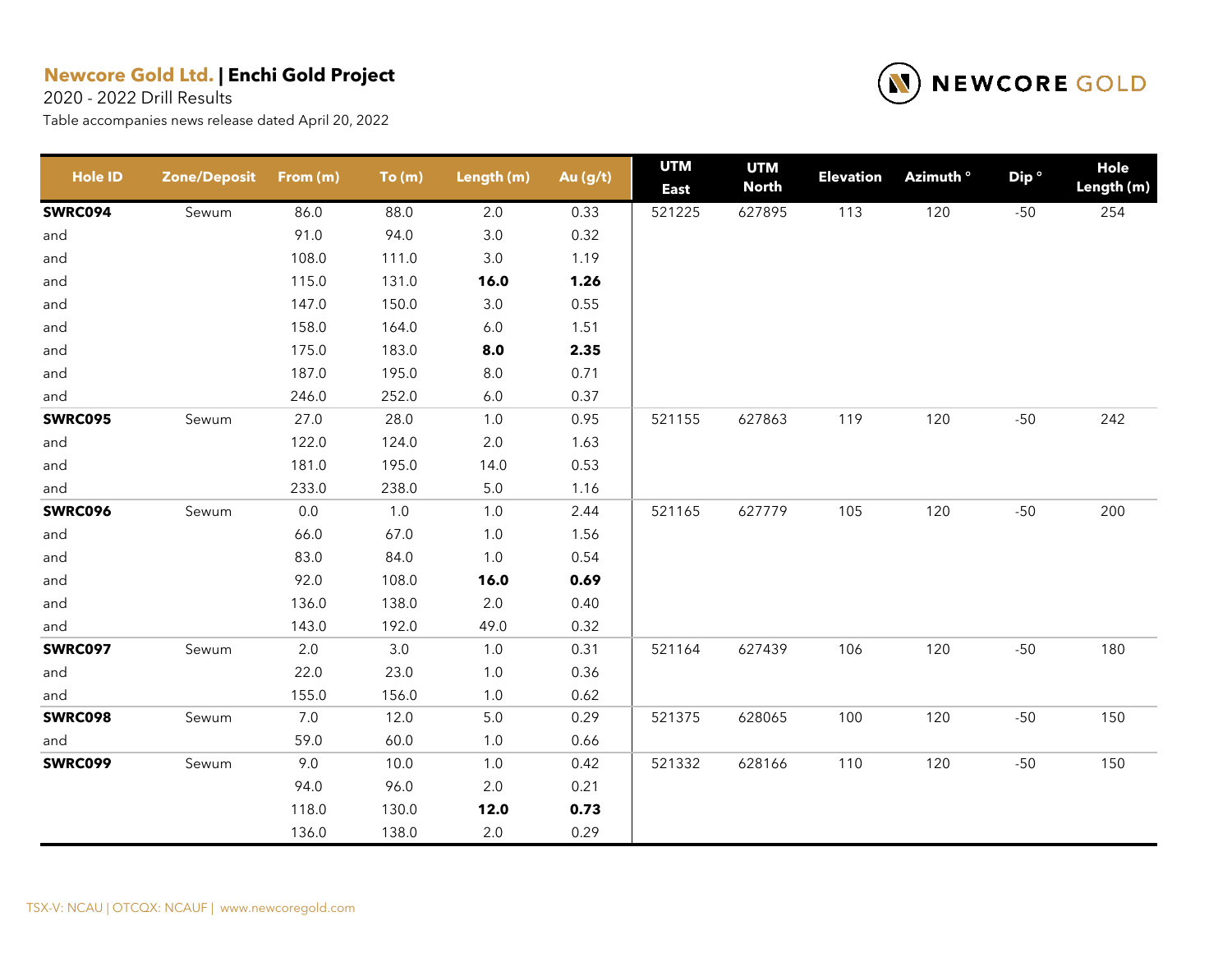2020 - 2022 Drill Results



| <b>Hole ID</b> | <b>Zone/Deposit</b> | From (m) | To(m) | Length (m)             | Au (g/t) | <b>UTM</b><br><b>East</b> | <b>UTM</b><br><b>North</b> | <b>Elevation</b> | Azimuth <sup>o</sup> | Dip <sup>o</sup> | Hole<br>Length (m) |
|----------------|---------------------|----------|-------|------------------------|----------|---------------------------|----------------------------|------------------|----------------------|------------------|--------------------|
| <b>SWRC100</b> | Sewum               | 116.0    | 122.0 | $6.0\,$                | 0.60     | 520433                    | 626319                     | 116              | 120                  | $-60$            | 252                |
| and            |                     | 144.0    | 158.0 | 14.0                   | 0.74     |                           |                            |                  |                      |                  |                    |
| and            |                     | 189.0    | 190.0 | $1.0$                  | 1.06     |                           |                            |                  |                      |                  |                    |
| and            |                     | 195.0    | 196.0 | 1.0                    | 0.41     |                           |                            |                  |                      |                  |                    |
| <b>SWRC101</b> | Sewum               | 154.0    | 171.0 | 17.0                   | 0.62     | 520451                    | 626371                     | 112              | 120                  | $-60$            | 220                |
| <b>SWRC102</b> | Sewum               | 35.0     | 36.0  | 1.0                    | 0.32     | 520332                    | 626142                     | 93               | 120                  | $-60$            | 200                |
| <b>SWRC103</b> | Sewum               | 19.0     | 20.0  | 1.0                    | 0.34     | 520348                    | 626128                     | 98               | 120                  | $-50$            | 174                |
| and            |                     | 63.0     | 72.0  | 9.0                    | 0.77     |                           |                            |                  |                      |                  |                    |
| and            |                     | 78.0     | 79.0  | $1.0\,$                | 0.30     |                           |                            |                  |                      |                  |                    |
| and            |                     | 83.0     | 87.0  | 4.0                    | 0.47     |                           |                            |                  |                      |                  |                    |
| <b>SWRC104</b> | Sewum               | 26.0     | 27.0  | $1.0$                  | 0.95     | 520571                    | 626500                     | 93               | 120                  | $-60$            | 264                |
| and            |                     | 126.0    | 127.0 | $1.0\,$                | 0.43     |                           |                            |                  |                      |                  |                    |
| and            |                     | 146.0    | 150.0 | 4.0                    | 0.92     |                           |                            |                  |                      |                  |                    |
| and            |                     | 215.0    | 216.0 | 1.0                    | 0.70     |                           |                            |                  |                      |                  |                    |
| <b>SWRC105</b> | Sewum               | $7.0\,$  | 9.0   | $2.0\,$                | 0.28     | 521415                    | 628026                     | 106              | 120                  | $-50$            | 274                |
| and            |                     | 84.0     | 85.0  | $1.0$                  | 0.65     |                           |                            |                  |                      |                  |                    |
| and            |                     | 99.0     | 101.0 | 2.0                    | 0.33     |                           |                            |                  |                      |                  |                    |
| <b>SWRC106</b> | Sewum               |          |       | no significant results |          | 521448                    | 627900                     | 104              | 120                  | $-50$            | 234                |
| <b>SWRC107</b> | Sewum               | $4.0\,$  | 81.0  | 77.0                   | 0.63     | 521408                    | 627918                     | 102              | 120                  | $-50$            | 186                |
| including      |                     | 4.0      | 40.0  | 36.0                   | 0.72     |                           |                            |                  |                      |                  |                    |
| and incl.      |                     | 28.0     | 37.0  | 9.0                    | 1.82     |                           |                            |                  |                      |                  |                    |
| including      |                     | 48.0     | 80.0  | 32.0                   | 0.70     |                           |                            |                  |                      |                  |                    |
| and incl.      |                     | 53.0     | 67.0  | 14.0                   | 1.22     |                           |                            |                  |                      |                  |                    |
| and            |                     | 139.0    | 186.0 | 47.0                   | 0.39     |                           |                            |                  |                      |                  |                    |
| <b>SWRC108</b> | Sewum               | 78.0     | 79.0  | $1.0$                  | 0.31     | 521444                    | 628077                     | 114              | 120                  | $-50$            | 300                |
| and            |                     | 139.0    | 143.0 | 4.0                    | 0.42     |                           |                            |                  |                      |                  |                    |
| <b>SWRC109</b> | Sewum               | 116.0    | 117.0 | $1.0$                  | 0.24     | 521438                    | 627962                     | 104              | 120                  | $-50$            | 262                |
| and            |                     | 154.0    | 155.0 | 1.0                    | 0.23     |                           |                            |                  |                      |                  |                    |
| <b>SWRC110</b> | Sewum               |          |       | no significant results |          | 521480                    | 627942                     | 105              | 120                  | $-50$            | 222                |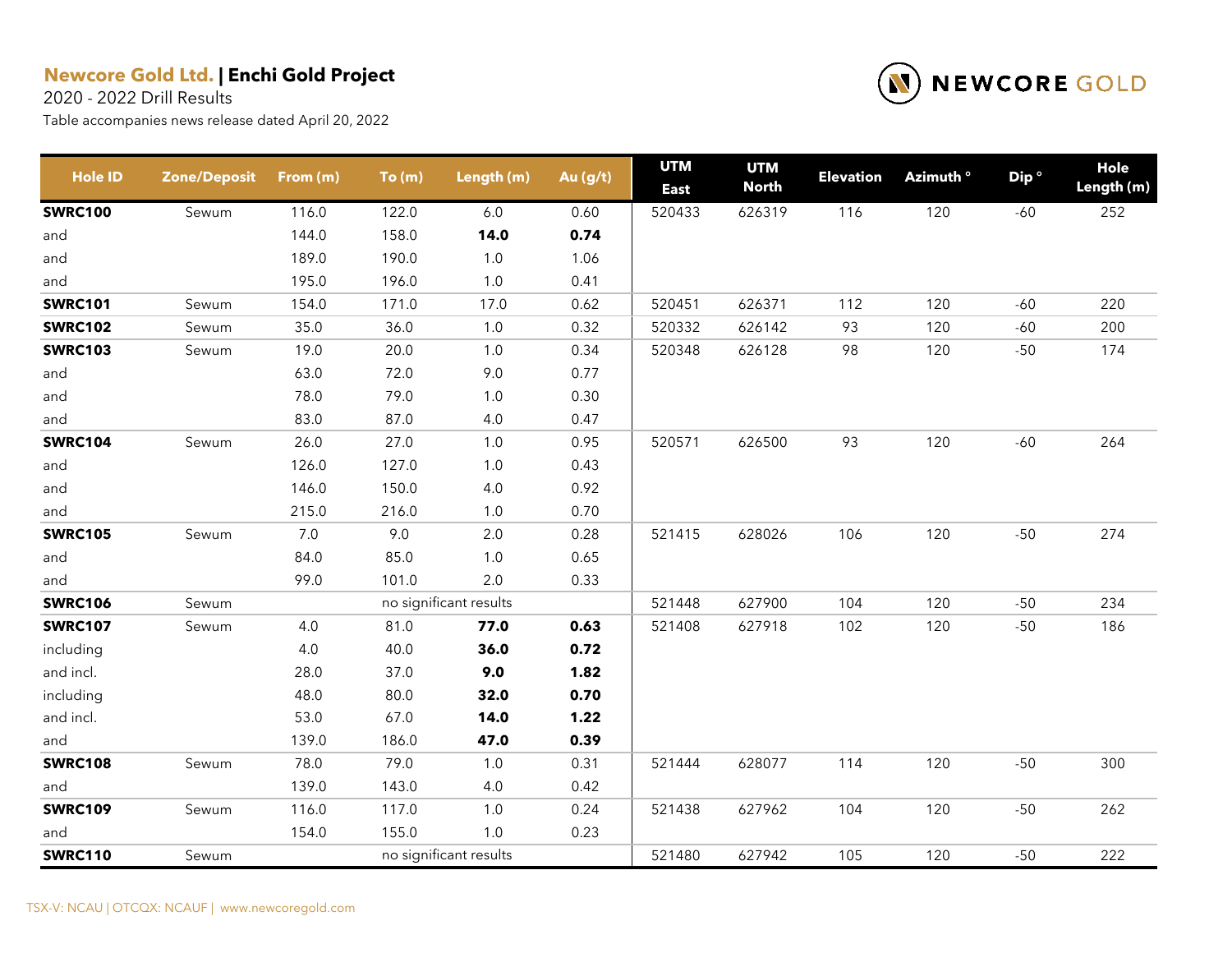2020 - 2022 Drill Results



| <b>Hole ID</b> | <b>Zone/Deposit</b> | From (m) | To(m) | Length (m) | Au (g/t) | <b>UTM</b><br><b>East</b> | <b>UTM</b><br><b>North</b> | <b>Elevation</b> | Azimuth <sup>o</sup> | Dip <sup>o</sup> | <b>Hole</b><br>Length (m) |
|----------------|---------------------|----------|-------|------------|----------|---------------------------|----------------------------|------------------|----------------------|------------------|---------------------------|
| <b>SWRC111</b> | Sewum               | $5.0\,$  | 11.0  | 6.0        | 0.25     | 521341                    | 627895                     | 108              | 120                  | $-50$            | 300                       |
| and            |                     | 63.0     | 76.0  | 13.0       | 0.22     |                           |                            |                  |                      |                  |                           |
| and            |                     | 90.0     | 92.0  | $2.0\,$    | 0.49     |                           |                            |                  |                      |                  |                           |
| and            |                     | 108.0    | 109.0 | $1.0\,$    | 0.42     |                           |                            |                  |                      |                  |                           |
| and            |                     | 112.0    | 113.0 | $1.0\,$    | 0.37     |                           |                            |                  |                      |                  |                           |
| and            |                     | 115.0    | 124.0 | 9.0        | 0.66     |                           |                            |                  |                      |                  |                           |
| and            |                     | 175.0    | 176.0 | $1.0\,$    | 0.36     |                           |                            |                  |                      |                  |                           |
| and            |                     | 180.0    | 181.0 | $1.0$      | 0.40     |                           |                            |                  |                      |                  |                           |
| and            |                     | 214.0    | 215.0 | $1.0\,$    | 0.31     |                           |                            |                  |                      |                  |                           |
| and            |                     | 248.0    | 254.0 | $6.0\,$    | 0.28     |                           |                            |                  |                      |                  |                           |
| and            |                     | 262.0    | 263.0 | $1.0$      | 0.38     |                           |                            |                  |                      |                  |                           |
| and            |                     | 287.0    | 298.0 | 11.0       | 0.23     |                           |                            |                  |                      |                  |                           |
| <b>SWRC112</b> | Sewum               | 32.0     | 33.0  | 1.0        | 0.38     | 521464                    | 628007                     | 107              | 120                  | $-50$            | 276                       |
| and            |                     | 51.0     | 57.0  | $6.0\,$    | 0.44     |                           |                            |                  |                      |                  |                           |
| and            |                     | 116.0    | 117.0 | $1.0\,$    | 0.46     |                           |                            |                  |                      |                  |                           |
| and            |                     | 149.0    | 150.0 | $1.0\,$    | 0.45     |                           |                            |                  |                      |                  |                           |
| and            |                     | 185.0    | 186.0 | $1.0$      | 0.30     |                           |                            |                  |                      |                  |                           |
| and            |                     | 213.0    | 216.0 | 3.0        | 0.29     |                           |                            |                  |                      |                  |                           |
| <b>SWRC113</b> | Sewum               | 46.0     | 48.0  | 2.0        | 0.61     | 521387                    | 627988                     | 98               | 120                  | $-50$            | 283                       |
| and            |                     | 61.0     | 65.0  | 4.0        | 0.33     |                           |                            |                  |                      |                  |                           |
| and            |                     | 84.0     | 86.0  | 2.0        | 0.32     |                           |                            |                  |                      |                  |                           |
| and            |                     | 164.0    | 166.0 | $2.0\,$    | 0.29     |                           |                            |                  |                      |                  |                           |
| and            |                     | 207.0    | 208.0 | $1.0\,$    | 0.50     |                           |                            |                  |                      |                  |                           |
| and            |                     | 220.0    | 283.0 | 63.0       | 0.24     |                           |                            |                  |                      |                  |                           |
| including      |                     | 231.0    | 233.0 | $2.0\,$    | 0.49     |                           |                            |                  |                      |                  |                           |
| including      |                     | 255.0    | 257.0 | 2.0        | 0.42     |                           |                            |                  |                      |                  |                           |
| including      |                     | 271.0    | 283.0 | 12.0       | 0.39     |                           |                            |                  |                      |                  |                           |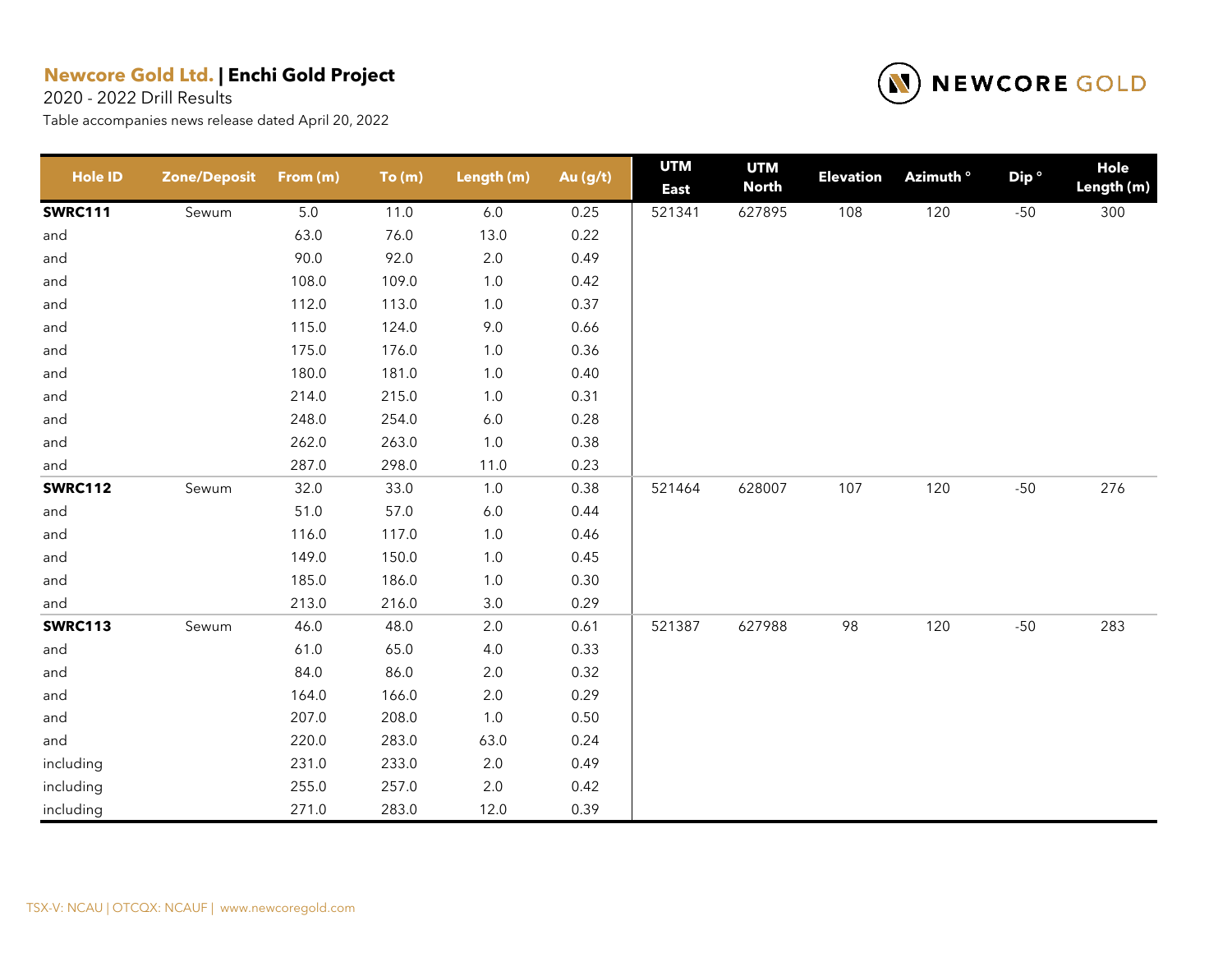2020 - 2022 Drill Results



| <b>Hole ID</b> | <b>Zone/Deposit</b> | From (m) | To(m) | Length (m) | Au (g/t) | <b>UTM</b><br><b>East</b> | <b>UTM</b><br><b>North</b> | <b>Elevation</b> | Azimuth ° | Dip <sup>o</sup> | <b>Hole</b><br>Length (m) |
|----------------|---------------------|----------|-------|------------|----------|---------------------------|----------------------------|------------------|-----------|------------------|---------------------------|
| SWDD070A       | Sewum               | 131.4    | 131.8 | 0.4        | 2.48     | 521129                    | 627940                     | 118              | 120       | $-57$            | 320.4                     |
| and            |                     | 212.4    | 213.0 | 0.6        | 0.42     |                           |                            |                  |           |                  |                           |
| and            |                     | 243.0    | 244.0 | $1.0$      | 0.38     |                           |                            |                  |           |                  |                           |
| and            |                     | 285.5    | 298.2 | 12.7       | 0.17     |                           |                            |                  |           |                  |                           |
| SWDD071B       | Sewum               | 77.5     | 79.0  | $1.5$      | 0.63     | 521312                    | 627963                     | 100              | 120       | $-55$            | 374.5                     |
| and            |                     | 104.0    | 118.0 | 14.0       | 2.33     |                           |                            |                  |           |                  |                           |
| including      |                     | 110.0    | 117.0 | 7.0        | 4.08     |                           |                            |                  |           |                  |                           |
| and incl.      |                     | 116.0    | 117.0 | $1.0$      | 20.54    |                           |                            |                  |           |                  |                           |
| and            |                     | 123.0    | 127.0 | 4.0        | 0.67     |                           |                            |                  |           |                  |                           |
| and            |                     | 149.0    | 151.0 | $2.0\,$    | 0.93     |                           |                            |                  |           |                  |                           |
| and            |                     | 162.0    | 166.1 | 4.1        | 0.33     |                           |                            |                  |           |                  |                           |
| and            |                     | 171.0    | 172.0 | $1.0\,$    | 0.31     |                           |                            |                  |           |                  |                           |
| and            |                     | 242.0    | 244.0 | $2.0\,$    | 0.30     |                           |                            |                  |           |                  |                           |
| and            |                     | 277.6    | 291.0 | 13.4       | 0.40     |                           |                            |                  |           |                  |                           |
| <b>SWDD072</b> | Sewum               | 134.0    | 135.4 | 1.4        | 0.23     | 521119                    | 627799                     | 111              | 120       | $-55$            | 259.8                     |
| and            |                     | 184.3    | 186.2 | 1.9        | 0.27     |                           |                            |                  |           |                  |                           |
| and            |                     | 221.3    | 228.0 | 6.7        | 0.79     |                           |                            |                  |           |                  |                           |
| <b>SWDD073</b> | Sewum               | 159.0    | 164.1 | 5.1        | 0.75     | 521264                    | 628205                     | 131              | 120       | $-55$            | 350.1                     |
| and            |                     | 168.0    | 180.8 | 12.8       | 0.34     |                           |                            |                  |           |                  |                           |
| and            |                     | 195.5    | 202.0 | $\bf 6.5$  | 1.61     |                           |                            |                  |           |                  |                           |
| and            |                     | 220.2    | 223.7 | $3.5\,$    | 0.78     |                           |                            |                  |           |                  |                           |
| and            |                     | 231.2    | 237.3 | $6.1$      | 0.56     |                           |                            |                  |           |                  |                           |
| including      |                     | 231.2    | 233.0 | 1.8        | 1.24     |                           |                            |                  |           |                  |                           |
| and            |                     | 257.2    | 258.0 | $0.8\,$    | 0.42     |                           |                            |                  |           |                  |                           |
| and            |                     | 273.3    | 284.5 | 11.2       | 0.63     |                           |                            |                  |           |                  |                           |
| including      |                     | 283.0    | 284.5 | 1.5        | 2.38     |                           |                            |                  |           |                  |                           |
| and            |                     | 294.0    | 297.0 | $3.0\,$    | 0.57     |                           |                            |                  |           |                  |                           |
| and            |                     | 303.0    | 307.0 | $4.0$      | 0.31     |                           |                            |                  |           |                  |                           |
| and            |                     | 319.7    | 327.0 | 7.3        | 0.64     |                           |                            |                  |           |                  |                           |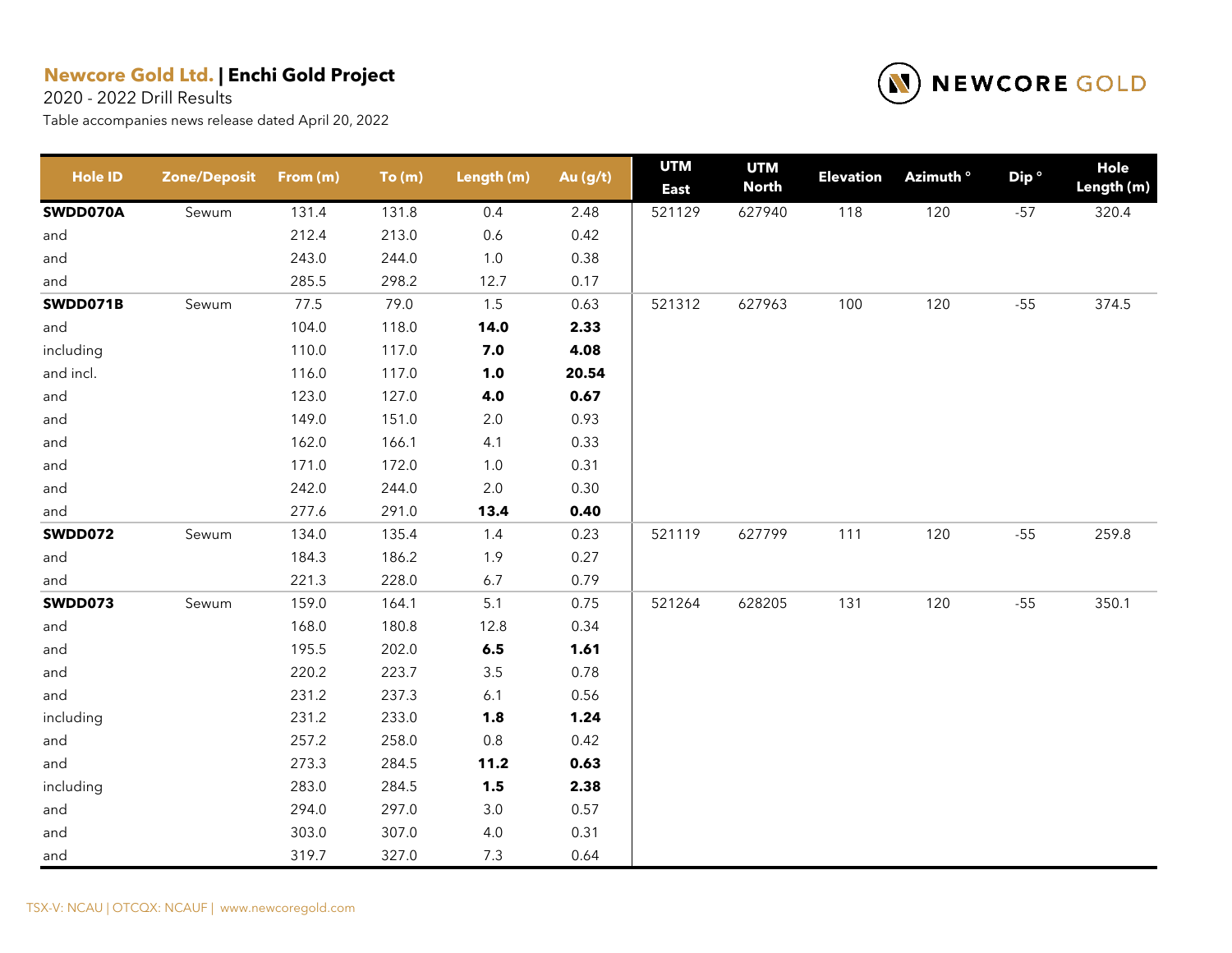2020 - 2022 Drill Results



| <b>Hole ID</b> | <b>Zone/Deposit</b> | From (m) | To(m) | Length (m) | Au (g/t) | <b>UTM</b><br><b>East</b> | <b>UTM</b><br><b>North</b> | <b>Elevation</b> | Azimuth <sup>o</sup> | Dip <sup>o</sup> | Hole<br>Length (m) |
|----------------|---------------------|----------|-------|------------|----------|---------------------------|----------------------------|------------------|----------------------|------------------|--------------------|
| SWDD074        | Sewum               | 6.0      | 9.0   | 3.0        | 0.26     | 521313                    | 628290                     | 143              | 120                  | $-55$            | 329.2              |
| and            |                     | 57.2     | 60.4  | $3.2\,$    | 0.42     |                           |                            |                  |                      |                  |                    |
| and            |                     | 107.0    | 108.0 | $1.0$      | 0.30     |                           |                            |                  |                      |                  |                    |
| and            |                     | 114.0    | 115.0 | 1.0        | 1.01     |                           |                            |                  |                      |                  |                    |
| and            |                     | 149.4    | 150.0 | 0.6        | 0.65     |                           |                            |                  |                      |                  |                    |
| and            |                     | 236.1    | 237.4 | 1.3        | 0.28     |                           |                            |                  |                      |                  |                    |
| <b>SWDD075</b> | Sewum               | 2.0      | 18.0  | 16.0       | 0.58     | 521303                    | 628694                     | 195              | 120                  | $-52$            | 389.3              |
| and            |                     | 101.0    | 108.3 | 7.3        | 0.31     |                           |                            |                  |                      |                  |                    |
| and            |                     | 125.0    | 125.9 | 0.9        | 1.75     |                           |                            |                  |                      |                  |                    |
| and            |                     | 344.3    | 345.0 | 0.7        | 1.05     |                           |                            |                  |                      |                  |                    |
| and            |                     | 350.0    | 365.6 | 15.6       | 0.98     |                           |                            |                  |                      |                  |                    |
| including      |                     | 359.0    | 365.6 | 6.6        | 2.00     |                           |                            |                  |                      |                  |                    |
| SWDD076        | Sewum               | 130.0    | 146.0 | 16.0       | 0.54     | 520522                    | 626435                     | 107              | 120                  | $-55$            | 275.1              |
| including      |                     | 131.0    | 132.0 | 1.0        | 1.64     |                           |                            |                  |                      |                  |                    |
| and            |                     | 160.0    | 161.0 | $1.0$      | 0.49     |                           |                            |                  |                      |                  |                    |
| SWDD077        | Sewum               | 148.0    | 149.0 | 1.0        | 0.53     | 520396                    | 626389                     | 102              | 120                  | $-55$            | 302.1              |
| and            |                     | 224.0    | 233.0 | 9.0        | 1.23     |                           |                            |                  |                      |                  |                    |
| including      |                     | 227.0    | 230.1 | 3.1        | 1.98     |                           |                            |                  |                      |                  |                    |
| and            |                     | 243.0    | 245.0 | 2.0        | 0.45     |                           |                            |                  |                      |                  |                    |
| and            |                     | 253.3    | 255.0 | 1.7        | 0.74     |                           |                            |                  |                      |                  |                    |
| and            |                     | 289.2    | 290.1 | 0.9        | 0.32     |                           |                            |                  |                      |                  |                    |
| SWDD078        | Sewum               | 250.0    | 250.8 | 0.8        | 0.63     | 520300                    | 626255                     | 99               | 120                  | $-60$            | 371.4              |
| and            |                     | 324.0    | 331.0 | 7.0        | 0.39     |                           |                            |                  |                      |                  |                    |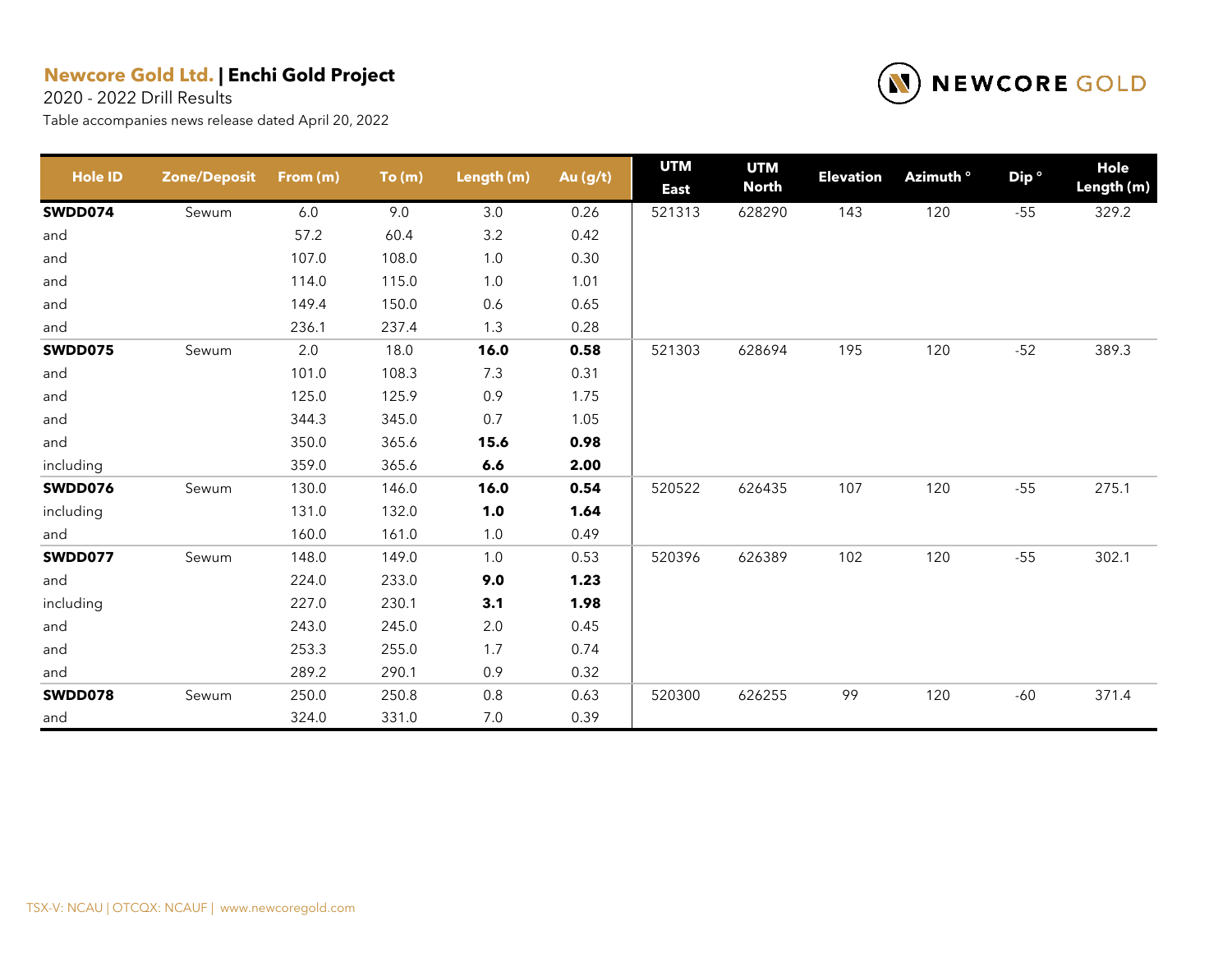2020 - 2022 Drill Results



| <b>Hole ID</b> | <b>Zone/Deposit</b> | From (m) | To(m) | Length (m) | Au (g/t) | <b>UTM</b><br><b>East</b> | <b>UTM</b><br><b>North</b> | <b>Elevation</b> | Azimuth <sup>o</sup> | Dip <sup>o</sup> | <b>Hole</b><br>Length (m) |
|----------------|---------------------|----------|-------|------------|----------|---------------------------|----------------------------|------------------|----------------------|------------------|---------------------------|
| SWDD079A       | Sewum               | 39.4     | 56.0  | 16.6       | 0.20     | 521289                    | 628910                     | 174              | 120                  | $-60$            | 404.6                     |
| and            |                     | 62.2     | 72.0  | 9.8        | 0.21     |                           |                            |                  |                      |                  |                           |
| and            |                     | 75.8     | 79.0  | 3.2        | 0.38     |                           |                            |                  |                      |                  |                           |
| and            |                     | 120.0    | 132.0 | 12.0       | 0.33     |                           |                            |                  |                      |                  |                           |
| and            |                     | 173.6    | 187.0 | 13.4       | 0.52     |                           |                            |                  |                      |                  |                           |
| and            |                     | 191.9    | 195.0 | 3.1        | 0.56     |                           |                            |                  |                      |                  |                           |
| and            |                     | 209.9    | 212.0 | 2.1        | 0.37     |                           |                            |                  |                      |                  |                           |
| and            |                     | 220.2    | 221.0 | 0.8        | 0.37     |                           |                            |                  |                      |                  |                           |
| and            |                     | 307.0    | 310.0 | $3.0\,$    | 0.28     |                           |                            |                  |                      |                  |                           |
| and            |                     | 313.0    | 314.0 | 1.0        | 0.47     |                           |                            |                  |                      |                  |                           |
| and            |                     | 404.0    | 405.0 | 1.0        | 0.34     |                           |                            |                  |                      |                  |                           |
| <b>SWDD080</b> | Sewum               | 214.0    | 215.0 | $1.0$      | 0.52     | 520308                    | 626179                     | 87               | 120                  | $-70$            | 282.2                     |
| and            |                     | 247.1    | 249.0 | 1.9        | 0.42     |                           |                            |                  |                      |                  |                           |
| <b>SWRC143</b> | Sewum Ext.          | $5.0\,$  | 19.0  | 14.0       | 1.49     | 520505                    | 626275                     | 122              | 120                  | $-55$            | 50                        |
| and            |                     | 26.0     | 27.0  | 1.0        | 0.87     |                           |                            |                  |                      |                  |                           |
| <b>SWRC144</b> | Sewum Ext.          | 81.0     | 94.0  | 13.0       | 1.72     | 520501                    | 626343                     | 118              | 120                  | $-60$            | 120                       |
| <b>SWRC145</b> | Sewum Ext.          | 8.0      | 34.0  | 26.0       | 0.41     | 520569                    | 626355                     | 113              | 120                  | $-55$            | 70                        |
| <b>SWRC146</b> | Sewum Ext.          | 47.0     | 51.0  | 4.0        | 0.38     | 520550                    | 626367                     | 120              | 120                  | $-55$            | 100                       |
| and            |                     | 62.0     | 64.0  | 2.0        | 1.32     |                           |                            |                  |                      |                  |                           |
| <b>SWRC147</b> | Sewum Ext.          | 6.0      | 20.0  | 14.0       | 0.45     | 520615                    | 626387                     | 108              | 120                  | $-55$            | 40                        |
| <b>SWRC148</b> | Sewum Ext.          | 66.0     | 68.0  | $2.0\,$    | 1.37     | 520576                    | 626411                     | 105              | 120                  | $-65$            | 110                       |
| and            |                     | 84.0     | 86.0  | 2.0        | 0.36     |                           |                            |                  |                      |                  |                           |
| <b>SWRC149</b> | Sewum Ext. 2        | 47.0     | 49.0  | 2.0        | 0.29     | 520996                    | 626322                     | 98               | 120                  | $-50$            | 100                       |
| <b>SWRC150</b> | Sewum Ext. 2        | 5.0      | 7.0   | 2.0        | 0.55     | 520893                    | 626162                     | 97               | 120                  | $-50$            | 102                       |
| <b>SWRC151</b> | Sewum Ext. 2        | 16.0     | 17.0  | 1.0        | 0.53     | 520775                    | 626215                     | 130              | 120                  | $-50$            | 102                       |
| and            |                     | 29.0     | 39.0  | 10.0       | 1.10     |                           |                            |                  |                      |                  |                           |
| and            |                     | 72.0     | 92.0  | 20.0       | 0.67     |                           |                            |                  |                      |                  |                           |
| including      |                     | 79.0     | 84.0  | 5.0        | 1.23     |                           |                            |                  |                      |                  |                           |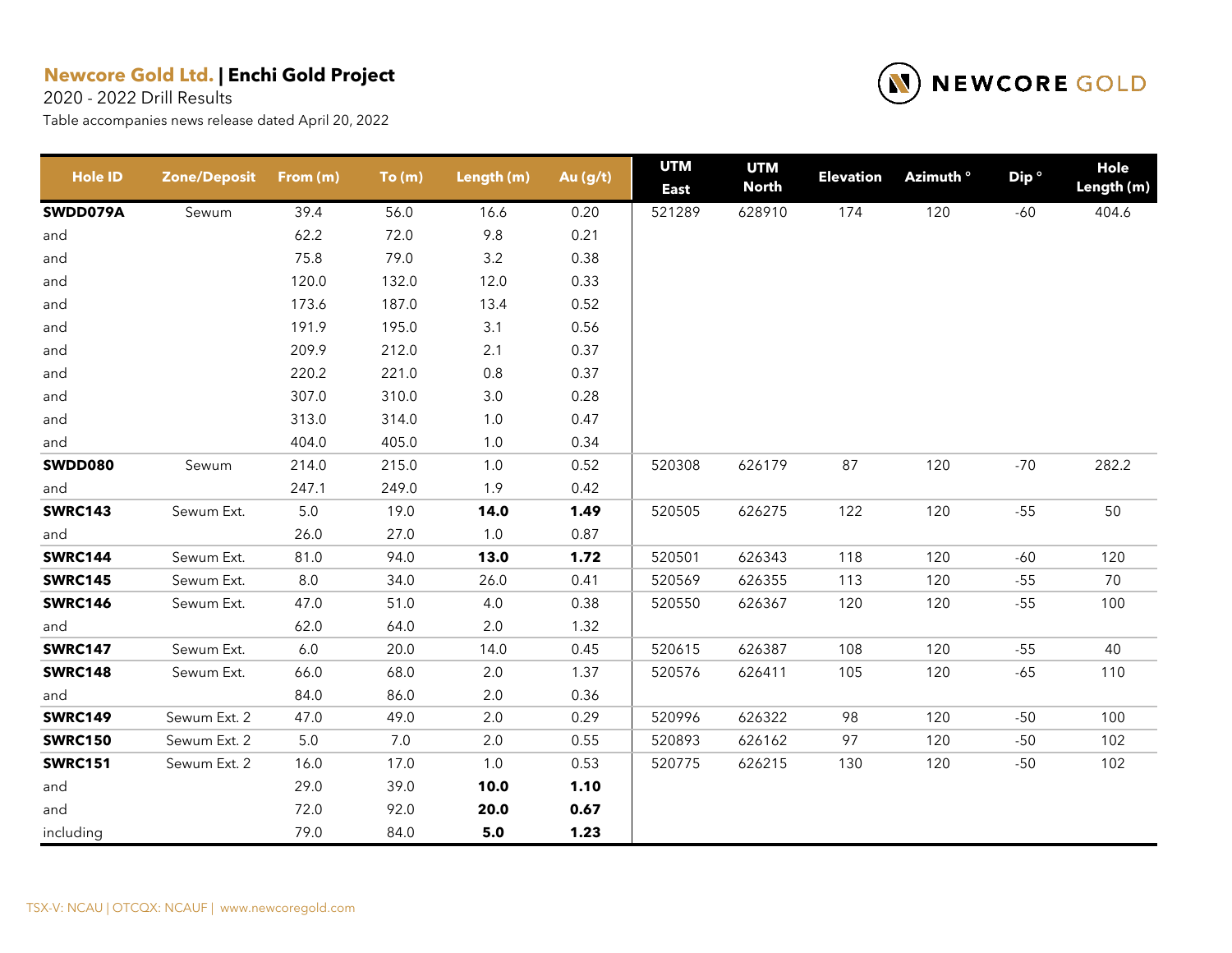2020 - 2022 Drill Results



| <b>Hole ID</b> | Zone/Deposit | From (m) | To(m)   | Length (m)             | Au (g/t) | <b>UTM</b><br><b>East</b> | <b>UTM</b><br><b>North</b> | <b>Elevation</b> | Azimuth <sup>o</sup> | Dip <sup>o</sup> | Hole<br>Length (m) |
|----------------|--------------|----------|---------|------------------------|----------|---------------------------|----------------------------|------------------|----------------------|------------------|--------------------|
| <b>SWRC152</b> | Sewum Ext. 2 | 2.0      | $8.0\,$ | 6.0                    | 5.84     | 520831                    | 626189                     | 189              | 120                  | $-50$            | 100                |
| including      |              | 2.0      | 3.0     | 1.0                    | 26.82    |                           |                            |                  |                      |                  |                    |
| <b>SWRC153</b> | Sewum Ext. 2 | 0.0      | 3.0     | 3.0                    | 0.69     | 520845                    | 626392                     | 110              | 120                  | $-50$            | 108                |
| and            |              | 11.0     | 14.0    | 3.0                    | 0.60     |                           |                            |                  |                      |                  |                    |
| <b>SWRC154</b> | Sewum Ext. 2 |          |         | no significant results |          | 520779                    | 626420                     | 117              | 120                  | $-50$            | 114                |
| <b>SWRC155</b> | Sewum Ext. 2 | 49.0     | 50.0    | 1.0                    | 0.51     | 520915                    | 626351                     | 94               | 120                  | $-50$            | 130                |
| and            |              | 111.0    | 120.0   | 9.0                    | 0.41     |                           |                            |                  |                      |                  |                    |
| and            |              | 124.0    | 126.0   | 2.0                    | 0.43     |                           |                            |                  |                      |                  |                    |
| <b>SWRC156</b> | Sewum Ext.   |          |         | no significant results |          | 520654                    | 626422                     | 98               | 120                  | $-55$            | 50                 |
| <b>SWRC157</b> | Sewum Ext.   | 96.0     | 98.0    | 2.0                    | 0.65     | 520589                    | 626463                     | 89               | 120                  | $-55$            | 120                |
| <b>SWRC158</b> | Sewum Ext.   | 28.0     | 30.0    | 2.0                    | 1.30     | 520623                    | 626437                     | 87               | 120                  | $-55$            | 100                |
| <b>SWRC159</b> | Sewum Ext.   | 95.0     | 102.0   | 7.0                    | 1.06     | 520522                    | 626383                     | 113              | 120                  | $-55$            | 140                |
| <b>SWRC160</b> | Sewum Ext.   | 123.0    | 141.0   | 18.0                   | 2.14     | 520491                    | 626397                     | 117              | 120                  | $-55$            | 160                |
| including      |              | 124.0    | 128.0   | 4.0                    | 3.01     |                           |                            |                  |                      |                  |                    |
| and incl.      |              | 129.0    | 136.0   | 7.0                    | 2.87     |                           |                            |                  |                      |                  |                    |
| <b>SWRC161</b> | Sewum Ext.   |          |         | no significant results |          | 520491                    | 626397                     | 117              | 120                  | $-60$            | 40                 |
| <b>SWRC162</b> | Sewum Ext.   | 0.0      | 2.0     | 2.0                    | 0.26     | 520393                    | 626096                     | 96               | 120                  | -60              | 50                 |
| and            |              | 29.0     | 33.0    | 4.0                    | 0.37     |                           |                            |                  |                      |                  |                    |
| <b>SWRC163</b> | Sewum Ext.   | 0.0      | 24.0    | 24.0                   | 0.39     | 520381                    | 626103                     | 97               | 120                  | $-60$            | 70                 |
| including      |              | 4.0      | 10.0    | 6.0                    | 0.80     |                           |                            |                  |                      |                  |                    |
| <b>SWRC164</b> | Sewum Ext.   | 3.0      | 28.0    | 25.0                   | 1.98     | 520402                    | 626147                     | 92               | 120                  | $-60$            | 70                 |
| and            |              | 35.0     | 37.0    | 2.0                    | 0.64     |                           |                            |                  |                      |                  |                    |
| and            |              | 48.0     | 70.0    | 22.0                   | 0.58     |                           |                            |                  |                      |                  |                    |
| <b>SWRC165</b> | Sewum Ext.   | 24.0     | 26.0    | 2.0                    | 0.46     | 520374                    | 626160                     | 92               | 120                  | $-60$            | 100                |
| and            |              | 73.0     | 91.0    | 18.0                   | 1.31     |                           |                            |                  |                      |                  |                    |
| including      |              | 83.0     | 85.0    | 2.0                    | 8.28     |                           |                            |                  |                      |                  |                    |
| <b>SWRC166</b> | Sewum Ext.   | 117.0    | 120.0   | 3.0                    | 2.36     | 520355                    | 626174                     | 93               | 120                  | $-55$            | 140                |
| and            |              | 126.0    | 132.0   | $6.0\,$                | 0.29     |                           |                            |                  |                      |                  |                    |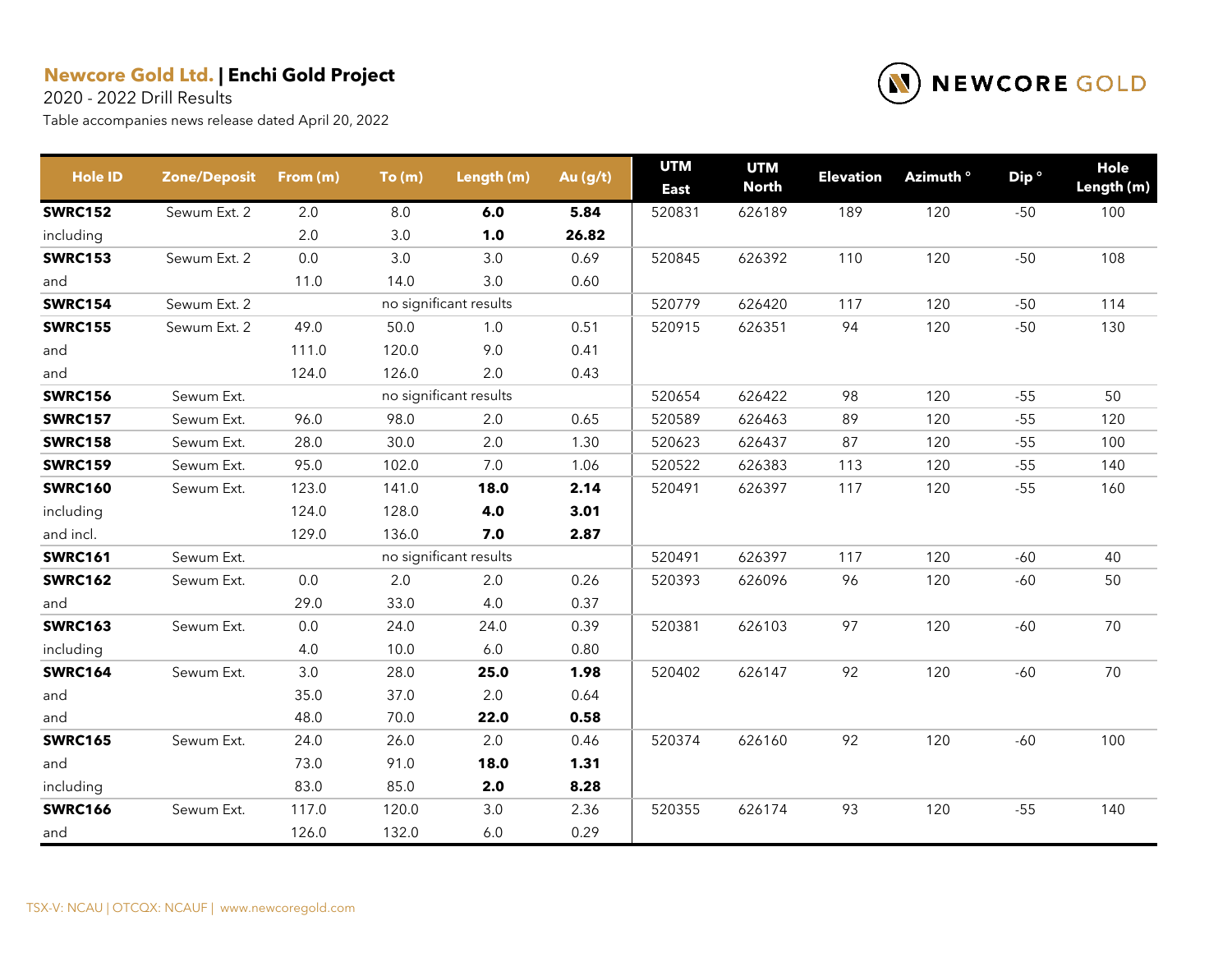2020 - 2022 Drill Results



| <b>Hole ID</b> | <b>Zone/Deposit</b> | From (m) | To(m) | Length (m) | Au (g/t) | <b>UTM</b><br><b>East</b> | <b>UTM</b><br><b>North</b> | <b>Elevation</b> | Azimuth <sup>o</sup> | Dip <sup>o</sup> | Hole<br>Length (m) |
|----------------|---------------------|----------|-------|------------|----------|---------------------------|----------------------------|------------------|----------------------|------------------|--------------------|
| <b>SWRC167</b> | Sewum Ext. 2        | 46.0     | 47.0  | 1.0        | 0.54     | 520717                    | 626011                     | 95               | 120                  | $-50$            | 100                |
| and            |                     | 73.0     | 74.0  | $1.0$      | 0.40     |                           |                            |                  |                      |                  |                    |
| <b>SWRC168</b> | Sewum Ext. 2        | 4.0      | 8.0   | 4.0        | 0.48     | 520655                    | 626046                     | 101              | 120                  | $-50$            | 100                |
| and            |                     | 35.0     | 47.0  | 12.0       | 0.85     |                           |                            |                  |                      |                  |                    |
| and            |                     | 72.0     | 85.0  | 13.0       | 0.70     |                           |                            |                  |                      |                  |                    |
| and            |                     | 91.0     | 100.0 | 9.0        | 0.49     |                           |                            |                  |                      |                  |                    |
| <b>SWRC169</b> | Sewum Ext.          | 1.0      | 9.0   | $8.0\,$    | 0.50     | 520441                    | 626176                     | 107              | 120                  | $-55$            | 85                 |
| and            |                     | 15.0     | 29.0  | 14.0       | 0.83     |                           |                            |                  |                      |                  |                    |
| including      |                     | 24.0     | 27.0  | 3.0        | 2.50     |                           |                            |                  |                      |                  |                    |
| and            |                     | 36.0     | 37.0  | $1.0$      | 0.30     |                           |                            |                  |                      |                  |                    |
| <b>SWRC170</b> | Sewum Ext. 2        | 96.0     | 100.0 | 4.0        | 0.30     | 520633                    | 626060                     | 101              | 120                  | $-55$            | 130                |
| and            |                     | 122.0    | 124.0 | 2.0        | 0.72     |                           |                            |                  |                      |                  |                    |
| <b>NBRC016</b> | Nyam                | 23.0     | 29.0  | $6.0\,$    | 1.03     | 530221                    | 637264                     | 81               | 300                  | $-60$            | 130                |
| and            |                     | 50.0     | 54.0  | 4.0        | 0.40     |                           |                            |                  |                      |                  |                    |
| and            |                     | 68.0     | 86.0  | 18.0       | 0.63     |                           |                            |                  |                      |                  |                    |
| and            |                     | 97.0     | 100.0 | $3.0\,$    | 0.48     |                           |                            |                  |                      |                  |                    |
| and            |                     | 109.0    | 112.0 | $3.0\,$    | 0.55     |                           |                            |                  |                      |                  |                    |
| <b>NBRC017</b> | Nyam                | $8.0\,$  | 53.0  | 45.0       | 1.38     | 530241                    | 637278                     | 69               | 300                  | $-60$            | 150                |
| including      |                     | $8.0\,$  | 30.0  | 22.0       | 0.74     |                           |                            |                  |                      |                  |                    |
| and incl.      |                     | 47.0     | 53.0  | $6.0\,$    | 6.25     |                           |                            |                  |                      |                  |                    |
| and            |                     | 64.0     | 66.0  | 2.0        | 1.88     |                           |                            |                  |                      |                  |                    |
| and            |                     | 83.0     | 93.0  | 10.0       | 0.41     |                           |                            |                  |                      |                  |                    |
| and            |                     | 102.0    | 107.0 | $5.0\,$    | 0.54     |                           |                            |                  |                      |                  |                    |
| and            |                     | 135.0    | 137.0 | 2.0        | 0.34     |                           |                            |                  |                      |                  |                    |
| NBRC018        | Nyam                | 10.0     | 12.0  | $2.0\,$    | 0.25     | 530180                    | 637314                     | 76               | 300                  | $-60$            | 84                 |
| and            |                     | 36.0     | 42.0  | $6.0\,$    | 0.32     |                           |                            |                  |                      |                  |                    |
| <b>NBRC019</b> | Nyam                | 80.0     | 82.0  | 2.0        | 0.35     | 530845                    | 638277                     | 81               | 300                  | $-60$            | 156                |
| and            |                     | 91.0     | 108.0 | 17.0       | 1.20     |                           |                            |                  |                      |                  |                    |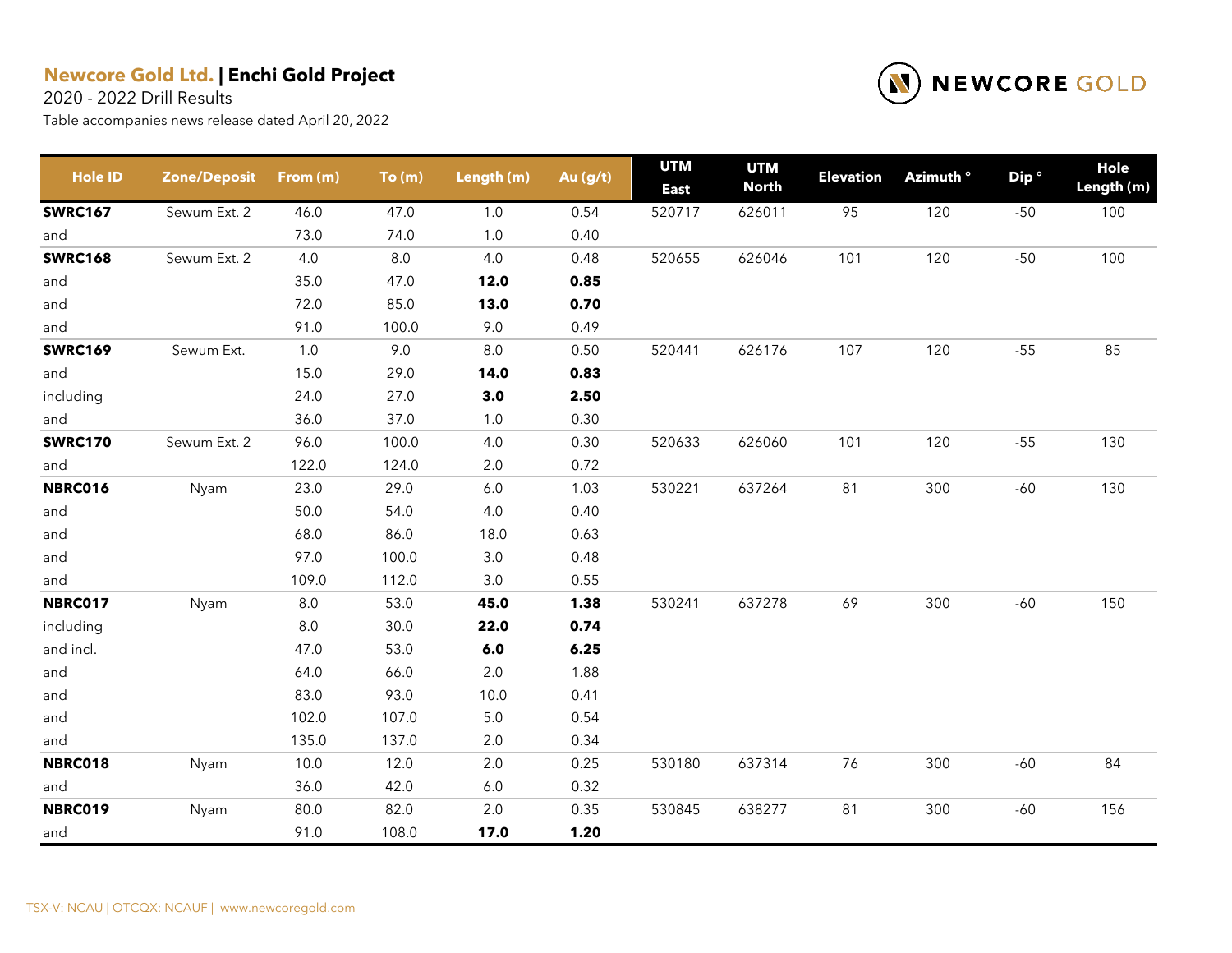2020 - 2022 Drill Results



| <b>Hole ID</b> | <b>Zone/Deposit</b> | From (m) | To(m) | Length (m) | Au (g/t) | <b>UTM</b><br><b>East</b> | <b>UTM</b><br><b>North</b> | <b>Elevation</b> | Azimuth <sup>o</sup> | Dip <sup>o</sup> | <b>Hole</b><br>Length (m) |
|----------------|---------------------|----------|-------|------------|----------|---------------------------|----------------------------|------------------|----------------------|------------------|---------------------------|
| <b>NBRC020</b> | Nyam                | 51.0     | 60.0  | 9.0        | 1.14     | 530506                    | 637714                     | 86               | 300                  | $-60$            | 150                       |
| and            |                     | 73.0     | 102.0 | 29.0       | 0.94     |                           |                            |                  |                      |                  |                           |
| and            |                     | 110.0    | 120.0 | 10.0       | 1.18     |                           |                            |                  |                      |                  |                           |
| and            |                     | 139.0    | 143.0 | 4.0        | 0.41     |                           |                            |                  |                      |                  |                           |
| <b>NBRC021</b> | Nyam                | 15.0     | 17.0  | $2.0\,$    | 0.33     | 530474                    | 637679                     | 93               | 300                  | $-60$            | 130                       |
| and            |                     | 32.0     | 34.0  | $2.0\,$    | 0.73     |                           |                            |                  |                      |                  |                           |
| and            |                     | 50.0     | 54.0  | 4.0        | 1.56     |                           |                            |                  |                      |                  |                           |
| and            |                     | 63.0     | 84.0  | 21.0       | 1.42     |                           |                            |                  |                      |                  |                           |
| and            |                     | 90.0     | 96.0  | $6.0\,$    | 1.26     |                           |                            |                  |                      |                  |                           |
| and            |                     | 102.0    | 105.0 | $3.0\,$    | 0.36     |                           |                            |                  |                      |                  |                           |
| and            |                     | 109.0    | 119.0 | 10.0       | 0.52     |                           |                            |                  |                      |                  |                           |
| and            |                     | 126.0    | 129.0 | $3.0\,$    | 0.65     |                           |                            |                  |                      |                  |                           |
| <b>NBRC022</b> | Nyam                | $8.0\,$  | 10.0  | 2.0        | 1.96     | 530435                    | 637610                     | 102              | 300                  | $-60$            | 150                       |
| and            |                     | 70.0     | 90.0  | 20.0       | 1.72     |                           |                            |                  |                      |                  |                           |
| and            |                     | 116.0    | 119.0 | 3.0        | 0.36     |                           |                            |                  |                      |                  |                           |
| NBRC023        | Nyam                | 49.0     | 51.0  | 2.0        | 0.19     | 530712                    | 638187                     | 98               | 300                  | $-60$            | 80                        |
| NBRC024        | Nyam                | 22.0     | 26.0  | 4.0        | 0.67     | 530262                    | 637265                     | 78               | 300                  | $-60$            | 156                       |
| and            |                     | 41.0     | 42.0  | 1.0        | 0.89     |                           |                            |                  |                      |                  |                           |
| and            |                     | 57.0     | 84.0  | 27.0       | 1.34     |                           |                            |                  |                      |                  |                           |
| and            |                     | 93.0     | 102.0 | 9.0        | 3.45     |                           |                            |                  |                      |                  |                           |
| and            |                     | 113.0    | 120.0 | $7.0\,$    | 0.47     |                           |                            |                  |                      |                  |                           |
| and            |                     | 137.0    | 146.0 | 9.0        | 0.38     |                           |                            |                  |                      |                  |                           |
| <b>NBRC025</b> | Nyam                | 33.0     | 35.0  | 2.0        | 0.51     | 530284                    | 637253                     | 78               | 300                  | $-60$            | 174                       |
| and            |                     | 72.0     | 73.0  | 1.0        | 0.41     |                           |                            |                  |                      |                  |                           |
| and            |                     | 92.0     | 124.0 | 32.0       | 0.84     |                           |                            |                  |                      |                  |                           |
| and            |                     | 136.0    | 139.0 | $3.0\,$    | 0.51     |                           |                            |                  |                      |                  |                           |
| and            |                     | 151.0    | 162.0 | 11.0       | 0.55     |                           |                            |                  |                      |                  |                           |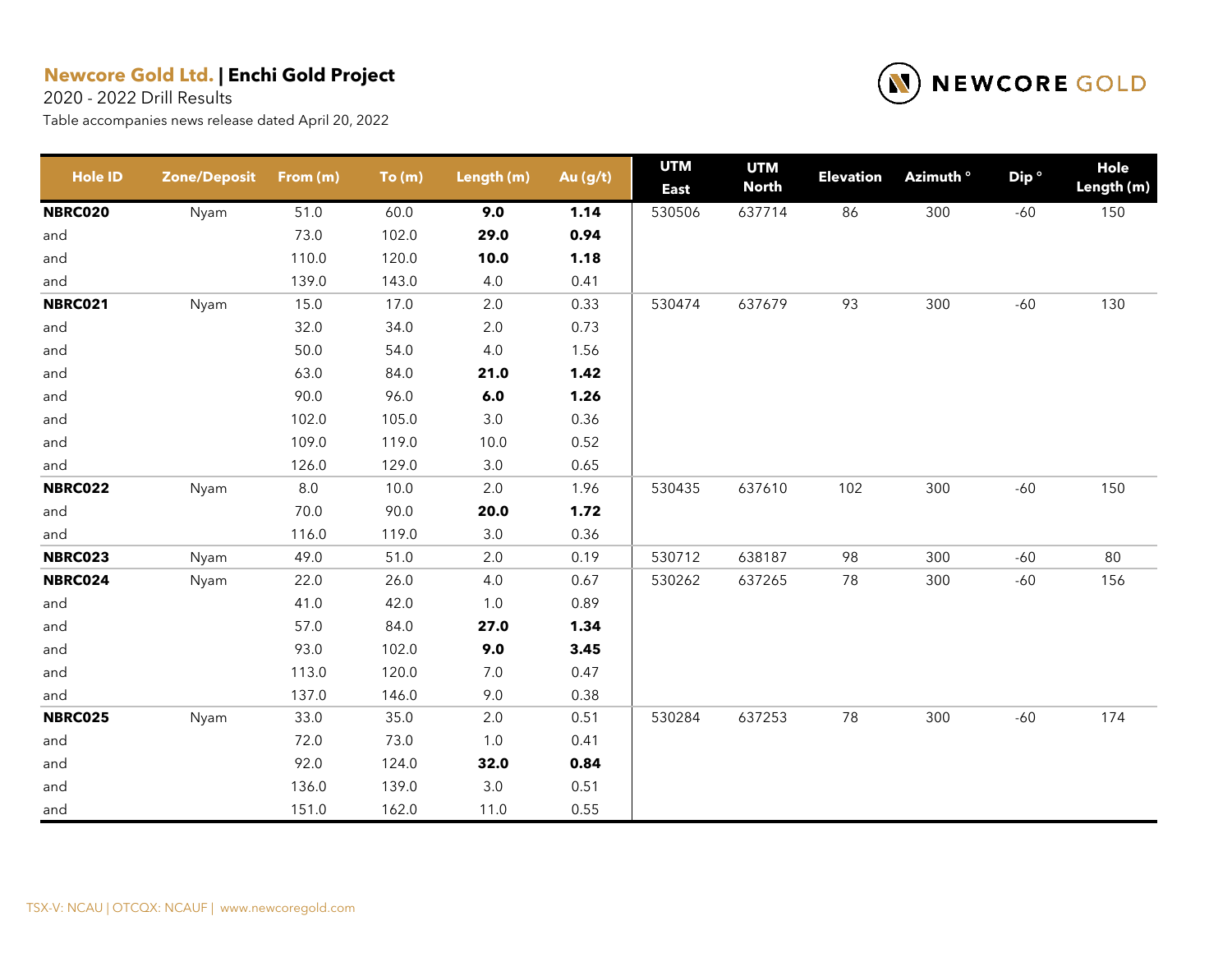2020 - 2022 Drill Results



| <b>Hole ID</b> | <b>Zone/Deposit</b> | From (m) | To(m) | Length (m) | Au (g/t) | <b>UTM</b><br><b>East</b> | <b>UTM</b><br><b>North</b> | <b>Elevation</b> | Azimuth <sup>o</sup> | Dip <sup>o</sup> | <b>Hole</b><br>Length (m) |
|----------------|---------------------|----------|-------|------------|----------|---------------------------|----------------------------|------------------|----------------------|------------------|---------------------------|
| <b>NBRC026</b> | Nyam                | 64.0     | 66.0  | 2.0        | 0.36     | 530262                    | 637240                     | 75               | 300                  | $-60$            | 204                       |
| and            |                     | 79.0     | 91.0  | 12.0       | 0.42     |                           |                            |                  |                      |                  |                           |
| and            |                     | 96.0     | 98.0  | $2.0\,$    | 0.86     |                           |                            |                  |                      |                  |                           |
| and            |                     | 105.0    | 109.0 | 4.0        | 2.39     |                           |                            |                  |                      |                  |                           |
| and            |                     | 116.0    | 117.0 | $1.0$      | 0.65     |                           |                            |                  |                      |                  |                           |
| and            |                     | 125.0    | 127.0 | $2.0\,$    | 1.00     |                           |                            |                  |                      |                  |                           |
| and            |                     | 145.0    | 148.0 | $3.0\,$    | 0.57     |                           |                            |                  |                      |                  |                           |
| and            |                     | 170.0    | 173.0 | 3.0        | 0.41     |                           |                            |                  |                      |                  |                           |
| and            |                     | 177.0    | 179.0 | $2.0\,$    | 0.34     |                           |                            |                  |                      |                  |                           |
| <b>NBRC027</b> | Nyam                | 3.0      | 9.0   | $6.0$      | 2.83     | 530200                    | 637284                     | 74               | 300                  | $-60$            | 110                       |
| and            |                     | 39.0     | 55.0  | 16.0       | 0.48     |                           |                            |                  |                      |                  |                           |
| and            |                     | 60.0     | 62.0  | $2.0\,$    | 0.36     |                           |                            |                  |                      |                  |                           |
| NBRC028        | Nyam                | 32.0     | 36.0  | 4.0        | 0.46     | 530122                    | 637161                     | 76               | 300                  | $-60$            | 132                       |
| and            |                     | 60.0     | 74.0  | 14.0       | 0.49     |                           |                            |                  |                      |                  |                           |
| <b>NBRC029</b> | Nyam                | 10.0     | 11.0  | $1.0$      | 1.15     | 530142                    | 637152                     | 78               | 300                  | $-60$            | 150                       |
| and            |                     | 59.0     | 61.0  | $2.0\,$    | 0.82     |                           |                            |                  |                      |                  |                           |
| and            |                     | 87.0     | 89.0  | $2.0\,$    | 0.53     |                           |                            |                  |                      |                  |                           |
| <b>NBRC030</b> | Nyam                | 69.0     | 85.0  | 16.0       | 1.17     | 530180                    | 637146                     | $77 \,$          | 300                  | $-60$            | 180                       |
| and            |                     | 102.0    | 104.0 | $2.0\,$    | 0.53     |                           |                            |                  |                      |                  |                           |
| and            |                     | 110.0    | 115.0 | $5.0\,$    | 1.48     |                           |                            |                  |                      |                  |                           |
| and            |                     | 150.0    | 155.0 | $5.0\,$    | 0.34     |                           |                            |                  |                      |                  |                           |
| and            |                     | 158.0    | 160.0 | 2.0        | 0.32     |                           |                            |                  |                      |                  |                           |
| <b>NBRC031</b> | Nyam                | 28.0     | 29.0  | $1.0$      | 0.49     | 530297                    | 637242                     | 80               | 300                  | $-60$            | 210                       |
| and            |                     | 104.0    | 106.0 | $2.0\,$    | 0.32     |                           |                            |                  |                      |                  |                           |
| and            |                     | 124.0    | 148.0 | 24.0       | 0.31     |                           |                            |                  |                      |                  |                           |
| and            |                     | 158.0    | 164.0 | $6.0\,$    | 1.48     |                           |                            |                  |                      |                  |                           |
| and            |                     | 177.0    | 188.0 | 11.0       | 1.28     |                           |                            |                  |                      |                  |                           |
| <b>NBRC032</b> | Nyam                | 170.0    | 226.0 | 56.0       | 0.40     | 530507                    | 637573                     | 72               | 300                  | $-60$            | 258                       |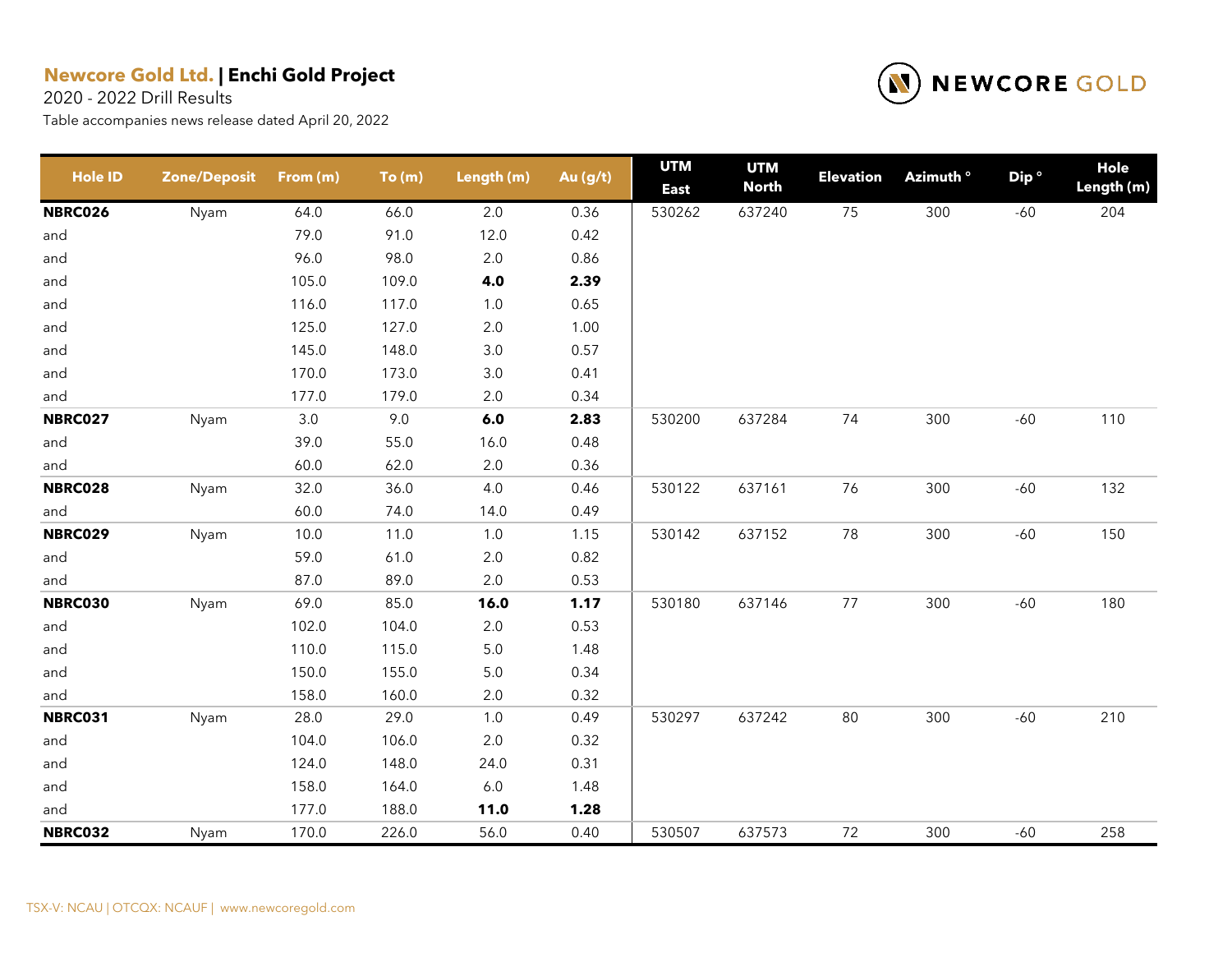2020 - 2022 Drill Results



| <b>Hole ID</b> | <b>Zone/Deposit</b> | From (m) | To(m)   | Length (m) | Au (g/t) | <b>UTM</b><br><b>East</b> | <b>UTM</b><br><b>North</b> | <b>Elevation</b> | Azimuth <sup>o</sup> | Dip <sup>o</sup> | Hole<br>Length (m) |
|----------------|---------------------|----------|---------|------------|----------|---------------------------|----------------------------|------------------|----------------------|------------------|--------------------|
| NBRC033        | Nyam                | 151.0    | 153.0   | 2.0        | 0.57     | 530909                    | 638234                     | 97               | 300                  | $-60$            | 264                |
| and            |                     | 201.0    | 214.0   | 13.0       | 1.00     |                           |                            |                  |                      |                  |                    |
| and            |                     | 233.0    | 235.0   | 2.0        | 0.32     |                           |                            |                  |                      |                  |                    |
| NBRC034        | Nyam                | 0.0      | 14.0    | 14.0       | 0.59     | 530760                    | 638239                     | 100              | 300                  | $-60$            | 156                |
| <b>NBRC035</b> | Nyam                | 130.0    | 132.0   | 2.0        | 0.57     | 530910                    | 638345                     | 84               | 300                  | $-60$            | 156                |
| and            |                     | 135.0    | 137.0   | $2.0\,$    | 0.54     |                           |                            |                  |                      |                  |                    |
| and            |                     | 142.0    | 144.0   | $2.0\,$    | 0.78     |                           |                            |                  |                      |                  |                    |
| NBRC036        | Nyam                | 7.0      | 9.0     | 2.0        | 0.75     | 531135                    | 638959                     | 70               | 300                  | $-60$            | 102                |
| and            |                     | 87.0     | 88.0    | 1.0        | 0.38     |                           |                            |                  |                      |                  |                    |
| NBRC037        | Nyam                | $6.0\,$  | $7.0\,$ | $1.0$      | 0.34     | 531161                    | 638947                     | 79               | 300                  | $-60$            | 156                |
| and            |                     | 20.0     | 21.0    | 1.0        | 0.69     |                           |                            |                  |                      |                  |                    |
| and            |                     | 68.0     | 77.0    | 9.0        | 0.46     |                           |                            |                  |                      |                  |                    |
| and            |                     | 81.0     | 83.0    | $2.0\,$    | 0.48     |                           |                            |                  |                      |                  |                    |
| NBRC038        | Nyam                | 109.0    | 112.0   | 3.0        | 0.52     | 531190                    | 638936                     | 68               | 300                  | $-60$            | 204                |
| and            |                     | 122.0    | 126.0   | 4.0        | 0.42     |                           |                            |                  |                      |                  |                    |
| and            |                     | 130.0    | 132.0   | 2.0        | 0.33     |                           |                            |                  |                      |                  |                    |
| <b>NBRC039</b> | Nyam                | 7.0      | 29.0    | 22.0       | 0.50     | 531096                    | 638870                     | 72               | 300                  | $-60$            | 114                |
| NBRC040        | Nyam                | 52.0     | 70.0    | 18.0       | 0.30     | 531120                    | 638857                     | 75               | 300                  | $-60$            | 156                |
| and            |                     | 76.0     | 83.0    | 7.0        | 1.05     |                           |                            |                  |                      |                  |                    |
| NBRC041        | Nyam                | 111.0    | 131.0   | 20.0       | 0.39     | 531147                    | 638847                     | 74               | 300                  | $-60$            | 201                |
| NBRC042A       | Nyam                | 9.0      | 15.0    | $6.0\,$    | 0.40     | 531054                    | 638780                     | 83               | 300                  | $-60$            | 102                |
| and            |                     | 24.0     | 37.0    | 13.0       | 0.62     |                           |                            |                  |                      |                  |                    |
| NBRC043        | Nyam                | 104.0    | 124.0   | 20.0       | 0.31     | 531099                    | 638758                     | 76               | 300                  | $-60$            | 180                |
| NBRC044        | Nyam                | 8.0      | 10.0    | 2.0        | 0.98     | 530696                    | 638123                     | 132              | 300                  | $-60$            | 162                |
| and            |                     | 17.0     | 20.0    | 3.0        | 0.53     |                           |                            |                  |                      |                  |                    |
| and            |                     | 41.0     | 67.0    | 26.0       | 1.17     |                           |                            |                  |                      |                  |                    |
| NBRC045        | Nyam                | 165.0    | 174.0   | 9.0        | 0.81     | 530544                    | 637644                     | 115              | 300                  | $-60$            | 252                |
| and            |                     | 179.0    | 219.0   | 40.0       | 1.57     |                           |                            |                  |                      |                  |                    |
| including      |                     | 185.0    | 194.0   | 9.0        | 5.40     |                           |                            |                  |                      |                  |                    |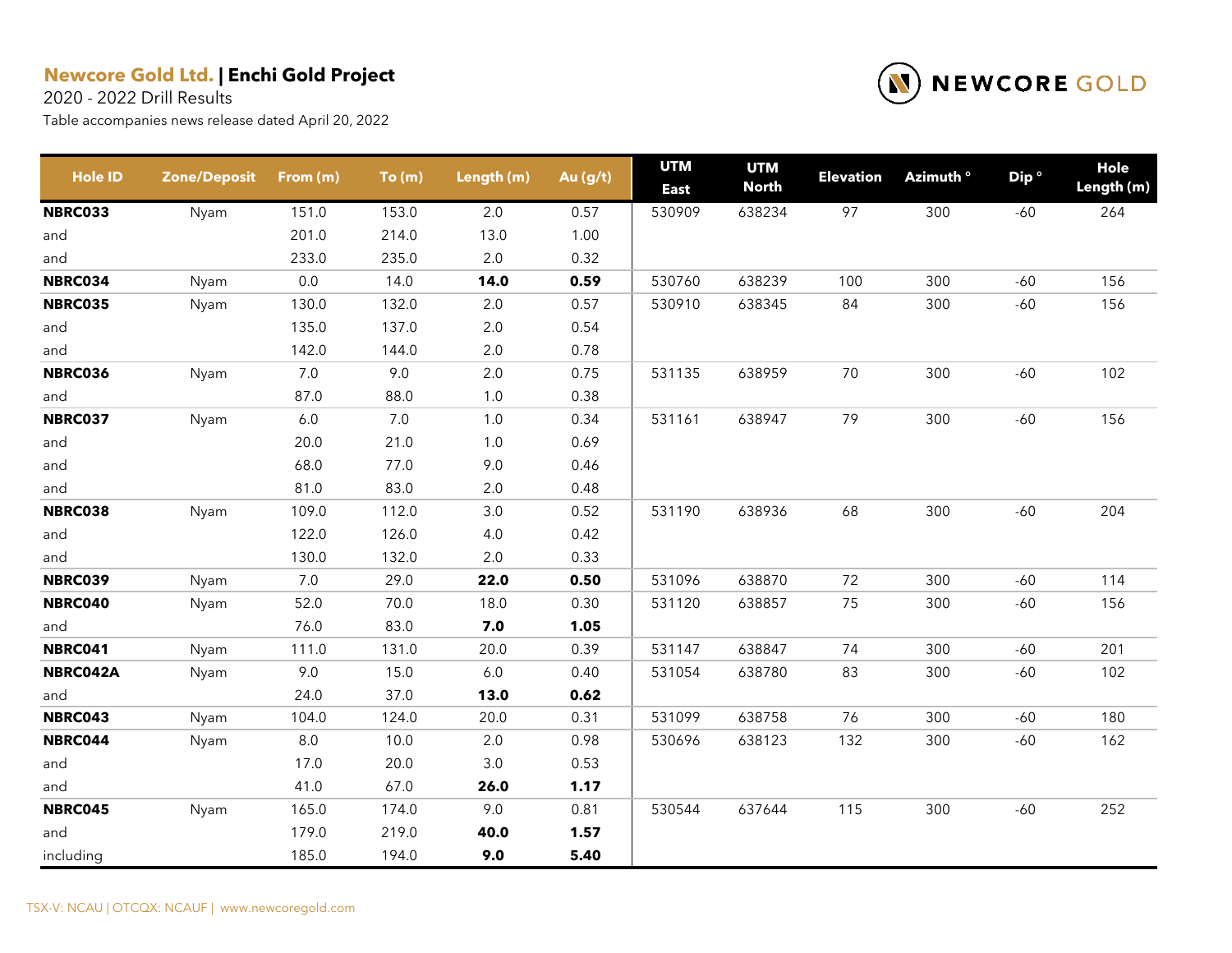2020 - 2022 Drill Results



| <b>Hole ID</b> | <b>Zone/Deposit</b> | From (m) | To(m) | Length (m)             | Au (g/t) | <b>UTM</b><br><b>East</b> | <b>UTM</b><br><b>North</b> | <b>Elevation</b> | Azimuth <sup>o</sup> | Dip <sup>o</sup> | Hole<br>Length (m) |
|----------------|---------------------|----------|-------|------------------------|----------|---------------------------|----------------------------|------------------|----------------------|------------------|--------------------|
| <b>NBRC046</b> | Nyam                | 116.0    | 119.0 | 3.0                    | 0.52     | 530527                    | 637695                     | 104              | 300                  | $-60$            | 186                |
| and            |                     | 124.0    | 147.0 | 23.0                   | 0.60     |                           |                            |                  |                      |                  |                    |
| <b>NBRC047</b> | Nyam                | 182.0    | 205.0 | 23.0                   | 0.48     | 530572                    | 637672                     | 112              | 300                  | $-60$            | 247                |
| and            |                     | 212.0    | 216.0 | 4.0                    | 0.40     |                           |                            |                  |                      |                  |                    |
| and            |                     | 222.0    | 247.0 | 25.0                   | 1.94     |                           |                            |                  |                      |                  |                    |
| including      |                     | 227.0    | 234.0 | 7.0                    | 5.78     |                           |                            |                  |                      |                  |                    |
| NBRC048        | Nyam                | 79.0     | 85.0  | $6.0\,$                | 0.33     | 530333                    | 637622                     | 101              | 300                  | $-60$            | 114                |
| and            |                     | 95.0     | 101.0 | $6.0\,$                | 0.31     |                           |                            |                  |                      |                  |                    |
| and            |                     | 104.0    | 114.0 | 10.0                   | 0.30     |                           |                            |                  |                      |                  |                    |
| NBRC049        | Nyam                | $7.0$    | 10.0  | 3.0                    | 0.39     | 530360                    | 637607                     | 102              | 300                  | $-60$            | 134                |
| and            |                     | 13.0     | 14.0  | 1.0                    | 0.37     |                           |                            |                  |                      |                  |                    |
| <b>NBRC050</b> | Nyam                | 11.0     | 13.0  | 2.0                    | 1.23     | 530339                    | 637516                     | 96               | 300                  | $-60$            | 120                |
| and            |                     | 23.0     | 27.0  | 4.0                    | 1.03     |                           |                            |                  |                      |                  |                    |
| and            |                     | 35.0     | 45.0  | 10.0                   | 0.67     |                           |                            |                  |                      |                  |                    |
| and            |                     | 50.0     | 53.0  | 3.0                    | 0.35     |                           |                            |                  |                      |                  |                    |
| <b>NBRC051</b> | Nyam                | 15.0     | 16.0  | 1.0                    | 0.30     | 530325                    | 637479                     | 93               | 300                  | $-60$            | 126                |
| and            |                     | 28.0     | 31.0  | 3.0                    | 0.99     |                           |                            |                  |                      |                  |                    |
| and            |                     | 38.0     | 47.0  | 9.0                    | 0.69     |                           |                            |                  |                      |                  |                    |
| and            |                     | 57.0     | 65.0  | 8.0                    | 0.51     |                           |                            |                  |                      |                  |                    |
| <b>NBRC052</b> | Nyam                | 4.0      | 7.0   | 3.0                    | 1.28     | 530267                    | 637402                     | 87               | 300                  | $-60$            | 115                |
| and            |                     | 17.0     | 22.0  | $5.0\,$                | 0.31     |                           |                            |                  |                      |                  |                    |
| and            |                     | 24.0     | 26.0  | 2.0                    | 0.34     |                           |                            |                  |                      |                  |                    |
| and            |                     | 38.0     | 40.0  | $2.0\,$                | 0.34     |                           |                            |                  |                      |                  |                    |
| and            |                     | 67.0     | 69.0  | 2.0                    | 1.97     |                           |                            |                  |                      |                  |                    |
| <b>NBRC053</b> | Nyam                | 9.0      | 11.0  | 2.0                    | 0.86     | 530292                    | 637376                     | 79               | 300                  | $-60$            | 155                |
| and            |                     | 42.0     | 44.0  | 2.0                    | 0.32     |                           |                            |                  |                      |                  |                    |
| and            |                     | 48.0     | 57.0  | 9.0                    | 1.32     |                           |                            |                  |                      |                  |                    |
| and            |                     | 100.0    | 107.0 | 7.0                    | 0.33     |                           |                            |                  |                      |                  |                    |
| <b>NBRC054</b> | Nyam                |          |       | no significant results |          | 530206                    | 637384                     | 72               | 300                  | $-60$            | 115                |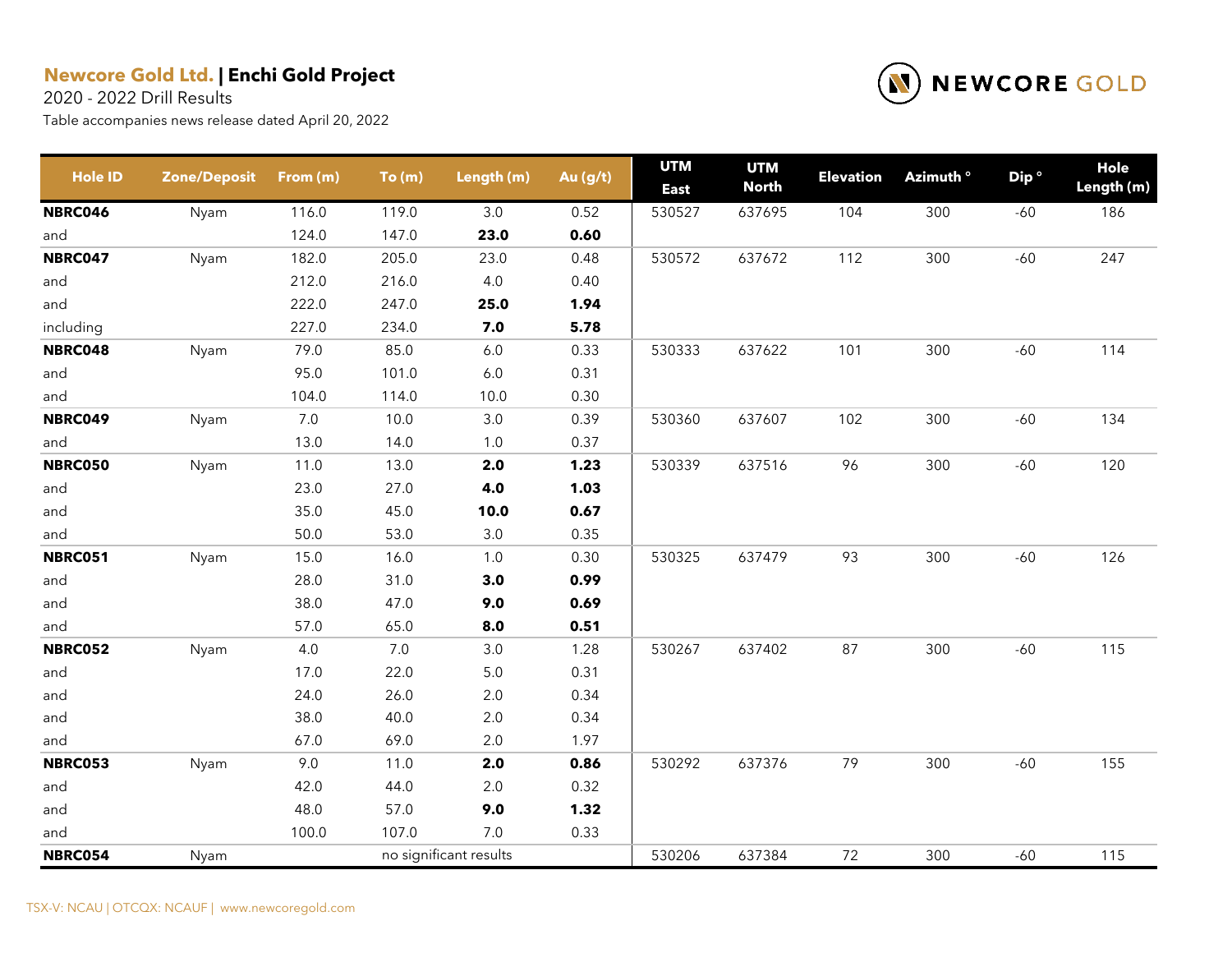2020 - 2022 Drill Results



| <b>Hole ID</b> | <b>Zone/Deposit</b> | From (m) | To(m) | Length (m)             | Au $(g/t)$ | <b>UTM</b><br><b>East</b> | <b>UTM</b><br><b>North</b> | <b>Elevation</b> | Azimuth ° | Dip <sup>o</sup> | Hole<br>Length (m) |
|----------------|---------------------|----------|-------|------------------------|------------|---------------------------|----------------------------|------------------|-----------|------------------|--------------------|
| <b>NBRC055</b> | Nyam                | 12.0     | 21.0  | 9.0                    | 0.38       | 530229                    | 637372                     | 78               | 300       | $-60$            | 144                |
| and            |                     | 102.0    | 103.0 | 1.0                    | 1.04       |                           |                            |                  |           |                  |                    |
| <b>NBRC056</b> | Nyam                |          |       | no significant results |            | 530086                    | 637145                     | 80               | 300       | $-60$            | 153                |
| <b>NBRC057</b> | Nyam                | 102.0    | 103.0 | 1.0                    | 0.31       | 530012                    | 637064                     | 77               | 300       | $-60$            | 150                |
| <b>NBRC058</b> | Nyam                | 17.0     | 19.0  | $2.0\,$                | 1.11       | 530119                    | 637014                     | 75               | 300       | $-60$            | 162                |
| and            |                     | 94.0     | 95.0  | $2.0\,$                | 0.29       |                           |                            |                  |           |                  |                    |
| and            |                     | 106.0    | 108.0 | 2.0                    | 0.68       |                           |                            |                  |           |                  |                    |
| NBRC059B       | Nyam                | 97.0     | 106.0 | 10.0                   | 1.60       | 530177                    | 637089                     | 73               | 300       | $-60$            | 150                |
| <b>NBRC060</b> | Nyam                | 7.0      | 8.0   | 1.0                    | 0.74       | 529938                    | 636854                     | 84               | 300       | $-60$            | 174                |
| and            |                     | 84.0     | 85.0  | $1.0\,$                | 0.22       |                           |                            |                  |           |                  |                    |
| <b>NBRC061</b> | Nyam                |          |       | no significant results |            | 529759                    | 636735                     | 106              | 300       | $-60$            | 156                |
| <b>NBRC062</b> | Nyam                | 60.0     | 61.0  | 1.0                    | 0.26       | 529834                    | 636686                     | 99               | 300       | $-60$            | 162                |
| and            |                     | 75.0     | 76.0  | $1.0\,$                | 0.52       |                           |                            |                  |           |                  |                    |
| <b>NBRC063</b> | Nyam                |          |       | no significant results |            | 529657                    | 636560                     | 114              | 300       | $-60$            | 150                |
| <b>NBRC064</b> | Nyam                | 58.0     | 59.0  | $1.0\,$                | 0.49       | 529735                    | 636517                     | 113              | 300       | $-60$            | 150                |
| <b>NBRC065</b> | Nyam                |          |       | no significant results |            | 529555                    | 636386                     | 117              | 300       | $-60$            | 156                |
| <b>NBRC066</b> | Nyam                | 89.0     | 104.0 | 15.0                   | 0.52       | 529631                    | 636341                     | 94               | 300       | $-60$            | 153                |
| <b>NBRC067</b> | Nyam                | 49.0     | 50.0  | $1.0$                  | 0.36       | 530332                    | 637356                     | 79               | 300       | $-60$            | 184                |
| and            |                     | 87.0     | 89.0  | 2.0                    | 0.35       |                           |                            |                  |           |                  |                    |
| and            |                     | 111.0    | 113.0 | $2.0\,$                | 0.43       |                           |                            |                  |           |                  |                    |
| and            |                     | 129.0    | 130.0 | $1.0$                  | 1.14       |                           |                            |                  |           |                  |                    |
| and            |                     | 147.0    | 184.0 | 37.0                   | 0.54       |                           |                            |                  |           |                  |                    |
| including      |                     | 159.0    | 164.0 | $5.0\,$                | 1.69       |                           |                            |                  |           |                  |                    |
| <b>NBRC068</b> | Nyam                | 48.0     | 49.0  | $1.0$                  | 1.03       | 530363                    | 637340                     | 85               | 300       | $-60$            | 252                |
| and            |                     | 104.0    | 105.0 | 1.0                    | 0.34       |                           |                            |                  |           |                  |                    |
| and            |                     | 121.0    | 122.0 | 1.0                    | 1.66       |                           |                            |                  |           |                  |                    |
| and            |                     | 153.0    | 154.0 | $1.0$                  | 0.35       |                           |                            |                  |           |                  |                    |
| and            |                     | 201.0    | 203.0 | $2.0\,$                | 0.93       |                           |                            |                  |           |                  |                    |
| and            |                     | 234.0    | 238.0 | 4.0                    | 0.62       |                           |                            |                  |           |                  |                    |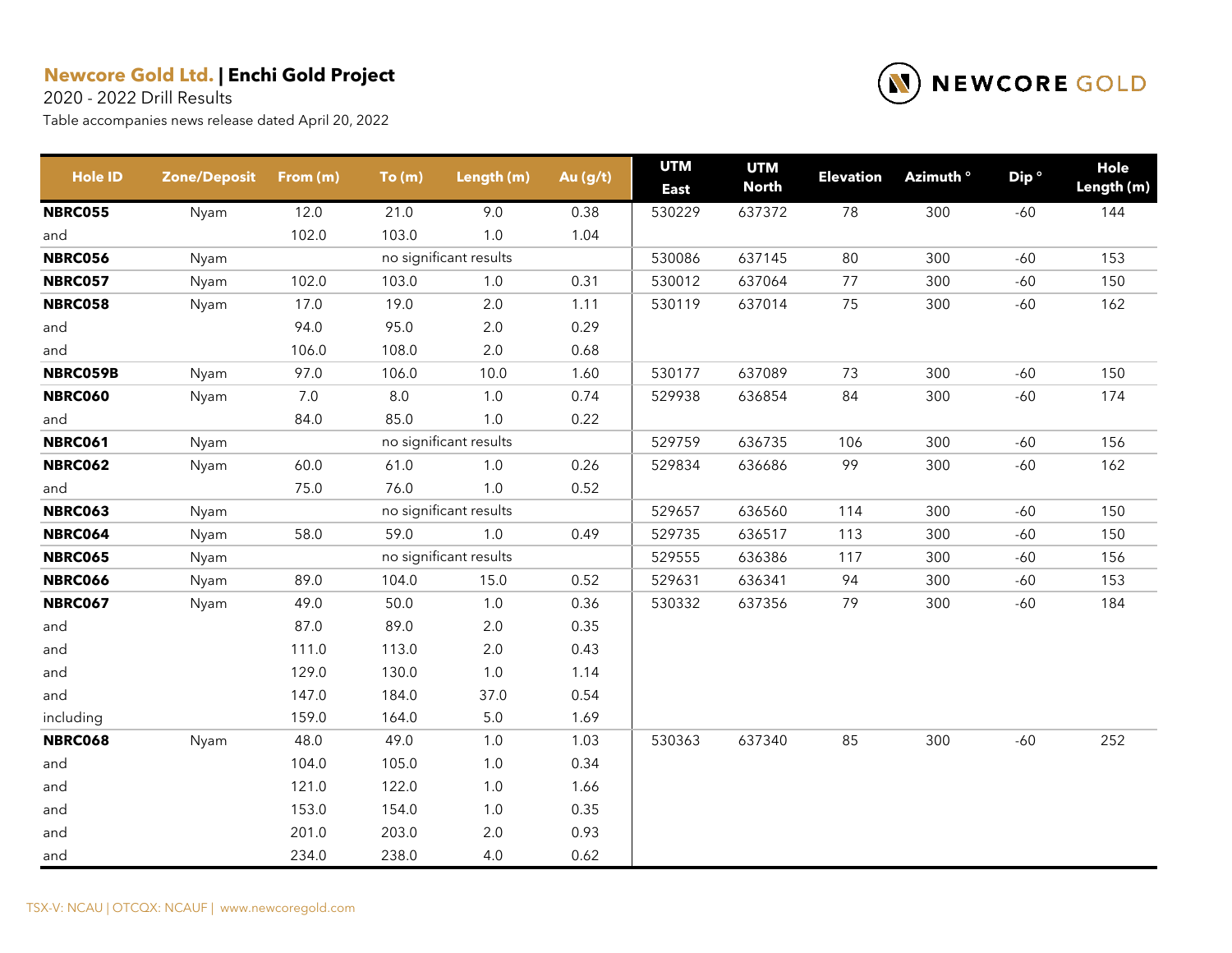2020 - 2022 Drill Results



| <b>Hole ID</b> | <b>Zone/Deposit</b> | From (m) | To(m) | Length (m) | Au (g/t) | <b>UTM</b><br><b>East</b> | <b>UTM</b><br><b>North</b> | <b>Elevation</b> | Azimuth <sup>o</sup> | Dip <sup>o</sup> | Hole<br>Length (m) |
|----------------|---------------------|----------|-------|------------|----------|---------------------------|----------------------------|------------------|----------------------|------------------|--------------------|
| <b>NBRC069</b> | Nyam                | 16.0     | 25.0  | 9.0        | 0.60     | 530308                    | 637454                     | 89               | 300                  | $-60$            | 144                |
| and            |                     | 33.0     | 38.0  | $5.0$      | 0.58     |                           |                            |                  |                      |                  |                    |
| and            |                     | 56.0     | 58.0  | $2.0\,$    | 0.41     |                           |                            |                  |                      |                  |                    |
| NBRC070        | Nyam                | 79.0     | 80.0  | 1.0        | 1.11     | 530251                    | 637110                     | 81               | 300                  | $-50$            | 240                |
| and            |                     | 148.0    | 149.0 | 1.0        | 0.52     |                           |                            |                  |                      |                  |                    |
| and            |                     | 181.0    | 183.0 | 2.0        | 0.58     |                           |                            |                  |                      |                  |                    |
| and            |                     | 195.0    | 199.0 | 4.0        | 1.02     |                           |                            |                  |                      |                  |                    |
| and            |                     | 231.0    | 234.0 | 3.0        | 0.75     |                           |                            |                  |                      |                  |                    |
| <b>NBRC071</b> | Nyam                | 60.0     | 65.0  | $5.0$      | 0.44     | 530354                    | 637456                     | 93               | 300                  | $-50$            | 135                |
| and            |                     | 92.0     | 93.0  | 1.0        | 1.53     |                           |                            |                  |                      |                  |                    |
| and            |                     | 101.0    | 118.0 | 17.0       | 0.72     |                           |                            |                  |                      |                  |                    |
| <b>NBRC072</b> | Nyam                | 59.0     | 61.0  | $2.0\,$    | 0.58     | 530402                    | 637545                     | 95               | 300                  | $-60$            | 140                |
| and            |                     | 76.0     | 78.0  | $2.0\,$    | 0.46     |                           |                            |                  |                      |                  |                    |
| and            |                     | 85.0     | 105.0 | 20.0       | 0.58     |                           |                            |                  |                      |                  |                    |
| and            |                     | 127.0    | 129.0 | $2.0\,$    | 0.62     |                           |                            |                  |                      |                  |                    |
| NBRC073        | Nyam                | 26.0     | 27.0  | 1.0        | 0.40     | 530425                    | 637572                     | 98               | 300                  | $-60$            | 142                |
| and            |                     | 74.0     | 131.0 | 57.0       | 0.78     |                           |                            |                  |                      |                  |                    |
| including      |                     | 94.0     | 103.0 | 9.0        | 1.34     |                           |                            |                  |                      |                  |                    |
| NBRC074        | Nyam                | 125.0    | 131.0 | $6.0\,$    | 0.45     | 530457                    | 637552                     | 94               | 300                  | $-60$            | 197                |
| and            |                     | 141.0    | 147.0 | $6.0$      | 0.55     |                           |                            |                  |                      |                  |                    |
| and            |                     | 163.0    | 178.0 | 15.0       | 0.55     |                           |                            |                  |                      |                  |                    |
| including      |                     | 157.0    | 159.0 | $2.0\,$    | 0.99     |                           |                            |                  |                      |                  |                    |
| and            |                     | 192.0    | 194.0 | $2.0\,$    | 1.42     |                           |                            |                  |                      |                  |                    |
| <b>NBRC075</b> | Nyam                | $0.0\,$  | 35.0  | 35.0       | 2.04     | 530404                    | 637629                     | 99               | 300                  | $-60$            | 144                |
| including      |                     | $8.0\,$  | 16.0  | 8.0        | 4.89     |                           |                            |                  |                      |                  |                    |
| and incl.      |                     | 9.0      | 11.0  | $2.0\,$    | 9.60     |                           |                            |                  |                      |                  |                    |
| and            |                     | 108.0    | 110.0 | 2.0        | 0.27     |                           |                            |                  |                      |                  |                    |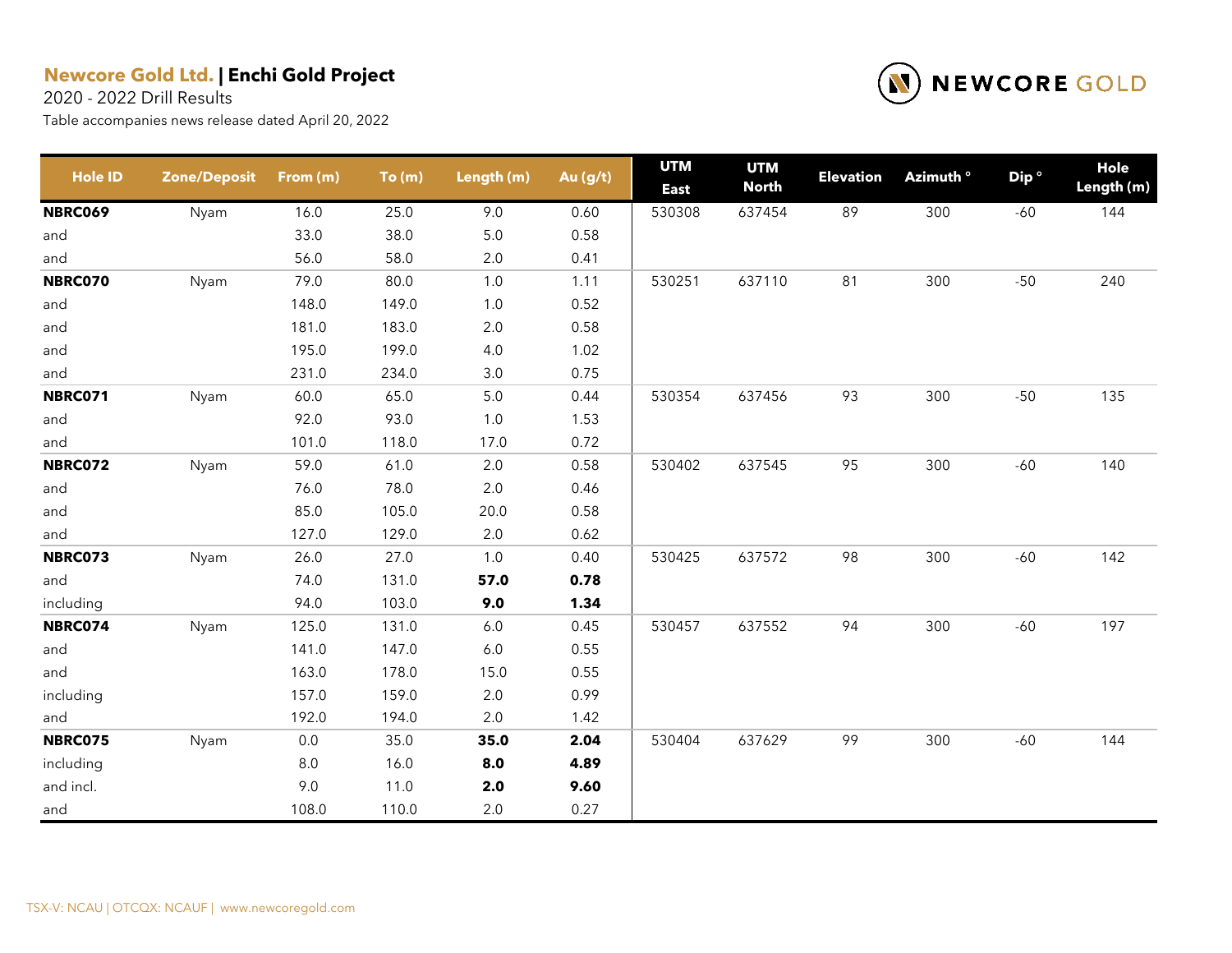2020 - 2022 Drill Results



| <b>Hole ID</b> | <b>Zone/Deposit</b> | From (m) | To(m) | Length (m) | Au (g/t) | <b>UTM</b><br><b>East</b> | <b>UTM</b><br><b>North</b> | <b>Elevation</b> | Azimuth <sup>o</sup> | Dip <sup>o</sup> | Hole<br>Length (m) |
|----------------|---------------------|----------|-------|------------|----------|---------------------------|----------------------------|------------------|----------------------|------------------|--------------------|
| <b>NBRC076</b> | Nyam                | 1.0      | 51.0  | 50.0       | 0.85     | 530442                    | 637701                     | 96               | 300                  | $-60$            | 120                |
| including      |                     | 1.0      | 14.0  | 13.0       | 1.18     |                           |                            |                  |                      |                  |                    |
| and incl.      |                     | 31.0     | 39.0  | 8.0        | 2.10     |                           |                            |                  |                      |                  |                    |
| <b>NBRC077</b> | Nyam                | 52.0     | 60.0  | $8.0\,$    | 0.51     | 530488                    | 637722                     | 83               | 300                  | $-60$            | 183                |
| and            |                     | 69.0     | 98.0  | 29.0       | 1.13     |                           |                            |                  |                      |                  |                    |
| and            |                     | 119.0    | 126.0 | $7.0\,$    | 0.49     |                           |                            |                  |                      |                  |                    |
| and            |                     | 141.0    | 145.0 | 4.0        | 0.39     |                           |                            |                  |                      |                  |                    |
| NBRC078        | Nyam                | 27.0     | 30.0  | 3.0        | 0.57     | 530501                    | 637751                     | 85               | 300                  | $-55$            | 144                |
| and            |                     | 36.0     | 115.0 | 79.0       | 0.53     |                           |                            |                  |                      |                  |                    |
| <b>NBRC079</b> | Nyam                | 92.0     | 119.0 | 27.0       | 0.89     | 530538                    | 637730                     | 93               | 300                  | $-55$            | 160                |
| including      |                     | 104.0    | 109.0 | 5.0        | 2.19     |                           |                            |                  |                      |                  |                    |
| and            |                     | 132.0    | 142.0 | 10.0       | 0.45     |                           |                            |                  |                      |                  |                    |
| <b>NBRC080</b> | Nyam                | 62.0     | 68.0  | 6.0        | 0.51     | 530536                    | 637767                     | 87               | 300                  | $-60$            | 180                |
| and            |                     | 81.0     | 83.0  | $2.0\,$    | 0.41     |                           |                            |                  |                      |                  |                    |
| and            |                     | 91.0     | 94.0  | 3.0        | 4.63     |                           |                            |                  |                      |                  |                    |
| and            |                     | 106.0    | 111.0 | $5.0\,$    | 0.96     |                           |                            |                  |                      |                  |                    |
| and            |                     | 124.0    | 132.0 | 8.0        | 0.70     |                           |                            |                  |                      |                  |                    |
| <b>NBRC081</b> | Nyam                | 33.0     | 43.0  | 10.0       | 0.99     | 530615                    | 637853                     | 83               | 300                  | $-50$            | 144                |
| and            |                     | 94.0     | 101.0 | $7.0\,$    | 0.46     |                           |                            |                  |                      |                  |                    |
| and            |                     | 120.0    | 130.0 | 10.0       | 1.68     |                           |                            |                  |                      |                  |                    |
| <b>NBRC082</b> | Nyam                | 0.0      | 12.0  | 12.0       | 0.34     | 530599                    | 637880                     | 88               | 300                  | $-60$            | 162                |
| and            |                     | 75.0     | 83.0  | $8.0\,$    | 0.52     |                           |                            |                  |                      |                  |                    |
| and            |                     | 93.0     | 108.0 | 15.0       | 1.18     |                           |                            |                  |                      |                  |                    |
| including      |                     | 93.0     | 97.0  | 4.0        | 2.41     |                           |                            |                  |                      |                  |                    |
| NBRC083        | Nyam                | 71.0     | 72.0  | $1.0$      | 0.32     | 530548                    | 637941                     | 84               | 300                  | $-60$            | 100                |
| NBRC084        | Nyam                | 92.0     | 102.0 | 10.0       | 0.93     | 530634                    | 637896                     | 88               | 300                  | $-50$            | 126                |
| and            |                     | 108.0    | 120.0 | 12.0       | 0.89     |                           |                            |                  |                      |                  |                    |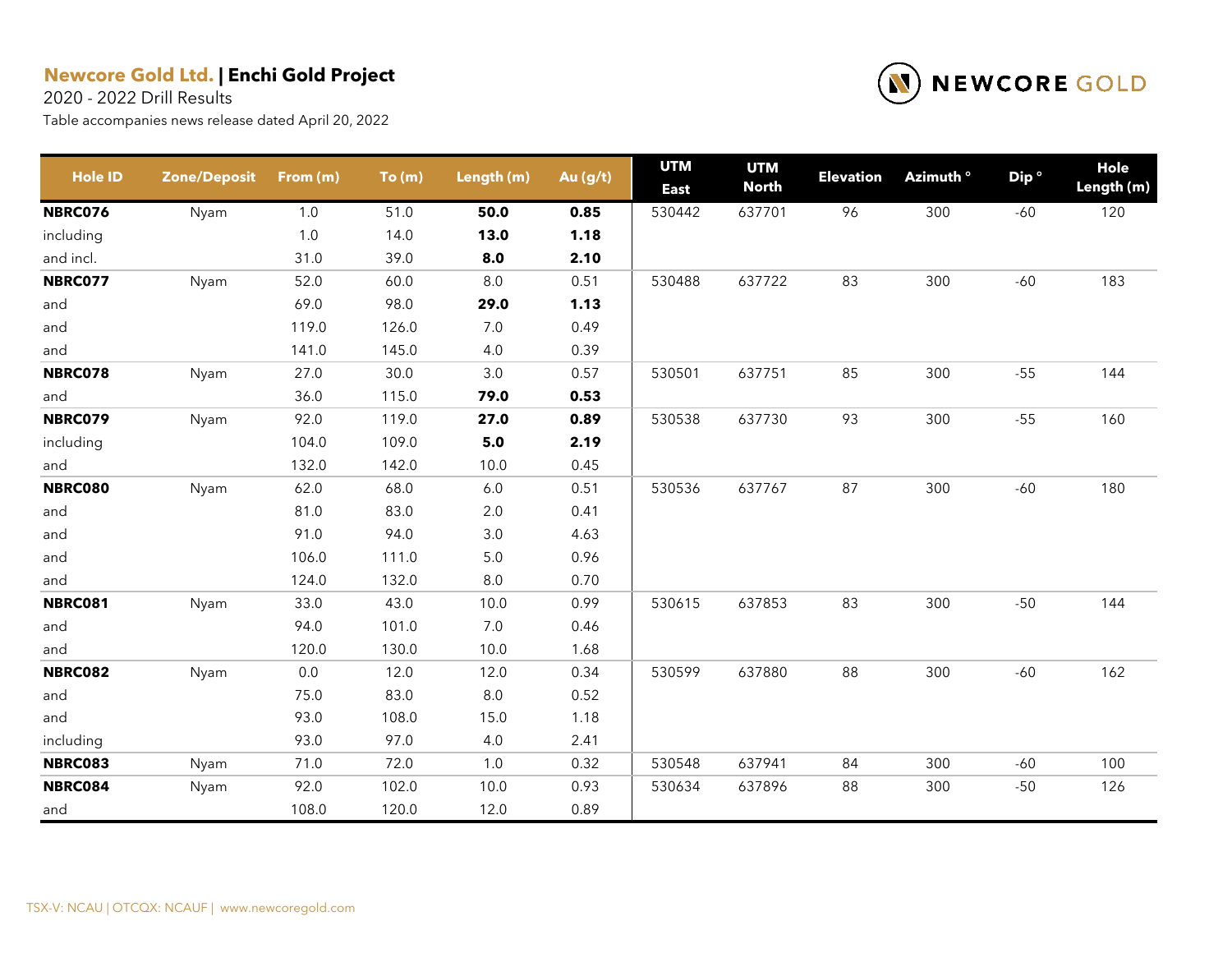2020 - 2022 Drill Results



| <b>Hole ID</b> | <b>Zone/Deposit</b> | From (m) | To(m) | Length (m) | Au (g/t) | <b>UTM</b><br><b>East</b> | <b>UTM</b><br><b>North</b> | <b>Elevation</b> | Azimuth <sup>o</sup> | Dip <sup>o</sup> | <b>Hole</b><br>Length (m) |
|----------------|---------------------|----------|-------|------------|----------|---------------------------|----------------------------|------------------|----------------------|------------------|---------------------------|
| <b>NBRC085</b> | Nyam                | 0.0      | 18.0  | 18.0       | 1.26     | 530572                    | 637961                     | 89               | 300                  | $-60$            | 120                       |
| including      |                     | 11.0     | 13.0  | 2.0        | 6.46     |                           |                            |                  |                      |                  |                           |
| and            |                     | 82.0     | 85.0  | 3.0        | 0.60     |                           |                            |                  |                      |                  |                           |
| <b>NBRC086</b> | Nyam                | 10.0     | 12.0  | $2.0\,$    | 0.32     | 530597                    | 637974                     | 89               | 300                  | $-60$            | 130                       |
| and            |                     | 17.0     | 36.0  | 19.0       | 1.24     |                           |                            |                  |                      |                  |                           |
| and            |                     | 101.0    | 102.0 | $1.0$      | 0.45     |                           |                            |                  |                      |                  |                           |
| and            |                     | 115.0    | 117.0 | $2.0\,$    | 0.37     |                           |                            |                  |                      |                  |                           |
| and            |                     | 121.0    | 128.0 | $7.0\,$    | 0.42     |                           |                            |                  |                      |                  |                           |
| <b>NBRC087</b> | Nyam                | 1.0      | 4.0   | 3.0        | 0.51     | 530632                    | 637952                     | 95               | 300                  | $-60$            | 120                       |
| and            |                     | 71.0     | 79.0  | $8.0\,$    | 0.52     |                           |                            |                  |                      |                  |                           |
| and            |                     | 84.0     | 103.0 | 19.0       | 2.14     |                           |                            |                  |                      |                  |                           |
| including      |                     | 92.0     | 94.0  | 2.0        | 4.14     |                           |                            |                  |                      |                  |                           |
| NBRC088        | Nyam                | 57.0     | 85.0  | 28.0       | 0.88     | 530616                    | 637935                     | 95               | 300                  | $-60$            | 110                       |
| and            |                     | 80.0     | 82.0  | 2.0        | 5.09     |                           |                            |                  |                      |                  |                           |
| <b>NBRC089</b> | Nyam                | $0.0\,$  | $5.0$ | $5.0\,$    | 1.86     | 530631                    | 637994                     | 103              | 300                  | $-60$            | 152                       |
| and            |                     | 37.0     | 39.0  | $2.0\,$    | 0.76     |                           |                            |                  |                      |                  |                           |
| and            |                     | 44.0     | 53.0  | 9.0        | 0.92     |                           |                            |                  |                      |                  |                           |
| and            |                     | 60.0     | 62.0  | $2.0\,$    | 0.88     |                           |                            |                  |                      |                  |                           |
| <b>NBRC090</b> | Nyam                | 17.0     | 18.0  | $1.0$      | 0.41     | 530663                    | 638009                     | 110              | 300                  | $-60$            | 160                       |
| and            |                     | 23.0     | 24.0  | $1.0\,$    | 0.36     |                           |                            |                  |                      |                  |                           |
| and            |                     | 32.0     | 35.0  | 3.0        | 1.53     |                           |                            |                  |                      |                  |                           |
| and            |                     | 78.0     | 109.0 | 31.0       | 0.77     |                           |                            |                  |                      |                  |                           |
| including      |                     | 102.0    | 103.0 | 1.0        | 4.92     |                           |                            |                  |                      |                  |                           |
| including      |                     | 107.0    | 108.0 | 1.0        | 5.19     |                           |                            |                  |                      |                  |                           |
| and            |                     | 115.0    | 116.0 | $1.0\,$    | 0.30     |                           |                            |                  |                      |                  |                           |
| and            |                     | 156.0    | 158.0 | 2.0        | 0.34     |                           |                            |                  |                      |                  |                           |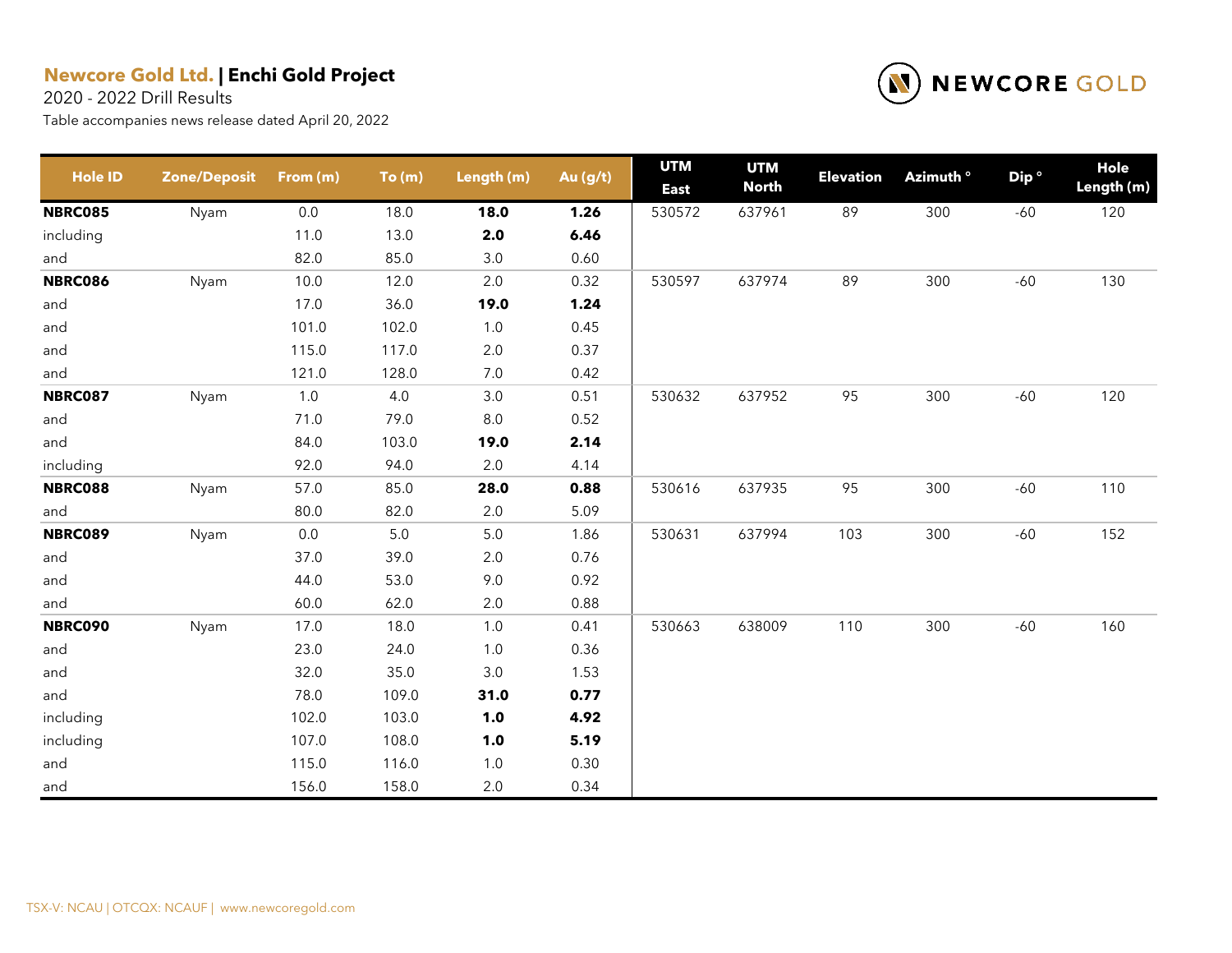2020 - 2022 Drill Results



| <b>Hole ID</b> | <b>Zone/Deposit</b> | From (m) | To(m) | Length (m)             | Au (g/t) | <b>UTM</b><br><b>East</b> | <b>UTM</b><br><b>North</b> | <b>Elevation</b> | Azimuth <sup>o</sup> | Dip <sup>o</sup> | Hole<br>Length (m) |
|----------------|---------------------|----------|-------|------------------------|----------|---------------------------|----------------------------|------------------|----------------------|------------------|--------------------|
| <b>NBRC091</b> | Nyam                | 84.0     | 86.0  | $2.0\,$                | 0.38     | 530704                    | 637995                     | 106              | 300                  | $-60$            | 204                |
| and            |                     | 91.0     | 103.0 | 12.0                   | 1.02     |                           |                            |                  |                      |                  |                    |
| and            |                     | 134.0    | 139.0 | $5.0\,$                | 0.54     |                           |                            |                  |                      |                  |                    |
| and            |                     | 147.0    | 150.0 | $3.0\,$                | 0.61     |                           |                            |                  |                      |                  |                    |
| <b>NBRC092</b> | Nyam                | 9.0      | 13.0  | 4.0                    | 0.61     | 530670                    | 638079                     | 139              | 300                  | $-60$            | 129                |
| and            |                     | 38.0     | 62.0  | 24.0                   | 1.79     |                           |                            |                  |                      |                  |                    |
| including      |                     | 51.0     | 55.0  | 4.0                    | 4.14     |                           |                            |                  |                      |                  |                    |
| <b>NBRC093</b> | Nyam                | 40.0     | 41.0  | 1.0                    | 0.33     | 530683                    | 638040                     | 130              | 300                  | $-60$            | 183                |
| and            |                     | 49.0     | 59.0  | 10.0                   | 0.24     |                           |                            |                  |                      |                  |                    |
| and            |                     | 79.0     | 127.0 | 48.0                   | 0.43     |                           |                            |                  |                      |                  |                    |
| including      |                     | 79.0     | 91.0  | 12.0                   | 0.89     |                           |                            |                  |                      |                  |                    |
| and incl.      |                     | 84.0     | 88.0  | 4.0                    | 1.79     |                           |                            |                  |                      |                  |                    |
| including      |                     | 95.0     | 107.0 | 12.0                   | 0.54     |                           |                            |                  |                      |                  |                    |
| and incl.      |                     | 99.0     | 102.0 | 3.0                    | 1.32     |                           |                            |                  |                      |                  |                    |
| and            |                     | 113.0    | 114.0 | $1.0$                  | 0.35     |                           |                            |                  |                      |                  |                    |
| and            |                     | 132.0    | 133.0 | 1.0                    | 0.51     |                           |                            |                  |                      |                  |                    |
| <b>NBRC094</b> | Nyam                | $0.0\,$  | 2.0   | 2.0                    | 0.30     | 530669                    | 638118                     | 137              | 300                  | $-63$            | 132                |
| and            |                     | 14.0     | 28.0  | 14.0                   | 0.68     |                           |                            |                  |                      |                  |                    |
| <b>NBRC095</b> | Nyam                | 61.0     | 75.0  | 14.0                   | 0.72     | 530726                    | 638099                     | 90               | 300                  | $-60$            | 138                |
| including      |                     | 70.0     | 74.0  | 4.0                    | 1.42     |                           |                            |                  |                      |                  |                    |
| and            |                     | 105.0    | 125.0 | 20.0                   | 0.90     |                           |                            |                  |                      |                  |                    |
| including      |                     | 111.0    | 114.0 | 3.0                    | 2.38     |                           |                            |                  |                      |                  |                    |
| and            |                     | 134.0    | 136.0 | 2.0                    | 1.99     |                           |                            |                  |                      |                  |                    |
| <b>NBRC096</b> | Nyam                |          |       | no significant results |          | 530681                    | 638193                     | 109              | 300                  | $-60$            | 130                |
| <b>NBRC097</b> | Nyam                | 10.0     | 35.0  | 25.0                   | 0.87     | 530805                    | 638296                     | 84               | 300                  | $-60$            | 82                 |
| including      |                     | 20.0     | 24.0  | 4.0                    | 2.59     |                           |                            |                  |                      |                  |                    |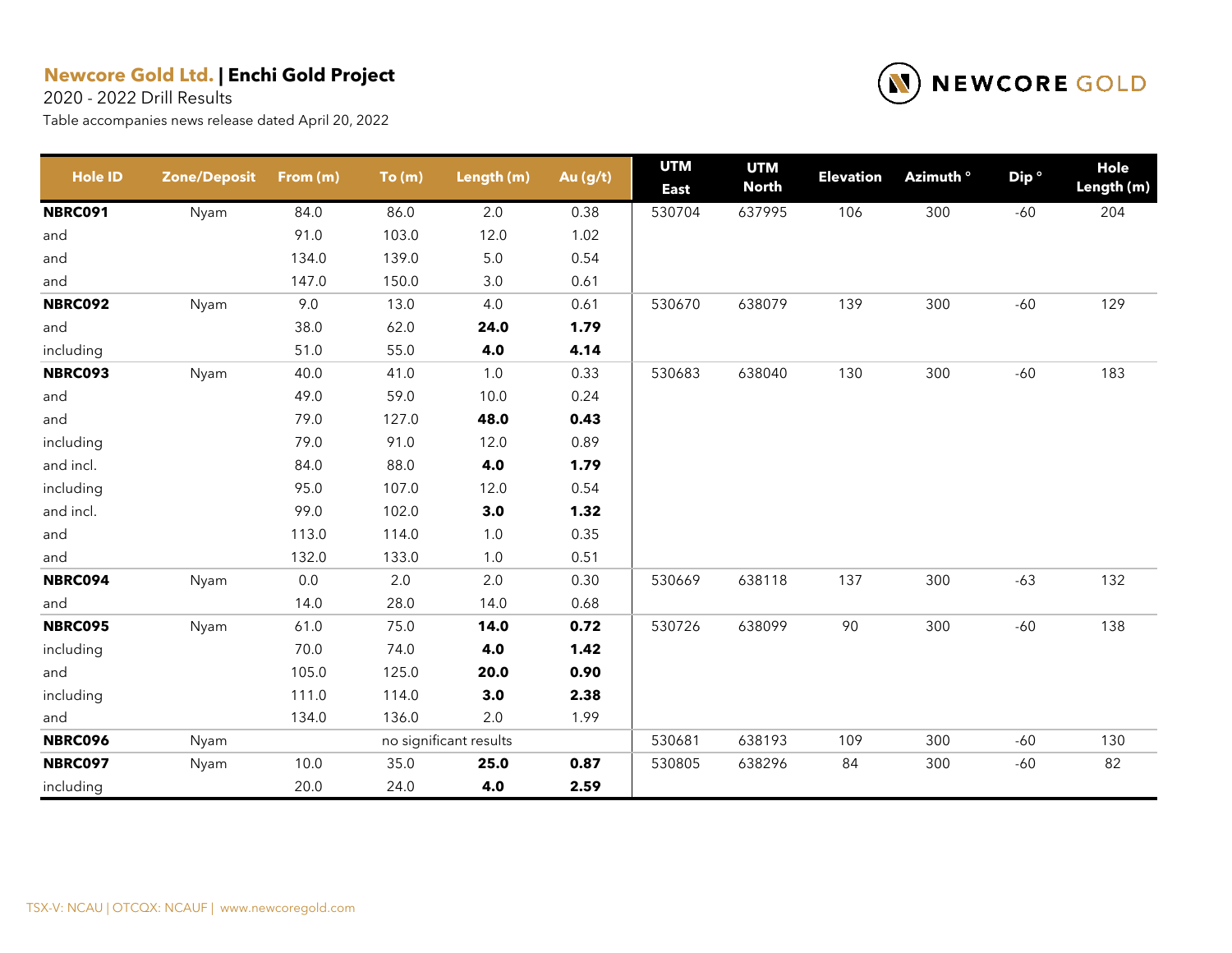2020 - 2022 Drill Results



| <b>Hole ID</b> | <b>Zone/Deposit</b> | From (m) | To(m)   | Length (m) | Au (g/t) | <b>UTM</b><br><b>East</b> | <b>UTM</b><br><b>North</b> | <b>Elevation</b> | Azimuth <sup>o</sup> | Dip <sup>o</sup> | Hole<br>Length (m) |
|----------------|---------------------|----------|---------|------------|----------|---------------------------|----------------------------|------------------|----------------------|------------------|--------------------|
| <b>NBRC098</b> | Nyam                | 15.0     | 19.0    | 4.0        | 0.88     | 530925                    | 638536                     | 136              | 300                  | $-60$            | 126                |
| and            |                     | 28.0     | 30.0    | $2.0\,$    | 0.58     |                           |                            |                  |                      |                  |                    |
| and            |                     | 44.0     | 46.0    | $2.0\,$    | 0.45     |                           |                            |                  |                      |                  |                    |
| and            |                     | 52.0     | 54.0    | $2.0\,$    | 0.56     |                           |                            |                  |                      |                  |                    |
| <b>NBRC099</b> | Nyam                | 13.0     | 35.0    | 22.0       | 0.34     | 530901                    | 638474                     | 112              | 300                  | $-60$            | 130                |
| and            |                     | 46.0     | 48.0    | 2.0        | 0.43     |                           |                            |                  |                      |                  |                    |
| and            |                     | 80.0     | 84.0    | 4.0        | 0.44     |                           |                            |                  |                      |                  |                    |
| and            |                     | 110.0    | 112.0   | $2.0\,$    | 0.25     |                           |                            |                  |                      |                  |                    |
| including      |                     | 121.0    | 123.0   | 2.0        | 0.29     |                           |                            |                  |                      |                  |                    |
| <b>NBRC100</b> | Nyam                | 2.0      | $6.0\,$ | 4.0        | 0.83     | 530813                    | 638335                     | 78               | 300                  | $-60$            | 120                |
| and            |                     | 16.0     | 28.0    | 12.0       | 0.77     |                           |                            |                  |                      |                  |                    |
| <b>NBRC101</b> | Nyam                | $2.0\,$  | $3.0\,$ | $1.0$      | 0.58     | 530817                    | 638367                     | 100              | 300                  | $-60$            | 83                 |
| and            |                     | $6.0\,$  | 11.0    | $5.0\,$    | 0.36     |                           |                            |                  |                      |                  |                    |
| and            |                     | 73.0     | 75.0    | $2.0\,$    | 0.43     |                           |                            |                  |                      |                  |                    |
| <b>NBRC102</b> | Nyam                | 32.0     | 46.0    | 14.0       | 0.24     | 530848                    | 638350                     | 89               | 300                  | $-60$            | 120                |
| and            |                     | 52.0     | 57.0    | $5.0\,$    | 0.40     |                           |                            |                  |                      |                  |                    |
| and            |                     | 75.0     | 77.0    | $2.0\,$    | 0.42     |                           |                            |                  |                      |                  |                    |
| <b>NBRC103</b> | Nyam                | 11.0     | 23.0    | 12.0       | 0.89     | 530854                    | 638384                     | 85               | 300                  | $-60$            | 126                |
| and            |                     | 43.0     | 44.0    | $1.0$      | 0.34     |                           |                            |                  |                      |                  |                    |
| <b>NBRC104</b> | Nyam                | 78.0     | 98.0    | 20.0       | 0.84     | 530849                    | 638314                     | 87               | 300                  | $-60$            | 120                |
| and            |                     | 108.0    | 119.0   | 11.0       | 0.87     |                           |                            |                  |                      |                  |                    |
| <b>NBRC105</b> | Nyam                | $0.0\,$  | 11.0    | 11.0       | 0.63     | 530737                    | 638212                     | 89               | 300                  | $-60$            | 132                |
| and            |                     | 22.0     | 41.0    | 19.0       | 0.38     |                           |                            |                  |                      |                  |                    |
| and            |                     | 90.0     | 96.0    | $6.0\,$    | 0.40     |                           |                            |                  |                      |                  |                    |
| <b>NBRC106</b> | Nyam                | 3.0      | 4.0     | $1.0$      | 1.88     | 530548                    | 637825                     | 77               | 300                  | $-60$            | 138                |
| and            |                     | 41.0     | 45.0    | 4.0        | 0.50     |                           |                            |                  |                      |                  |                    |
| and            |                     | 67.0     | 78.0    | 11.0       | 1.08     |                           |                            |                  |                      |                  |                    |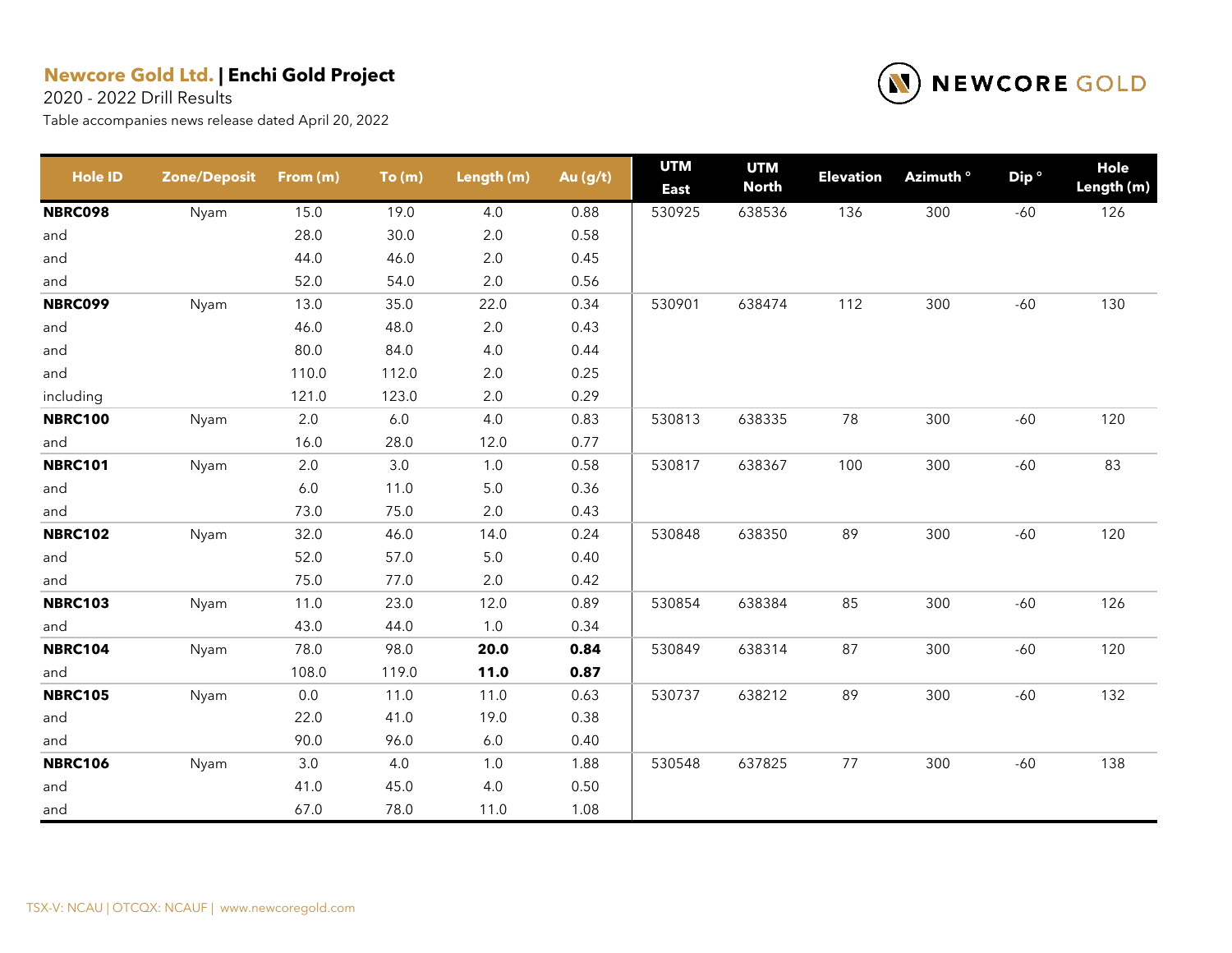2020 - 2022 Drill Results



| <b>Hole ID</b> | <b>Zone/Deposit</b> | From (m) | To(m) | Length (m) | Au (g/t) | <b>UTM</b><br><b>East</b> | <b>UTM</b><br><b>North</b> | <b>Elevation</b> | Azimuth <sup>o</sup> | Dip ° | Hole<br>Length (m) |
|----------------|---------------------|----------|-------|------------|----------|---------------------------|----------------------------|------------------|----------------------|-------|--------------------|
| <b>NBRC107</b> | Nyam                | 8.0      | 12.0  | 4.0        | 0.52     | 530547                    | 637889                     | 78               | 300                  | $-60$ | 66                 |
| and            |                     | 20.0     | 22.0  | $2.0\,$    | 0.54     |                           |                            |                  |                      |       |                    |
| and            |                     | 30.0     | 34.0  | 4.0        | 0.63     |                           |                            |                  |                      |       |                    |
| NBDD048        | Nyam                | 82.0     | 84.0  | $2.0\,$    | 0.53     | 530341                    | 637217                     | 96               | 300                  | $-60$ | 319.2              |
| and            |                     | 182.0    | 183.0 | $1.0$      | 0.84     |                           |                            |                  |                      |       |                    |
| and            |                     | 207.0    | 208.0 | $1.0$      | 0.81     |                           |                            |                  |                      |       |                    |
| and            |                     | 212.0    | 213.0 | $1.0$      | 0.30     |                           |                            |                  |                      |       |                    |
| and            |                     | 227.0    | 229.0 | $2.0\,$    | 0.37     |                           |                            |                  |                      |       |                    |
| and            |                     | 236.0    | 249.0 | 13.0       | 4.51     |                           |                            |                  |                      |       |                    |
| including      |                     | 237.5    | 245.2 | 7.7        | 7.40     |                           |                            |                  |                      |       |                    |
| and            |                     | 269.0    | 271.0 | $2.0\,$    | 1.24     |                           |                            |                  |                      |       |                    |
| and            |                     | 295.7    | 299.0 | $3.3\,$    | 0.69     |                           |                            |                  |                      |       |                    |
| NBDD049        | Nyam                | 114.0    | 115.0 | 1.0        | 0.72     | 530629                    | 637594                     | 99               | 300                  | $-62$ | 382.3              |
| and            |                     | 121.2    | 122.7 | 1.5        | 1.42     |                           |                            |                  |                      |       |                    |
| and            |                     | 255.5    | 258.7 | $3.5\,$    | 0.90     |                           |                            |                  |                      |       |                    |
| and            |                     | 307.0    | 310.0 | $3.0\,$    | 0.27     |                           |                            |                  |                      |       |                    |
| and            |                     | 323.0    | 342.0 | 19.0       | 0.37     |                           |                            |                  |                      |       |                    |
| including      |                     | 327.0    | 335.0 | $8.0\,$    | 0.54     |                           |                            |                  |                      |       |                    |
| and            |                     | 361.0    | 364.0 | $3.0\,$    | 0.67     |                           |                            |                  |                      |       |                    |
| NBDD050        | Nyam                | 116.0    | 117.5 | 1.5        | 0.35     | 530617                    | 637648                     | 107              | 300                  | $-63$ | 337.3              |
| and            |                     | 159.0    | 160.5 | $1.5$      | 0.30     |                           |                            |                  |                      |       |                    |
| and            |                     | 183.3    | 186.0 | 2.7        | 0.33     |                           |                            |                  |                      |       |                    |
| and            |                     | 211.0    | 213.0 | $2.0\,$    | 0.81     |                           |                            |                  |                      |       |                    |
| and            |                     | 277.0    | 281.7 | 4.7        | 0.26     |                           |                            |                  |                      |       |                    |
| and            |                     | 293.0    | 300.0 | $7.0\,$    | 0.45     |                           |                            |                  |                      |       |                    |
| and            |                     | 320.0    | 321.0 | $1.0$      | 0.41     |                           |                            |                  |                      |       |                    |
| and            |                     | 332.5    | 333.6 | 1.5        | 0.57     |                           |                            |                  |                      |       |                    |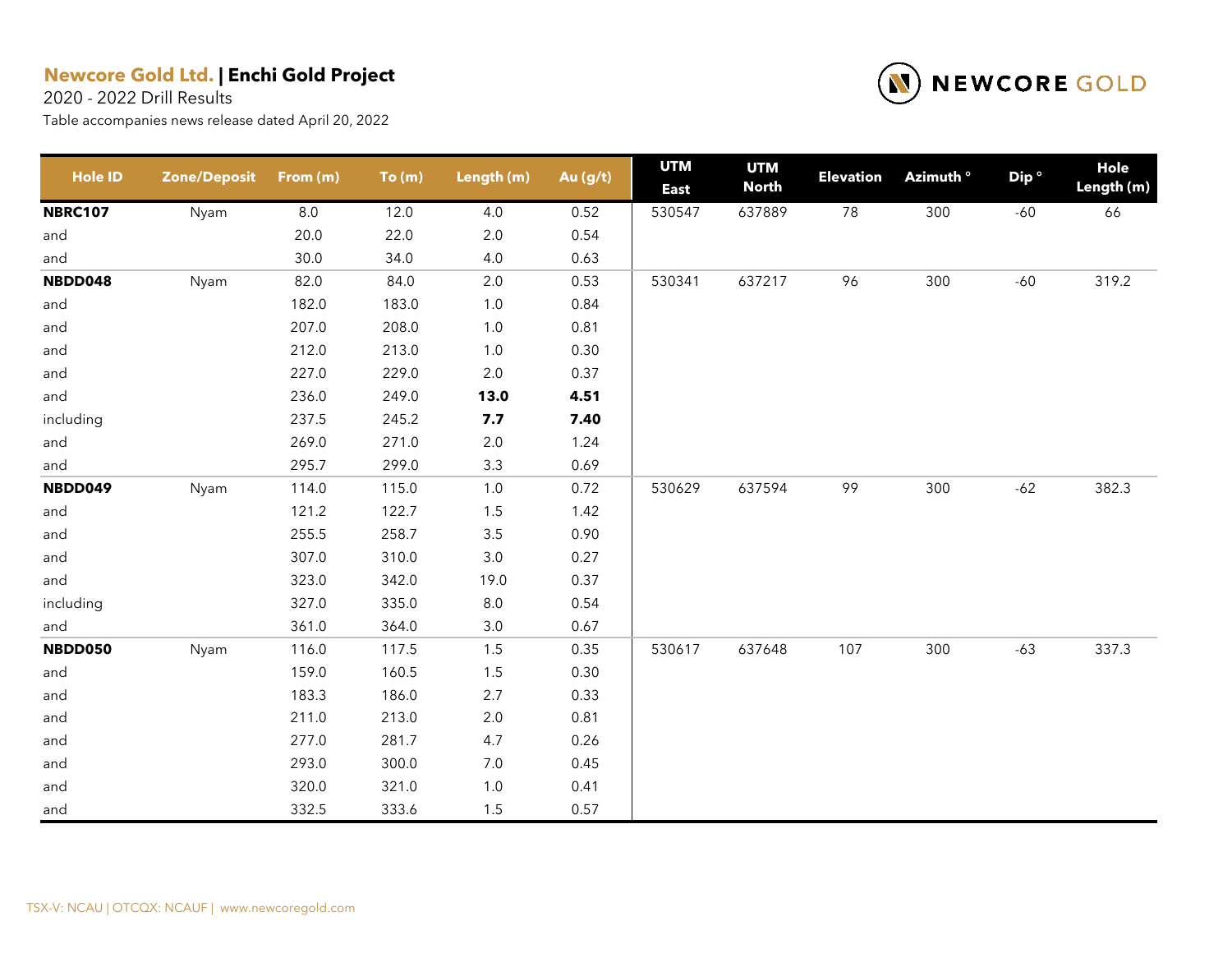2020 - 2022 Drill Results



| <b>Hole ID</b> | <b>Zone/Deposit</b> | From (m) | To(m) | Length (m) | Au (g/t) | <b>UTM</b><br><b>East</b> | <b>UTM</b><br><b>North</b> | <b>Elevation</b> | Azimuth ° | Dip <sup>o</sup> | <b>Hole</b><br>Length (m) |
|----------------|---------------------|----------|-------|------------|----------|---------------------------|----------------------------|------------------|-----------|------------------|---------------------------|
| NBDD051        | Nyam                | 45.8     | 46.4  | 0.6        | 0.33     | 530286                    | 637133                     | 75               | 300       | $-63$            | 360.7                     |
| and            |                     | 65.0     | 66.8  | $1.8$      | 0.82     |                           |                            |                  |           |                  |                           |
| and            |                     | 90.0     | 91.0  | $1.0$      | 0.49     |                           |                            |                  |           |                  |                           |
| and            |                     | 105.0    | 107.1 | 2.1        | 0.23     |                           |                            |                  |           |                  |                           |
| and            |                     | 240.0    | 242.2 | 2.2        | 0.34     |                           |                            |                  |           |                  |                           |
| and            |                     | 245.0    | 247.6 | 2.6        | 0.42     |                           |                            |                  |           |                  |                           |
| and            |                     | 254.0    | 266.0 | 12.0       | 0.65     |                           |                            |                  |           |                  |                           |
| and            |                     | 274.0    | 276.0 | $2.0\,$    | 4.57     |                           |                            |                  |           |                  |                           |
| and            |                     | 305.0    | 306.8 | 1.8        | 1.81     |                           |                            |                  |           |                  |                           |
| NBDD052        | Nyam                | 207.0    | 212.0 | 5.0        | 1.47     | 530677                    | 637738                     | 105              | 300       | $-63$            | 393.7                     |
| and            |                     | 280.0    | 297.0 | 17.0       | 0.31     |                           |                            |                  |           |                  |                           |
| and            |                     | 321.0    | 336.0 | 15.0       | 3.21     |                           |                            |                  |           |                  |                           |
| including      |                     | 322.0    | 330.0 | 8.0        | 5.57     |                           |                            |                  |           |                  |                           |
| NBDD053        | Nyam                | 172.0    | 174.0 | $2.0\,$    | 0.82     | 530628                    | 637680                     | 109              | 300       | $-63$            | 382.4                     |
| and            |                     | 253.0    | 254.0 | $1.0$      | 0.74     |                           |                            |                  |           |                  |                           |
| and            |                     | 258.0    | 275.0 | 17.0       | 0.50     |                           |                            |                  |           |                  |                           |
| and            |                     | 291.2    | 300.1 | 8.9        | 1.54     |                           |                            |                  |           |                  |                           |
| including      |                     | 291.2    | 293.0 | 1.8        | 3.78     |                           |                            |                  |           |                  |                           |
| including      |                     | 297.0    | 298.0 | $1.0$      | 4.20     |                           |                            |                  |           |                  |                           |
| and            |                     | 311.4    | 314.6 | $3.2\,$    | 0.58     |                           |                            |                  |           |                  |                           |
| and            |                     | 326.6    | 337.2 | 10.6       | 0.37     |                           |                            |                  |           |                  |                           |
| NBDD054        | Nyam                | 167.0    | 170.0 | 3.0        | 1.77     | 530672                    | 637613                     | 118              | 300       | $-63$            | 466.7                     |
| and            |                     | 373.4    | 374.5 | 1.1        | 1.38     |                           |                            |                  |           |                  |                           |
| and            |                     | 390.0    | 397.0 | 30.0       | 0.34     |                           |                            |                  |           |                  |                           |
| and            |                     | 423.9    | 431.0 | 7.1        | 0.98     |                           |                            |                  |           |                  |                           |
| including      |                     | 428.4    | 429.0 | 0.6        | 3.52     |                           |                            |                  |           |                  |                           |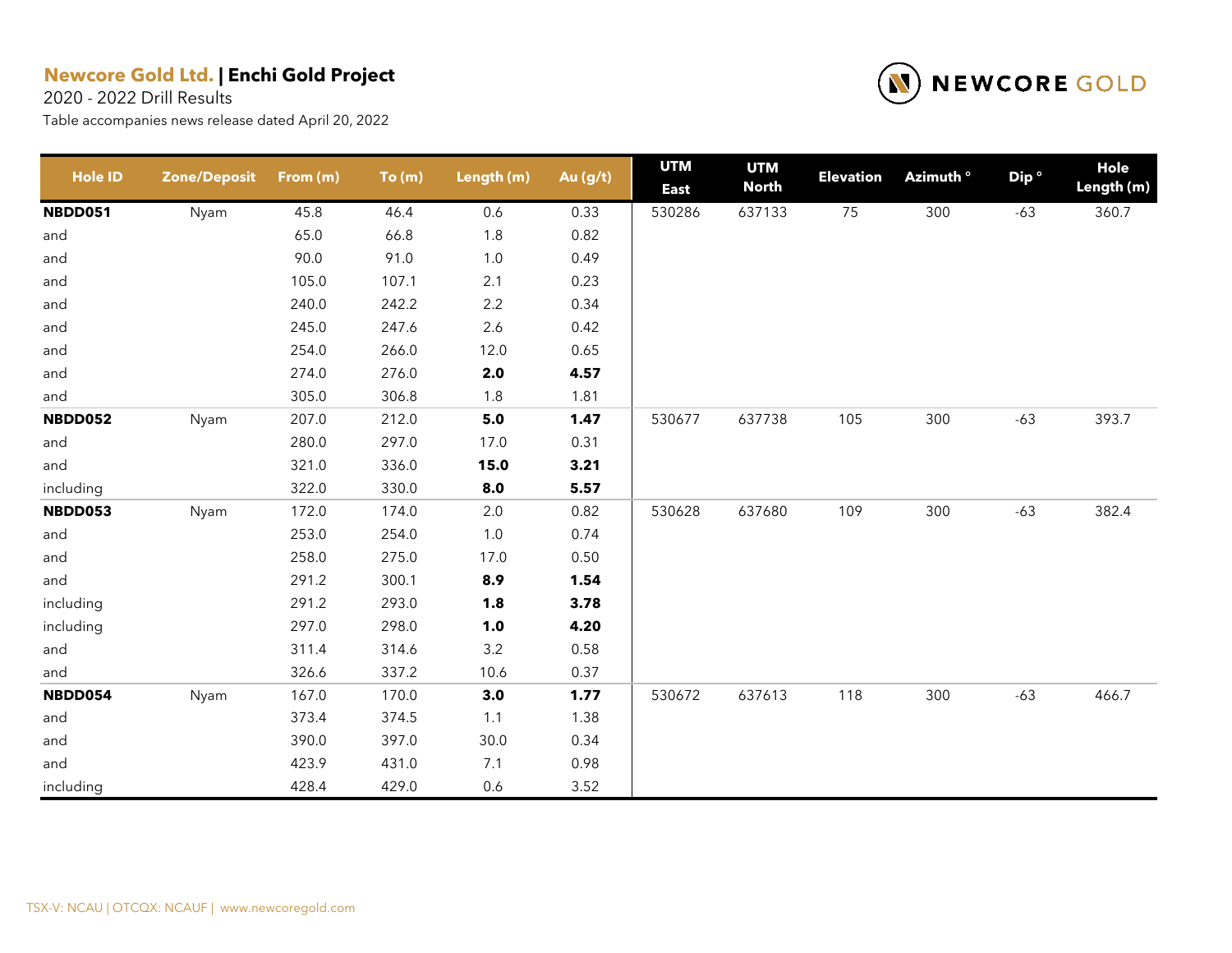2020 - 2022 Drill Results



| <b>Hole ID</b> | <b>Zone/Deposit</b> | From (m) | To(m) | Length (m)             | Au (g/t) | <b>UTM</b><br><b>East</b> | <b>UTM</b><br><b>North</b> | <b>Elevation</b> | Azimuth <sup>o</sup> | Dip <sup>o</sup> | Hole<br>Length (m) |
|----------------|---------------------|----------|-------|------------------------|----------|---------------------------|----------------------------|------------------|----------------------|------------------|--------------------|
| NBDD055        | Nyam                | 211.0    | 213.0 | $2.0\,$                | 0.29     | 530401                    | 637334                     | 92               | 300                  | $-63$            | 337.4              |
|                |                     | 248.8    | 250.0 | 1.2                    | 1.17     |                           |                            |                  |                      |                  |                    |
|                |                     | 263.0    | 265.0 | $2.0\,$                | 0.74     |                           |                            |                  |                      |                  |                    |
|                |                     | 268.0    | 270.0 | $2.0\,$                | 0.32     |                           |                            |                  |                      |                  |                    |
|                |                     | 276.0    | 284.0 | 8.0                    | 1.57     |                           |                            |                  |                      |                  |                    |
|                |                     | 279.0    | 281.2 | 2.2                    | 2.64     |                           |                            |                  |                      |                  |                    |
| NBDD056        | Nyam                | 100.0    | 102.3 | 2.3                    | 1.49     | 530364                    | 637280                     | 95               | 300                  | $-63$            | 331.4              |
|                |                     | 248.7    | 273.5 | 24.8                   | 1.62     |                           |                            |                  |                      |                  |                    |
|                |                     | 248.7    | 257.7 | 9.0                    | 3.17     |                           |                            |                  |                      |                  |                    |
|                |                     | 278.0    | 291.0 | 13.0                   | 0.67     |                           |                            |                  |                      |                  |                    |
|                |                     | 303.4    | 305.3 | 1.9                    | 0.46     |                           |                            |                  |                      |                  |                    |
| <b>NKRC001</b> | Nkwanta             |          |       | no significant results |          | 525094                    | 633089                     | 101              | 300                  | $-55$            | 100                |
| KKRC017A       | Kwakyekrom          | 45.0     | 48.0  | $3.0\,$                | 0.52     | 528698                    | 634833                     | 127              | 298                  | $-60$            | 150                |
| and            |                     | 69.0     | 70.0  | $1.0$                  | 1.17     |                           |                            |                  |                      |                  |                    |
| and            |                     | 89.0     | 120.0 | 31.0                   | 0.46     |                           |                            |                  |                      |                  |                    |
| including      |                     | 107.0    | 120.0 | 13.0                   | 0.72     |                           |                            |                  |                      |                  |                    |
| <b>KKRC018</b> | Kwakyekrom          | 35.0     | 39.0  | 4.0                    | 0.29     | 528658                    | 634784                     | 129              | 298                  | $-60$            | 120                |
| and            |                     | 86.0     | 92.0  | $6.0\,$                | 0.80     |                           |                            |                  |                      |                  |                    |
| and            |                     | 99.0     | 110.0 | 11.0                   | 2.35     |                           |                            |                  |                      |                  |                    |
| <b>KKRC019</b> | Kwakyekrom          | 4.0      | $7.0$ | $3.0\,$                | 0.36     | 528611                    | 634738                     | 128              | 298                  | $-60$            | 120                |
| and            |                     | 58.0     | 78.0  | 20.0                   | 0.36     |                           |                            |                  |                      |                  |                    |
| including      |                     | 59.0     | 63.0  | $4.0\,$                | 0.50     |                           |                            |                  |                      |                  |                    |
| and incl.      |                     | 70.0     | 76.0  | $6.0\,$                | 0.64     |                           |                            |                  |                      |                  |                    |
| and            |                     | 88.0     | 92.0  | 4.0                    | 0.38     |                           |                            |                  |                      |                  |                    |
| and            |                     | 102.0    | 104.0 | 2.0                    | 0.50     |                           |                            |                  |                      |                  |                    |
| <b>KKRC020</b> | Kwakyekrom          | 26.0     | 28.0  | 2.0                    | 0.79     | 528598                    | 634714                     | 133              | 298                  | $-60$            | 110                |
| and            |                     | 44.0     | 47.0  | $3.0\,$                | 0.43     |                           |                            |                  |                      |                  |                    |
| and            |                     | 60.0     | 75.0  | 15.0                   | 0.48     |                           |                            |                  |                      |                  |                    |
| and            |                     | 79.0     | 83.0  | 4.0                    | 1.04     |                           |                            |                  |                      |                  |                    |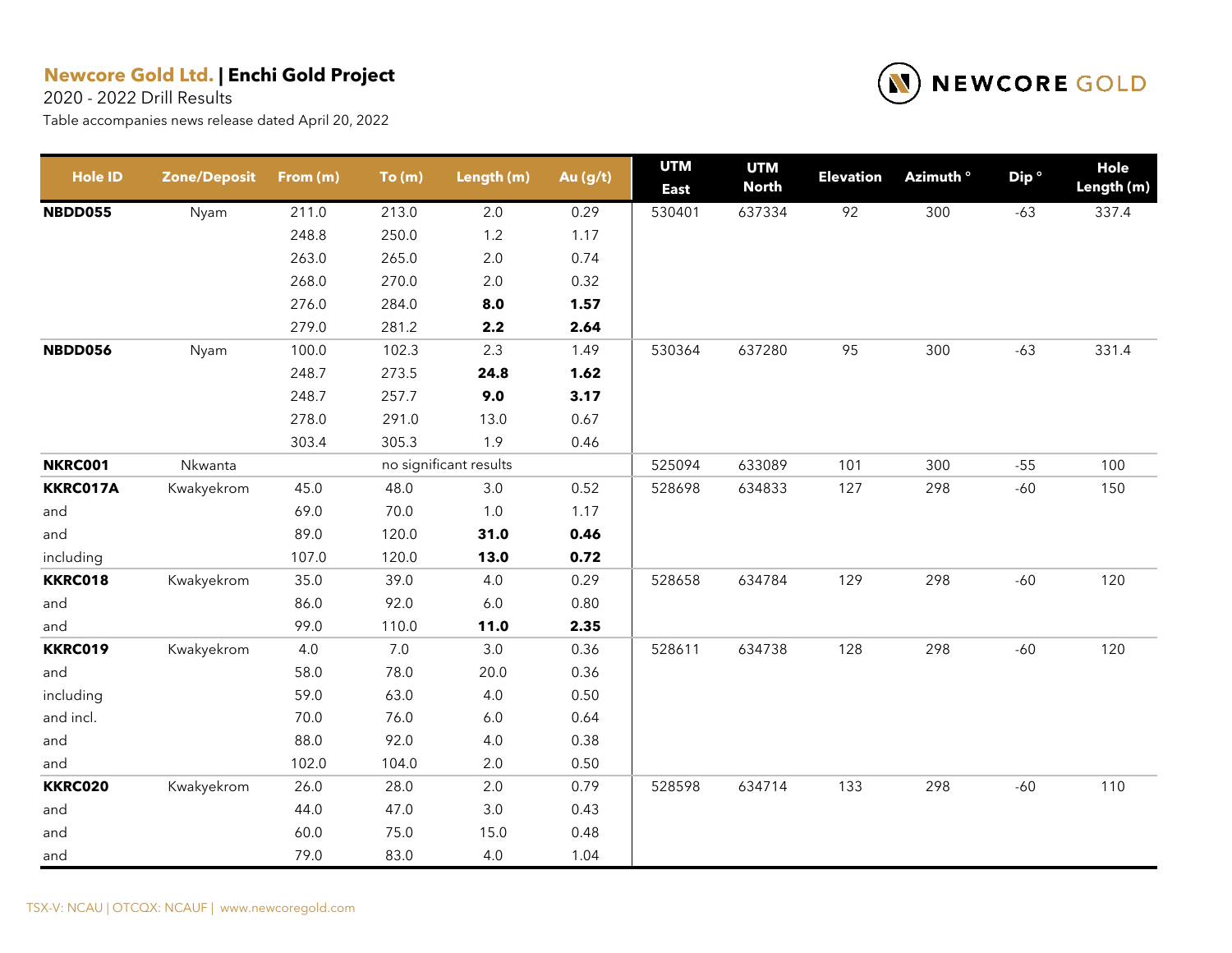2020 - 2022 Drill Results



| Hole ID        | <b>Zone/Deposit</b> | From (m) | To(m) | Length (m) | Au (g/t) | <b>UTM</b><br><b>East</b> | <b>UTM</b><br><b>North</b> | <b>Elevation</b> | Azimuth <sup>o</sup> | Dip <sup>o</sup> | Hole<br>Length (m) |
|----------------|---------------------|----------|-------|------------|----------|---------------------------|----------------------------|------------------|----------------------|------------------|--------------------|
| <b>KKRC021</b> | Kwakyekrom          | 52.0     | 69.0  | 17.0       | 0.57     | 528592                    | 634693                     | 132              | 298                  | $-60$            | 114                |
| and            |                     | 97.0     | 104.0 | 7.0        | 0.94     |                           |                            |                  |                      |                  |                    |
| <b>KKRC022</b> | Kwakyekrom          | 41.0     | 67.0  | 26.0       | 0.51     | 528555                    | 634617                     | 124              | 298                  | $-60$            | 114                |
| including      |                     | 59.0     | 66.0  | $5.0\,$    | 1.59     |                           |                            |                  |                      |                  |                    |
| and            |                     | 101.0    | 104.0 | 3.0        | 0.57     |                           |                            |                  |                      |                  |                    |
| <b>KKRC023</b> | Kwakyekrom          | 34.0     | 40.0  | 6.0        | 4.71     | 528542                    | 634595                     | 117              | 298                  | $-60$            | 122                |
| and            |                     | 60.0     | 66.0  | 6.0        | 0.34     |                           |                            |                  |                      |                  |                    |
| <b>KKRC024</b> | Kwakyekrom          | 35.0     | 38.0  | 3.0        | 0.77     | 528550                    | 634557                     | 104              | 298                  | $-60$            | 130                |
| and            |                     | 59.0     | 74.0  | 15.0       | 0.44     |                           |                            |                  |                      |                  |                    |
| and            |                     | 104.0    | 113.0 | 9.0        | 0.23     |                           |                            |                  |                      |                  |                    |
| <b>KKRC025</b> | Kwakyekrom          | $0.0\,$  | 18.0  | 18.0       | 0.45     | 528502                    | 634580                     | 103              | 298                  | $-60$            | 100                |
| including      |                     | 13.0     | 17.0  | 4.0        | 1.00     |                           |                            |                  |                      |                  |                    |
| and            |                     | 23.0     | 29.0  | 6.0        | 0.57     |                           |                            |                  |                      |                  |                    |
| and            |                     | 69.0     | 77.0  | $8.0\,$    | 0.21     |                           |                            |                  |                      |                  |                    |
| and            |                     | 89.0     | 100.0 | 11.0       | 0.63     |                           |                            |                  |                      |                  |                    |
| <b>KKRC026</b> | Kwakyekrom          | 20.0     | 24.0  | 4.0        | 1.32     | 528614                    | 634705                     | 128              | 298                  | $-60$            | 162                |
| and            |                     | 70.0     | 73.0  | 3.0        | 0.44     |                           |                            |                  |                      |                  |                    |
| and            |                     | 80.0     | 94.0  | 14.0       | 1.69     |                           |                            |                  |                      |                  |                    |
| and            |                     | 120.0    | 121.0 | $1.0\,$    | 0.44     |                           |                            |                  |                      |                  |                    |
| and            |                     | 126.0    | 128.0 | 2.0        | 0.63     |                           |                            |                  |                      |                  |                    |
| and            |                     | 138.0    | 141.0 | 3.0        | 0.31     |                           |                            |                  |                      |                  |                    |
| <b>KKRC027</b> | Kwakyekrom          | 1.0      | 3.0   | 2.0        | 0.29     | 528611                    | 634689                     | 128              | 298                  | $-60$            | 168                |
| and            |                     | 49.0     | 51.0  | 2.0        | 0.42     |                           |                            |                  |                      |                  |                    |
| and            |                     | 78.0     | 81.0  | $3.0\,$    | 0.39     |                           |                            |                  |                      |                  |                    |
| and            |                     | 84.0     | 101.0 | 17.0       | 0.91     |                           |                            |                  |                      |                  |                    |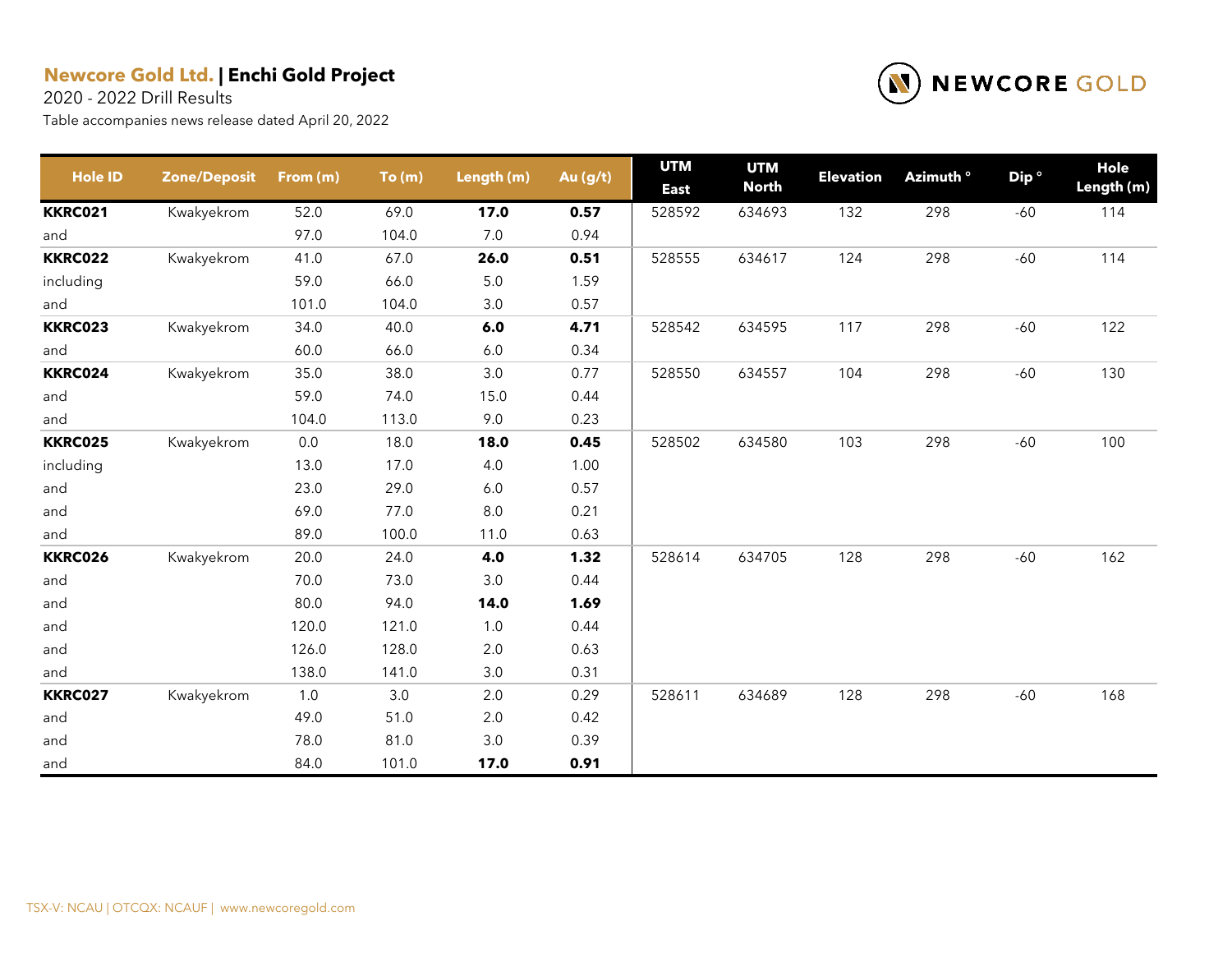2020 - 2022 Drill Results



| <b>Hole ID</b> | <b>Zone/Deposit</b> | From (m) | To(m) | Length (m) | Au (g/t) | <b>UTM</b><br><b>East</b> | <b>UTM</b><br><b>North</b> | <b>Elevation</b> | Azimuth <sup>o</sup> | Dip <sup>o</sup> | Hole<br>Length (m) |
|----------------|---------------------|----------|-------|------------|----------|---------------------------|----------------------------|------------------|----------------------|------------------|--------------------|
| <b>KKRC028</b> | Kwakyekrom          | 111.0    | 137.0 | 26.0       | 1.43     | 528632                    | 634668                     | 126              | 298                  | $-60$            | 213                |
| including      |                     | 115.0    | 124.0 | 9.0        | 3.31     |                           |                            |                  |                      |                  |                    |
| and            |                     | 149.0    | 157.0 | 8.0        | 0.34     |                           |                            |                  |                      |                  |                    |
| and            |                     | 162.0    | 167.0 | $5.0$      | 0.69     |                           |                            |                  |                      |                  |                    |
| and            |                     | 176.0    | 180.0 | 4.0        | 0.39     |                           |                            |                  |                      |                  |                    |
| <b>KKRC029</b> | Kwakyekrom          | 21.0     | 45.0  | 24.0       | 0.89     | 528574                    | 634699                     | 133              | 298                  | $-60$            | 126                |
| and            |                     | 54.0     | 56.0  | $2.0\,$    | 0.41     |                           |                            |                  |                      |                  |                    |
| and            |                     | 116.0    | 118.0 | 2.0        | 0.35     |                           |                            |                  |                      |                  |                    |
| and            |                     | 123.0    | 125.0 | 2.0        | 0.43     |                           |                            |                  |                      |                  |                    |
| <b>KKRC030</b> | Kwakyekrom          | 65.0     | 66.0  | 1.0        | 0.42     | 528653                    | 634733                     | 127              | 298                  | $-60$            | 180                |
| and            |                     | 68.0     | 69.0  | 1.0        | 0.46     |                           |                            |                  |                      |                  |                    |
| and            |                     | 109.0    | 127.0 | 18.0       | 0.97     |                           |                            |                  |                      |                  |                    |
| and            |                     | 145.0    | 147.0 | 2.0        | 0.43     |                           |                            |                  |                      |                  |                    |
| <b>KKRC031</b> | Kwakyekrom          | 30.0     | 32.0  | 2.0        | 0.78     | 528682                    | 634774                     | 131              | 298                  | $-60$            | 186                |
| and            |                     | 114.0    | 124.0 | 10.0       | 2.97     |                           |                            |                  |                      |                  |                    |
| and            |                     | 162.0    | 168.0 | 6.0        | 0.88     |                           |                            |                  |                      |                  |                    |
| and            |                     | 181.0    | 184.0 | $3.0\,$    | 0.36     |                           |                            |                  |                      |                  |                    |
| <b>KKRC032</b> | Kwakyekrom          | 14.0     | 24.0  | 10.0       | 0.32     | 528570                    | 634723                     | 134              | 298                  | $-60$            | 114                |
| and            |                     | 56.0     | 63.0  | $7.0\,$    | 0.40     |                           |                            |                  |                      |                  |                    |
| <b>KKRC033</b> | Kwakyekrom          | 26.0     | 28.0  | 2.0        | 0.33     | 528569                    | 634584                     | 109              | 298                  | $-60$            | 126                |
| and            |                     | 47.0     | 49.0  | 2.0        | 0.41     |                           |                            |                  |                      |                  |                    |
| and            |                     | 69.0     | 75.0  | 6.0        | 1.19     |                           |                            |                  |                      |                  |                    |
| KKRC034        | Kwakyekrom          | 14.0     | 46.0  | 32.0       | 0.68     | 528517                    | 634607                     | 124              | 298                  | $-60$            | 102                |
| and            |                     | 67.0     | 74.0  | 7.0        | 0.58     |                           |                            |                  |                      |                  |                    |
| and            |                     | 90.0     | 95.0  | 5.0        | 0.34     |                           |                            |                  |                      |                  |                    |
| <b>KKRC035</b> | Kwakyekrom          | 0.0      | 7.0   | 7.0        | 0.46     | 528532                    | 634631                     | 125              | 298                  | $-60$            | 108                |
| and            |                     | 17.0     | 25.0  | 8.0        | 0.82     |                           |                            |                  |                      |                  |                    |
| and            |                     | 39.0     | 41.0  | 2.0        | 0.30     |                           |                            |                  |                      |                  |                    |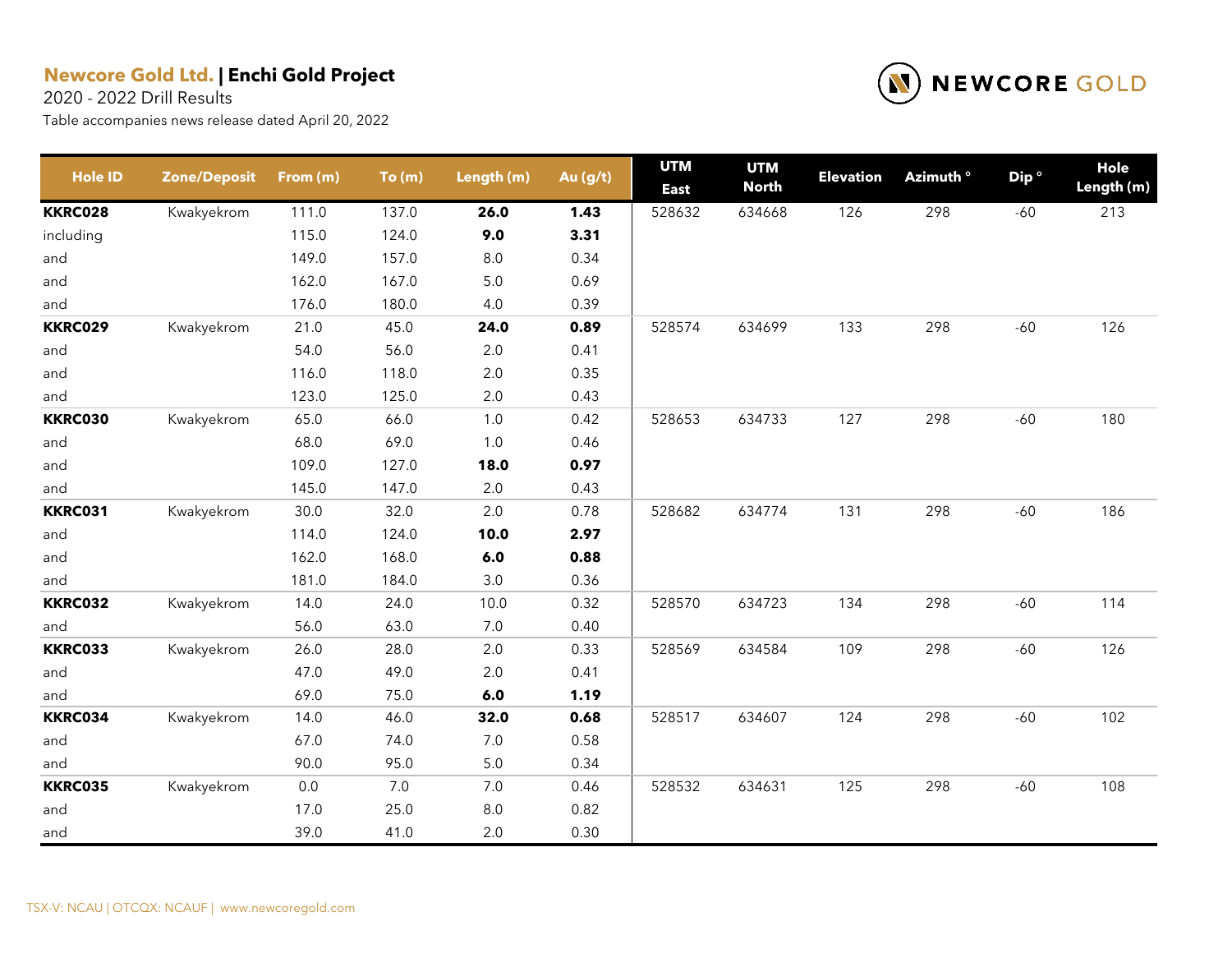2020 - 2022 Drill Results



| <b>Hole ID</b> | <b>Zone/Deposit</b> | From (m) | To(m) | Length (m) | Au (g/t) | <b>UTM</b><br><b>East</b> | <b>UTM</b><br><b>North</b> | <b>Elevation</b> | Azimuth <sup>o</sup> | Dip <sup>o</sup> | Hole<br>Length (m) |
|----------------|---------------------|----------|-------|------------|----------|---------------------------|----------------------------|------------------|----------------------|------------------|--------------------|
| <b>KKRC036</b> | Kwakyekrom          | 19.0     | 22.0  | 3.0        | 0.49     | 528625                    | 634796                     | 130              | 298                  | $-60$            | 114                |
| and            |                     | 28.0     | 31.0  | 3.0        | 0.41     |                           |                            |                  |                      |                  |                    |
| and            |                     | 54.0     | 61.0  | 7.0        | 1.95     |                           |                            |                  |                      |                  |                    |
| and            |                     | 93.0     | 114.0 | 21.0       | 0.41     |                           |                            |                  |                      |                  |                    |
| <b>KKRC037</b> | Kwakyekrom          | 44.0     | 46.0  | 2.0        | 0.35     | 528661                    | 634846                     | 126              | 298                  | $-60$            | 110                |
| and            |                     | 88.0     | 92.0  | 4.0        | 0.49     |                           |                            |                  |                      |                  |                    |
| and            |                     | 105.0    | 107.0 | 2.0        | 4.12     |                           |                            |                  |                      |                  |                    |
| <b>KKRC038</b> | Kwakyekrom          | 36.0     | 29.0  | 3.0        | 0.38     | 528738                    | 634809                     | 128              | 298                  | $-60$            | 200                |
| and            |                     | 97.0     | 111.0 | 14.0       | 0.35     |                           |                            |                  |                      |                  |                    |
| and            |                     | 126.0    | 128.0 | 2.0        | 0.37     |                           |                            |                  |                      |                  |                    |
| and            |                     | 131.0    | 143.0 | 12.0       | 0.83     |                           |                            |                  |                      |                  |                    |
| and            |                     | 153.0    | 170.0 | 17.0       | 1.44     |                           |                            |                  |                      |                  |                    |
| KKRC039        | Kwakyekrom          | 28.0     | 38.0  | 10.0       | 0.31     | 528692                    | 634909                     | 129              | 298                  | $-60$            | 129                |
| <b>KKRC040</b> | Kwakyekrom          | 12.0     | 39.0  | 27.0       | 0.34     | 528741                    | 634889                     | 127              | 298                  | $-60$            | 162                |
| and            |                     | 95.0     | 99.0  | 4.0        | 0.29     |                           |                            |                  |                      |                  |                    |
| and            |                     | 107.0    | 109.0 | 2.0        | 1.29     |                           |                            |                  |                      |                  |                    |
| and            |                     | 116.0    | 120.0 | 4.0        | 0.47     |                           |                            |                  |                      |                  |                    |
| KKRC041        | Kwakyekrom          | 0.0      | 53.0  | 53.0       | 0.79     | 528466                    | 634474                     | 104              | 298                  | $-60$            | 120                |
| and            |                     | 70.0     | 84.0  | 14.0       | 0.45     |                           |                            |                  |                      |                  |                    |
| <b>KKRC042</b> | Kwakyekrom          | 0.0      | 2.0   | 2.0        | 0.33     | 528440                    | 634487                     | 108              | 298                  | $-60$            | 100                |
| and            |                     | 38.0     | 39.0  | 1.0        | 0.50     |                           |                            |                  |                      |                  |                    |
| and            |                     | 48.0     | 50.0  | 2.0        | 0.35     |                           |                            |                  |                      |                  |                    |
| and            |                     | 56.0     | 62.0  | 6.0        | 0.47     |                           |                            |                  |                      |                  |                    |
| KKRC043        | Kwakyekrom          | 73.0     | 83.0  | 10.0       | 1.51     | 528580                    | 634606                     | 123              | 298                  | $-60$            | 144                |
| and            |                     | 89.0     | 92.0  | 3.0        | 1.16     |                           |                            |                  |                      |                  |                    |
| and            |                     | 138.0    | 140.0 | 2.0        | 0.90     |                           |                            |                  |                      |                  |                    |
| KKRC044        | Kwakyekrom          | 14.0     | 22.0  | 8.0        | 0.49     | 528362                    | 634281                     | 143              | 298                  | $-60$            | 114                |
| <b>KKRC045</b> | Kwakyekrom          | 80.0     | 87.0  | 7.0        | 1.03     | 528409                    | 634257                     | 142              | 298                  | $-60$            | 162                |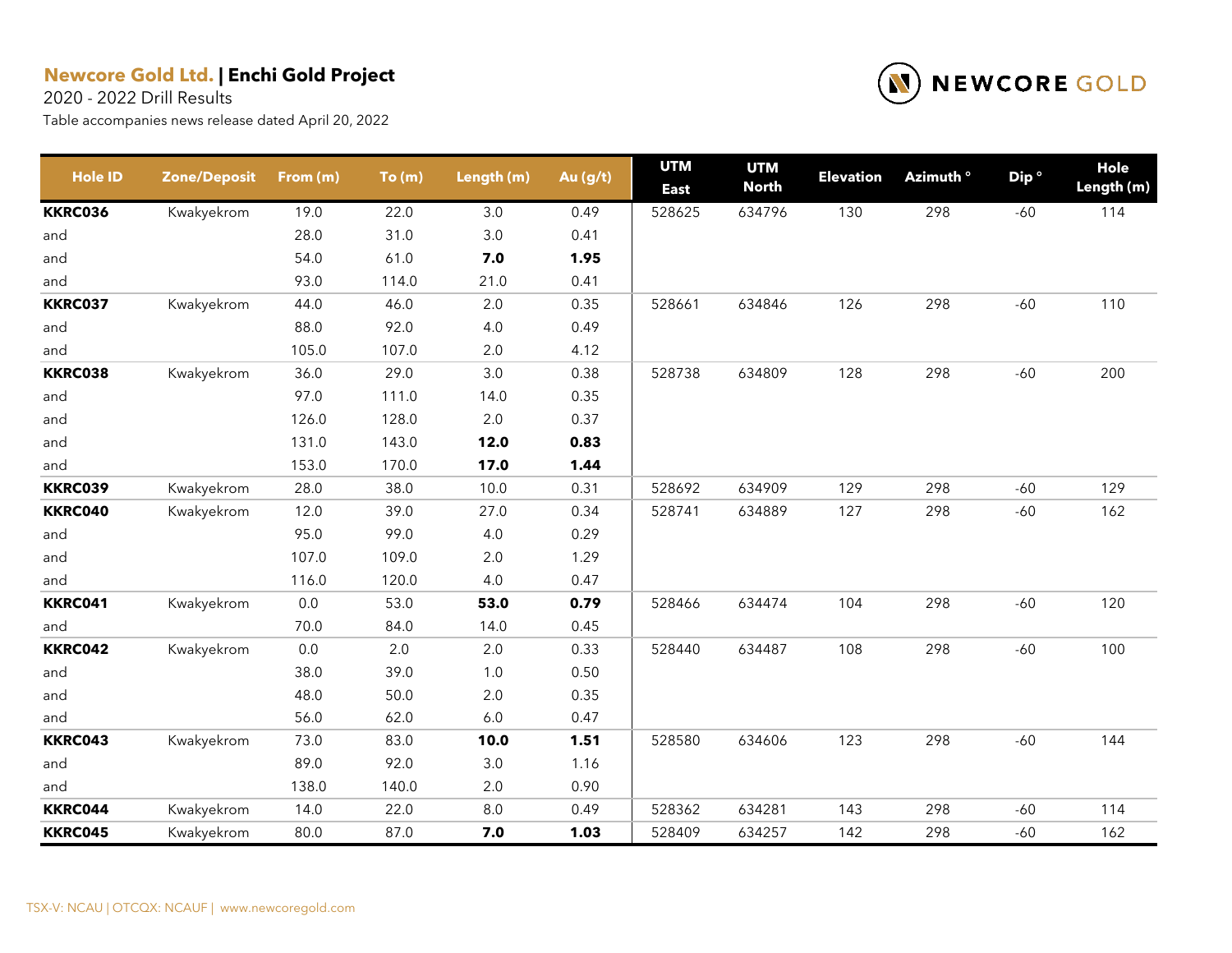2020 - 2022 Drill Results



| <b>Hole ID</b> | <b>Zone/Deposit</b> | From (m) | To(m) | Length (m) | Au $(g/t)$ | <b>UTM</b><br><b>East</b> | <b>UTM</b><br><b>North</b> | <b>Elevation</b> | Azimuth <sup>o</sup> | Dip <sup>o</sup> | Hole<br>Length (m) |
|----------------|---------------------|----------|-------|------------|------------|---------------------------|----------------------------|------------------|----------------------|------------------|--------------------|
| <b>KKRC046</b> | Kwakyekrom          | 55.0     | 79.0  | 24.0       | 0.50       | 528407                    | 634372                     | 123              | 298                  | $-60$            | 96                 |
| including      |                     | 58.0     | 72.0  | 14.0       | 0.61       |                           |                            |                  |                      |                  |                    |
| <b>KKRC047</b> | Kwakyekrom          | 74.0     | 76.0  | $2.0\,$    | 0.33       | 528454                    | 634348                     | 124              | 298                  | $-60$            | 138                |
| and            |                     | 88.0     | 96.0  | $8.0\,$    | 0.41       |                           |                            |                  |                      |                  |                    |
| <b>KKRC048</b> | Kwakyekrom          | 24.0     | 26.0  | 2.0        | 0.46       | 528499                    | 634456                     | 106              | 298                  | $-60$            | 150                |
| and            |                     | 58.0     | 73.0  | 15.0       | 1.29       |                           |                            |                  |                      |                  |                    |
| and            |                     | 111.0    | 122.0 | 11.0       | 1.86       |                           |                            |                  |                      |                  |                    |
| and            |                     | 144.0    | 147.0 | 3.0        | 0.69       |                           |                            |                  |                      |                  |                    |
| <b>KKRC049</b> | Kwakyekrom          | 60.0     | 67.0  | 7.0        | 0.34       | 528539                    | 634435                     | 109              | 298                  | $-60$            | 213                |
| and            |                     | 117.0    | 120.0 | 3.0        | 0.91       |                           |                            |                  |                      |                  |                    |
| and            |                     | 197.0    | 200.0 | 3.0        | 0.40       |                           |                            |                  |                      |                  |                    |
| and            |                     | 208.0    | 213.0 | 5.0        | 2.33       |                           |                            |                  |                      |                  |                    |
| <b>KKRC050</b> | Kwakyekrom          | $0.0\,$  | 3.0   | $3.0\,$    | 0.37       | 528572                    | 634653                     | 131              | 298                  | $-60$            | 132                |
| and            |                     | 25.0     | 28.0  | $3.0\,$    | 0.32       |                           |                            |                  |                      |                  |                    |
| and            |                     | 36.0     | 56.0  | 20.0       | 0.55       |                           |                            |                  |                      |                  |                    |
| and            |                     | 97.0     | 118.0 | 21.0       | 0.46       |                           |                            |                  |                      |                  |                    |
| including      |                     | 97.0     | 108.0 | 11.0       | 0.71       |                           |                            |                  |                      |                  |                    |
| <b>KKRC051</b> | Kwakyekrom          | 148.0    | 198.0 | 50.0       | 0.61       | 528656                    | 634656                     | 119              | 298                  | $-60$            | 246                |
| including      |                     | 164.0    | 173.0 | 9.0        | 1.36       |                           |                            |                  |                      |                  |                    |
| and            |                     | 210.0    | 212.0 | $2.0\,$    | 0.44       |                           |                            |                  |                      |                  |                    |
| and            |                     | 225.0    | 227.0 | 2.0        | 1.02       |                           |                            |                  |                      |                  |                    |
| and            |                     | 241.0    | 244.0 | $3.0\,$    | 0.63       |                           |                            |                  |                      |                  |                    |
| <b>KKRC052</b> | Kwakyekrom          | 54.0     | 55.0  | 1.0        | 0.64       | 528640                    | 634698                     | 122              | 298                  | $-60$            | 192                |
| and            |                     | 75.0     | 76.0  | 1.0        | 0.52       |                           |                            |                  |                      |                  |                    |
| and            |                     | 112.0    | 132.0 | 20.0       | 1.19       |                           |                            |                  |                      |                  |                    |
| including      |                     | 113.0    | 118.0 | 5.0        | 2.75       |                           |                            |                  |                      |                  |                    |
| <b>KKRC053</b> | Kwakyekrom          | 145.0    | 149.0 | 4.0        | 0.90       | 528667                    | 634679                     | 120              | 298                  | $-60$            | 240                |
| and            |                     | 172.0    | 190.0 | 18.0       | 0.75       |                           |                            |                  |                      |                  |                    |
| and            |                     | 210.0    | 212.0 | 2.0        | 0.38       |                           |                            |                  |                      |                  |                    |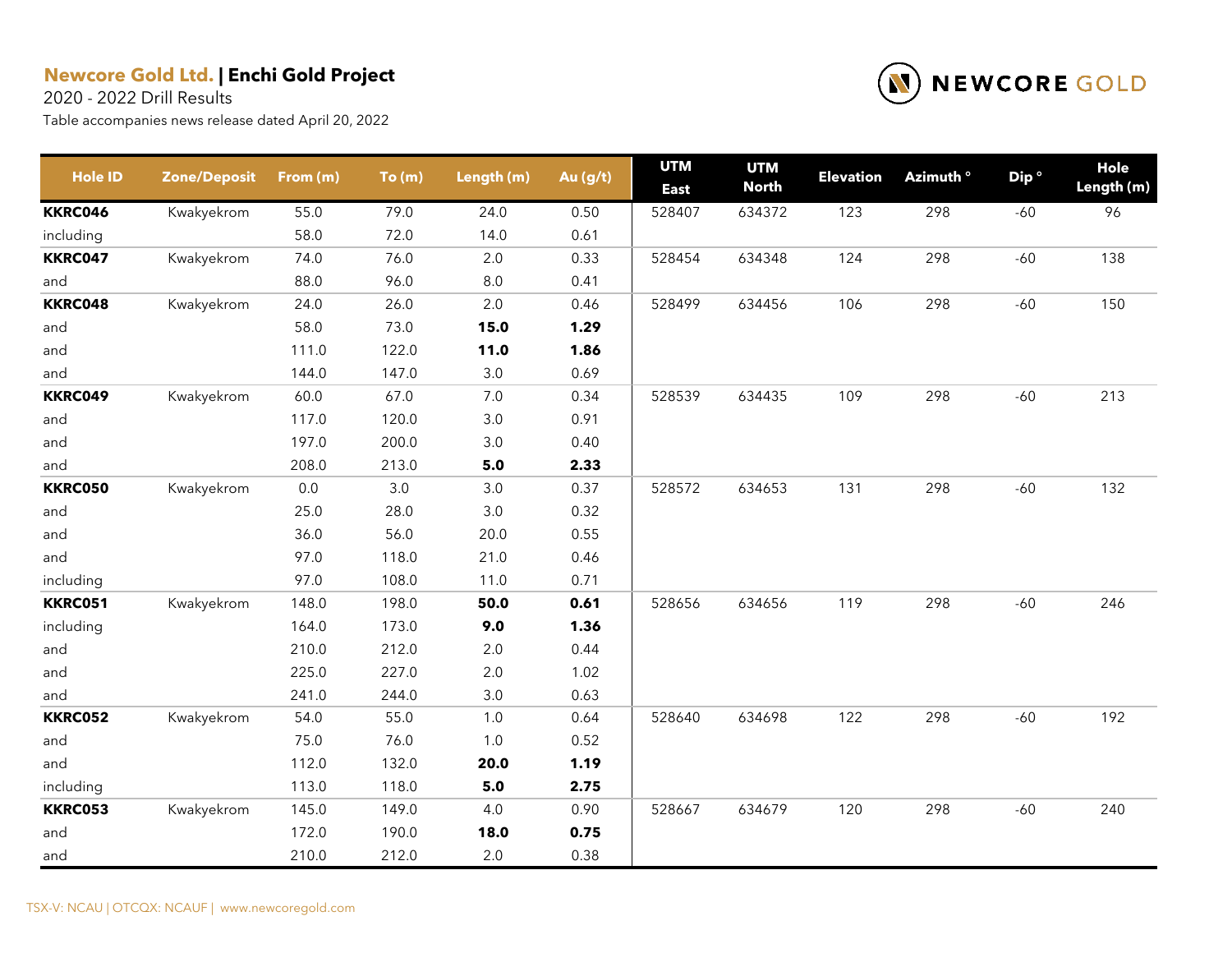2020 - 2022 Drill Results



| <b>Hole ID</b> | <b>Zone/Deposit</b> | From (m) | To(m) | Length (m) | Au $(g/t)$ | <b>UTM</b><br><b>East</b> | <b>UTM</b><br><b>North</b> | <b>Elevation</b> | Azimuth <sup>o</sup> | Dip <sup>o</sup> | Hole<br>Length (m) |
|----------------|---------------------|----------|-------|------------|------------|---------------------------|----------------------------|------------------|----------------------|------------------|--------------------|
| <b>KKRC054</b> | Kwakyekrom          | 98.0     | 109.0 | 11.0       | 0.58       | 528602                    | 634632                     | 128              | 298                  | $-60$            | 156                |
| <b>KKRC055</b> | Kwakyekrom          | $8.0\,$  | 12.0  | 4.0        | 1.21       | 528590                    | 634565                     | 106              | 298                  | $-60$            | 168                |
| and            |                     | 98.0     | 99.0  | 1.0        | 0.70       |                           |                            |                  |                      |                  |                    |
| and            |                     | 108.0    | 121.0 | 13.0       | 0.94       |                           |                            |                  |                      |                  |                    |
| and            |                     | 162.0    | 163.0 | 1.0        | 0.54       |                           |                            |                  |                      |                  |                    |
| <b>KKRC056</b> | Kwakyekrom          | 81.0     | 88.0  | 7.0        | 0.23       | 528600                    | 634591                     | 114              | 298                  | $-60$            | 189                |
| and            |                     | 105.0    | 106.0 | 1.0        | 0.45       |                           |                            |                  |                      |                  |                    |
| and            |                     | 110.0    | 125.0 | 15.0       | 0.96       |                           |                            |                  |                      |                  |                    |
| including      |                     | 110.0    | 119.0 | 9.0        | 1.46       |                           |                            |                  |                      |                  |                    |
| and            |                     | 129.0    | 130.0 | 1.0        | 0.35       |                           |                            |                  |                      |                  |                    |
| and            |                     | 134.0    | 141.0 | 7.0        | 0.23       |                           |                            |                  |                      |                  |                    |
| and            |                     | 160.0    | 189.0 | 29.0       | 0.94       |                           |                            |                  |                      |                  |                    |
| including      |                     | 170.0    | 176.0 | 6.0        | 2.65       |                           |                            |                  |                      |                  |                    |
| <b>KKRC057</b> | Kwakyekrom          | 90.0     | 91.0  | 1.0        | 0.31       | 528636                    | 634623                     | 120              | 298                  | $-60$            | 202                |
| and            |                     | 119.0    | 121.0 | 2.0        | 0.31       |                           |                            |                  |                      |                  |                    |
| and            |                     | 131.0    | 148.0 | 17.0       | 0.25       |                           |                            |                  |                      |                  |                    |
| and            |                     | 192.0    | 194.0 | 2.0        | 0.29       |                           |                            |                  |                      |                  |                    |
| <b>KKRC058</b> | Kwakyekrom          | 70.0     | 72.0  | 2.0        | 0.53       | 528812                    | 634852                     | 113              | 298                  | $-60$            | 267                |
| and            |                     | 78.0     | 80.0  | 2.0        | 0.28       |                           |                            |                  |                      |                  |                    |
| including      |                     | 85.0     | 87.0  | $2.0\,$    | 0.45       |                           |                            |                  |                      |                  |                    |
| and            |                     | 91.0     | 92.0  | 1.0        | 0.32       |                           |                            |                  |                      |                  |                    |
| and            |                     | 105.0    | 106.0 | 1.0        | 0.56       |                           |                            |                  |                      |                  |                    |
| and            |                     | 146.0    | 147.0 | 1.0        | 0.33       |                           |                            |                  |                      |                  |                    |
| and            |                     | 171.0    | 174.0 | $3.0\,$    | 1.47       |                           |                            |                  |                      |                  |                    |
| and            |                     | 179.0    | 181.0 | $2.0\,$    | 0.28       |                           |                            |                  |                      |                  |                    |
| and            |                     | 194.0    | 195.0 | 1.0        | 0.39       |                           |                            |                  |                      |                  |                    |
| and            |                     | 230.0    | 232.0 | 2.0        | 0.64       |                           |                            |                  |                      |                  |                    |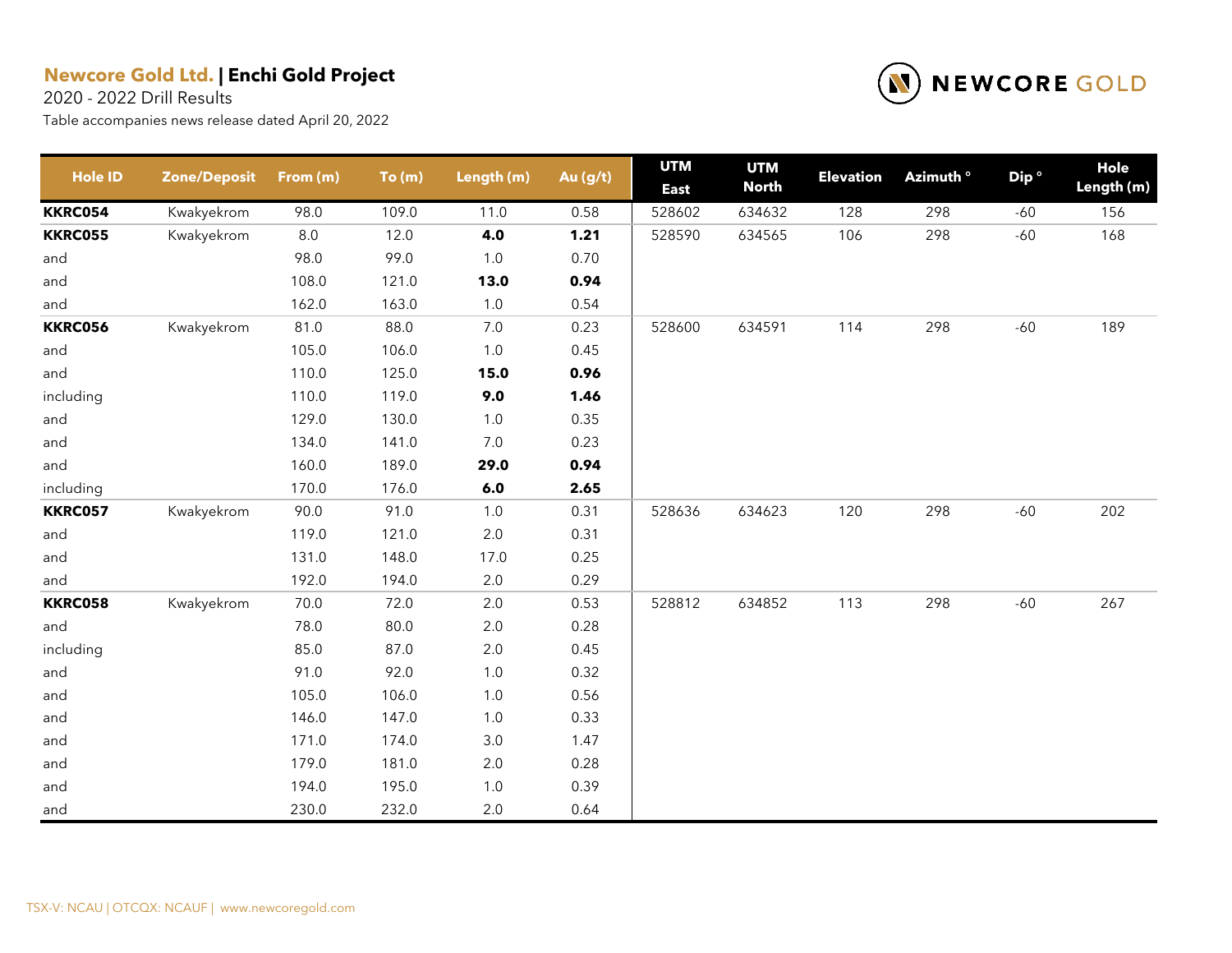2020 - 2022 Drill Results



| <b>Hole ID</b> | <b>Zone/Deposit</b> | From (m) | To(m) | Length (m)             | Au (g/t) | <b>UTM</b><br><b>East</b> | <b>UTM</b><br><b>North</b> | <b>Elevation</b> | Azimuth ° | Dip <sup>o</sup> | Hole<br>Length (m) |
|----------------|---------------------|----------|-------|------------------------|----------|---------------------------|----------------------------|------------------|-----------|------------------|--------------------|
| <b>KKRC059</b> | Kwakyekrom          | 148.0    | 151.0 | 3.0                    | 1.13     | 528776                    | 634792                     | 118              | 298       | $-60$            | 276                |
| and            |                     | 169.0    | 171.0 | $2.0\,$                | 0.50     |                           |                            |                  |           |                  |                    |
| and            |                     | 177.0    | 184.0 | 7.0                    | 0.63     |                           |                            |                  |           |                  |                    |
| and            |                     | 217.0    | 218.0 | 1.0                    | 1.63     |                           |                            |                  |           |                  |                    |
| <b>KKRC060</b> | Kwakyekrom          | 148.0    | 156.0 | 8.0                    | 0.66     | 528710                    | 634749                     | 127              | 298       | $-60$            | 234                |
| and            |                     | 168.0    | 177.0 | 9.0                    | 0.71     |                           |                            |                  |           |                  |                    |
| and            |                     | 189.0    | 190.0 | 1.0                    | 1.41     |                           |                            |                  |           |                  |                    |
| KKRC061C       | Kwakyekrom          | 154.0    | 156.0 | 2.0                    | 0.45     | 528696                    | 634718                     | 117              | 298       | $-60$            | 210                |
| <b>KKRC062</b> | Kwakyekrom          |          |       | no significant results |          | 528326                    | 634188                     | 167              | 298       | $-60$            | 107                |
| <b>KKRC063</b> | Kwakyekrom          | 86.0     | 89.0  | 3.0                    | 0.44     | 528364                    | 634167                     | 169              | 298       | $-60$            | 186                |
| and            |                     | 123.0    | 124.0 | 1.0                    | 0.51     |                           |                            |                  |           |                  |                    |
| and            |                     | 154.0    | 155.0 | 1.0                    | 0.78     |                           |                            |                  |           |                  |                    |
| <b>KKRC064</b> | Kwakyekrom          | 84.0     | 85.0  | 1.0                    | 0.61     | 528384                    | 633885                     | 129              | 298       | $-60$            | 144                |
| and            |                     | 114.0    | 123.0 | 9.0                    | 0.50     |                           |                            |                  |           |                  |                    |
| <b>KKRC065</b> | Kwakyekrom          | 94.0     | 105.0 | 11.0                   | 0.90     | 528409                    | 633870                     | 123              | 298       | $-60$            | 200                |
| and            |                     | 141.0    | 144.0 | 3.0                    | 0.64     |                           |                            |                  |           |                  |                    |
| <b>KKRC066</b> | Kwakyekrom          |          |       | no significant results |          | 529459                    | 636214                     | 80               | 298       | $-60$            | 138                |
| <b>KKRC067</b> | Kwakyekrom          | 35.0     | 36.0  | 1.0                    | 0.20     | 529362                    | 636053                     | 110              | 298       | $-60$            | 152                |
| <b>KKRC068</b> | Kwakyekrom          | 81.0     | 83.0  | 2.0                    | 0.22     | 529534                    | 636175                     | 93               | 298       | $-60$            | 144                |
| <b>KKRC069</b> | Kwakyekrom          |          |       | no significant results |          | 529156                    | 635702                     | 113              | 298       | $-60$            | 150                |
| <b>KKRC070</b> | Kwakyekrom          | 31.0     | 32.0  | 1.0                    | 0.46     | 529236                    | 635656                     | 109              | 298       | $-60$            | 160                |
| and            |                     | 128.0    | 132.0 | 4.0                    | 0.37     |                           |                            |                  |           |                  |                    |
| and            |                     | 141.0    | 144.0 | 3.0                    | 1.54     |                           |                            |                  |           |                  |                    |
| KKRC071        | Kwakyekrom          | 32.0     | 33.0  | 1.0                    | 0.24     | 529055                    | 635525                     | 90               | 298       | $-60$            | 162                |
| and            |                     | 64.0     | 65.0  | 1.0                    | 0.53     |                           |                            |                  |           |                  |                    |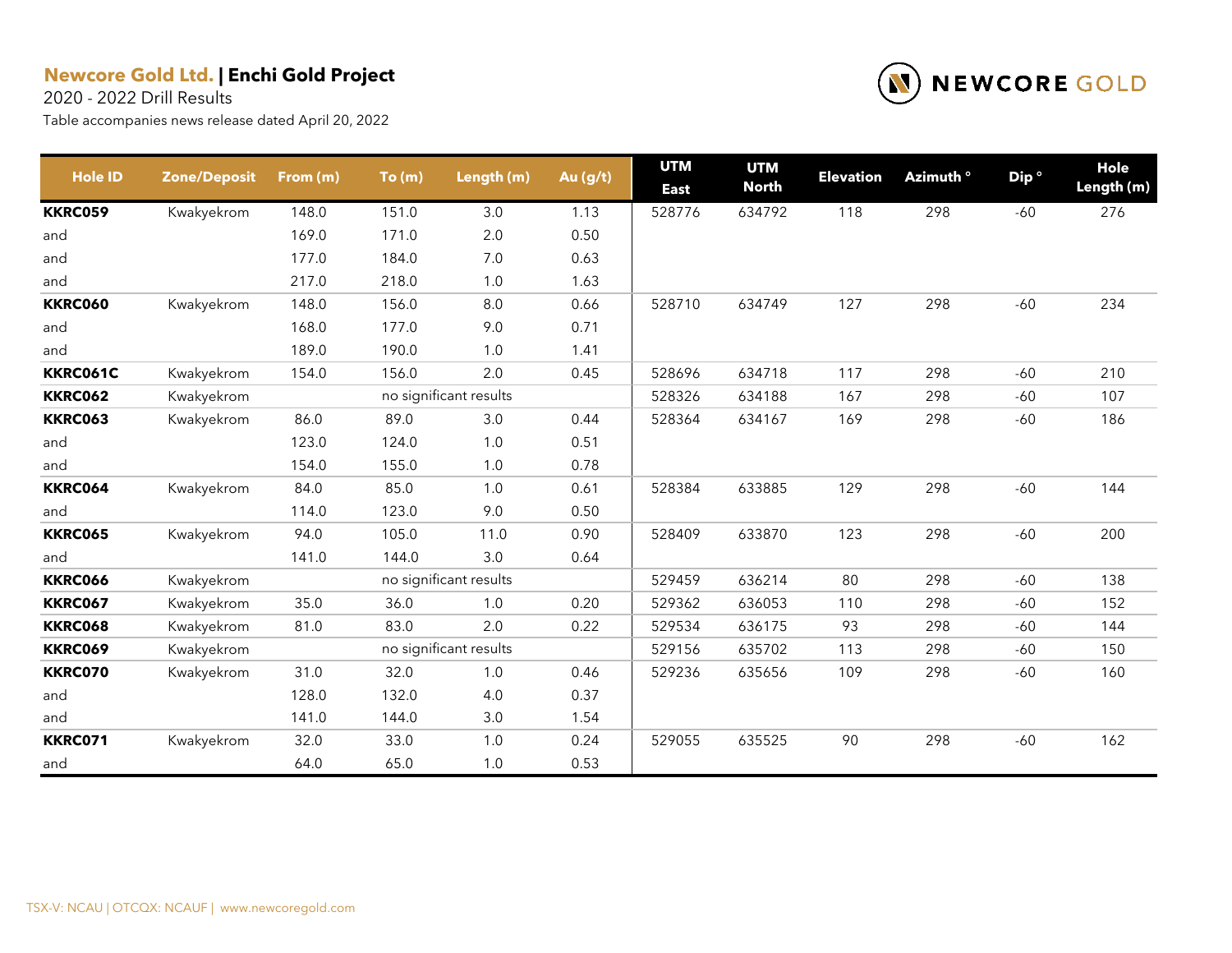2020 - 2022 Drill Results



| <b>Hole ID</b> | <b>Zone/Deposit</b> | From (m) | To(m) | Length (m)             | Au (g/t) | <b>UTM</b><br><b>East</b> | <b>UTM</b><br><b>North</b> | <b>Elevation</b> | Azimuth <sup>o</sup> | Dip <sup>o</sup> | Hole<br>Length (m) |
|----------------|---------------------|----------|-------|------------------------|----------|---------------------------|----------------------------|------------------|----------------------|------------------|--------------------|
| <b>KKRC072</b> | Kwakyekrom          | 3.0      | 8.0   | 5.0                    | 0.21     | 529126                    | 635490                     | 96               | 298                  | $-60$            | 166                |
| and            |                     | 12.0     | 15.0  | $3.0\,$                | 0.23     |                           |                            |                  |                      |                  |                    |
| and            |                     | 22.0     | 23.0  | 1.0                    | 0.27     |                           |                            |                  |                      |                  |                    |
| and            |                     | 29.0     | 30.0  | 1.0                    | 0.36     |                           |                            |                  |                      |                  |                    |
| and            |                     | 92.0     | 93.0  | 1.0                    | 2.70     |                           |                            |                  |                      |                  |                    |
| and            |                     | 155.0    | 156.0 | 1.0                    | 0.31     |                           |                            |                  |                      |                  |                    |
| <b>KKRC073</b> | Kwakyekrom          |          |       | no significant results |          | 529260                    | 635869                     | 96               | 298                  | $-60$            | 156                |
| <b>KKRC074</b> | Kwakyekrom          | 91.0     | 94.0  | 3.0                    | 0.41     | 529331                    | 635828                     | 88               | 298                  | $-60$            | 162                |
| <b>KKRC075</b> | Kwakyekrom          | 53.0     | 60.0  | 7.0                    | 2.31     | 528961                    | 635355                     | 100              | 298                  | $-60$            | 150                |
| and            |                     | 79.0     | 82.0  | $3.0\,$                | 0.22     |                           |                            |                  |                      |                  |                    |
| and            |                     | 105.0    | 108.0 | 3.0                    | 0.33     |                           |                            |                  |                      |                  |                    |
| <b>KKRC076</b> | Kwakyekrom          | 46.0     | 47.0  | 1.0                    | 0.21     | 529022                    | 635319                     | 97               | 298                  | $-60$            | 200                |
| and            |                     | 119.0    | 132.0 | 13.0                   | 1.14     |                           |                            |                  |                      |                  |                    |
| and            |                     | 156.0    | 157.0 | 1.0                    | 0.75     |                           |                            |                  |                      |                  |                    |
| and            |                     | 174.0    | 178.0 | $4.0$                  | 0.50     |                           |                            |                  |                      |                  |                    |
| and            |                     | 185.0    | 186.0 | 1.0                    | 0.45     |                           |                            |                  |                      |                  |                    |
| and            |                     | 189.0    | 191.0 | 2.0                    | 2.29     |                           |                            |                  |                      |                  |                    |
| <b>KKRC077</b> | Kwakyekrom          | 23.0     | 29.0  | $6.0\,$                | 0.52     | 528913                    | 635267                     | 112              | 298                  | $-60$            | 162                |
| and            |                     | 153.0    | 154.0 | 1.0                    | 0.30     |                           |                            |                  |                      |                  |                    |
| <b>KKRC078</b> | Kwakyekrom          | 63.0     | 78.0  | 15.0                   | 0.28     | 528983                    | 635231                     | 97               | 298                  | $-60$            | 192                |
| including      |                     | 72.0     | 74.0  | 2.0                    | 1.23     |                           |                            |                  |                      |                  |                    |
| and            |                     | 136.0    | 138.0 | 2.0                    | 0.71     |                           |                            |                  |                      |                  |                    |
| and            |                     | 161.0    | 184.0 | 23.0                   | 0.56     |                           |                            |                  |                      |                  |                    |
| including      |                     | 172.0    | 174.0 | 2.0                    | 1.79     |                           |                            |                  |                      |                  |                    |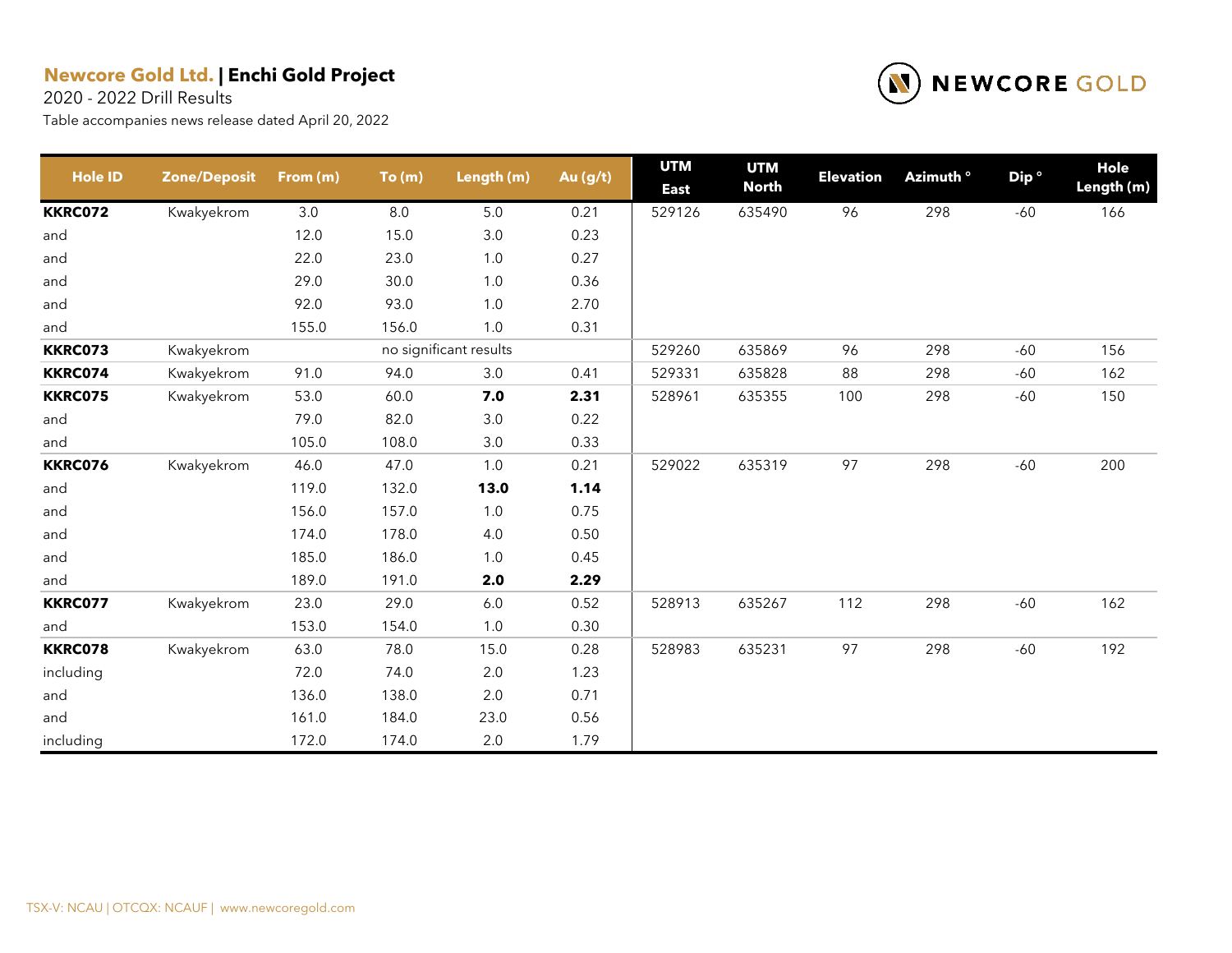2020 - 2022 Drill Results



| <b>Hole ID</b> | <b>Zone/Deposit</b> | From (m) | To(m) | Length (m)             | Au (g/t) | <b>UTM</b><br><b>East</b> | <b>UTM</b><br><b>North</b> | <b>Elevation</b> | Azimuth <sup>o</sup> | Dip <sup>o</sup> | Hole<br>Length (m) |
|----------------|---------------------|----------|-------|------------------------|----------|---------------------------|----------------------------|------------------|----------------------|------------------|--------------------|
| <b>KKRC079</b> | Kwakyekrom          | 104.0    | 106.0 | 2.0                    | 0.23     | 528950                    | 635137                     | 90               | 298                  | $-60$            | 210                |
| and            |                     | 147.0    | 152.0 | $5.0\,$                | 0.67     |                           |                            |                  |                      |                  |                    |
| and            |                     | 155.0    | 157.0 | 2.0                    | 0.60     |                           |                            |                  |                      |                  |                    |
| and            |                     | 160.0    | 166.0 | $6.0\,$                | 0.73     |                           |                            |                  |                      |                  |                    |
| and            |                     | 182.0    | 184.0 | 2.0                    | 0.72     |                           |                            |                  |                      |                  |                    |
| and            |                     | 198.0    | 203.0 | $5.0$                  | 1.84     |                           |                            |                  |                      |                  |                    |
| and            |                     | 208.0    | 210.0 | $2.0\,$                | 2.61     |                           |                            |                  |                      |                  |                    |
| <b>KKRC080</b> | Kwakyekrom          | $6.0\,$  | 7.0   | $1.0$                  | 0.30     | 528825                    | 635093                     | 94               | 298                  | $-60$            | 162                |
| and            |                     | 40.0     | 43.0  | 3.0                    | 1.67     |                           |                            |                  |                      |                  |                    |
| and            |                     | 50.0     | 51.0  | $1.0$                  | 0.53     |                           |                            |                  |                      |                  |                    |
| and            |                     | 81.0     | 110.0 | 29.0                   | 0.99     |                           |                            |                  |                      |                  |                    |
| and            |                     | 122.0    | 123.0 | $1.0$                  | 0.32     |                           |                            |                  |                      |                  |                    |
| and            |                     | 129.0    | 132.0 | 3.0                    | 0.54     |                           |                            |                  |                      |                  |                    |
| and            |                     | 145.0    | 147.0 | $2.0\,$                | 0.25     |                           |                            |                  |                      |                  |                    |
| <b>KKRC081</b> | Kwakyekrom          | 104.0    | 105.0 | 1.0                    | 0.24     | 528901                    | 635052                     | 98               | 298                  | $-60$            | 156                |
| <b>KKRC082</b> | Kwakyekrom          | 39.0     | 49.0  | 10.0                   | 0.36     | 528840                    | 634942                     | 102              | 298                  | $-60$            | 150                |
| and            |                     | 57.0     | 59.0  | 2.0                    | 0.43     |                           |                            |                  |                      |                  |                    |
| and            |                     | 62.0     | 64.0  | 2.0                    | 0.45     |                           |                            |                  |                      |                  |                    |
| and            |                     | 116.0    | 117.0 | $1.0$                  | 0.88     |                           |                            |                  |                      |                  |                    |
| <b>KKRC083</b> | Kwakyekrom          | 53.0     | 62.0  | 9.0                    | 0.77     | 528894                    | 634916                     | 98               | 298                  | $-60$            | 188                |
| and            |                     | 166.0    | 169.0 | 3.0                    | 0.39     |                           |                            |                  |                      |                  |                    |
| KKRC084        | Kwakyekrom          | 80.0     | 84.0  | 4.0                    | 0.71     | 529438                    | 635997                     | 87               | 298                  | $-60$            | 168                |
| <b>KJRC011</b> | Kojina Hill         |          |       | no significant results |          | 528887                    | 637281                     | 110              | 300                  | $-65$            | 170                |
| <b>KJRC012</b> | Kojina Hill         | 218.0    | 222.0 | 4.0                    | 1.34     | 528887                    | 637281                     | 110              | 300                  | $-75$            | 252                |
| and            |                     | 229.0    | 230.0 | 1.0                    | 0.83     |                           |                            |                  |                      |                  |                    |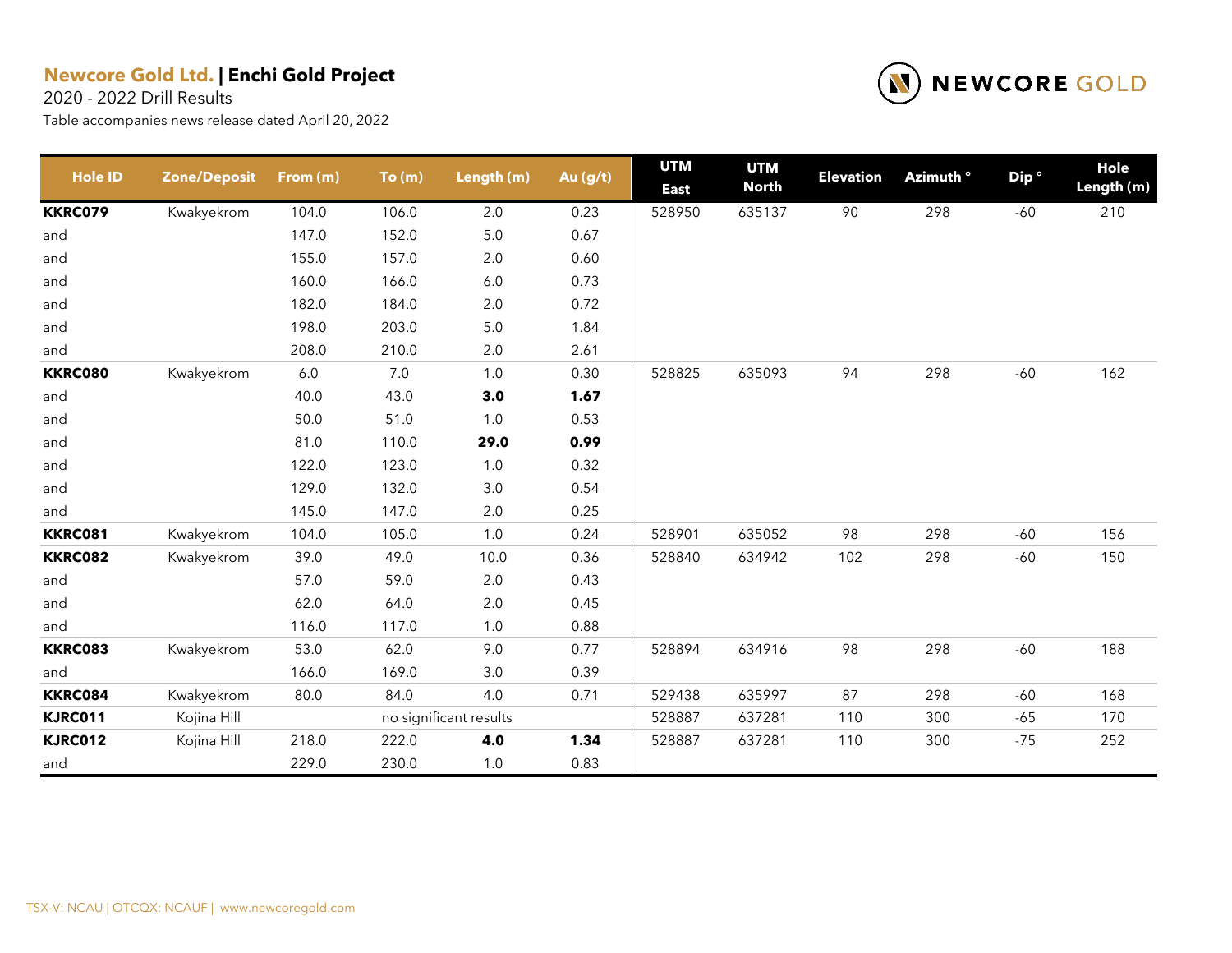2020 - 2022 Drill Results



| <b>Hole ID</b> | <b>Zone/Deposit</b> | From (m) | To(m) | Length (m)             | Au (g/t) | <b>UTM</b><br><b>East</b> | <b>UTM</b><br><b>North</b> | <b>Elevation</b> | Azimuth <sup>o</sup> | Dip <sup>o</sup> | Hole<br>Length (m) |
|----------------|---------------------|----------|-------|------------------------|----------|---------------------------|----------------------------|------------------|----------------------|------------------|--------------------|
| <b>KJRC013</b> | Kojina Hill         | 6.0      | 13.0  | 7.0                    | 0.33     | 528897                    | 637243                     | 123              | 300                  | $-60$            | 170                |
| and            |                     | 83.0     | 113.0 | 30.0                   | 0.39     |                           |                            |                  |                      |                  |                    |
| including      |                     | 83.0     | 91.0  | 8.0                    | 0.51     |                           |                            |                  |                      |                  |                    |
| and incl.      |                     | 94.0     | 99.0  | $5.0\,$                | 0.56     |                           |                            |                  |                      |                  |                    |
| and incl.      |                     | 109.0    | 113.0 | $4.0$                  | 0.57     |                           |                            |                  |                      |                  |                    |
| KJRC014        | Kojina Hill         | 57.0     | 60.0  | $3.0\,$                | 0.37     | 528897                    | 637243                     | 123              | 300                  | $-75$            | 288                |
| and            |                     | 209.0    | 212.0 | $3.0\,$                | 0.37     |                           |                            |                  |                      |                  |                    |
| <b>KJRC015</b> | Kojina Hill         | 126.0    | 127.0 | 1.0                    | 0.40     | 528867                    | 637240                     | 130              | 300                  | $-60$            | 192                |
| and            |                     | 139.0    | 140.0 | 1.0                    | 0.42     |                           |                            |                  |                      |                  |                    |
| <b>KJRC016</b> | Kojina Hill         | 174.0    | 175.0 | 1.0                    | 0.31     | 528871                    | 637239                     | 127              | 300                  | $-75$            | 252                |
| and            |                     | 208.0    | 209.0 | 1.0                    | 0.30     |                           |                            |                  |                      |                  |                    |
| and            |                     | 244.0    | 246.0 | $2.0\,$                | 0.33     |                           |                            |                  |                      |                  |                    |
| <b>KJRC017</b> | Kojina Hill         | 108.0    | 112.0 | 4.0                    | 0.86     | 528838                    | 637203                     | 149              | 300                  | $-65$            | 162                |
| and            |                     | 119.0    | 122.0 | $3.0\,$                | 0.28     |                           |                            |                  |                      |                  |                    |
| and            |                     | 125.0    | 145.0 | 20.0                   | 1.09     |                           |                            |                  |                      |                  |                    |
| including      |                     | 125.0    | 129.0 | 4.0                    | 2.52     |                           |                            |                  |                      |                  |                    |
| and            |                     | 155.0    | 156.0 | 1.0                    | 0.47     |                           |                            |                  |                      |                  |                    |
| <b>KJRC018</b> | Kojina Hill         | 48.0     | 50.0  | $2.0\,$                | 0.30     | 528860                    | 637219                     | 141              | 300                  | $-65$            | 150                |
| and            |                     | 98.0     | 102.0 | 4.0                    | 0.68     |                           |                            |                  |                      |                  |                    |
| <b>KJRC019</b> | Kojina Hill         | 81.0     | 89.0  | $8.0\,$                | 0.50     | 528871                    | 637239                     | 129              | 270                  | $-70$            | 282                |
| and            |                     | 121.0    | 122.0 | 1.0                    | 0.60     |                           |                            |                  |                      |                  |                    |
| <b>KJRC020</b> | Kojina Hill         | 67.0     | 69.0  | 2.0                    | 0.44     | 528805                    | 637400                     | 97               | 120                  | $-55$            | 90                 |
| <b>KJRC021</b> | Kojina Hill         |          |       | no significant results |          | 528774                    | 637413                     | 88               | 120                  | $-55$            | 132                |
| <b>KJRC022</b> | Kojina Hill         | 2.0      | 3.0   | 1.0                    | 0.62     | 528789                    | 637334                     | 113              | 120                  | $-55$            | 120                |
| and            |                     | 44.0     | 49.0  | 5.0                    | 1.68     |                           |                            |                  |                      |                  |                    |
| and            |                     | 61.0     | 120.0 | 59.0                   | 0.79     |                           |                            |                  |                      |                  |                    |
| including      |                     | 80.0     | 90.0  | 10.0                   | 3.03     |                           |                            |                  |                      |                  |                    |
| <b>KJRC023</b> | Kojina Hill         |          |       | no significant results |          | 528766                    | 637358                     | 64               | 120                  | $-55$            | 168                |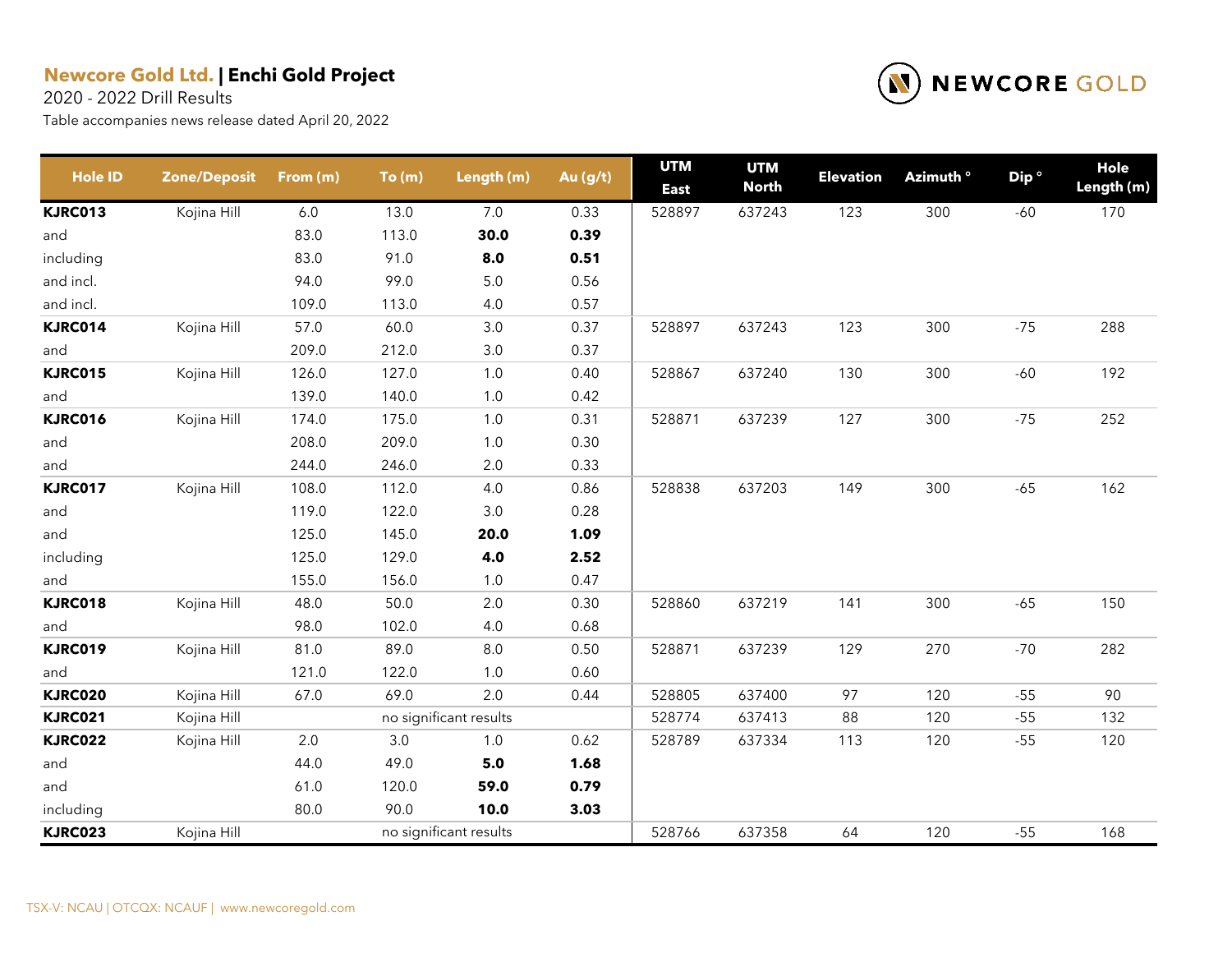2020 - 2022 Drill Results



| <b>Hole ID</b> | <b>Zone/Deposit</b> | From (m) | To(m) | Length (m) | Au (g/t) | <b>UTM</b><br><b>East</b> | <b>UTM</b><br><b>North</b> | <b>Elevation</b> | Azimuth ° | Dip <sup>o</sup> | Hole<br>Length (m) |
|----------------|---------------------|----------|-------|------------|----------|---------------------------|----------------------------|------------------|-----------|------------------|--------------------|
| <b>KJRC024</b> | Kojina Hill         | 86.0     | 100.0 | 14.0       | 0.87     | 528786                    | 637377                     | 107              | 120       | $-55$            | 160                |
| and            |                     | 117.0    | 132.0 | 15.0       | 1.44     |                           |                            |                  |           |                  |                    |
| <b>ERDD011</b> | Eradi               | 118.7    | 120.0 | 1.3        | 0.36     | 539579                    | 650489                     | 165              | 130       | $-60$            | 179.2              |
| and            |                     | 148.7    | 150.0 | 1.3        | 0.73     |                           |                            |                  |           |                  |                    |
| and            |                     | 166.0    | 169.0 | 3.0        | 0.28     |                           |                            |                  |           |                  |                    |
| <b>ERDD012</b> | Eradi               | 25.0     | 26.0  | 1.0        | 0.35     | 539818                    | 650767                     | 211              | 130       | $-60$            | 79.7               |
| ERDD012A       | Eradi               | 77.0     | 78.0  | 1.0        | 0.95     | 539823                    | 650758                     | 212              | 130       | $-60$            | 260.2              |
| and            |                     | 172.7    | 173.5 | $0.8\,$    | 0.31     |                           |                            |                  |           |                  |                    |
| and            |                     | 192.0    | 193.0 | 1.0        | 0.39     |                           |                            |                  |           |                  |                    |
| and            |                     | 256.0    | 257.0 | 1.0        | 0.36     |                           |                            |                  |           |                  |                    |
| <b>ERDD013</b> | Eradi               | 19.6     | 26.0  | 6.4        | 0.35     | 539765                    | 650539                     | 161              | 130       | $-60$            | 81.1               |
| <b>ERDD014</b> | Eradi               | 102.5    | 103.7 | 1.2        | 0.48     | 539860                    | 650741                     | 216              | 130       | $-60$            | 182.2              |
| <b>ERDD015</b> | Eradi               | 9.7      | 14.3  | 4.6        | 0.87     | 539729                    | 650573                     | 163              | 130       | $-60$            | 158.2              |
| and            |                     | 65.8     | 72.9  | 7.1        | 0.61     |                           |                            |                  |           |                  |                    |
| and            |                     | 105.6    | 107.8 | 2.2        | 0.93     |                           |                            |                  |           |                  |                    |
| <b>ERDD016</b> | Eradi               | 6.8      | 8.6   | 1.8        | 0.48     | 539878                    | 650616                     | 197              | 130       | $-60$            | 102.2              |
| and            |                     | 34.0     | 34.7  | 0.7        | 0.57     |                           |                            |                  |           |                  |                    |
| <b>ERDD017</b> | Eradi               | 7.2      | 8.6   | 1.4        | 0.49     | 539848                    | 650644                     | 203              | 130       | $-60$            | 102                |
| and            |                     | 75.7     | 77.4  | 1.7        | 0.95     |                           |                            |                  |           |                  |                    |
| and            |                     | 79.7     | 81.0  | 1.3        | 0.27     |                           |                            |                  |           |                  |                    |
| and            |                     | 99.7     | 100.7 | 1.0        | 0.38     |                           |                            |                  |           |                  |                    |
| <b>ERDD018</b> | Eradi               | 10.2     | 10.8  | 0.6        | 0.39     | 540021                    | 650784                     | 193              | 130       | $-60$            | 152.2              |
| and            |                     | 34.6     | 35.7  | 1.1        | 0.77     |                           |                            |                  |           |                  |                    |
| <b>ERDD019</b> | Eradi               | 25.0     | 29.0  | 4.0        | 0.44     | 540284                    | 651078                     | 127              | 130       | $-60$            | 173.1              |
| and            |                     | 75.9     | 77.3  | 1.4        | 0.76     |                           |                            |                  |           |                  |                    |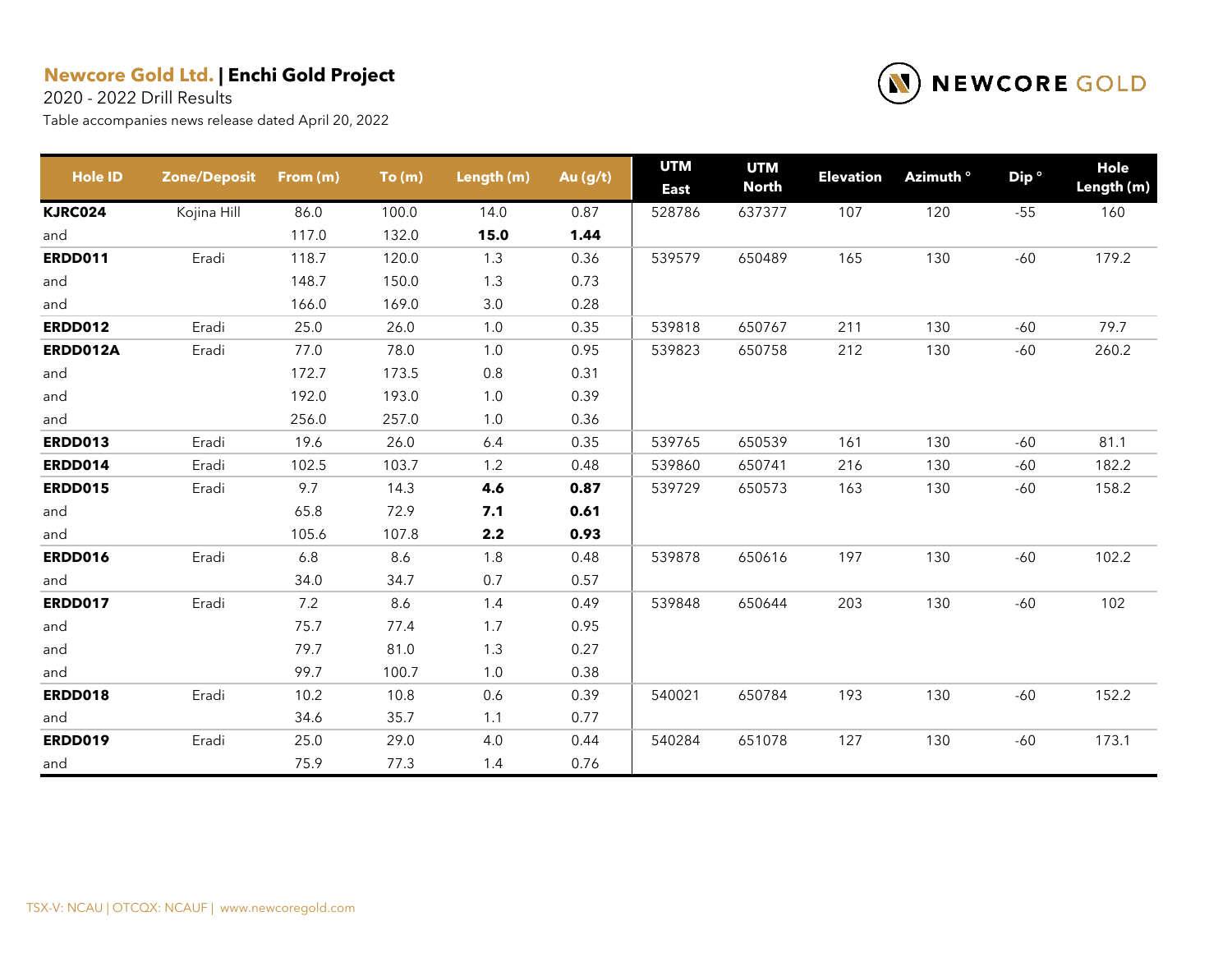2020 - 2022 Drill Results



| <b>Hole ID</b> | <b>Zone/Deposit</b> | From (m) | To(m)   | Length (m)             | Au (g/t) | <b>UTM</b><br><b>East</b> | <b>UTM</b><br><b>North</b> | <b>Elevation</b> | Azimuth ° | Dip <sup>o</sup> | <b>Hole</b><br>Length (m) |
|----------------|---------------------|----------|---------|------------------------|----------|---------------------------|----------------------------|------------------|-----------|------------------|---------------------------|
| <b>ERDD020</b> | Eradi               | 10.0     | 11.0    | $1.0\,$                | 0.31     | 540466                    | 651192                     | 178              | 130       | $-60$            | 158.2                     |
| and            |                     | 15.2     | 19.7    | 4.5                    | 0.43     |                           |                            |                  |           |                  |                           |
| and            |                     | 41.2     | 89.0    | 47.8                   | 0.89     |                           |                            |                  |           |                  |                           |
| including      |                     | 41.2     | 43.7    | 2.5                    | 6.44     |                           |                            |                  |           |                  |                           |
| and incl.      |                     | 54.2     | 60.0    | 5.8                    | 2.14     |                           |                            |                  |           |                  |                           |
| and            |                     | 92.8     | 93.8    | $1.0\,$                | 2.45     |                           |                            |                  |           |                  |                           |
| <b>ERDD021</b> | Eradi               | 75.2     | 79.2    | 4.0                    | 0.56     | 540551                    | 651237                     | 186              | 130       | $-60$            | 224                       |
| and            |                     | 124.0    | 125.0   | $1.0$                  | 1.61     |                           |                            |                  |           |                  |                           |
| and            |                     | 198.3    | 204.0   | 3.5                    | 0.41     |                           |                            |                  |           |                  |                           |
| <b>ERDD022</b> | Eradi               | 80.0     | 82.0    | $2.0\,$                | 0.95     | 540356                    | 651175                     | 159              | 130       | $-60$            | 185.2                     |
| and            |                     | 88.0     | 89.5    | $1.5\,$                | 0.53     |                           |                            |                  |           |                  |                           |
| and            |                     | 91.0     | 92.0    | $1.0$                  | 0.34     |                           |                            |                  |           |                  |                           |
| and            |                     | 152.0    | 154.0   | $2.0\,$                | 0.56     |                           |                            |                  |           |                  |                           |
| and            |                     | 168.0    | 169.0   | $1.0$                  | 0.47     |                           |                            |                  |           |                  |                           |
| <b>ERDD023</b> | Eradi               | 77.4     | 84.0    | 6.6                    | 0.60     | 540304                    | 651188                     | 113              | 130       | $-60$            | 152                       |
| and            |                     | 126.0    | 127.0   | 1.0                    | 0.31     |                           |                            |                  |           |                  |                           |
| <b>TORC001</b> | Tokosea             | 3.0      | $7.0$   | 4.0                    | 0.21     | 522718                    | 629843                     | 117              | 120       | $-50$            | 96                        |
| and            |                     | 26.0     | 27.0    | $1.0$                  | 0.35     |                           |                            |                  |           |                  |                           |
| and            |                     | 67.0     | 69.0    | $2.0\,$                | 0.22     |                           |                            |                  |           |                  |                           |
| and            |                     | 76.0     | 78.0    | $2.0\,$                | 0.33     |                           |                            |                  |           |                  |                           |
| and            |                     | 80.0     | 82.0    | $2.0\,$                | 0.36     |                           |                            |                  |           |                  |                           |
| and            |                     | 87.0     | 89.0    | 2.0                    | 0.30     |                           |                            |                  |           |                  |                           |
| <b>TORC002</b> | Tokosea             | 5.0      | 7.0     | 2.0                    | 0.20     | 522659                    | 629877                     | 127              | 120       | $-50$            | 100                       |
| <b>TORC003</b> | Tokosea             | $2.0\,$  | $4.0\,$ | $2.0\,$                | 0.58     | 522604                    | 629911                     | 144              | 120       | $-50$            | 100                       |
| and            |                     | 38.0     | 49.0    | 11.0                   | 0.81     |                           |                            |                  |           |                  |                           |
| including      |                     | 44.0     | 46.0    | 2.0                    | 2.73     |                           |                            |                  |           |                  |                           |
| <b>TORC004</b> | Tokosea             |          |         | no significant results |          | 522562                    | 629719                     | 123              | 120       | $-50$            | 100                       |
| <b>TORC005</b> | Tokosea             |          |         | no significant results |          | 522499                    | 629747                     | 126              | 120       | $-50$            | 100                       |
| <b>TORC006</b> | Tokosea             | 35.0     | 36.0    | $1.0\,$                | 0.21     | 522342                    | 629817                     | 126              | 120       | $-50$            | 102                       |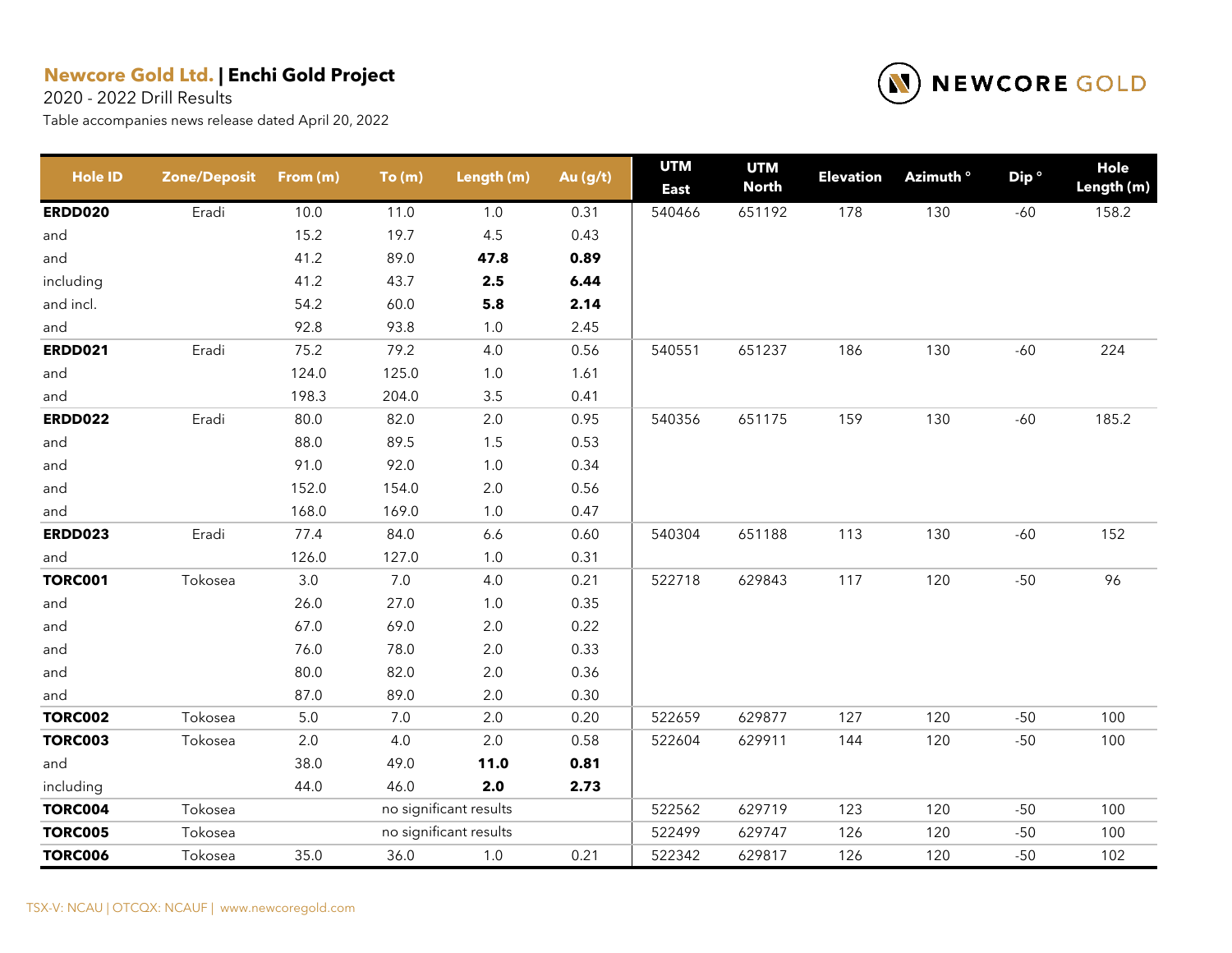2020 - 2022 Drill Results



| <b>Hole ID</b> | <b>Zone/Deposit</b> | From (m) | To(m) | Length (m) | Au (g/t) | <b>UTM</b><br><b>East</b> | <b>UTM</b><br><b>North</b> | <b>Elevation</b> | Azimuth <sup>o</sup> | Dip <sup>o</sup> | Hole<br>Length (m) |
|----------------|---------------------|----------|-------|------------|----------|---------------------------|----------------------------|------------------|----------------------|------------------|--------------------|
| <b>TORC007</b> | Tokosea             | 32.0     | 33.0  | 1.0        | 0.40     | 522290                    | 629847                     | 120              | 120                  | $-50$            | 114                |
| and            |                     | 36.0     | 67.0  | 31.0       | 0.36     |                           |                            |                  |                      |                  |                    |
| including      |                     | 37.0     | 45.0  | 8.0        | 0.67     |                           |                            |                  |                      |                  |                    |
| and            |                     | 77.0     | 79.0  | $2.0\,$    | 0.40     |                           |                            |                  |                      |                  |                    |
| and            |                     | 87.0     | 113.0 | 26.0       | 0.34     |                           |                            |                  |                      |                  |                    |
| <b>TORC008</b> | Tokosea             | 12.0     | 13.0  | $1.0\,$    | 0.45     | 522436                    | 629991                     | 129              | 120                  | $-50$            | 102                |
| and            |                     | 22.0     | 23.0  | $1.0$      | 0.29     |                           |                            |                  |                      |                  |                    |
| and            |                     | 25.0     | 26.0  | $1.0$      | 0.52     |                           |                            |                  |                      |                  |                    |
| and            |                     | 33.0     | 51.0  | 18.0       | 0.34     |                           |                            |                  |                      |                  |                    |
| including      |                     | 43.0     | 46.0  | $3.0\,$    | 0.79     |                           |                            |                  |                      |                  |                    |
| and            |                     | 71.0     | 72.0  | $1.0\,$    | 0.66     |                           |                            |                  |                      |                  |                    |
| and            |                     | 79.0     | 80.0  | 1.0        | 0.80     |                           |                            |                  |                      |                  |                    |
| <b>TORC009</b> | Tokosea             | 1.0      | 9.0   | $8.0\,$    | 0.41     | 522369                    | 630029                     | 119              | 120                  | $-50$            | 126                |
| and            |                     | 50.0     | 61.0  | 11.0       | 0.23     |                           |                            |                  |                      |                  |                    |
| and            |                     | 71.0     | 72.0  | $1.0$      | 1.01     |                           |                            |                  |                      |                  |                    |
| and            |                     | 111.0    | 112.0 | $1.0$      | 0.36     |                           |                            |                  |                      |                  |                    |
| and            |                     | 117.0    | 120.0 | $3.0\,$    | 0.44     |                           |                            |                  |                      |                  |                    |
| <b>TORC010</b> | Tokosea             | 9.0      | 13.0  | 4.0        | 0.20     | 522776                    | 629274                     | 117              | 120                  | $-50$            | 100                |
| and            |                     | 17.0     | 21.0  | 4.0        | 0.34     |                           |                            |                  |                      |                  |                    |
| and            |                     | 38.0     | 59.0  | 21.0       | 0.30     |                           |                            |                  |                      |                  |                    |
| including      |                     | 55.0     | 56.0  | 1.0        | 1.44     |                           |                            |                  |                      |                  |                    |
| and            |                     | 71.0     | 78.0  | 7.0        | 0.35     |                           |                            |                  |                      |                  |                    |
| <b>TORC011</b> | Tokosea             | 20.0     | 29.0  | 9.0        | 0.20     | 522732                    | 629213                     | 107              | 120                  | $-50$            | 114                |
| and            |                     | 51.0     | 57.0  | $6.0\,$    | 0.34     |                           |                            |                  |                      |                  |                    |
| and            |                     | 71.0     | 74.0  | 3.0        | 0.57     |                           |                            |                  |                      |                  |                    |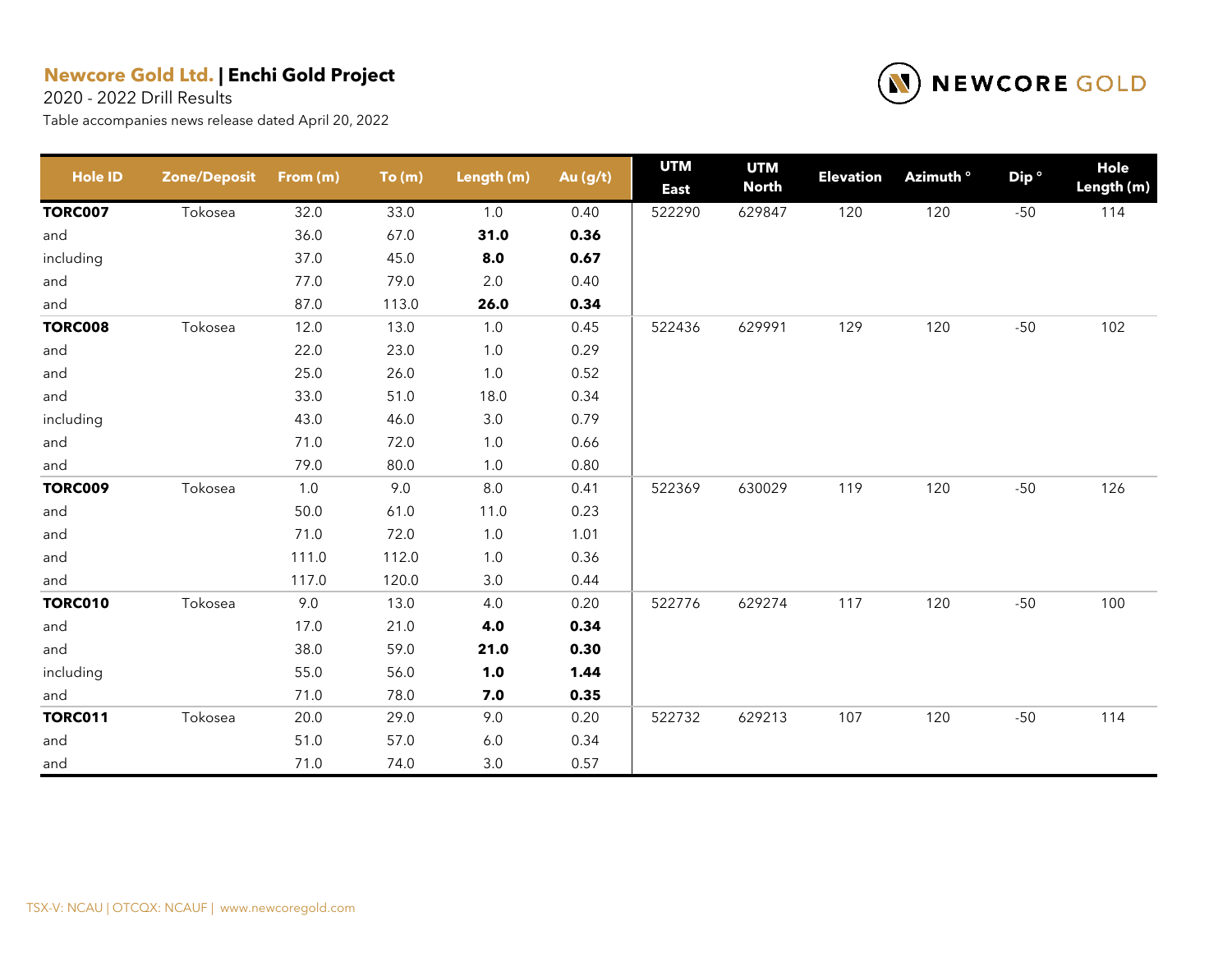2020 - 2022 Drill Results



| <b>Hole ID</b> | <b>Zone/Deposit</b> | From (m) | To(m)   | Length (m) | Au (g/t) | <b>UTM</b><br><b>East</b> | <b>UTM</b><br><b>North</b> | <b>Elevation</b> | Azimuth <sup>o</sup> | Dip <sup>o</sup> | Hole<br>Length (m) |
|----------------|---------------------|----------|---------|------------|----------|---------------------------|----------------------------|------------------|----------------------|------------------|--------------------|
| <b>TORC012</b> | Tokosea             | 4.0      | 31.0    | 27.0       | 0.51     | 522650                    | 629254                     | 134              | 120                  | $-50$            | 132                |
| including      |                     | 23.0     | 28.0    | $5.0$      | 1.92     |                           |                            |                  |                      |                  |                    |
| and            |                     | 43.0     | 44.0    | $1.0$      | 0.40     |                           |                            |                  |                      |                  |                    |
| and            |                     | 104.0    | 107.0   | 3.0        | 0.42     |                           |                            |                  |                      |                  |                    |
| and            |                     | 112.0    | 115.0   | $3.0\,$    | 0.36     |                           |                            |                  |                      |                  |                    |
| and            |                     | 125.0    | 131.0   | 6.0        | 1.73     |                           |                            |                  |                      |                  |                    |
| including      |                     | 125.0    | 127.0   | 2.0        | 4.35     |                           |                            |                  |                      |                  |                    |
| <b>TORC013</b> | Tokosea             | 31.0     | 37.0    | $6.0\,$    | 0.38     | 522866                    | 629373                     | 120              | 120                  | $-50$            | 130                |
| including      |                     | 33.0     | 34.0    | $1.0\,$    | 1.51     |                           |                            |                  |                      |                  |                    |
| and            |                     | 70.0     | 71.0    | 1.0        | 0.46     |                           |                            |                  |                      |                  |                    |
| and            |                     | 88.0     | 90.0    | $2.0\,$    | 0.45     |                           |                            |                  |                      |                  |                    |
| and            |                     | 103.0    | 108.0   | $5.0\,$    | 0.73     |                           |                            |                  |                      |                  |                    |
| <b>TORC014</b> | Tokosea             | 19.0     | 20.0    | $1.0$      | 0.30     | 522992                    | 629514                     | 147              | 120                  | $-50$            | 114                |
| and            |                     | 29.0     | 31.0    | $2.0\,$    | 0.38     |                           |                            |                  |                      |                  |                    |
| and            |                     | 42.0     | 44.0    | $2.0\,$    | 0.53     |                           |                            |                  |                      |                  |                    |
| and            |                     | 52.0     | 56.0    | 4.0        | 0.30     |                           |                            |                  |                      |                  |                    |
| and            |                     | 75.0     | 76.0    | 1.0        | 0.46     |                           |                            |                  |                      |                  |                    |
| and            |                     | 104.0    | 106.0   | $2.0\,$    | 0.31     |                           |                            |                  |                      |                  |                    |
| <b>TORC015</b> | Tokosea             | 96.0     | 97.0    | 1.0        | 0.29     | 522795                    | 629414                     | 118              | 120                  | $-50$            | 102                |
| <b>TORC016</b> | Tokosea             | 26.0     | 27.0    | 1.0        | 1.83     | 523092                    | 629680                     | 120              | 120                  | $-50$            | 100                |
| and            |                     | 43.0     | 54.0    | 11.0       | 0.84     |                           |                            |                  |                      |                  |                    |
| including      |                     | 53.0     | 54.0    | 1.0        | 6.81     |                           |                            |                  |                      |                  |                    |
| and            |                     | 61.0     | 67.0    | $6.0\,$    | 0.39     |                           |                            |                  |                      |                  |                    |
| <b>TORC017</b> | Tokosea             | 51.0     | 52.0    | 1.0        | 0.33     | 522648                    | 628835                     | 122              | 120                  | $-50$            | 120                |
| and            |                     | 61.0     | 62.0    | $1.0$      | 0.38     |                           |                            |                  |                      |                  |                    |
| <b>TORC018</b> | Tokosea             | 4.0      | $5.0\,$ | $1.0$      | 0.85     | 522502                    | 628681                     | 111              | 120                  | $-50$            | 102                |
| <b>TORC019</b> | Tokosea             | 26.0     | 29.0    | $3.0\,$    | 0.67     | 522423                    | 628718                     | 121              | 120                  | $-50$            | 102                |
| and            |                     | 84.0     | 91.0    | 7.0        | 0.87     |                           |                            |                  |                      |                  |                    |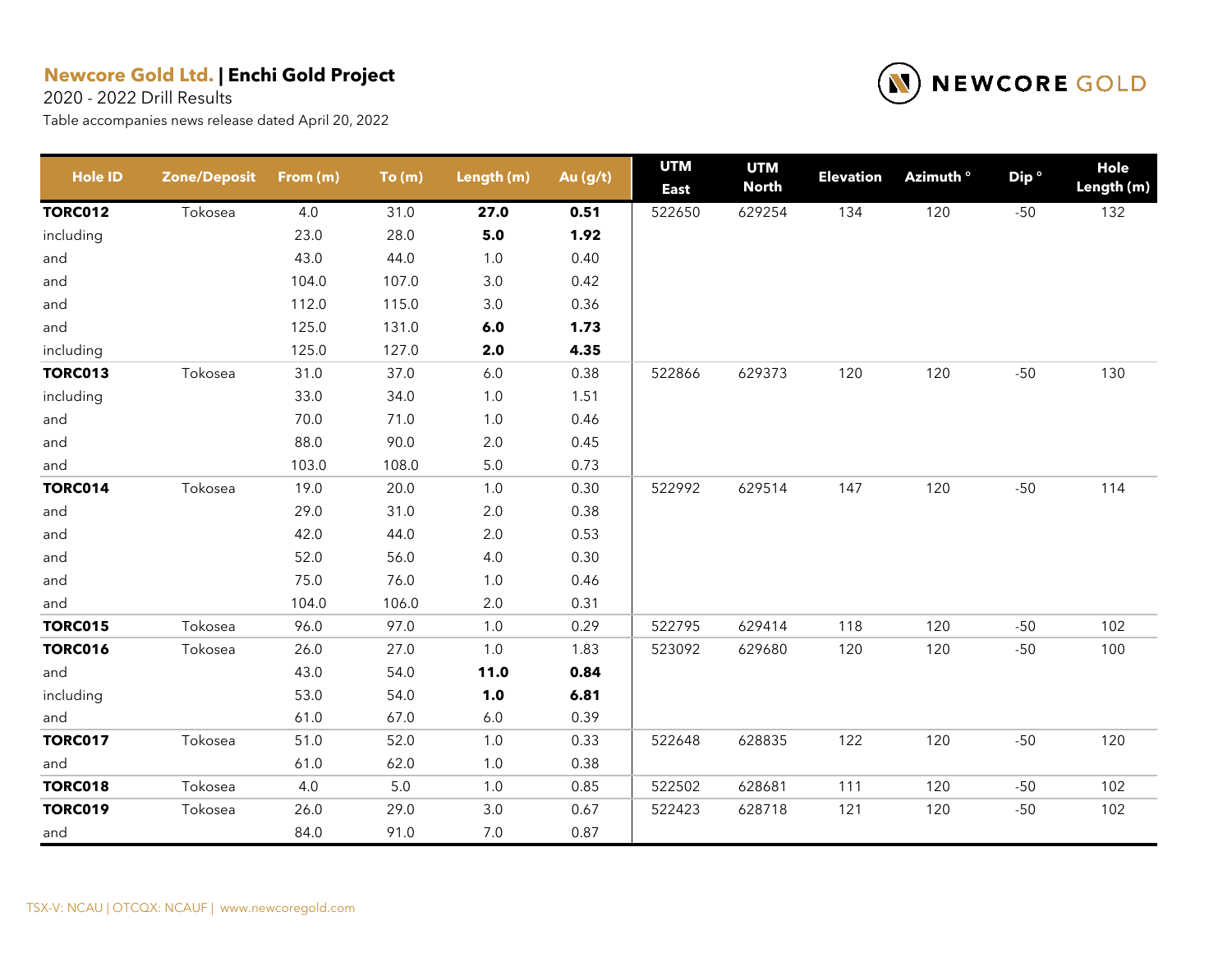2020 - 2022 Drill Results



| <b>Hole ID</b> | <b>Zone/Deposit</b> | From (m) | To(m) | Length (m)             | Au (g/t) | <b>UTM</b><br><b>East</b> | <b>UTM</b><br><b>North</b> | <b>Elevation</b> | Azimuth ° | Dip <sup>o</sup> | Hole<br>Length (m) |
|----------------|---------------------|----------|-------|------------------------|----------|---------------------------|----------------------------|------------------|-----------|------------------|--------------------|
| <b>TORC020</b> | Tokosea             | 74.0     | 86.0  | 12.0                   | 0.90     | 522566                    | 628880                     | 157              | 120       | $-50$            | 138                |
| including      |                     | 76.0     | 78.0  | 2.0                    | 4.55     |                           |                            |                  |           |                  |                    |
| and            |                     | 127.0    | 129.0 | 2.0                    | 0.93     |                           |                            |                  |           |                  |                    |
| <b>TORC021</b> | Tokosea             | 55.0     | 57.0  | 2.0                    | 0.51     | 522477                    | 628821                     | 137              | 120       | $-50$            | 108                |
| and            |                     | 72.0     | 77.0  | 5.0                    | 1.30     |                           |                            |                  |           |                  |                    |
| including      |                     | 74.0     | 75.0  | 1.0                    | 4.17     |                           |                            |                  |           |                  |                    |
| <b>TORC022</b> | Tokosea             |          |       | no significant results |          | 523036                    | 629482                     | 161              | 120       | $-50$            | 108                |
| <b>TORC023</b> | Tokosea             | 89.0     | 90.0  | $1.0$                  | 0.47     | 523241                    | 630315                     | 134              | 120       | $-50$            | 114                |
| and            |                     | 96.0     | 98.0  | 2.0                    | 0.36     |                           |                            |                  |           |                  |                    |
| and            |                     | 108.0    | 109.0 | $1.0$                  | 0.32     |                           |                            |                  |           |                  |                    |
| <b>TORC024</b> | Tokosea             | $2.0\,$  | 9.0   | $7.0\,$                | 0.22     | 523838                    | 630705                     | 136              | 120       | $-50$            | 108                |
| and            |                     | 17.0     | 26.0  | $9.0\,$                | 0.21     |                           |                            |                  |           |                  |                    |
| and            |                     | 29.0     | 39.0  | 10.0                   | 0.20     |                           |                            |                  |           |                  |                    |
| <b>TORC025</b> | Tokosea             | 3.0      | $6.0$ | 3.0                    | 1.15     | 523959                    | 630632                     | 141              | 120       | $-50$            | 108                |
| and            |                     | 69.0     | 70.0  | $1.0\,$                | 0.31     |                           |                            |                  |           |                  |                    |
| and            |                     | 74.0     | 83.0  | 9.0                    | 3.52     |                           |                            |                  |           |                  |                    |
| including      |                     | 77.0     | 81.0  | 4.0                    | 7.36     |                           |                            |                  |           |                  |                    |
| and            |                     | 90.0     | 91.0  | 1.0                    | 0.33     |                           |                            |                  |           |                  |                    |
| <b>TORC026</b> | Tokosea             | 12.0     | 14.0  | $2.0\,$                | 0.41     | 523893                    | 630671                     | 133              | 120       | $-50$            | 108                |
| and            |                     | 18.0     | 19.0  | $1.0\,$                | 0.50     |                           |                            |                  |           |                  |                    |
| and            |                     | 43.0     | 54.0  | 11.0                   | 0.52     |                           |                            |                  |           |                  |                    |
| including      |                     | 45.0     | 46.0  | $1.0\,$                | 2.88     |                           |                            |                  |           |                  |                    |
| and            |                     | 87.0     | 89.0  | $2.0\,$                | 1.36     |                           |                            |                  |           |                  |                    |
| and            |                     | 91.0     | 92.0  | $1.0\,$                | 0.29     |                           |                            |                  |           |                  |                    |
| and            |                     | 104.0    | 105.0 | 1.0                    | 0.26     |                           |                            |                  |           |                  |                    |
| <b>SWRC114</b> | Sewum South         | 54.0     | 57.0  | $3.0\,$                | 0.40     | 518581                    | 624633                     | 105              | 114       | $-55$            | 114                |
| and            |                     | 107.0    | 110.0 | 3.0                    | 0.30     |                           |                            |                  |           |                  |                    |
| <b>SWRC115</b> | Sewum South         | 61.0     | 64.0  | 3.0                    | 0.97     | 518542                    | 624660                     | 112              | 114       | $-55$            | 120                |
| <b>SWRC116</b> | Sewum South         |          |       | no significant results |          | 518887                    | 624432                     | 81               | 114       | $-55$            | 102                |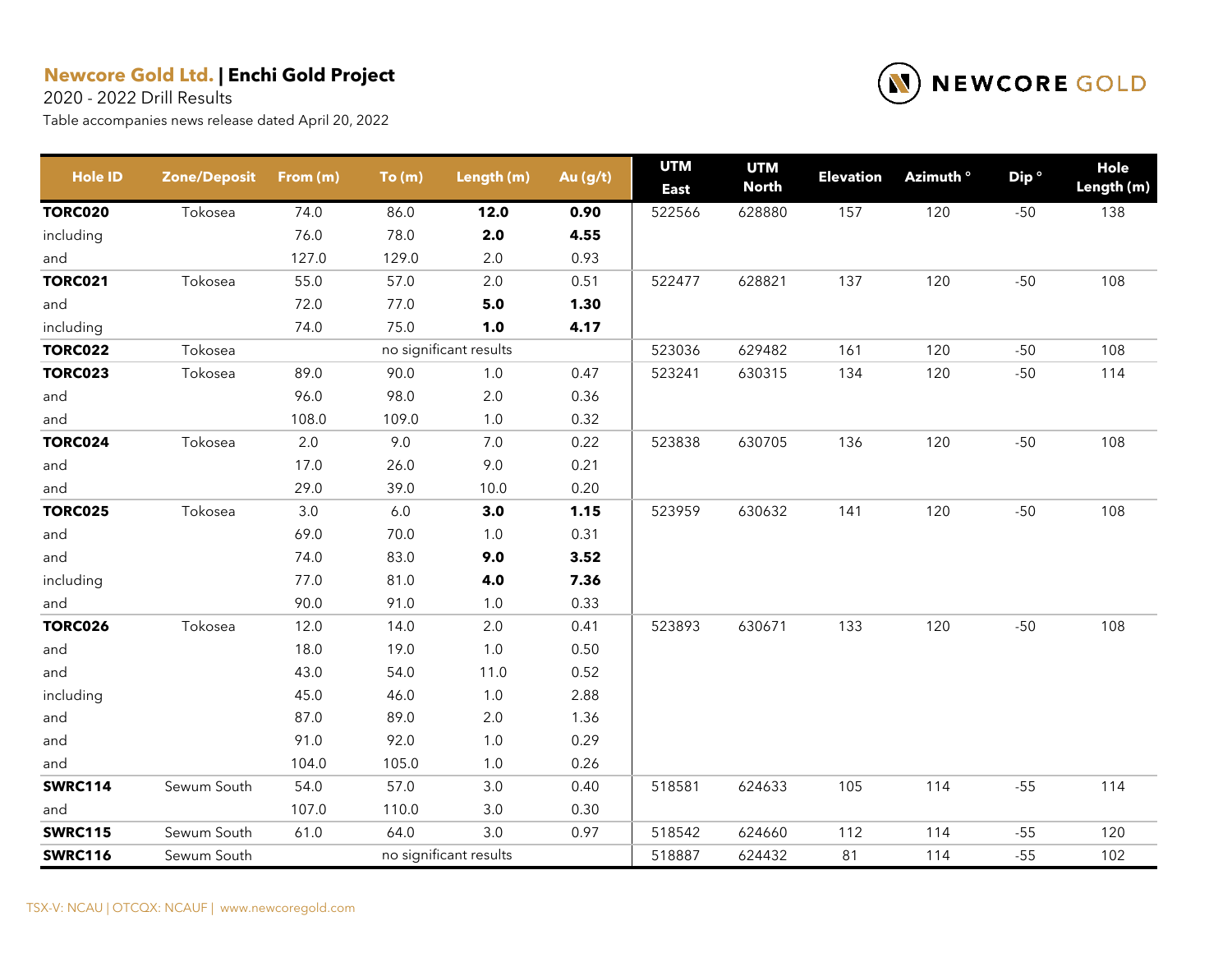2020 - 2022 Drill Results



| <b>Hole ID</b> | <b>Zone/Deposit</b> | From (m) | To(m) | Length (m)             | Au $(g/t)$ | <b>UTM</b><br><b>East</b> | <b>UTM</b><br><b>North</b> | <b>Elevation</b> | Azimuth ° | Dip <sup>o</sup> | Hole<br>Length (m) |
|----------------|---------------------|----------|-------|------------------------|------------|---------------------------|----------------------------|------------------|-----------|------------------|--------------------|
| <b>SWRC117</b> | Sewum South         | 20.0     | 26.0  | 6.0                    | 0.75       | 518414                    | 624361                     | 110              | 114       | $-55$            | 102                |
| <b>SWRC118</b> | Sewum South         | 9.0      | 14.0  | $5.0\,$                | 0.35       | 518336                    | 624390                     | 108              | 114       | $-55$            | 114                |
| and            |                     | 20.0     | 22.0  | $2.0\,$                | 0.32       |                           |                            |                  |           |                  |                    |
| and            |                     | 33.0     | 50.0  | 17.0                   | 0.31       |                           |                            |                  |           |                  |                    |
| including      |                     | 35.0     | 38.0  | 3.0                    | 0.63       |                           |                            |                  |           |                  |                    |
| and            |                     | 72.0     | 74.0  | $2.0\,$                | 0.34       |                           |                            |                  |           |                  |                    |
| and            |                     | 78.0     | 80.0  | $2.0\,$                | 0.48       |                           |                            |                  |           |                  |                    |
| and            |                     | 106.0    | 107.0 | $1.0$                  | 0.40       |                           |                            |                  |           |                  |                    |
| <b>SWRC119</b> | Sewum South         | 97.0     | 98.0  | 1.0                    | 0.82       | 519546                    | 625004                     | 87               | 114       | $-55$            | 100                |
| <b>SWRC120</b> | Sewum South         |          |       | no significant results |            | 519485                    | 625030                     | 88               | 114       | $-55$            | 102                |
| <b>SWRC121</b> | Sewum South         | 54.0     | 78.0  | 24.0                   | 0.53       | 518704                    | 625382                     | 141              | 114       | $-55$            | 108                |
| including      |                     | 54.0     | 57.0  | 3.0                    | 1.09       |                           |                            |                  |           |                  |                    |
| including      |                     | 69.0     | 71.0  | 2.0                    | 1.61       |                           |                            |                  |           |                  |                    |
| <b>SWRC122</b> | Sewum South         | 21.0     | 23.0  | 2.0                    | 0.40       | 518905                    | 625299                     | 101              | 114       | $-55$            | 100                |
| <b>SWRC123</b> | Sewum South         | 29.0     | 30.0  | 1.0                    | 0.22       | 519390                    | 625078                     | 87               | 114       | $-55$            | 102                |
| <b>SWRC124</b> | Sewum South         | 41.0     | 43.0  | 2.0                    | 0.81       | 518975                    | 626583                     | 208              | 114       | $-55$            | 102                |
| <b>SWRC125</b> | Sewum South         | 86.0     | 92.0  | $6.0\,$                | 0.45       | 519047                    | 626547                     | 198              | 114       | $-55$            | 100                |
| <b>SWRC126</b> | Sewum South         | 21.0     | 22.0  | 1.0                    | 0.31       | 519141                    | 626508                     | 137              | 114       | $-55$            | 102                |
| and            |                     | 29.0     | 31.0  | $2.0\,$                | 0.81       |                           |                            |                  |           |                  |                    |
| and            |                     | 47.0     | 48.0  | 1.0                    | 0.36       |                           |                            |                  |           |                  |                    |
| and            |                     | 56.0     | 61.0  | $5.0\,$                | 0.26       |                           |                            |                  |           |                  |                    |
| and            |                     | 66.0     | 68.0  | 2.0                    | 0.64       |                           |                            |                  |           |                  |                    |
| <b>SWRC127</b> | Sewum South         | 20.0     | 21.0  | 1.0                    | 0.40       | 519245                    | 626465                     | 108              | 114       | $-55$            | 114                |
| <b>SWRC128</b> | Sewum South         | 80.0     | 81.0  | 1.0                    | 0.26       | 518657                    | 625888                     | 211              | 114       | $-55$            | 120                |
| and            |                     | 111.0    | 112.0 | 1.0                    | 0.22       |                           |                            |                  |           |                  |                    |
| <b>SWRC129</b> | Sewum South         | 19.0     | 35.0  | 16.0                   | 0.51       | 518726                    | 625859                     | 178              | 114       | $-55$            | 100                |
| including      |                     | 19.0     | 21.0  | 2.0                    | 1.64       |                           |                            |                  |           |                  |                    |
| including      |                     | 30.0     | 33.0  | 3.0                    | 0.94       |                           |                            |                  |           |                  |                    |
| and            |                     | 48.0     | 50.0  | 2.0                    | 0.48       |                           |                            |                  |           |                  |                    |